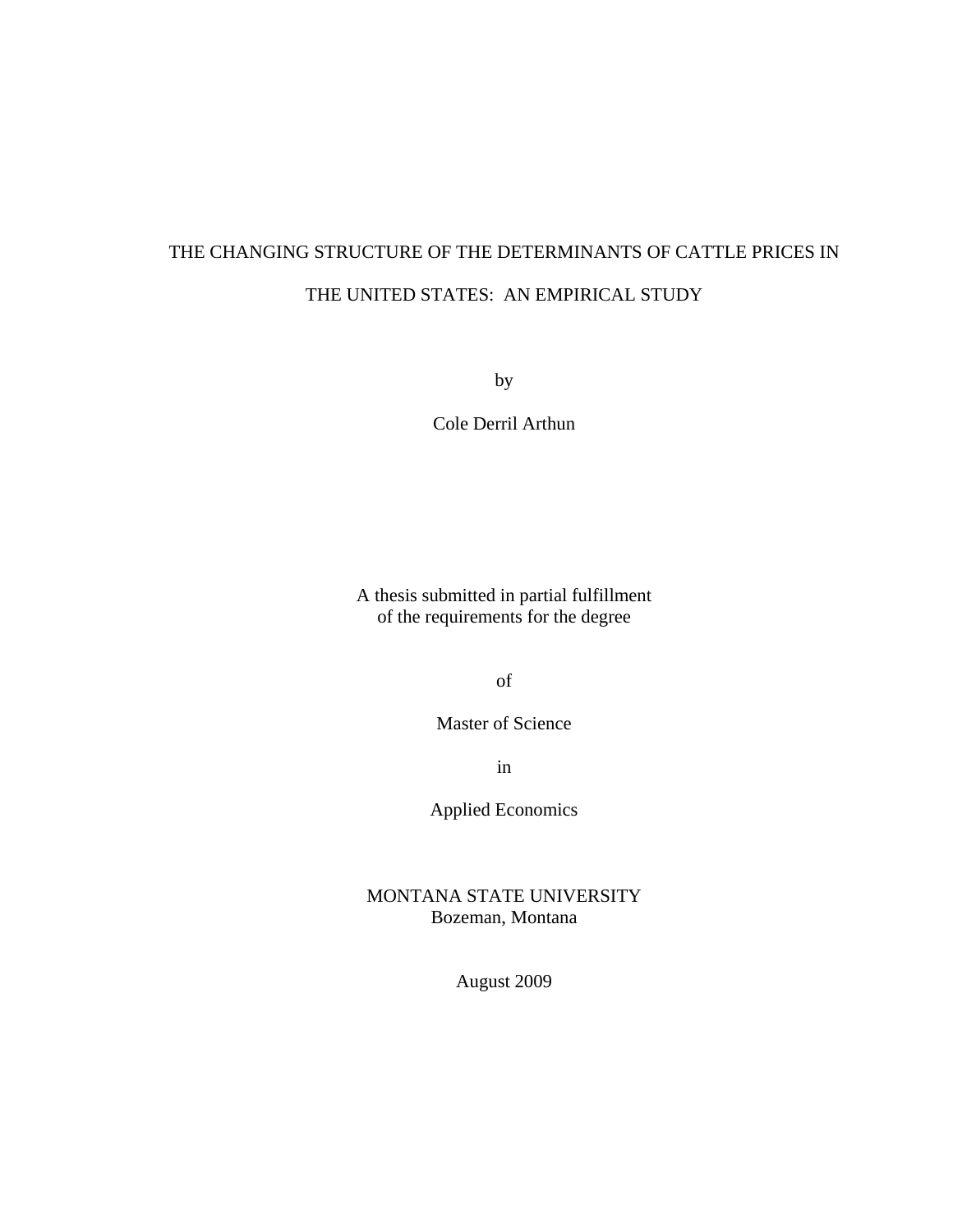# ©COPYRIGHT

by

Cole Derril Arthun

2009

All Rights Reserved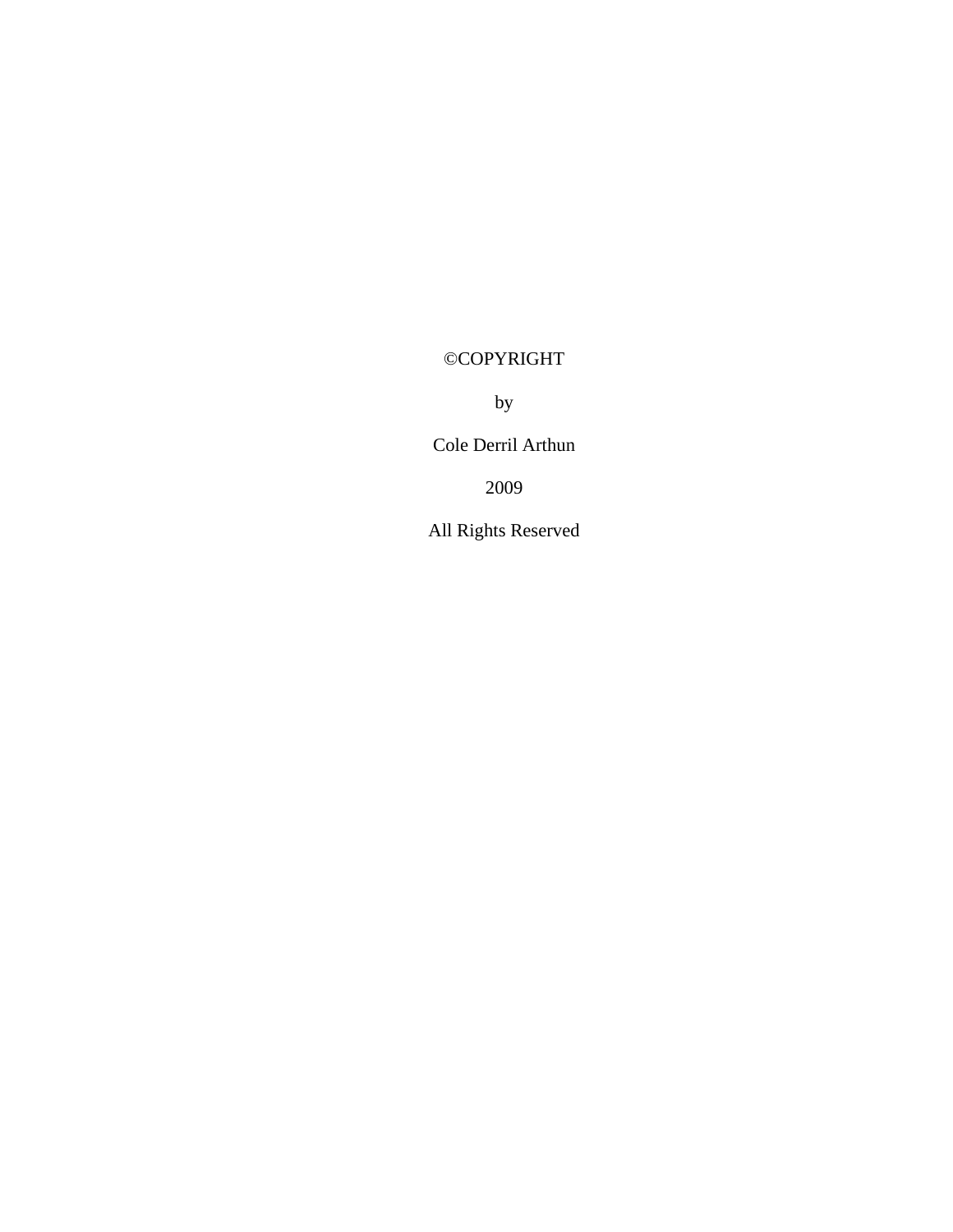# APPROVAL

# of a thesis submitted by

# Cole Derril Arthun

This thesis has been read by each member of the thesis committee and has been found to be satisfactory regarding content, English usage, format, citation, bibliographic style, and consistency, and is ready for submission to the Division of Graduate Education.

Dr. Vincent H Smith

Approved for the Department of Agricultural Economics and Economics

Dr. Wendy A. Stock

Approved for the Division of Graduate Education

Dr. Carl A. Fox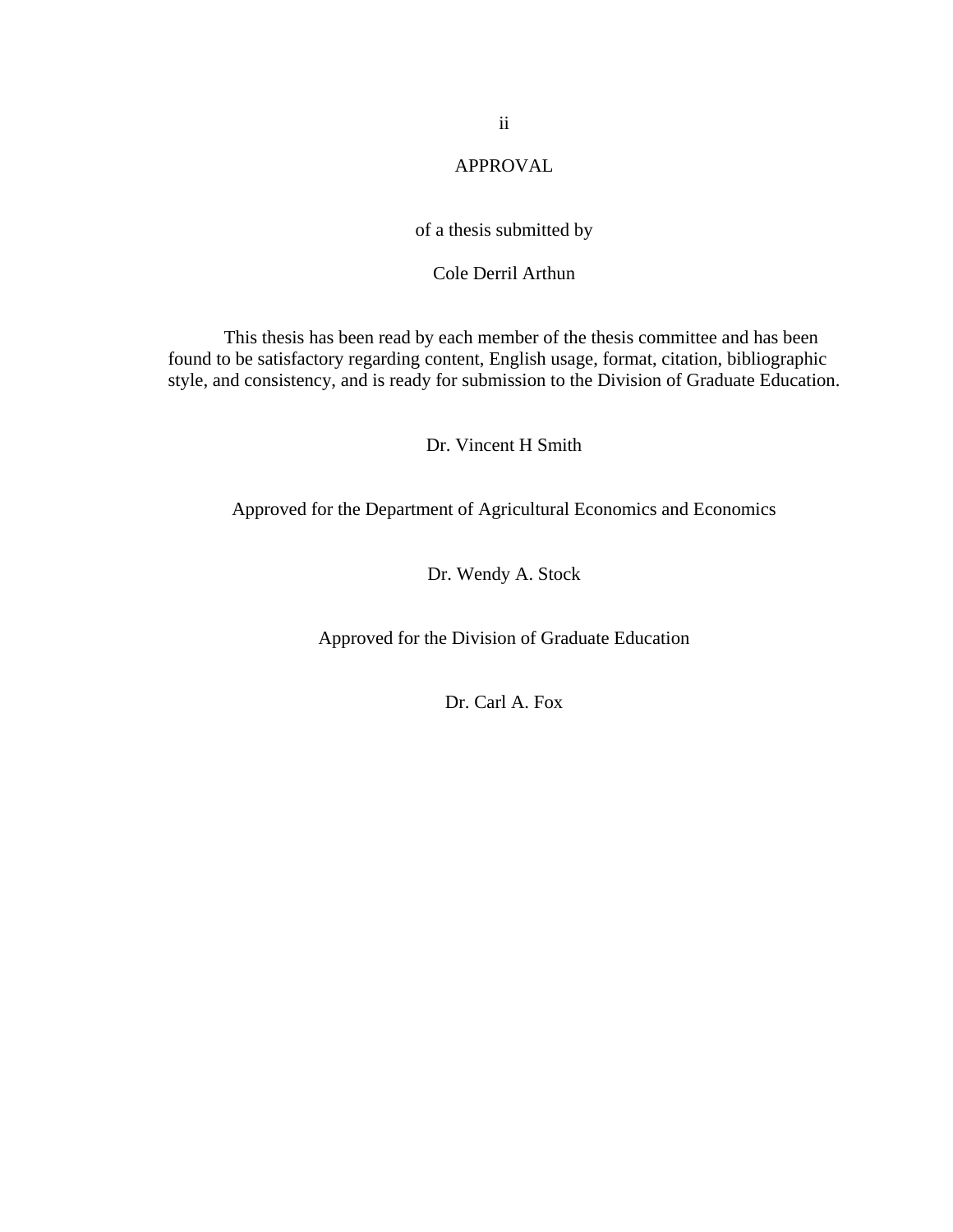# STATEMENT OF PERMISSION TO USE

In presenting this thesis in partial fulfillment of the requirements for a master's degree at Montana State University, I agree that the Library shall make it available to borrowers under rules of the Library.

If I have indicated my intention to copyright this thesis by including a copyright notice page, copying is allowable only for scholarly purposes, consistent with "fair use" as prescribed in the U.S. Copyright Law. Requests for permission for extended quotation from or reproduction of this thesis in whole or in parts may be granted only by the copyright holder.

Cole Derril Arthun

August 2009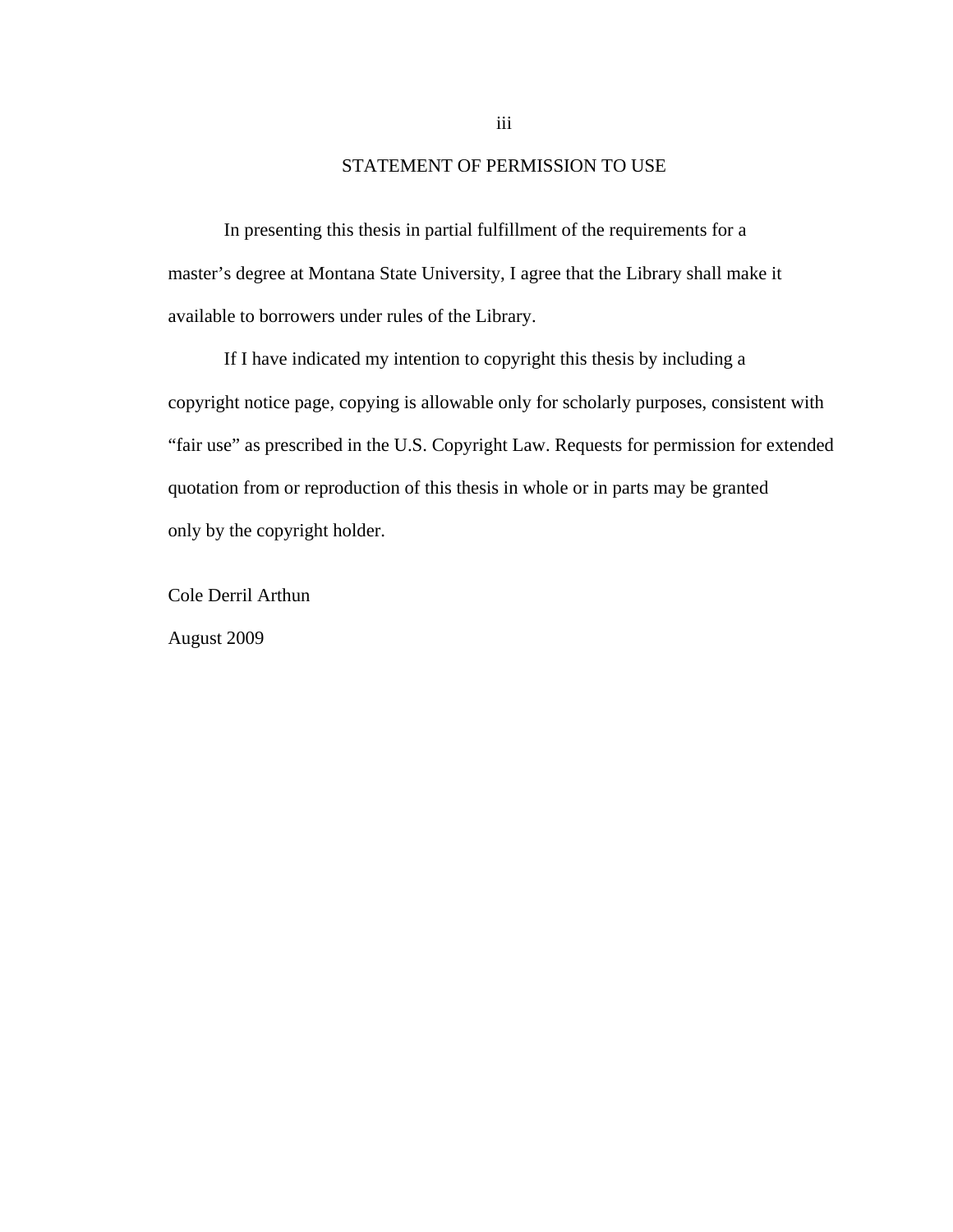# ACKOWLEDGMENTS

 I am greatly indebted to my thesis chairman Dr. Vincent Smith for his patience, guidance, incite, and advice; Without all of his patience and advice throughout my academic career, this task would not have been possible. In addition, I would like to thank the other members of my committee, Dr. Gary Brester, and Dr. Myles Watt; their suggestions and guidance was greatly appreciated. I would also like to thank Joel Schumacher for the support and flexibility I was given to complete projects.

 Most importantly, I would like to thank my parents and siblings for the unwavering support and encouragement throughout my entire life. Without their love I would not be who I am today.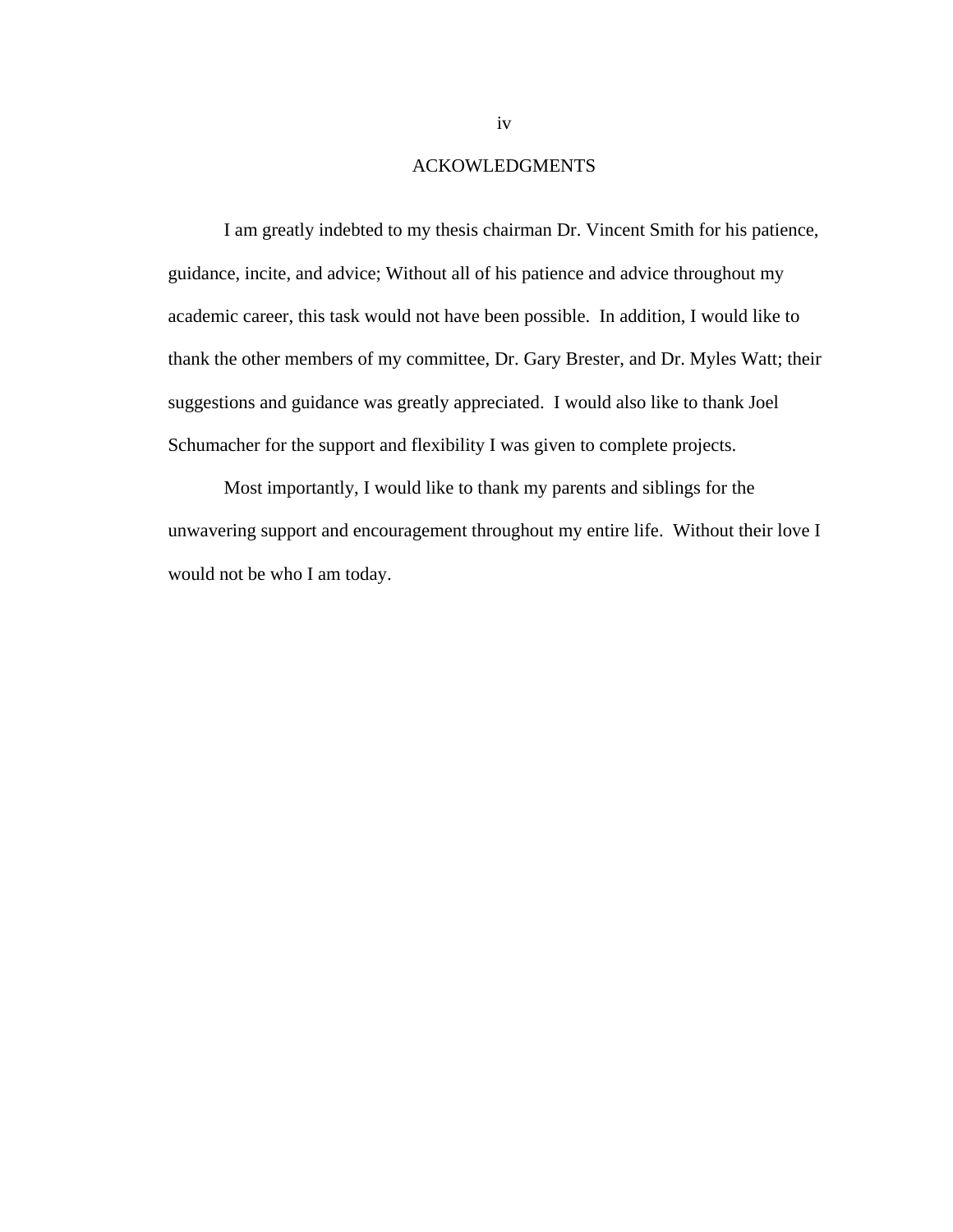# TABLE OF CONTENTS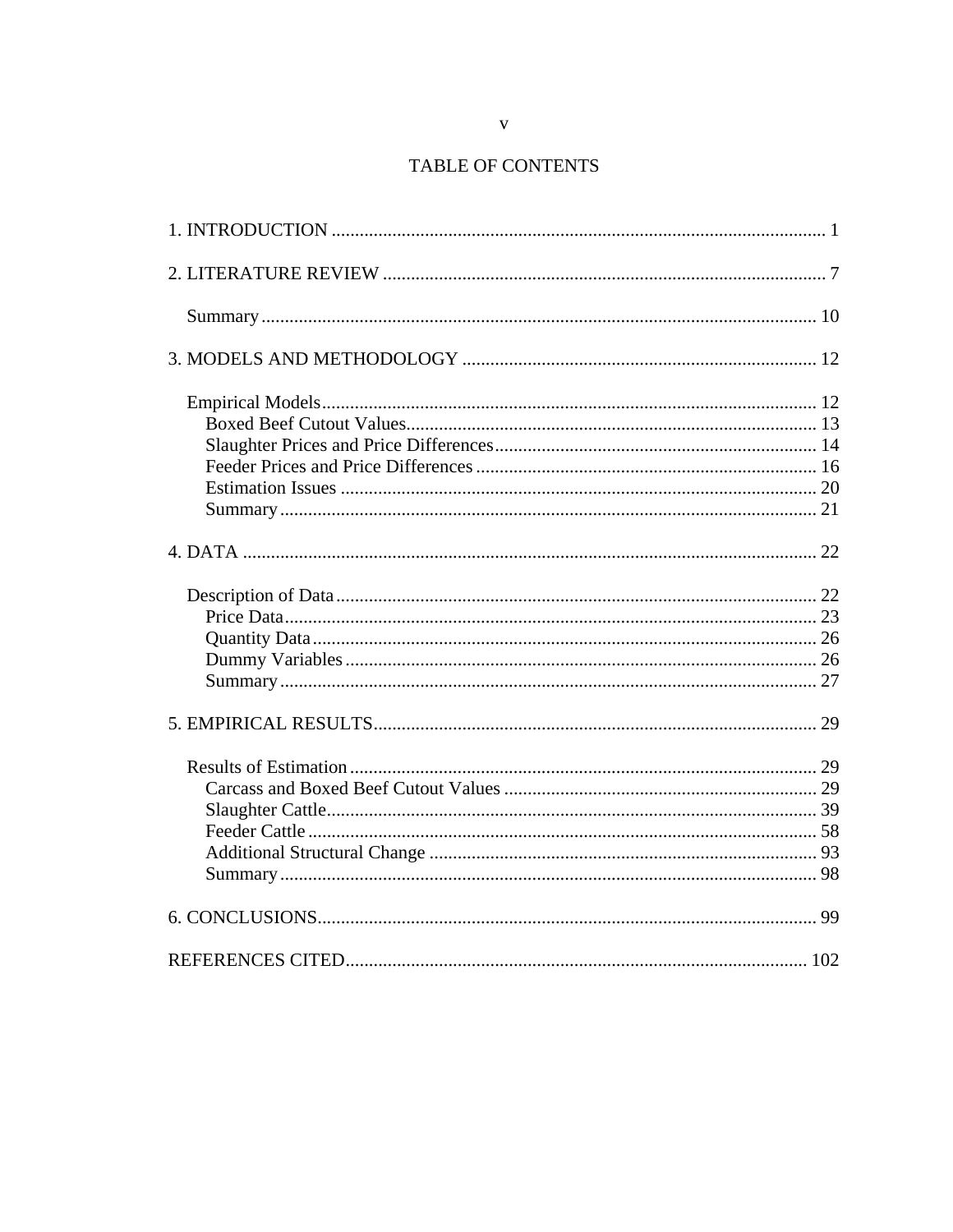# LIST OF TABLES

| Table |                                                                 | Page |
|-------|-----------------------------------------------------------------|------|
|       |                                                                 |      |
|       | 2: Boxed Beef Cutout Values vs. SM Boxed Beef Cutout Values     |      |
|       |                                                                 |      |
|       | 4: Slaughter Str Prices vs. SM Slaughter Str Prices             |      |
|       | 5: Slaughter Hef Prices vs. SM Slaughter Hef Prices             |      |
|       |                                                                 |      |
|       |                                                                 |      |
|       | 8: Slaughter Price Difference vs. SM Slaughter Price Difference |      |
|       |                                                                 |      |
|       | 10: Price of Feeder Steers vs. SM Price of Feeder Steers        |      |
|       | 11: Price of Feeder Heifers vs. SM Price of Feeder Heifers      |      |
|       |                                                                 |      |
|       |                                                                 | .68  |
|       |                                                                 |      |
|       |                                                                 |      |
|       |                                                                 |      |
|       |                                                                 |      |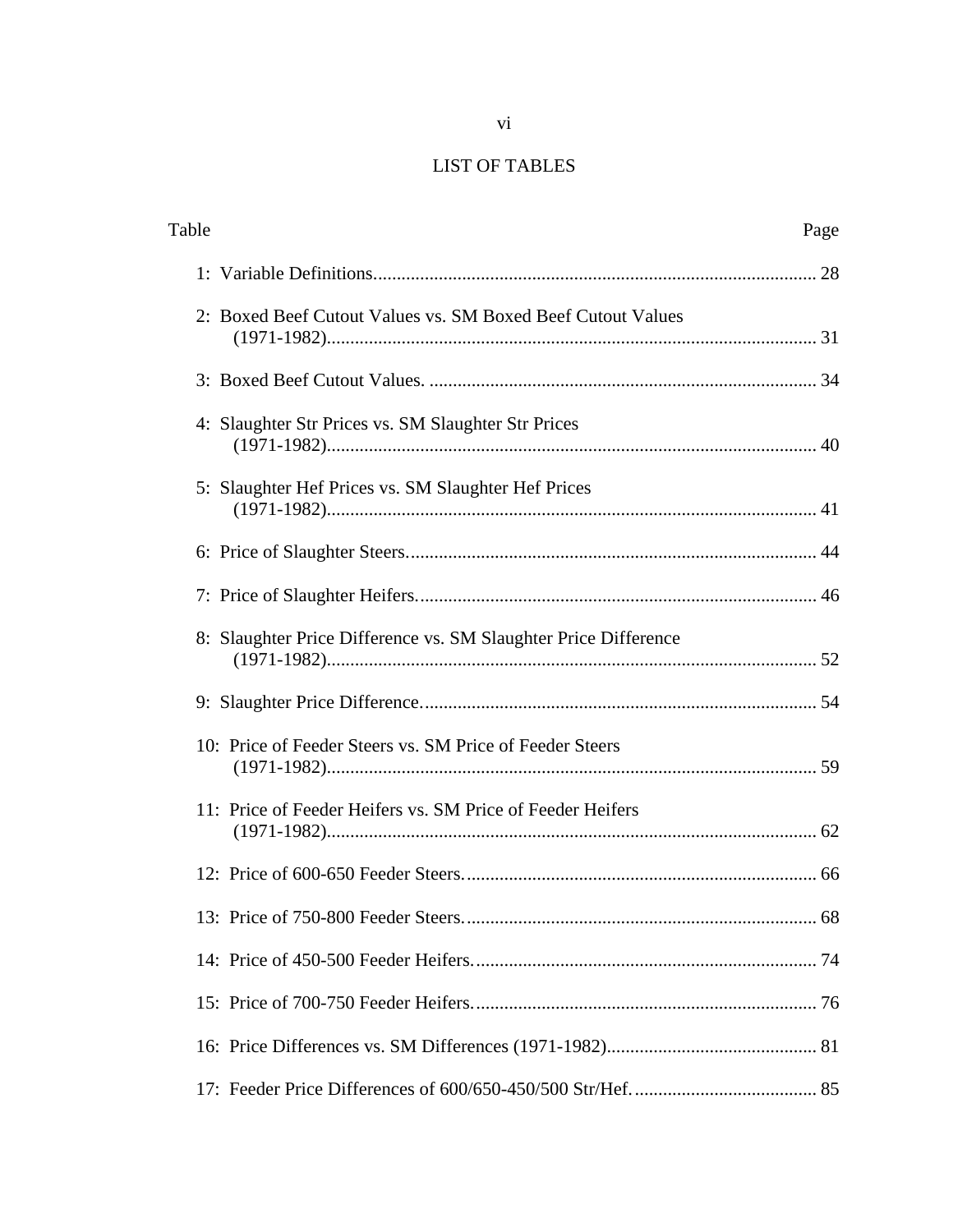# LIST OF TABLES-CONTINUED

| Table | Page |
|-------|------|
|       |      |
|       |      |
|       |      |
|       |      |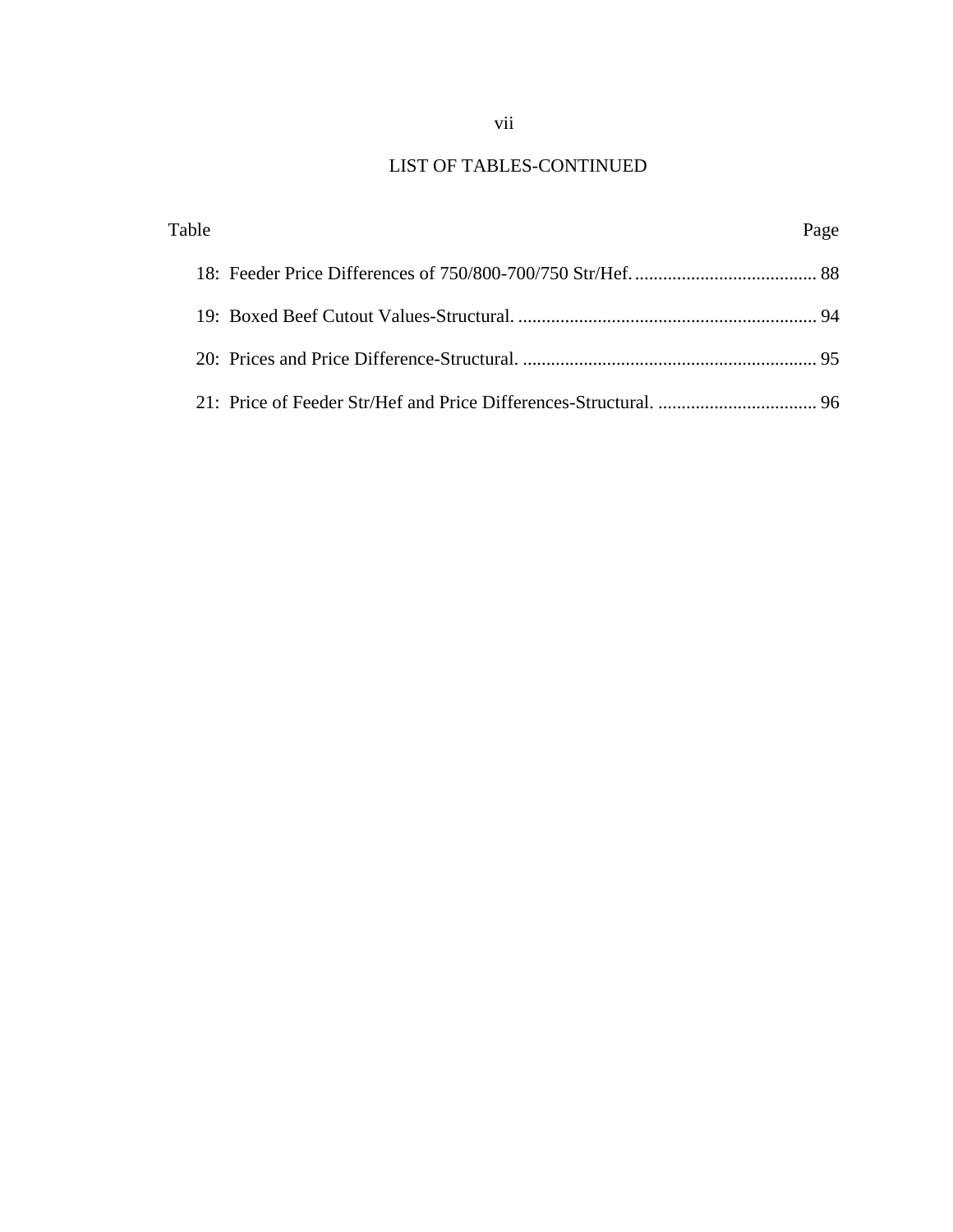# ABSTRACT

This study utilizes a new quarterly data set for the United States cattle markets spanning from 1971-2008 to estimate dynamic price models in three vertically related cattle markets: the models for boxed beef cutouts, slaughter cattle, and feeder cattle. Structural tests are then utilized to test whether the occurrence of Bovine Spongiform Encephalopathy (BSE) in 2003 and the introduction and widespread use of the Atkins diet between 1991 and 2005 lead to structural changes in the determinants of prices in each of the three markets. The results suggest BSE did not cause structural change within any market level, and BSE and Atkins diet events caused structural change within the boxed beef cutout values level. An important contribution of this study is the examination of structural change, suggesting that the market events lead to little or no structural change within the market levels.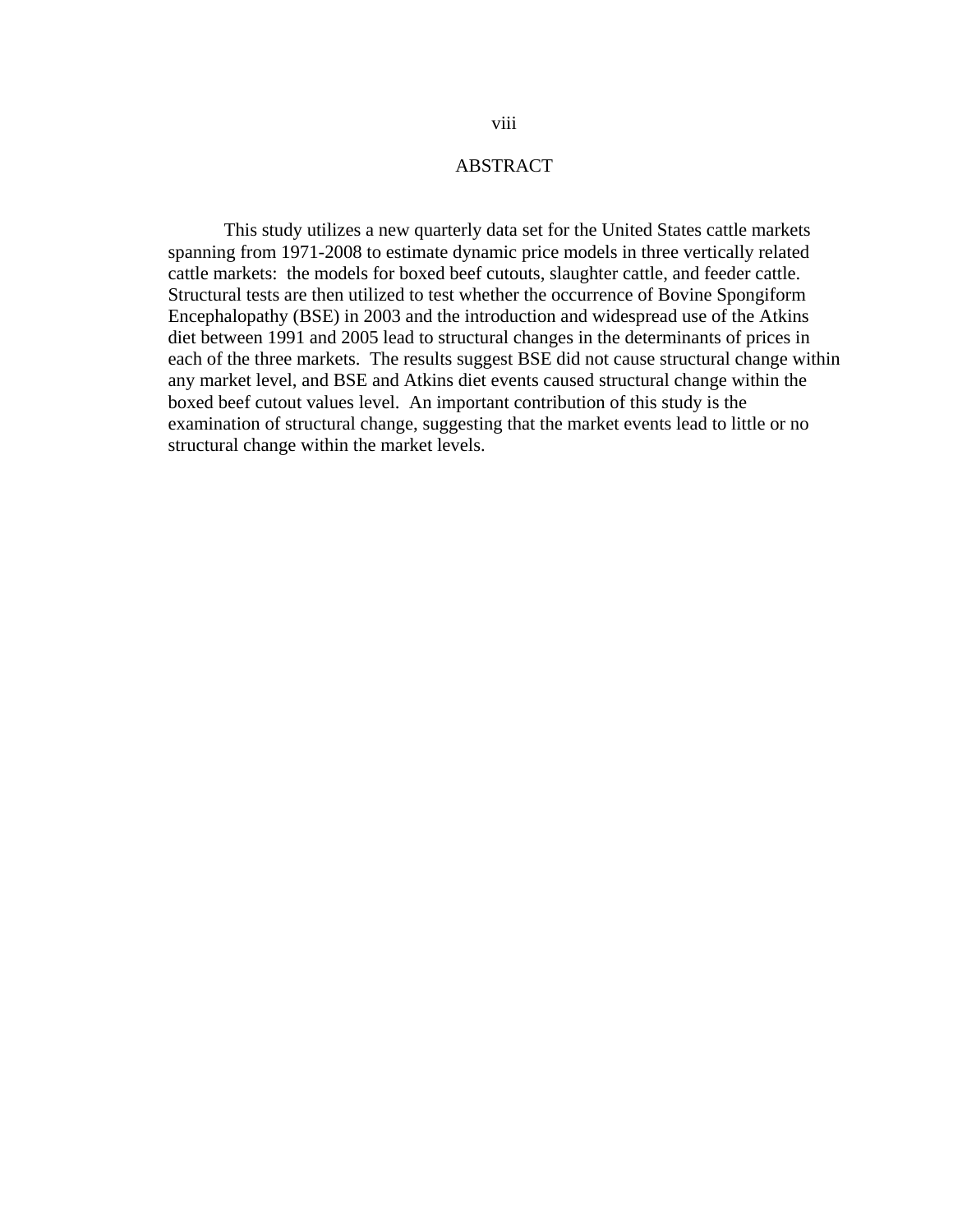# CHAPTER 1

#### INTRODUCTION

Prices for cattle exist at three vertically related market levels: the carcasses/boxed beef cutout values market, the slaughter cattle market, and the feeder cattle market. Schultz and Marsh (1985) investigated the determinants of prices at each of the market levels for steers and heifers from 1971-1982 using information on national prices. While previous studies have investigated cattle prices at one or more market level, no study has estimated price determinant models at these three vertically related market levels using more recent national data. This study attempts to address this gap in the research literature by examining price determinants at each market level as well as testing for structural change within each market. Structural change can be defined as a fundamental change in the supply/demand relationships at each market level. This study therefore estimates price determinant models for steers and heifers as well as model of the determinants of price differences between steers and heifers for four time periods. These time periods are 1971-1982, 1992-2003, 1971-2003, and 1971-2008. Results obtained are compared to the findings reported by Schultz and Marsh as well as other studies.

The data used in this study includes the period 2004-2006, a period in which U.S. cattle prices were believed to be influenced by the December 2003 Bovine Spongiform Encephalopathy (BSE) events in which dairy cattle in Washington were described to be suffering from the mad cow disease. Although this study closely replicates the Schultz and Marsh study, the variables used in this study are not the same variables in the Schultz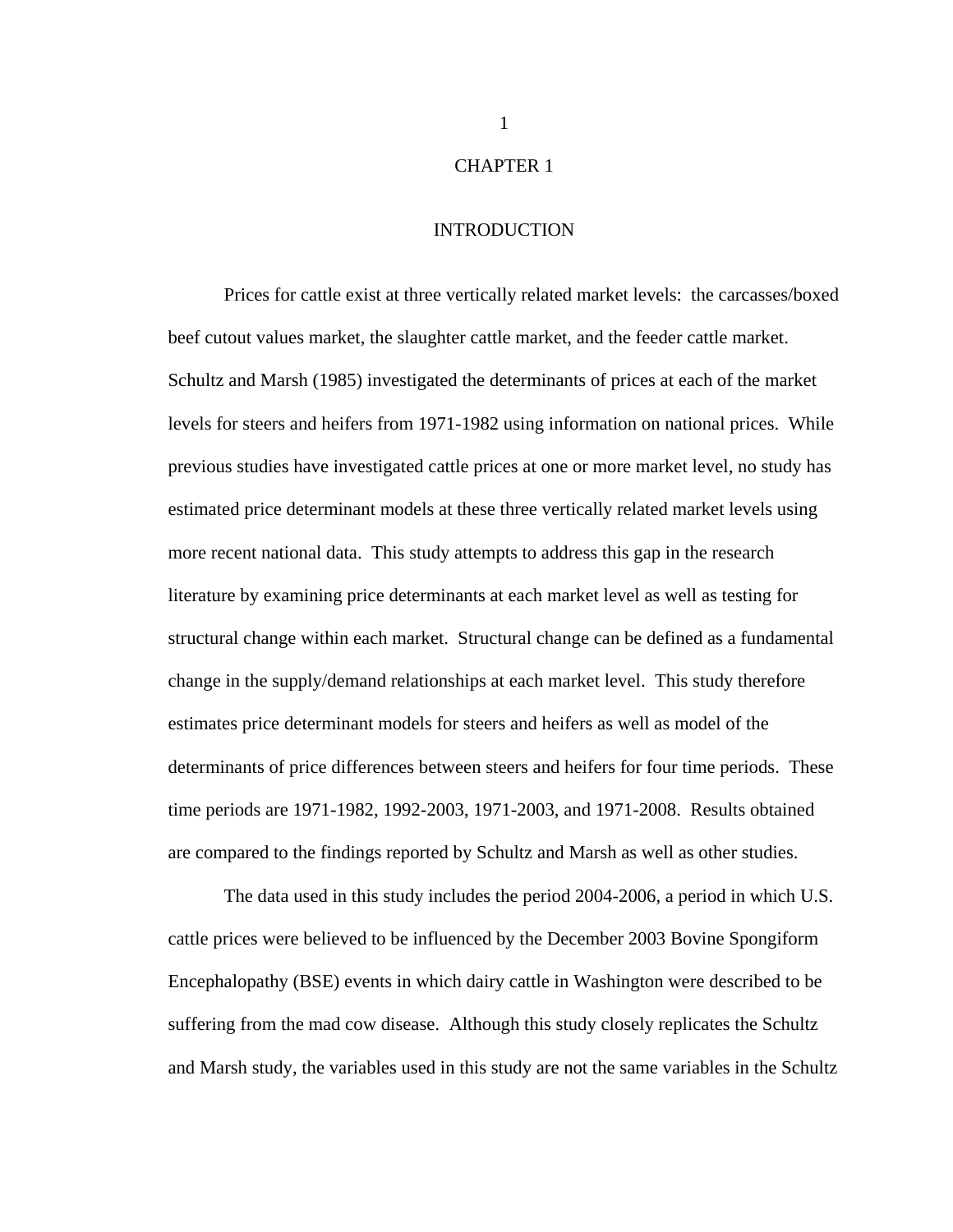and Marsh study. For example, Schultz and Marsh use carcass level data separated into steer and heifer prices but carcass level data stopped being reported in 1990, thus aggregated boxed beef values are used. Schultz and Marsh also used beef carcass-toretail margins and farm-to-carcass margins in their analysis, but in this study wholesaleto-retail and farm-to-wholesale price spreads are used.<sup>1</sup>

A majority of previous studies focus on cross-sectional feeder auction data. For example, Buccola (1980), Schroeder et al. (1988), and Faminow and Gum (1986) examine certain characteristics such as: feed prices, soil moisture, sex, breed, and presence of horns. Buccola and Jessee (1979) and Schultz and Marsh are the only studies that examine steer and heifer price differences. Buccola and Jessee investigate these differences across time and space using regional market data, and report that differences within steer and heifer feeder prices depend on slaughter prices and the proportion of steers to total cattle on feed. Schultz and Marsh also investigate price differences as well as price determinants within the three market levels: the carcass market, the slaughter market, and the feeder market. Schultz and Marsh use national data and their study is the only one that examines all three markets on the national level.

For steer carcass prices, Schultz and Marsh find the following variables' coefficients statistically significant: the current quantity of steer and heifer carcasses, the lagged quantity of steer and heifer carcasses, the quantity of commercial pork and young chicken supplied, current by-product value of beef carcasses, lagged by-product value of beef carcasses, current disposable income, lagged disposable income, and beef carcassto-retail margin. For heifer carcass prices, Schultz and Marsh find the following

<u>.</u>

<sup>&</sup>lt;sup>1</sup> For an explicit explanation of the different variables utilized see Chapter 4.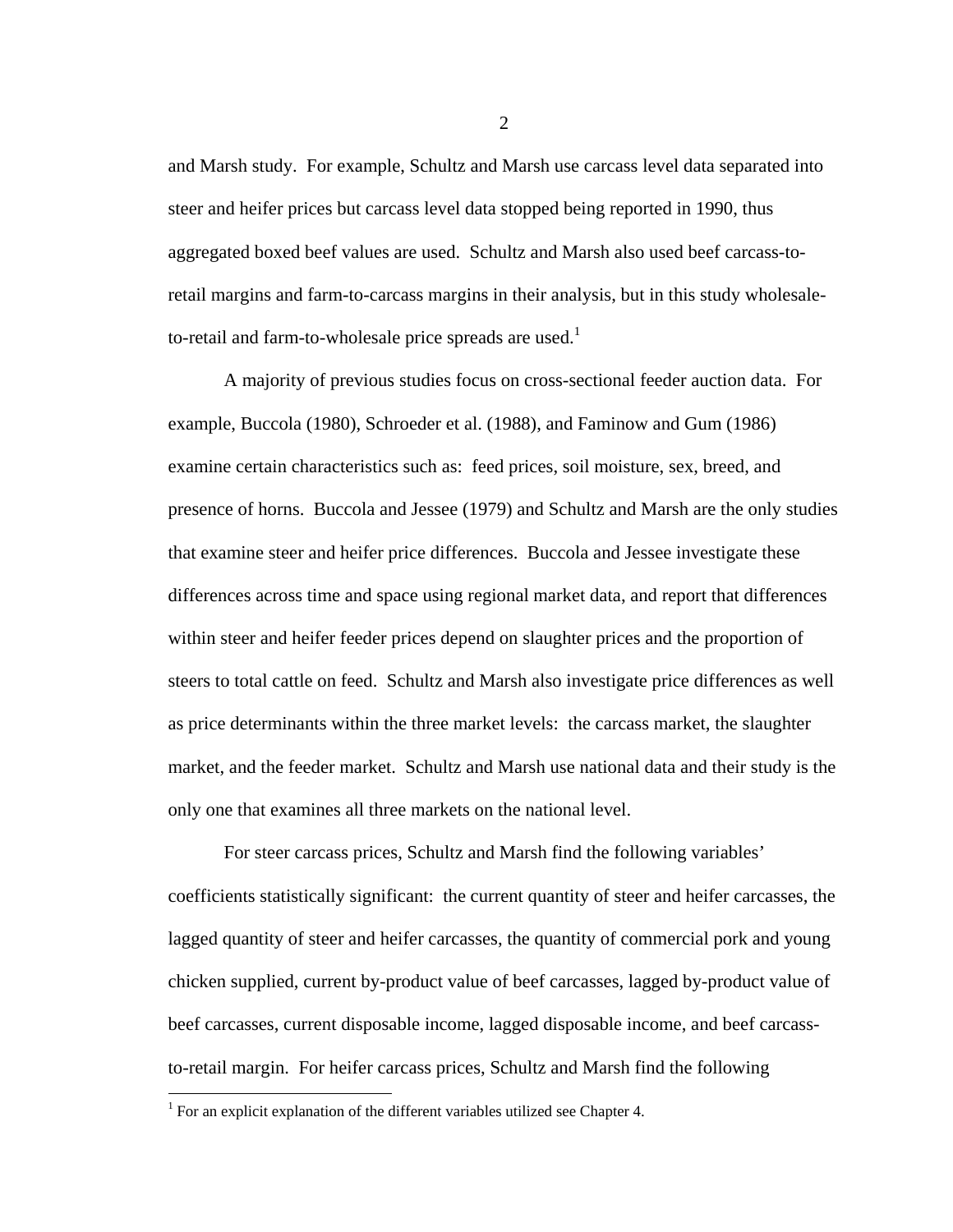variables' coefficients statistically significant: the current quantity of steer and heifer carcasses, the lagged quantity of steer and heifer carcasses, the quantity of commercial pork and young chicken supplied, current by-product value of beef carcasses, lagged byproduct value of beef carcasses, current disposable income, lagged disposable income, and beef carcass-to-retail margin.

For slaughter steer prices, Schultz and Marsh find the following variables' coefficients significant: price of steer carcasses, by-product value for slaughter steers, and the quantity of commercial cattle slaughter (nonfed steers and heifers). For slaughter heifer prices, they find the following variables' coefficients significant: price of steer carcasses, by-product value for slaughter steers, and the quantity of commercial cattle slaughter (nonfed steers and heifers). Schultz and Marsh only find the price of steer carcasses to be significant in their slaughter price difference model.

For lighter feeder steer prices, Schultz and Marsh find the following variables' coefficients significant: price of slaughter steers, quantity of feeder heifers, and the farmto-carcass margin. For heavier feeder steer prices, they find the following variables' coefficients significant: price of slaughter steers, quantity of feeder steers, and the farmto-carcass margin. For lighter feeder heifer prices, they find the following variables' coefficients significant: price of slaughter steers, quantity of feeder steers, quantity of feeder heifers, price of corn, and the farm-to-carcass margin. For heavier feeder heifer prices, they find the following variables' coefficients significant: price of slaughter steers, quantity of feeder steers, and the farm-to-carcass margin. For lighter feeder price difference model, they find the following variables' coefficients significant: price of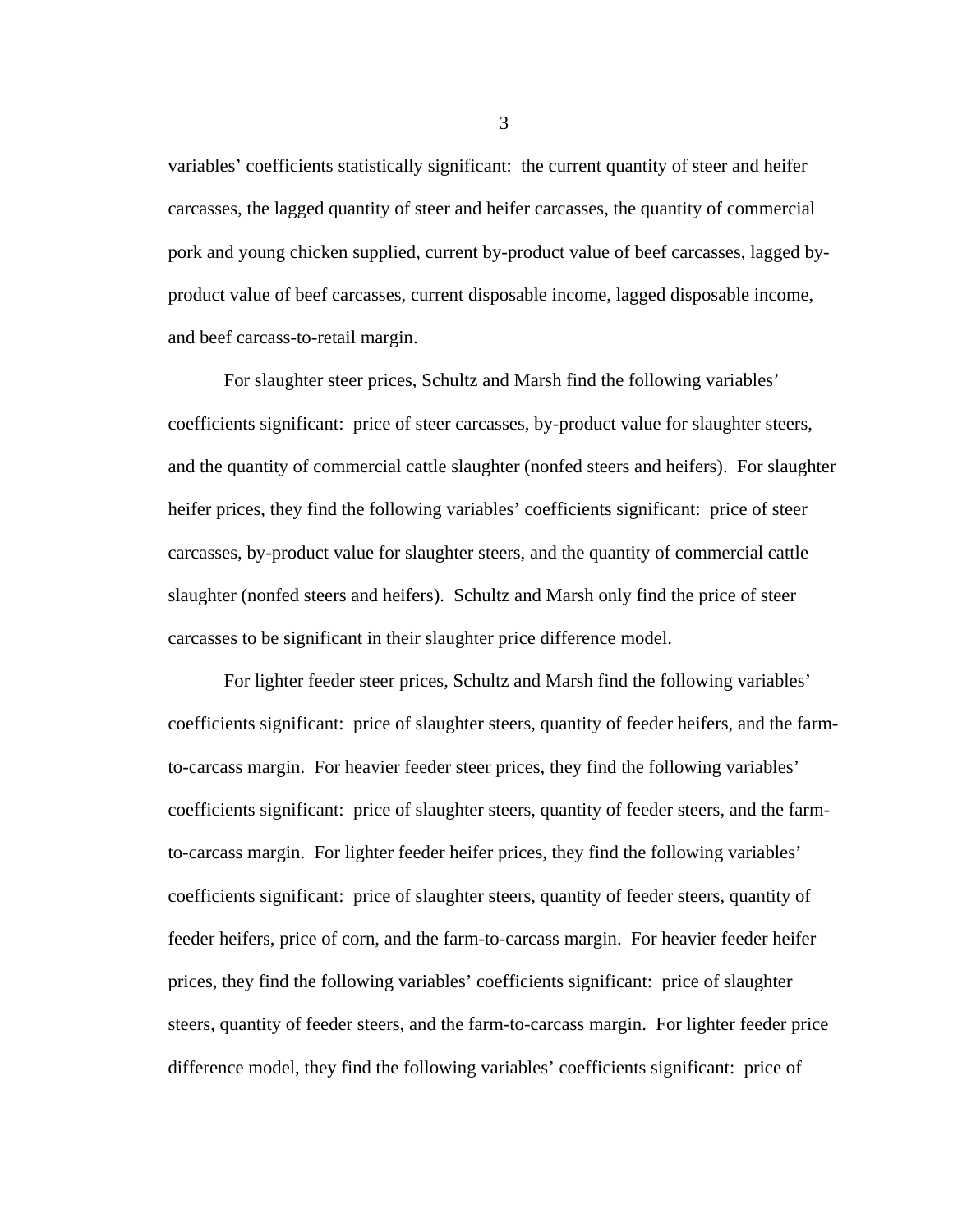slaughter steers, quantity of feeder steers, and the quantity of feeder heifers. Schultz and Marsh only find the price of slaughter steers coefficient to be significant for the heavier price difference.

 Key findings for this study's price determinant models for the period 1971-2008 using one BSE dummy variable for the time period 2004-2006 are as follows. In the boxed beef cutout price model, coefficients for the following variables are statistically significant: the current quantity of slaughter steers and heifers, the lagged quantity of slaughter steers and heifers, current by-product allowances, lagged by-product allowances, wholesale-to-retail price spread, lagged boxed beef cutout values, and the BSE dummy variable.

In the slaughter steer and heifer price models, coefficients for the following variables are statistically significant: quantity of slaughter steers and heifers, by-product allowances, and boxed beef cutout values. In the slaughter price difference models, the following variables' coefficients are significant: the quantity of slaughter cows and boxed beef cutout values.

In the lighter feeder steer price model, coefficients for the following variables are significant: quantity of steers on feed, quantity of heifers on feed, the price of corn, and the price of slaughter steers. In the heavier feeder steer price model, coefficients for the following variables are significant: the quantity of steers on feed, the price of corn, and the price of slaughter steers. In the lighter feeder heifer price model, coefficients for the following variables are significant: the quantity of heifers on feed, the farm-to-wholesale price spread, the price of slaughter heifers, and the price of corn. In heavier feeder heifer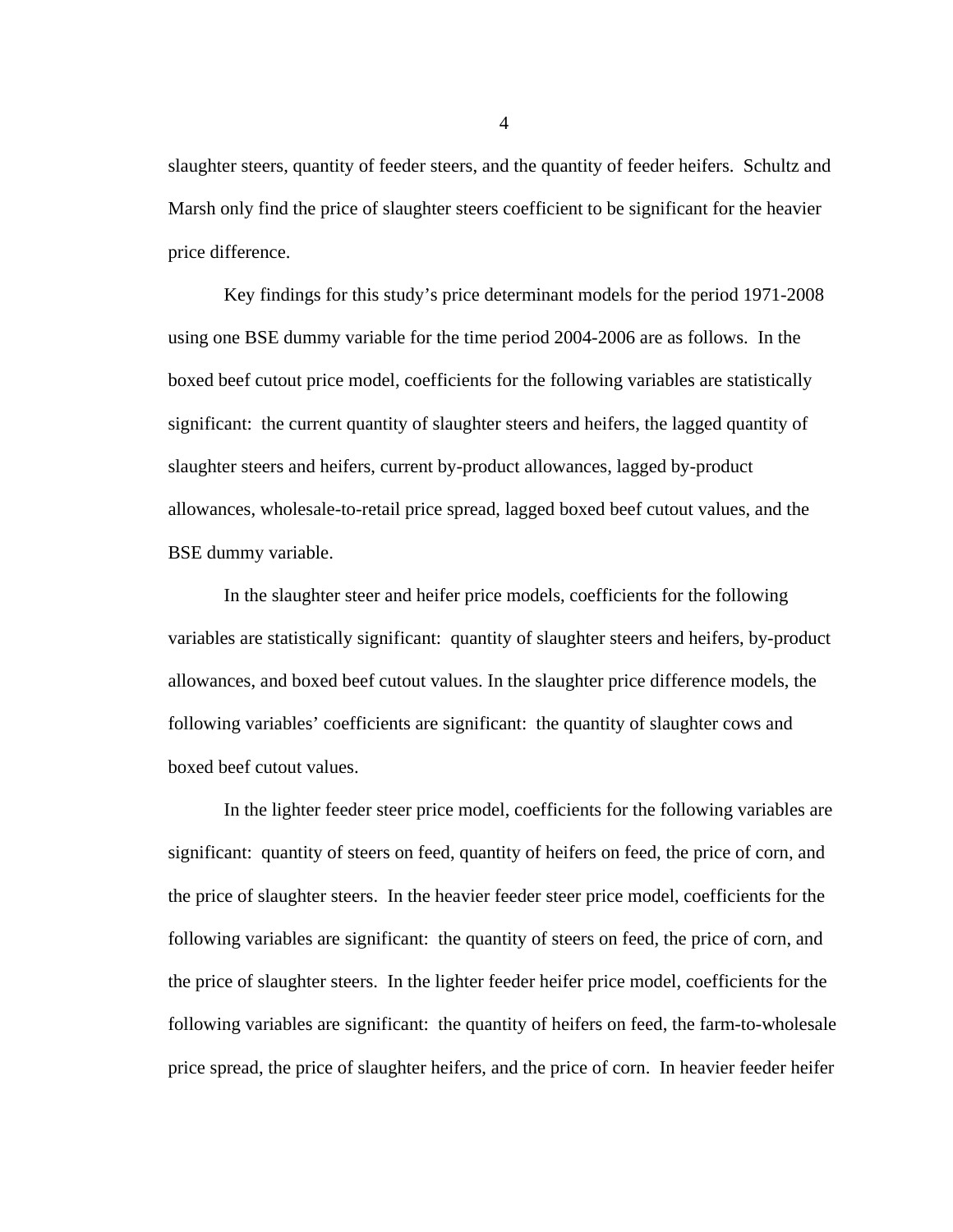price model, coefficients for the following variables are significant: the quantity of steers on feed, the farm-to-wholesale price spread, the price of slaughter heifers, and the price of corn. In the feeder price difference models, the following variables' coefficients are statistically significant: the farm-to-wholesale price spread, the slaughter steer price, the price of corn, and the slaughter heifer price.

Tests are carried out to explore whether structural change has occurred in price determinant models. Intercept dummy variables are created for the BSE event. BSE is widely believed to have affected U.S. cattle markets and cattle prices in 2004, 2005, and 2006. A second possible source of structural change is an increase in the consumer preferences for red meat. The Atkins diet was introduced in 1989, $2$  it is perceived to have positively affected consumer preferences and consumer demand for red meat. Robert Atkins died in 2003 and the company went bankrupt in 2005. Thus slope-intercept dummy variables were used for structural change for the period 1991-2005 at all three market levels.

The key findings for the slope-intercept dummy variables (BSE and Atkins diet) are discussed within the three market levels. For the boxed beef cutout price model, the Atkins diet coefficient is not statistically significant, but the BSE coefficient is positive and significant. The significant BSE coefficient suggests that BSE increases boxed beef values. For the steer slaughter price model, the BSE coefficient is negative and the Atkins diet coefficient is positive, but each coefficient is not significant. For the heifer slaughter price model, the BSE and Atkins diet coefficients are negative and not

 $\overline{a}$ 

 $2$  This study assumes it took roughly two years to gain in popularity, thus the dummy variable begins in 1991.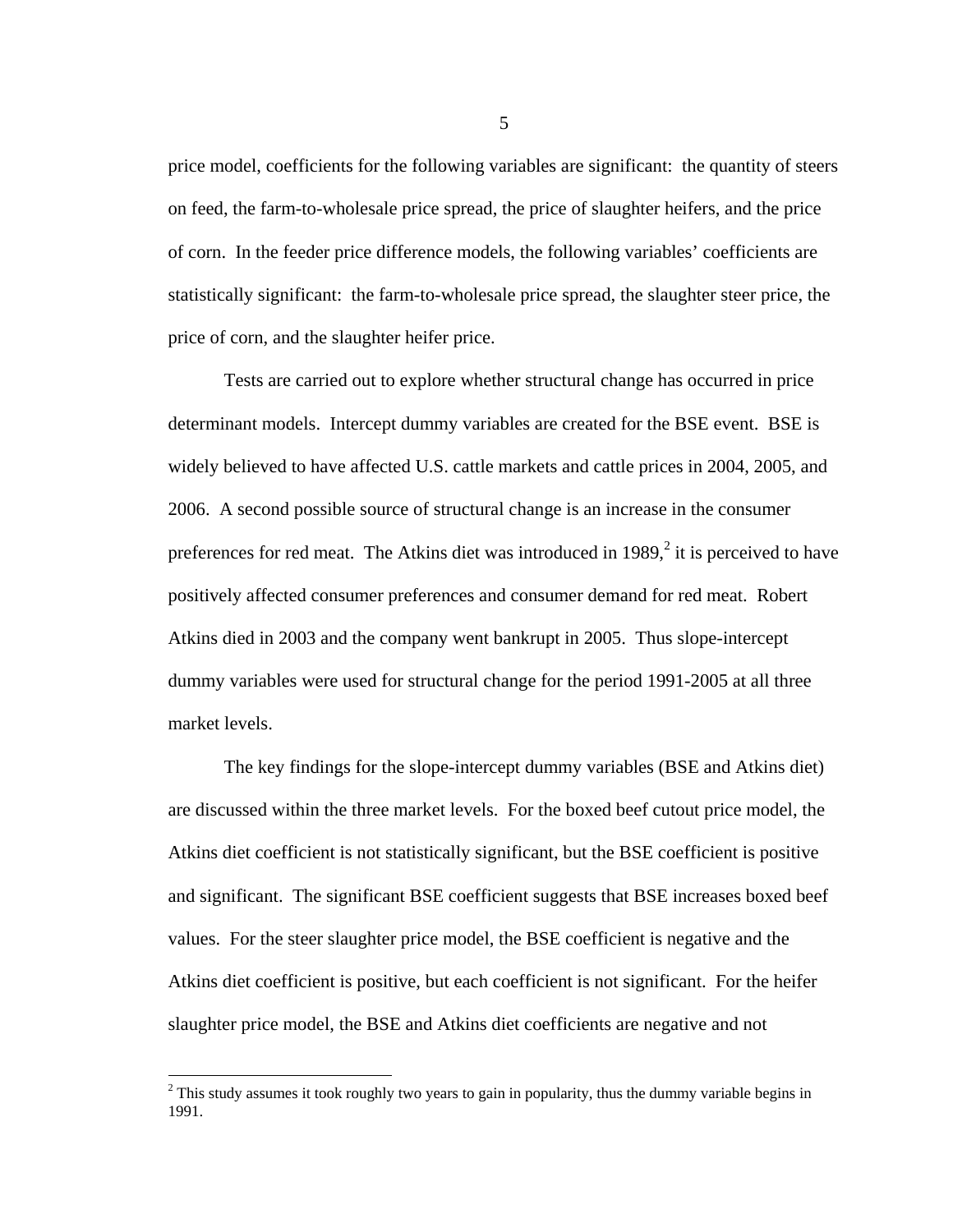significant. The slaughter price difference model reports the BSE coefficient is negative and the Atkins diet coefficient is positive, but neither coefficient is significant. For the feeder price/price difference models, the lighter and heavier steers, the heavier heifers, and the price differences report a BSE coefficient that is negative but not statistically significant. The Atkins diet coefficients are positive for all of the steer/heifer feeder price models, and are negative for the feeder price differences models. The lighter and heavier steer weights, the heavier heifers, and the lighter price differences the Atkins diet coefficients are significant. This study tests for joint significance in which the null hypothesis of structural change is only rejected for the boxed beef cutout value market.

 This study proceeds as follows: Chapter 2 discusses the previous literature on price determinant models for cattle prices. The reduced form models, methodology, and estimation issues are discussed in Chapter 3. Chapter 4 discusses the data and variables used in this study. Chapter 5 discusses in detail the empirical results mentioned above, as well as estimation procedures. Chapter 6 summarizes the major findings, and the implications of this study.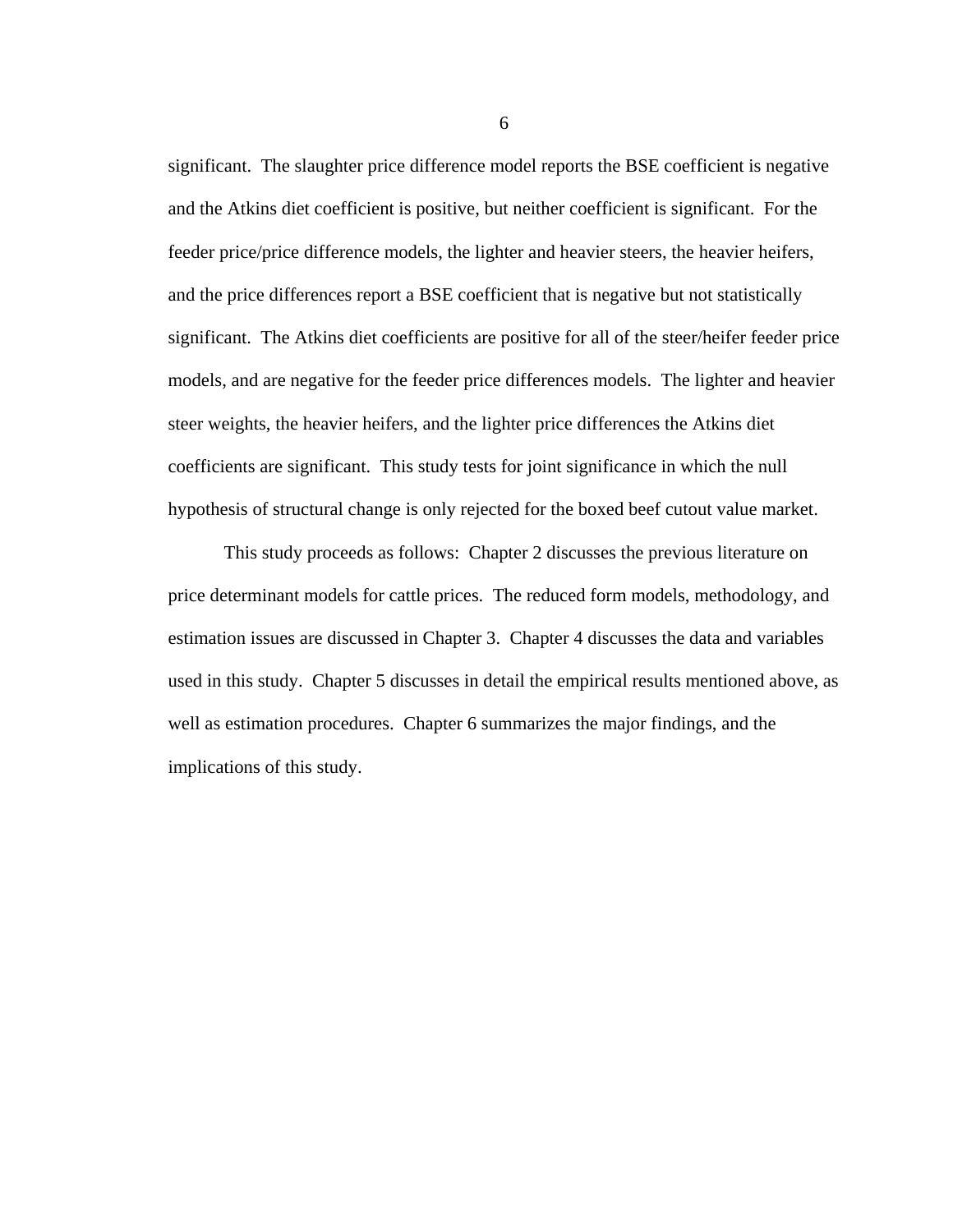# CHAPTER 2

#### LITERATURE REVIEW

 This study re-examines the determinants of feeder and slaughter cattle prices and price differences among steers and heifers in the feeder and slaughter markets. The specific objective is to see if structural relationships have changed substantially over time.

 The previous research on cattle price differentials incorporates an array of approaches to price evaluation. Price discounts among steer calves and yearlings, price determinants of a particular auction sale, price margins/spreads, and price differences among steers and heifers within different market levels and separate aggregation are examined in the literature.

 Though not directly examined in this study, marketing margins/spreads has been the subject of several previous analyses, which have indentified how farm-retail and wholesale-retail margins affect price spreads among separate cattle cohorts (Mathews et. al 1999; Armah and Nelson 2007; Capps et. al 1995; Marsh and Brester 2004).

Price determinants have also been investigated. Marsh (1983) reexamines quarterly live cattle prices using rational lag structure first proposed by Jorgenson (1966). Using quarterly data from 1967 through the first quarter of 1981, Marsh concludes that dynamic stability was achieved with a geometric rational lag structure to describe fed prices cattle and a polynomial rational lag structure to describe feeder cattle prices. Monthly price premiums and discounts between steer calves and yearlings have also been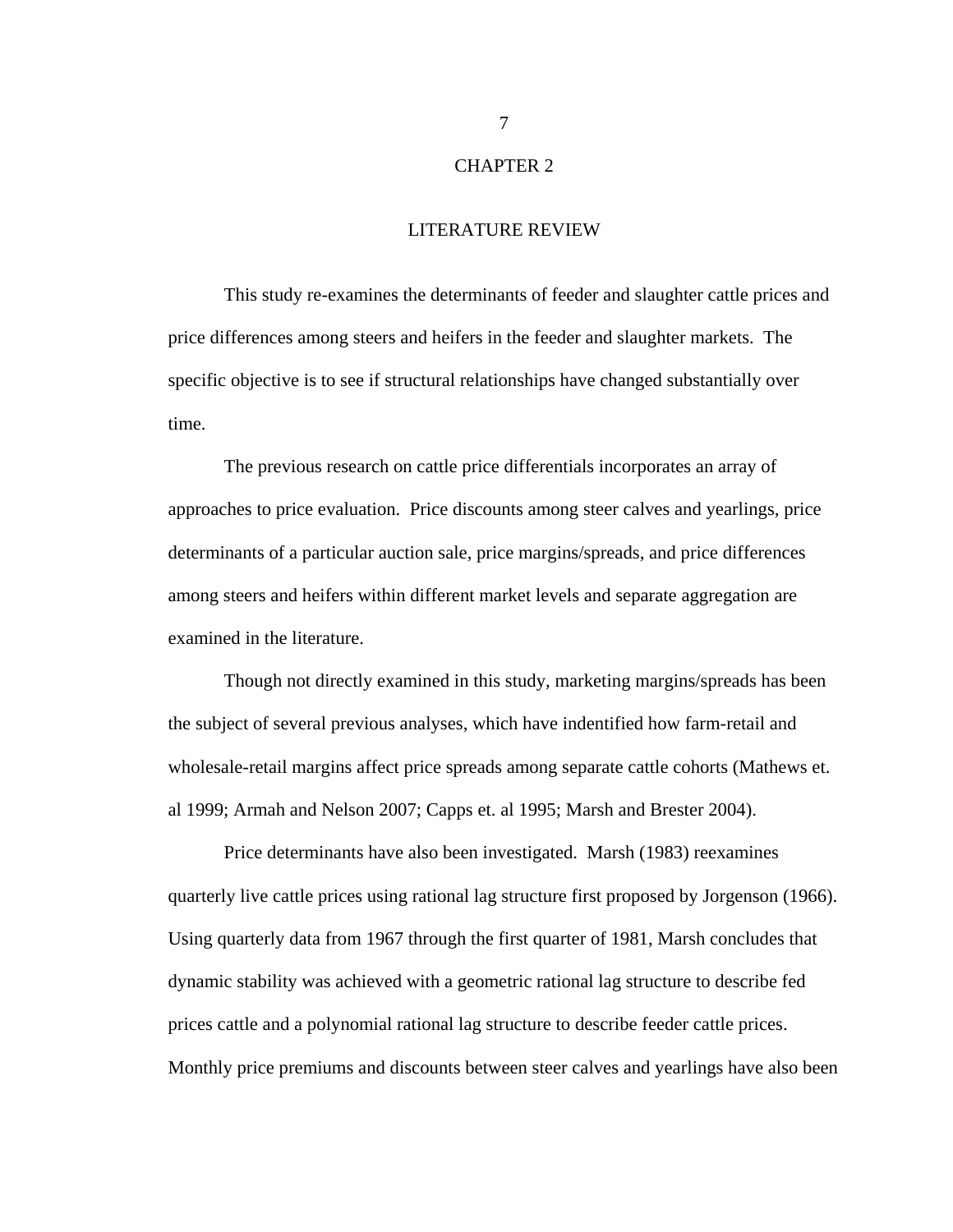investigated by Marsh (1985). Using monthly data from January 1972 through December 1982, Marsh applied distributed lags to estimate these short-run price differences; finding that price premiums and discounts are not seasonal, but are affected by changes in slaughter prices and the cost of grain.

The majority of the literature examines the price determinants of feeder cattle in state-specific auction markets (Turner et. al 1991; Faminow and Gum 1986; Schroeder et al 1988; and Buccola 1980). The studies consider different geographic regions, but report similar findings. Buccola uses a breakeven analysis to measure price differences between heifers and steers among different lots of feeder cattle in Virginia auction markets for the period 1958-1977. Faminow and Gum uses a static approach to study price differentials for feeder cattle in Arizona auction markets during the month of May in 1984 and 1985. Schroeder et al. further investigate physical characteristics of feeder cattle in Kansas auction markets, during the fall and spring. Data were collected from October 31, 1986 through December 13, 1986 and from March 19, 1987 through April 15, 1987. Turner et al. also examines feeder cattle market characteristics, using Georgia teleauctions using data from the period 1976 to 1988.

Buccola models on feeder cattle price-weight slopes as a function of expected slaughter price, feed prices, soil moisture conditions, inventory adjustments, sex, and seasonal effects. Faminow and Gum model price as a function of weight, number of head in the sale lot, sex, breed, sale-year, and year. Their model also incorporates nonlinear weight and lot size variables. Schroeder et al. model price as a function of economic and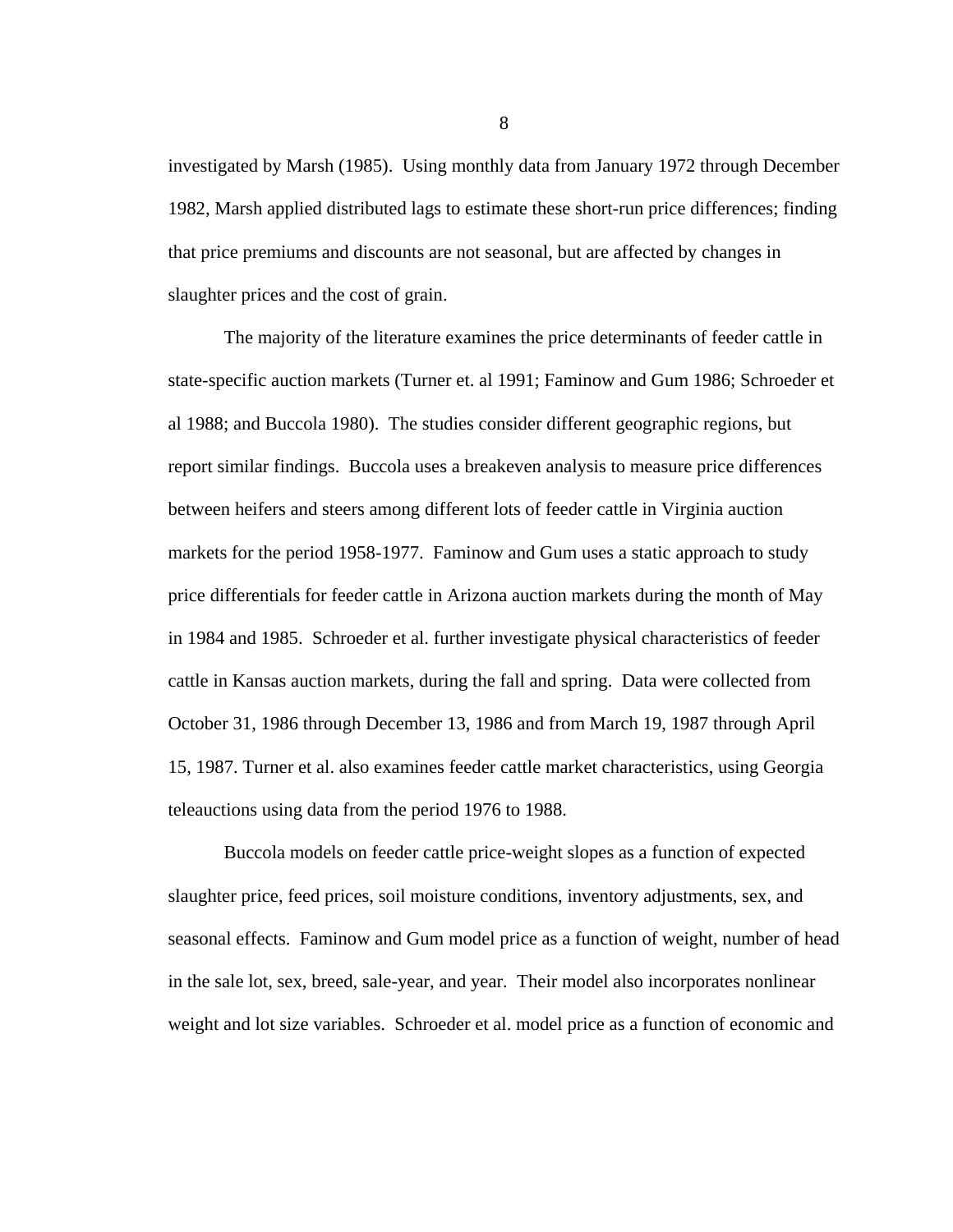physical variables,<sup>3</sup> but in addition includes health, presence of horns, fill, lot uniformity, time of sale during the auction, and seasonality differences among the additional variables. Turner et al. estimates a similar model to Schroeder et al., but also accounts for delivery conditions, input prices and nearby cattle prices, and measures of supply and competitive pressure in the auction.

Buccola reports that the variables that affect feeder price levels also affect price differentials among different classes of cattle. Faminow and Gum's statistical results demonstrate the price-weight and price-lot size are consistent with Buccola's finding the price-weight line is convex from below for steers and slightly concave from below for heifers. Schroeder et al. find that most of the physical variables they implement are statistically significant. Turner et al.'s reports results that are similar to those reported by Buccola and Schroeder et al.

Two papers focus solely on price differences between steers and heifers (Buccola and Jessee (1979) and Schultz and Marsh (1985)). Buccola and Jessee investigate feeder price differentials by sex and analyze variations in these differentials across time and space utilizing regional market $^4$  data from 1964-1976. Schultz and Marsh construct a dynamic model to analyze price differences between steers and heifers at the feeder, slaughter, and carcass levels using quarterly data from 1971-1982. Their study is the only previous analysis to examine price differentials among slaughter cattle. The one

 $\overline{a}$ 

 $3 \text{ According to Schroeder et al.}$  (1988) the auction variables implemented in previous studies of cattle prices: weight, sex, breed, head per lot, market location (Schwab; Schwab and Rister; Schwab, Rister, and Ritchie); weight-squared, head-squared (Menzie, Gum, and Cable; Faminow and Gum; Davis, Bobst, and Steele); muscling, finish, body size, defects, lot uniformity (Sullivan and Linton); animal appearance (fleshy, full, and gaunt) (Folwell and Rehberg); seasonal factors (Madsen and Liu); and time of sale (Buccola 1982).

<sup>&</sup>lt;sup>4</sup> Each represented region is a specific state marketing point.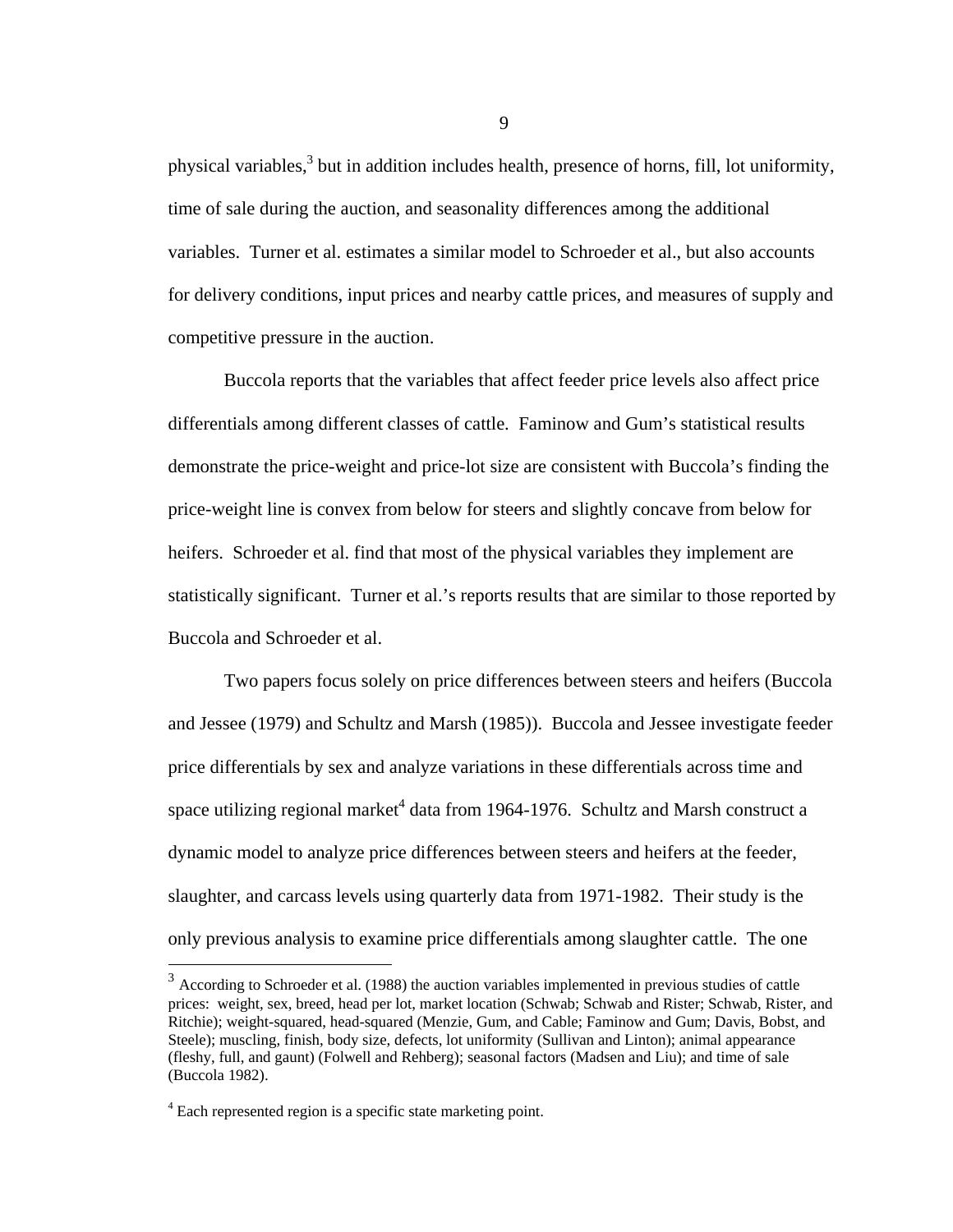focus on this study is to reexamine their determinants of feeder and slaughter cattle prices and to then analyze where there is evidence of structural change of the determinants of feeder and slaughter prices and price differentials from the period 1971-2008.

Buccola and Jessee model steer-heifer price differences as a function of differences of sex-based backgrounding costs, expected future feeder prices, slaughter prices, feeding costs, and current feedlot inventories. Schultz and Marsh estimates structural models for carcass, slaughter, and feeder prices which these prices are a function of seasonal, economic (price and quantity), and stochastic variables (feed variable, margins, etc.).

Buccola and Jessee report that feeder price sex differences vary among regions, which are partially explained by regional differences in slaughter steer-heifer price spreads and in the proportion of steers to total cattle on feed. Schultz and Marsh find that most of the variables in feeder steer and heifer price can be explained by steer and heifer inventories, slaughter prices, the cost of grain, and beef carcass-to-retail and farm-tocarcass margins.

# Summary

The papers discussed above focus on price differences among steer calves and yearlings, price determinants of a particular auction sale, price margins/spreads, and price differences among steers and heifers within different market levels and separate aggregation are each examined in the literature. This study re-examines the price determinants among feeder steers and heifers and slaughter steers and heifers as well as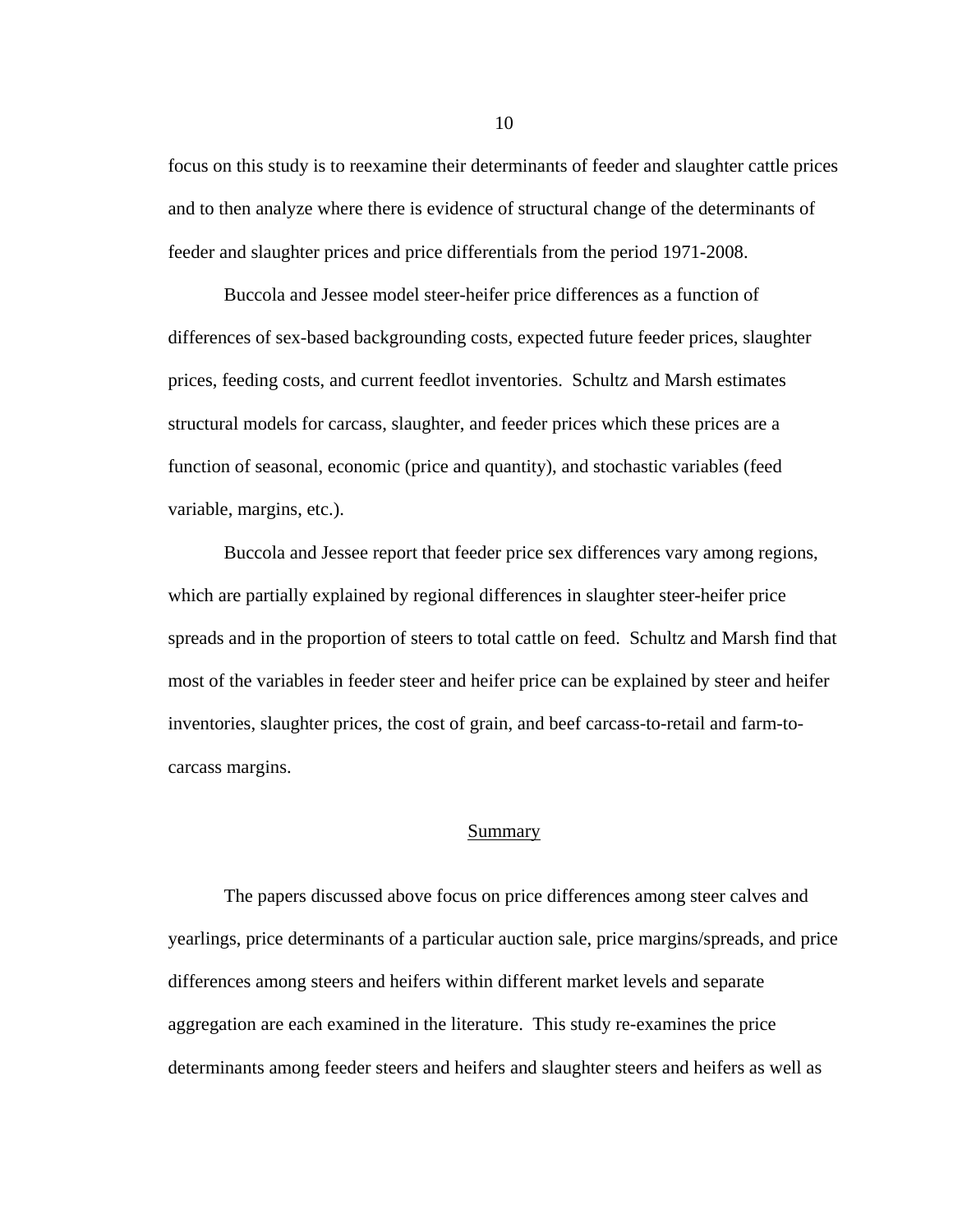feeder steer and heifer price differences and slaughter steer and heifer price differences. In this study, the Schultz and Marsh model is re-estimated for the time period 1971-1982 , used in that analysis and is re-estimated using data from the period 1991-2003, 1971- 2003, and 1971-2008. Models estimated for the period 1971-2008 incorporate variables accounting for the occurrence of Bovine Spongiform Encephalopathy (BSE). No previous study has re-examined cattle prices using data for these periods nor have the previous studies examined the effect of the 2003 BSE outbreak on slaughter and feeder cattle prices using the models developed by Schultz and Marsh.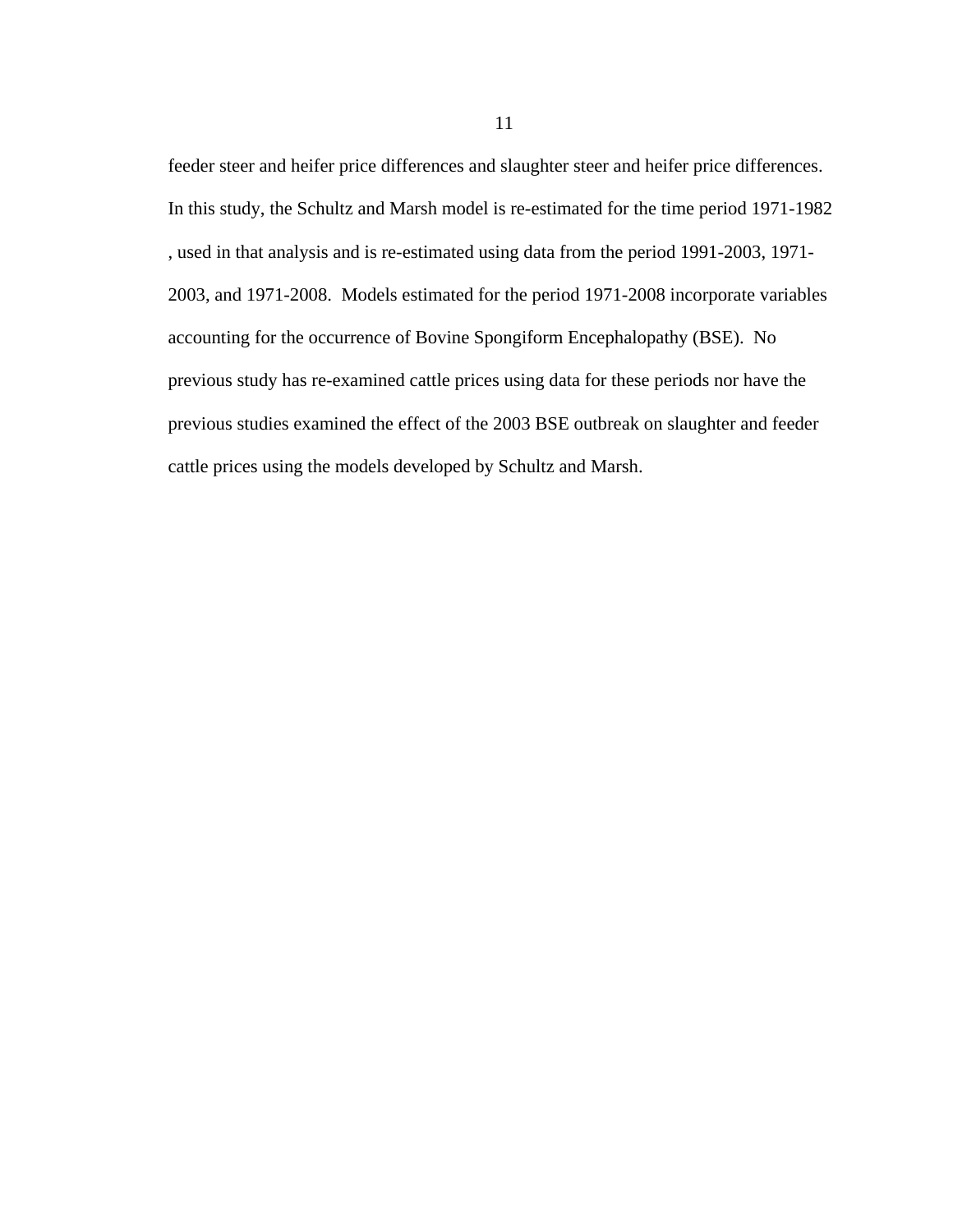# CHAPTER 3

# MODELS AND METHODOLOGY

#### Empirical Models

At any level of market aggregation, the price of a given class of cattle is a function of market forces. In a reduced form context, factors that shock supply and demand determine commodity prices. This chapter develops estimation models of the determinants of steer and heifer prices and price differences. Previous studies of cattle markets have included reduced form models of feeder cattle, fed/slaughter cattle, carcass cattle, and the price differences between steer and heifer prices at each level of the cattle marketing chain. This study focuses on three market levels: carcass boxed beef cutouts, feeder cattle, and slaughter cattle. A major focus of this study is to re-estimate the models developed by Schultz and Marsh (SM) for their original time period (1971-1982) and for the periods 1992-2003, 1971-2003, and 1971-2008 to determine whether structural changes have occurred in the livestock industry. To account for events that did not occur during the estimation period of SM, and to address issues of structural change, some additional variables are added to the specification. As discussed above, reduced form estimation models are developed for steer/heifer prices at three stages of the marketing chain. These models are presented in the next three sections. Estimation issues including discussions of appropriate lag issues are then discussed.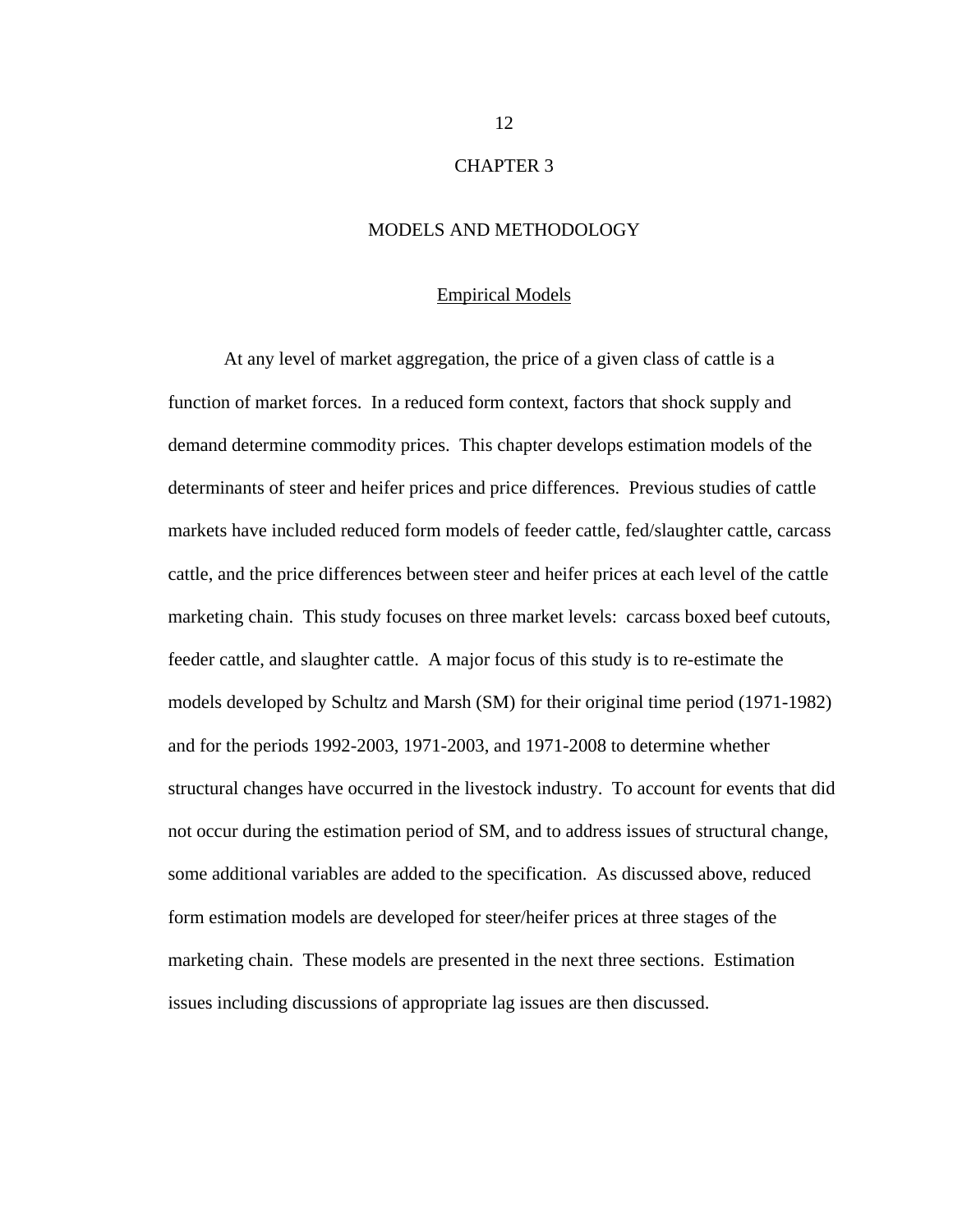#### Boxed Beef Cutout Values

Schultz and Marsh are the only authors to explore price determinants at the carcass market levels. Their study focused on the determinants of carcass prices and carcass price differences. Slaughter cattle are the live weights of the cattle; carcasses are the primary cuts of meat with little bone and after the trimmings and hides are removed. SM examine the determinants of carcass prices and included the following explanatory variables: total quantities of steer and heifer carcasses, quantities of pork and poultry production, by-product values, disposable income, and carcass-to-retail marketing margins. Carcass values ceased to be reported in 1990. Thus, in this study, the boxed beef cutout values are used as a substitute for carcass values, but boxed beef is not separated into genders and price differences are not examined.

Boxed beef cutout value demand shifters include by-product allowances, disposable income, quantity of pork and poultry production, and the wholesale-to-retail price spread. Factors shifting supply include the quantity of slaughter steers and slaughter heifers, and seasonal (quarterly) dummy variables. This implies that boxed beef cutout values depend on each of these supply and demand variables. Schultz and Marsh maintain that the effects of competitive meat supplies on slaughter steer and heifer prices can be proxied by pork and poultry production. Carcass by-products are sold as both inedible and edible goods. Any changes in by-product values are expected to affect the value of steer and heifer carcasses. Changes in retail demand (proxied by changes in per-captia income) affect the derived demand for carcasses. Schultz and Marsh also argue that the carcass-retail marketing spread is likely to affect carcass prices (boxed beef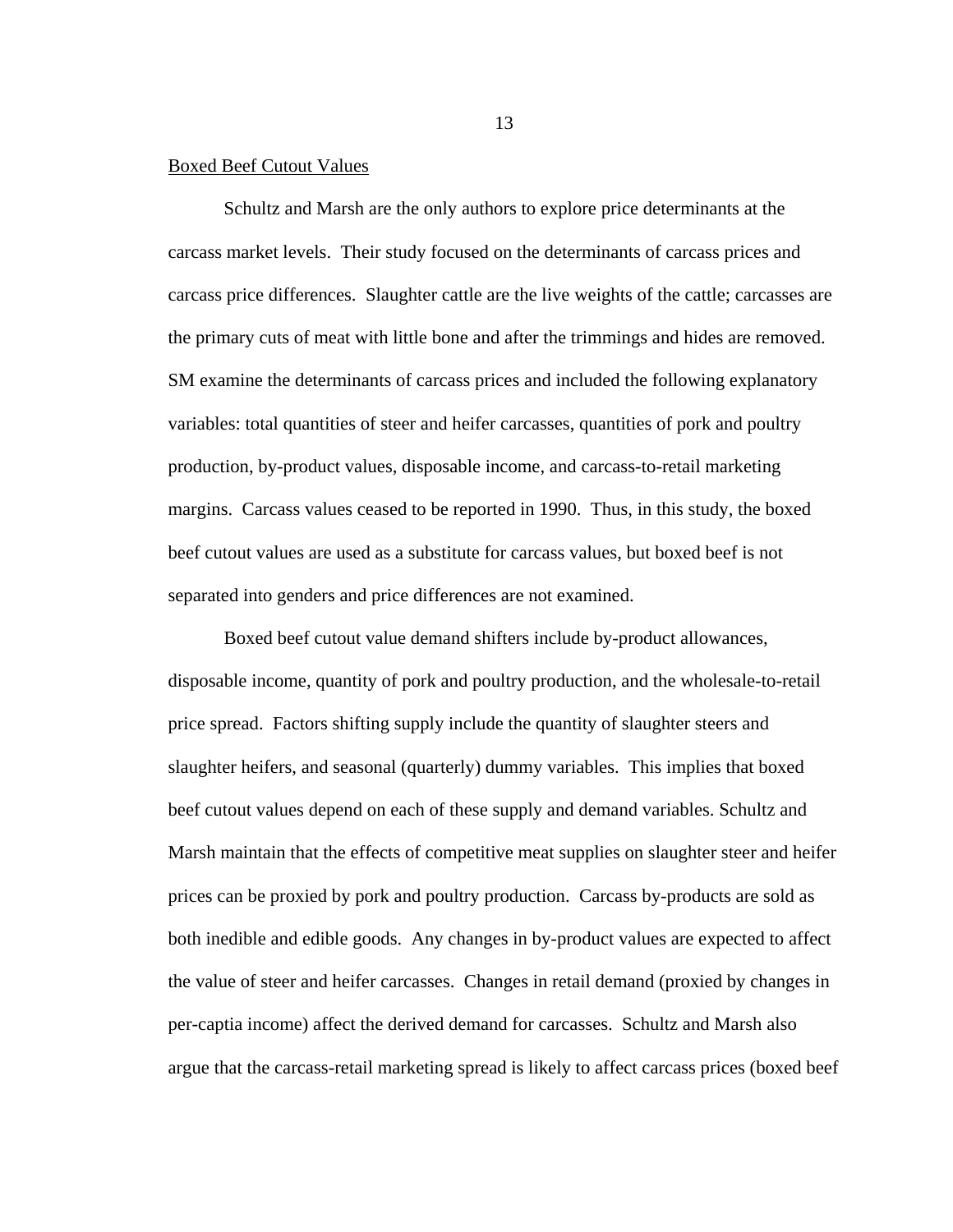cutouts). They argue that changes in the spread serves as proxies for changes in distribution and processing costs. Any increases in distribution processing costs, ceteris paribus, will reduce carcass prices (boxed beef cutouts) as retailers reduce their demand for carcasses.

A reduced form model for boxed beef cutout values is developed. Boxed beef cutout values serve as a proxy for carcass values for which SM estimated. The boxed beef cutout values reduced form estimation model is:

(1)  
\n
$$
BBCV_{i} = \beta_{0} + \sum_{j=2}^{4} \beta_{1,j-j} D_{i-j} + \beta_{2i} QSHC_{i} + \beta_{3i} QSHS_{i-1} + \beta_{4i} QPKPP_{i} + \beta_{5i} BPA_{i} + \beta_{6i} BPA_{i-1} + \beta_{7i} PAPA_{i} + \beta_{8i} PAPA_{i-1} + \sum_{j=1}^{4} \beta_{10i-j} DEP_{i-j} + \mathcal{U}_{1i}
$$

Boxed beef cutout values (BBCV) are a function (Eq. 1) of seasonal dummies (D), the quantity of slaughter steers and slaughter heifers (QSHS), the quantity of pork and poultry production (QPKPP), by-product allowances (BPA), disposable income (Y), the wholesale-to-retail price spread (WRS), and lagged dependent variables (DEP).

# Slaughter Prices and Price Differences

 Schultz and Marsh provide the only previous study of slaughter market prices and price differences. SM modeled slaughter steer and heifer prices as a function of the quantity of fed cattle slaughtered, the quantity of nonfed slaughtered, the price of steer carcasses, by-product values, and lagged endogenous variables.

Slaughter market variables which shift the demand for slaughter steers/heifers include the value of boxed beef cutout, by-product allowances, and transportation costs. The 2003 BSE event which occurred well after the period examined by SM also affected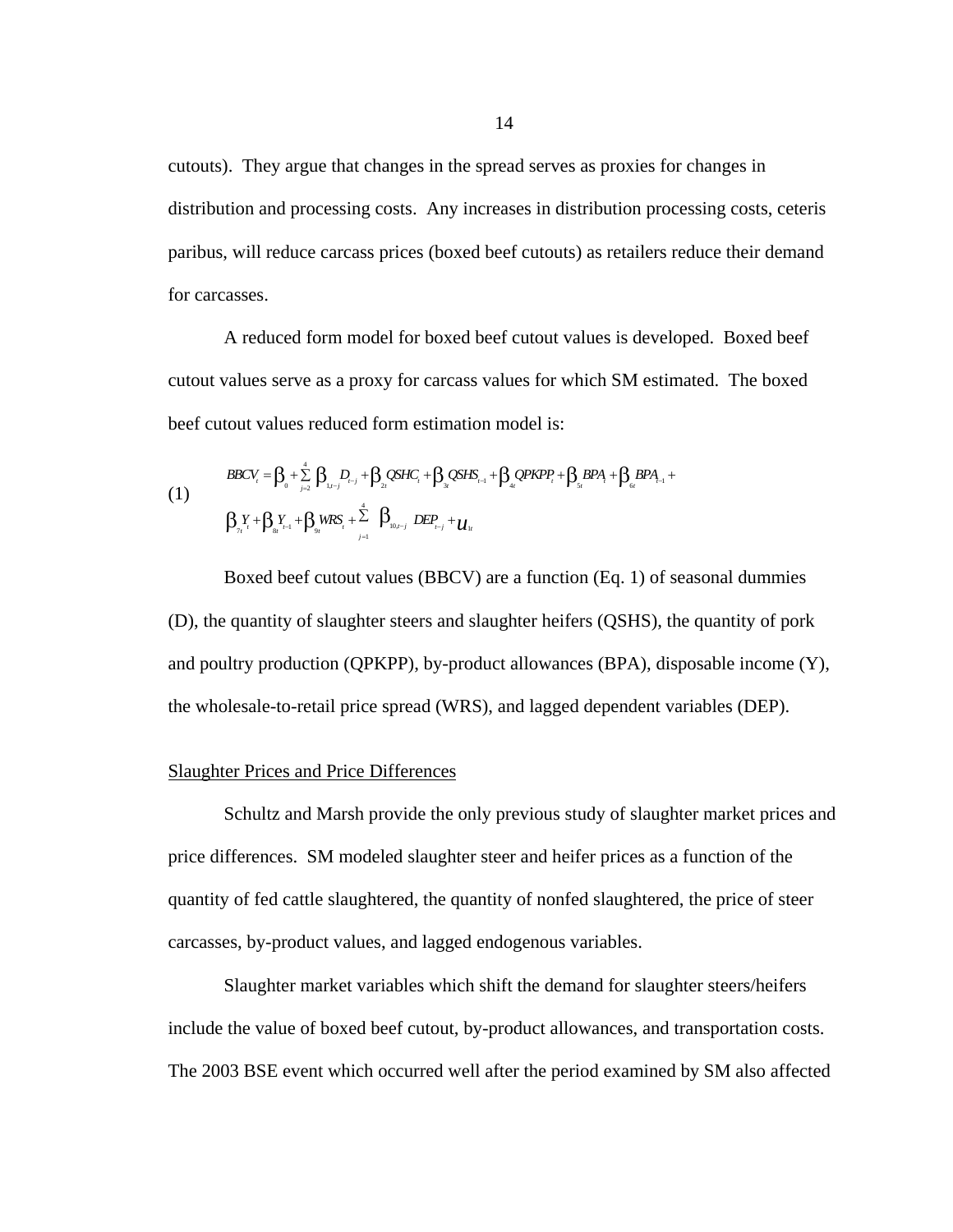the demand for slaughter cattle. Supply shifters include the quantity of steers/heifers slaughtered, seasonal (quarterly) dummy variables, and the quantity of slaughter cows. The production variable QSC is the quantity of slaughtered cows, where the slaughter cows represent a lower quality grade of beef. An increase in this quantity variable would lower the price of slaughter steers and heifers. In addition, increases in the quantity of steers/heifers slaughtered would lower the price of slaughter steers and heifers. Increases in the value of edible and inedible slaughter by-products are hypothesized to increase slaughter prices as they increase the value of carcasses (Doane 1975). Including carcass prices (boxed beef cutouts), this serves as a proxy for a direct effect of changes in the wholesale market on the live slaughter market. Schultz and Marsh argue that the carcass price represents an output price to packers; thus, an exogenous increase in the carcass price would cause packers to buy slaughter cattle at higher prices. Boxed beef cutout values are likely to be simultaneously determined with the price of slaughter steers/heifers. This potential endogeneity is corrected through an instrumental variables approach. The price of slaughter steers reduced form estimation model is:

(2) 
$$
PSS_{t} = \beta_{0} + \sum_{j=2}^{4} \beta_{1,t-j} D_{t-j} + \beta_{2t} QSHS_{t} + \beta_{3t} QSC_{t} + \beta_{4t} BBCV_{t} + \beta_{5t} BPA_{t} + \beta_{6t} TC_{t} + \sum_{j=1}^{4} \beta_{7,t-j} DEP_{t-j} + u_{2t}
$$

Slaughter steer prices (PSS) are a function (Eq. 2) of seasonal dummies (D), the quantity of slaughter steers/heifers (QSHS), the quantity of slaughter cows (QSC), boxed beef cutout values (BBCV), by-product allowances (BPA), transportation costs (TC), and lagged dependent variables (DEP); The price of slaughter heifers reduced form estimation model is: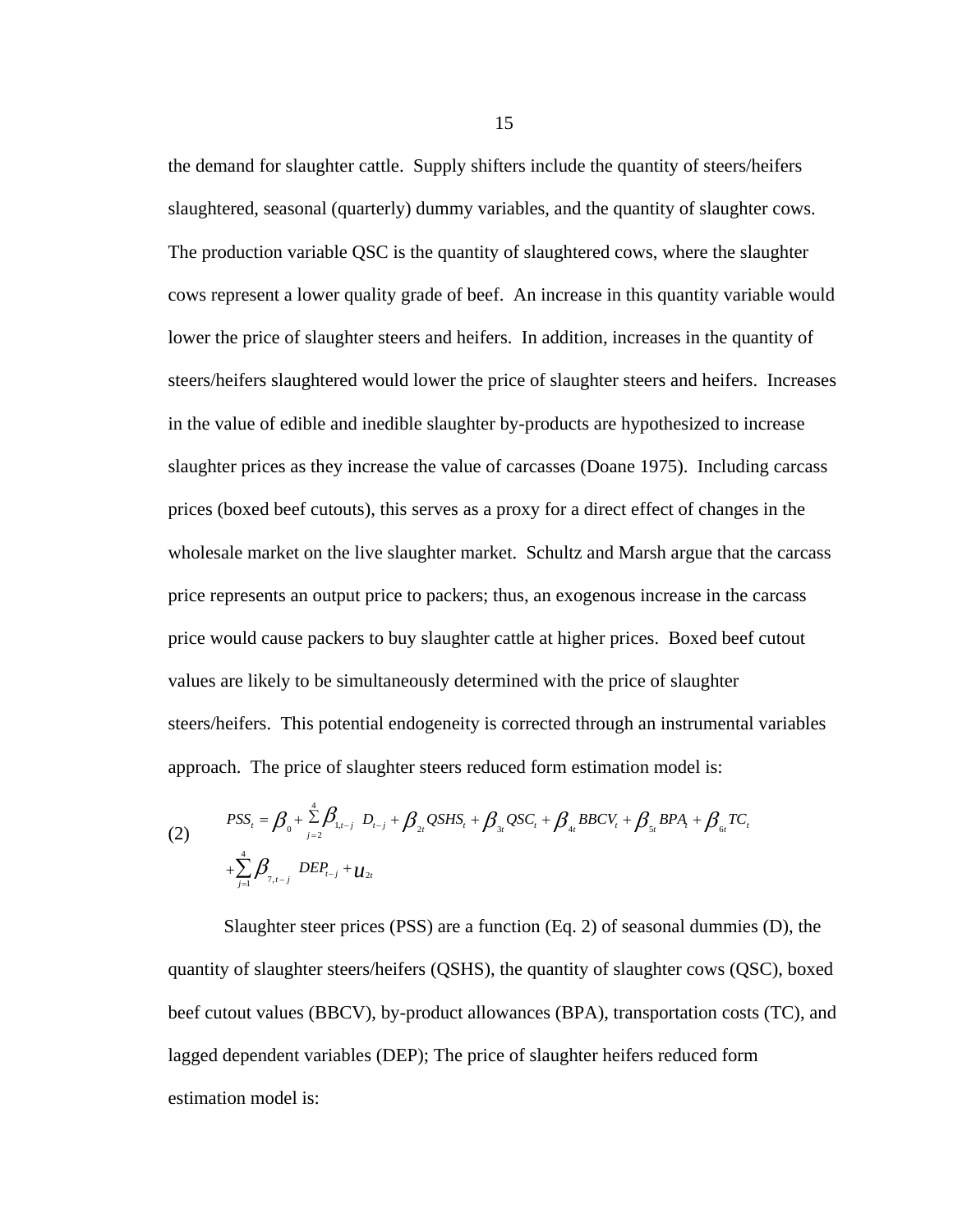(3) 
$$
PSH_{t} = \beta_{0} + \sum_{j=2}^{4} \beta_{1,t-j} D_{t-j} + \beta_{2t} QSHS_{t} + \beta_{3t} QSC_{t} + \beta_{4t} BBCV_{t} + \beta_{5t} BPA_{t} + \beta_{6t} TC_{t} + \sum_{j=1}^{4} \beta_{7,t-j} DEP_{t-j} + \mu_{3t}
$$

where m=2,3,4 and n=1,2,3,4

Slaughter heifer prices (PSH) are a function (Eq. 3) of seasonal dummies (D), the quantity of slaughter steers/heifers (QSHS), the quantity of slaughter cows (QSC), boxed beef cutout values (BBCV), by-product allowances (BPA), transportation costs (TC), and lagged dependent variables (DEP); The slaughter price difference reduced form estimation model is:

(4) 
$$
PSS_{t} - PSH_{t} = \beta_{0} + \sum_{j=2}^{4} \beta_{1,t-j} D_{t-j} + \beta_{2t} QSHS_{t} + \beta_{3t} QSC_{t} + \beta_{4t} BBCV_{t} + \beta_{5t} BPA_{t} + \beta_{6t} TC_{t} + \sum_{j=1}^{4} \beta_{7,t-j} DEP_{t-j} + u_{4t}
$$

Differences in slaughter steer and heifer prices (Eq. 4) should, in principle, depend on the same variables that determined individual price levels.

#### Feeder Prices and Price Differences

Previous studies have included the following variables in reduced form models of feeder cattle prices: weight, sex, breed, head per lot, market location (Schwab; Schwab and Rister; Schwab, Rister, and Ritchie); backgrounding costs, price feeder steers, brood cow inventory, slaughter prices, feeding costs, feedlot inventories, feed efficiency, nonfed costs, (Jessee and Buccola); grade, age, (Buccola 1980); by-product value, quantity of steers and heifers at the feedlot, farm-to-carcass marketing margin, carcass prices (Schultz and Marsh); weight-squared, head-squared (Menzie, Gum, and Cable; Faminow and Gum; Davis, Bobst, and Steele); muscling, finish, body size, defects, lot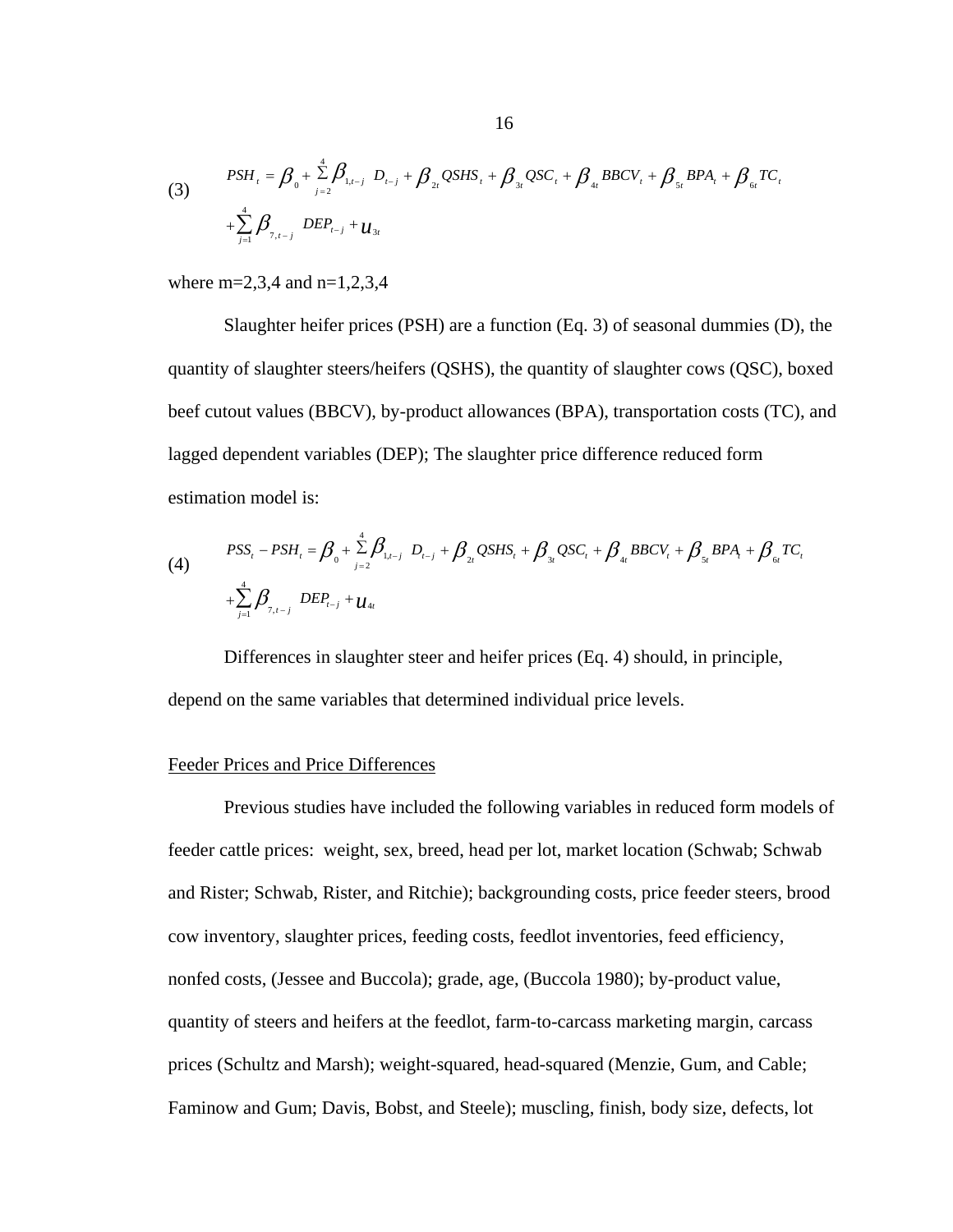uniformity (Sullivan and Linton); animal appearance (fleshy, full, and gaunt) (Folwell and Rehberg); seasonal factors (Madsen and Liu); time of sale (Buccola 1982); health, presence of horns, fill, and lot uniformity (Schroeder et al.). Variables that are likely to shift market demand for feeder cattle include feed prices, transportation costs, farm-towholesale price spread, price of slaughter steers/heifers, and BSE events. Feeder cattle supply shifters include the quantity of steers/heifers on feed and seasonal (quarterly) dummy variables. To account for dynamic effects, several studies include lagged dependent variables. Thus, steer/heifer prices are dependent on each of the above supply and demand shift variables. Shultz and Marsh argue that changes in slaughter market prices influence feeder prices by affecting the derived demand for feeder cattle inputs.

Steer and heifer inventories represent feeder cattle supply. A change in the feeder supply of one gender relative to the other is likely to affect the difference between feeder steer and heifer prices. The price of corn, a proxy for feed grain, is likely to influence feeder steer and heifer prices due to the effect on feeder costs. Paired with the fact that feed conversion for heifers is not as efficient as for steers, changes in feed costs may have different effects on feeder steer and feeder heifer prices. Furthermore, each separate weight class may respond differently to feed costs due to the relative weight gain to finishing maturity. Schultz and Marsh also add that the beef carcass-to-retail margin and the farm-to-carcass margin<sup>5</sup> effectively capture the effect of marketing costs on the derived demand for feeders. Higher marketing costs translate into lower feeder cattle prices by reducing the derived demand for feeder cattle. Transportation costs represent

 $\overline{a}$ 

<sup>&</sup>lt;sup>5</sup> This study uses farm-to-wholesale and wholesale-to-retail price spreads. In order to avoid potential endogeneity between boxed beef cutout values and wholesale marketing costs, food marketing costs could have been used.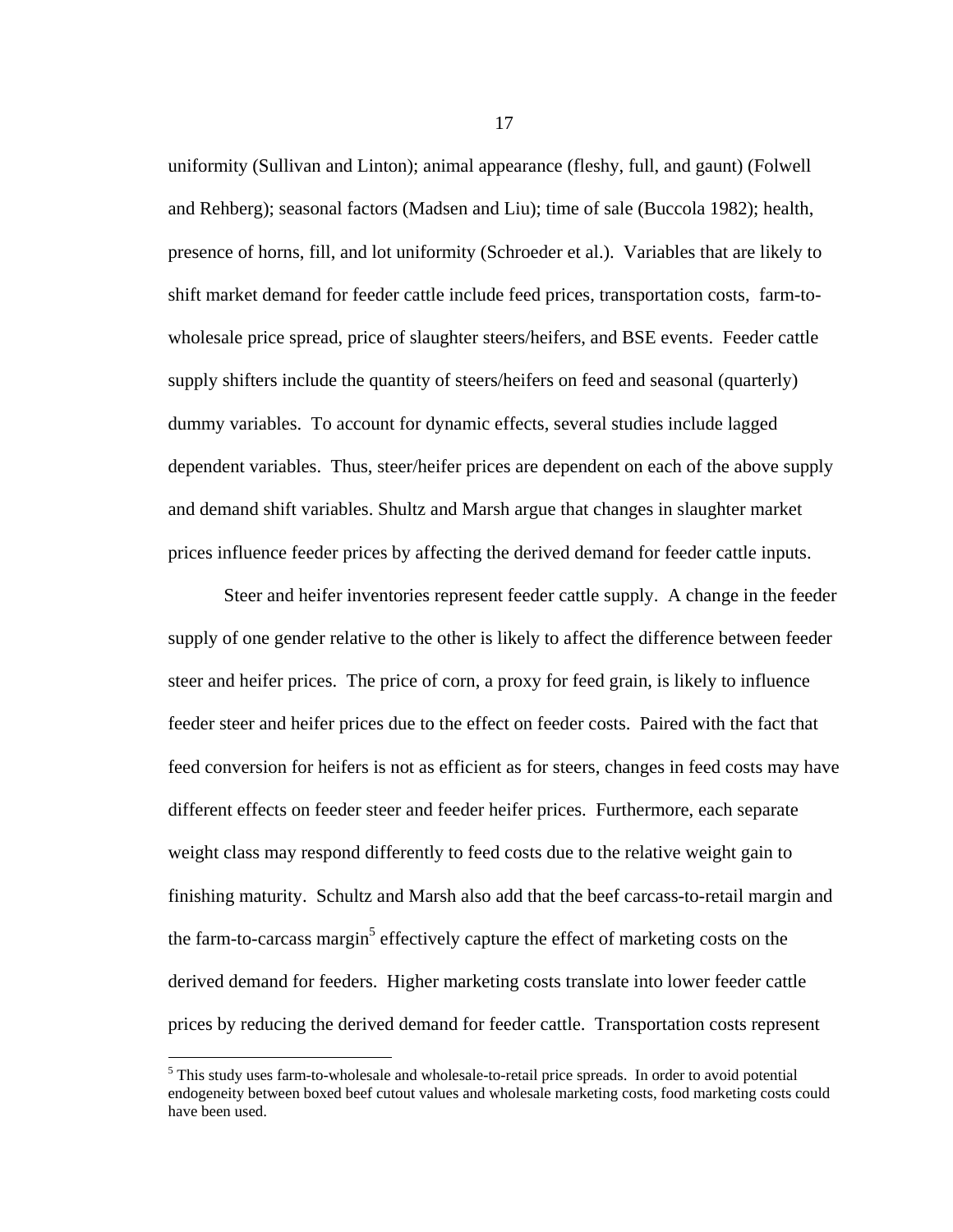the costs of bringing animals to feedlots. An increase in transportation costs will likely decrease the demand for feeder cattle. Slaughter prices are simultaneously determined with feeder prices. Thus the slaughter prices are instrumented to correct for endogeneity in the feeder price equations. The price of feeder steers reduced form estimation models are:

(5) 
$$
PFS665_{t} = \beta_{0} + \sum_{j=2}^{4} \beta_{1,t-j} D_{t-j} + \beta_{2t} PSS_{t} + \beta_{3t} QFS_{t} + \beta_{4t} QFH_{t} + \beta_{5t} FWS_{t}
$$

$$
+ \beta_{6t} PC_{t} + \beta_{7t} TC_{t} + \sum_{j=1}^{4} \beta_{8,t-j} DEP_{t-j} + \mu_{5t}
$$

and

(6) 
$$
PFS758_{t} = \beta_{0} + \sum_{j=2}^{4} \beta_{1,t-j} D_{t-j} + \beta_{2t} PSS_{t} + \beta_{3t} QFS_{t} + \beta_{4t} QFH_{t} + \beta_{5t} FWS_{t}
$$

$$
+ \beta_{6t} PC_{t} + \beta_{7t} TC_{t} + \sum_{j=1}^{4} \beta_{8,t-j} DEP_{t-j} + u_{6t}
$$

Feeder steer prices (Eq. 5 and Eq. 6) for lighter (600-650 lbs) and heavier (750- 800 lbs) weight classes are modeled as function of seasonal dummy variables (D), the price of slaughter steers (PSS), the quantity of steers on feed (QFS), the quantity of heifers on feed (QFH), the farm-to-wholesale price spread (FWS), the price of corn (PC), transportation costs (TC) and to account for dynamic effects, lagged dependent variables (DEP). The price of feeder heifers reduced form estimation models are:

(7) 
$$
PFH455_{t} = \beta_{0} + \sum_{j=2}^{4} \beta_{1,t-j} D_{t-j} + \beta_{2t} PSH_{t} + \beta_{3t} QFS_{t} + \beta_{4t} QFH_{t} + \beta_{5t} FWS_{t}
$$

$$
+ \beta_{6t} PC_{t} + \beta_{7t} TC_{t} + \sum_{j=1}^{4} \beta_{8,t-j} DEP_{t-j} + U_{7t}
$$

and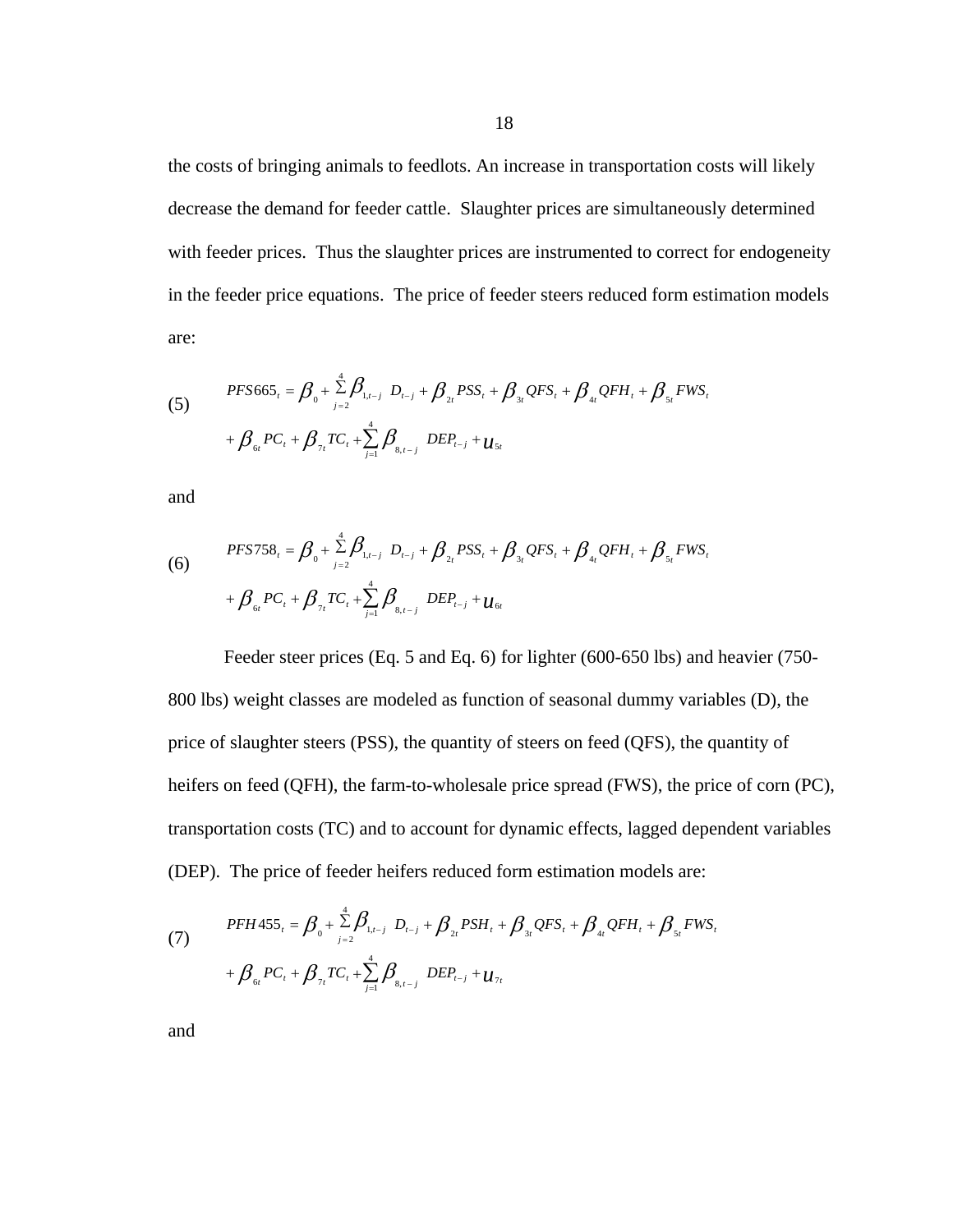(8) 
$$
PFHT75_{t} = \beta_{0} + \sum_{j=2}^{4} \beta_{1,t-j} D_{t-j} + \beta_{2t} PSH_{t} + \beta_{3t} QFS_{t} + \beta_{4t} QFH_{t} + \beta_{5t} FWS_{t}
$$

$$
+ \beta_{6t} PC_{t} + \beta_{7t} TC_{t} + \sum_{j=1}^{4} \beta_{8,t-j} DEP_{t-j} + \mu_{8t}
$$

where m=2,3,4 and n=1,2,3,4

Feeder heifer prices (Eq. 7 and Eq. 8) of the lighter (450-500 lbs) and heavier (700-750 lbs) weight classes are modeled as a function of seasonal dummy variables (D), the price of slaughter heifers (PSH), the quantity of steers on feed (QFS), the quantity of heifers on feed (QFH), the farm-to-wholesale price spread (FWS), the price of corn (PC), transportation costs (TC) and to account for dynamic effects, lagged dependent variables. The feeder price difference reduced form estimation models are:

(9) 
$$
PFS665_{t} - PFH455_{t} = \beta_{0} + \sum_{j=2}^{4} \beta_{1,t-j} D_{t-j} + \beta_{2t} PSS_{t} + \beta_{3t} PSH_{t} + \beta_{4t} QFS_{t} + \beta_{5t} QFH_{t}
$$

$$
+ \beta_{6t} FWS_{t} + \beta_{7t} PC_{t} + \beta_{8t} TC_{t} + \sum_{j=1}^{4} \beta_{9,t-j} DEP_{t-j} + U_{9t}
$$

and

(10) 
$$
PFS758_{t} - PFH775_{t} = \beta_{0} + \sum_{j=2}^{4} \beta_{1,t-j} D_{t-j} + \beta_{2t} PSS_{t} + \beta_{3t} PSH_{t} + \beta_{4t} QFS_{t} + \beta_{5t} QFH_{t}
$$

$$
+ \beta_{6t} FWS_{t} + \beta_{7t} PC_{t} + \beta_{8t} TC_{t} + \sum_{j=1}^{4} \beta_{9,t-j} DEP_{t-j} + u_{10t}
$$

In principle, differences between the prices of feeder steers and heifers (Eq. 9 and Eq. 10) should be a function of the same variables that explain the feeder steer and heifer prices. However, the interpretations of results of the price differences are slightly different than in the individual feeder steer and heifer price equations. A variable that is statistically significant in the price difference model must have different effects on the prices of steers and heifers.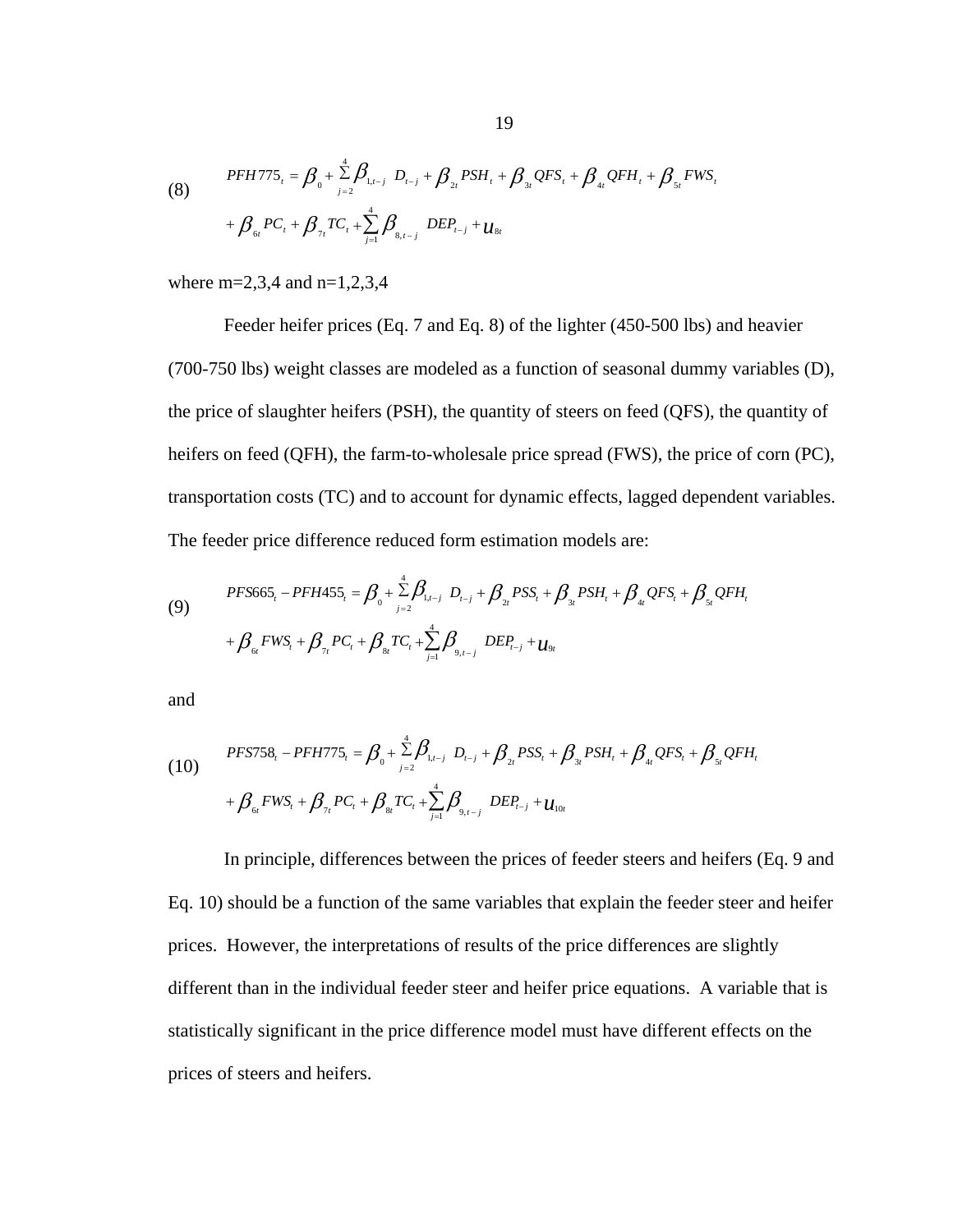# Estimation Issues

Schultz and Marsh derive the reduced form equations they estimate from Jorgenson's (1966) rational lag model. In Jorgenson's model:

 $(11)$   $P_t = W(L)Z_t$ 

and

$$
(12) \qquad W(L) = \frac{\beta(L)}{\lambda(L)},
$$

where  $Z_t$  is a vector of independent variables and  $W(L)$  is a rational lag generating function defined as a ratio of two polynomials (without characteristic roots)  $\beta(L)$ and  $\lambda(L)$  where  $\beta(L)$  is an mth order polynomial in the lag operator L, and  $\lambda(L)$  is an nth order polynomial in the lag operator L. W(L) is constrained to apply to all of the variables in  $Z_t$ . In SM, the rational lag model is reduced to the following function:

(13) 
$$
P_t = \beta_0 + \beta_1 Z_t + \lambda_1 E(P_{t-1}) + \lambda_2 E(P_{t-2}) + u_t,
$$

which implies then m=1 and n=2.

Equation (13) is a second order difference equation. It is expected that the error term has an autoregressive structure, and to correct for this structure expected price has a two quarter lag. However Shultz and Marsh initially lag expected price two quarters and estimated the error structure as a second order autoregressive process. Based on the t ratios, the higher order  $\beta$ ,  $\lambda$ , and p coefficients were removed if not significant. Thus there is variation among the order of lags in the final empirical model. In this study the dependent variables are used instead of expected dependent variables, due to the assumption that the exogenous variables and lagged endogenous variables are not correlated with the error term. Furthermore, Marsh (1985) shows that this procedure of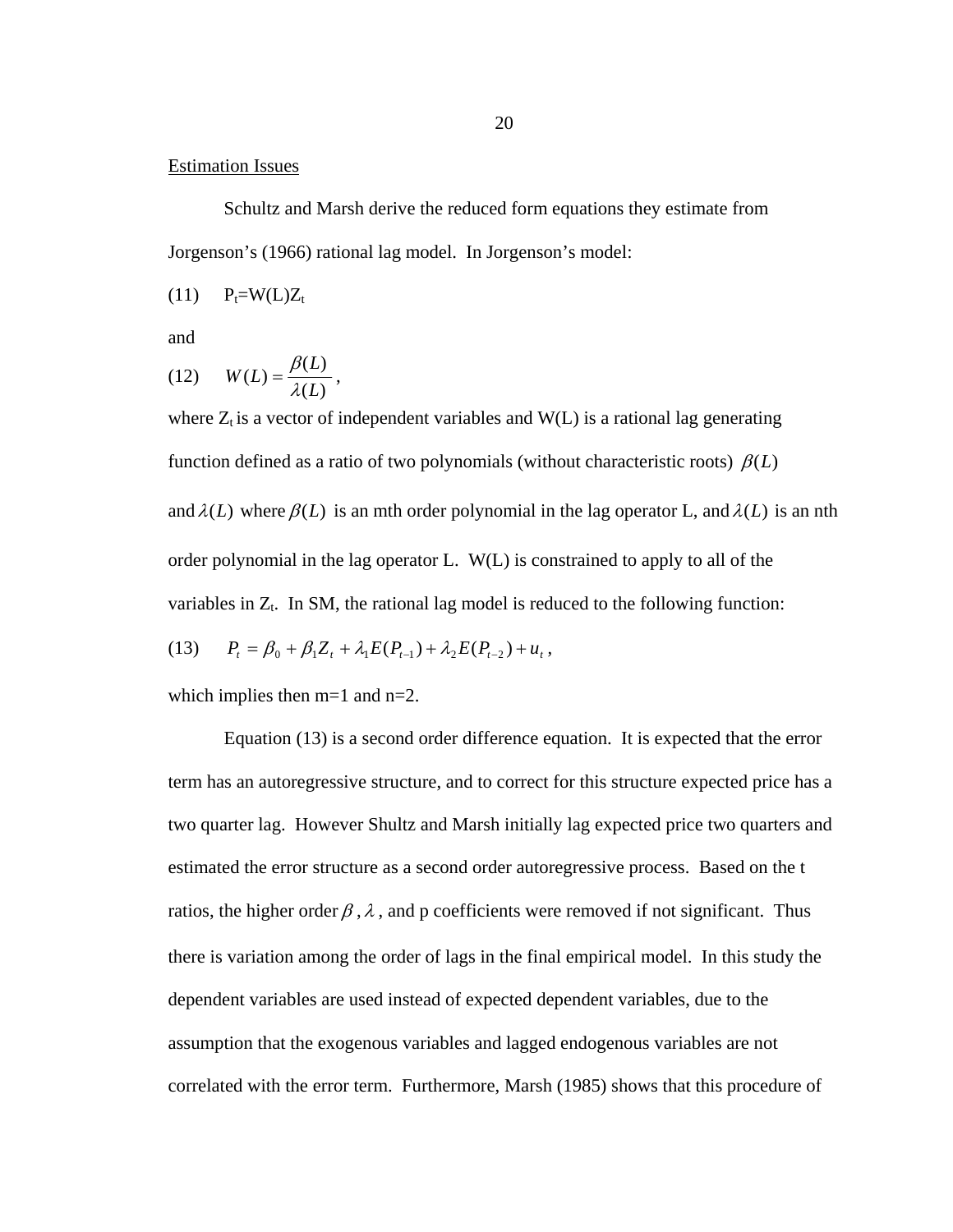the lagged expected value allows the systematic portion of each equation to be strictly exogenous with the disturbance term is autocorrelated. In this study the lagged dependent variable is arbitrary chosen as four quarters (one year), hypothesizing that last years price affects this years price using the reduced form models at all levels of market aggregation. As discussed above, endogeneity is corrected for by instrumented variables.

# **Summary**

The reduced form models are created to explain the variation in the dependent variable more sufficiently than an inverse demand model. The reduced form models, which examine the behavior of equilibrium princes, allow various shocks in the supply and demand. In addition, the expected value of the dependent variable is not used in the reduced form models, due to the assumption that exogenous and lagged endogenous variables are not correlated with the error term. Thus, only the lagged dependent variable is used. Structural change is evaluated using F-statistics. The both the SM model and this study's reduced form models are reported in Chapter 5. In the next chapter the data used in this study is described.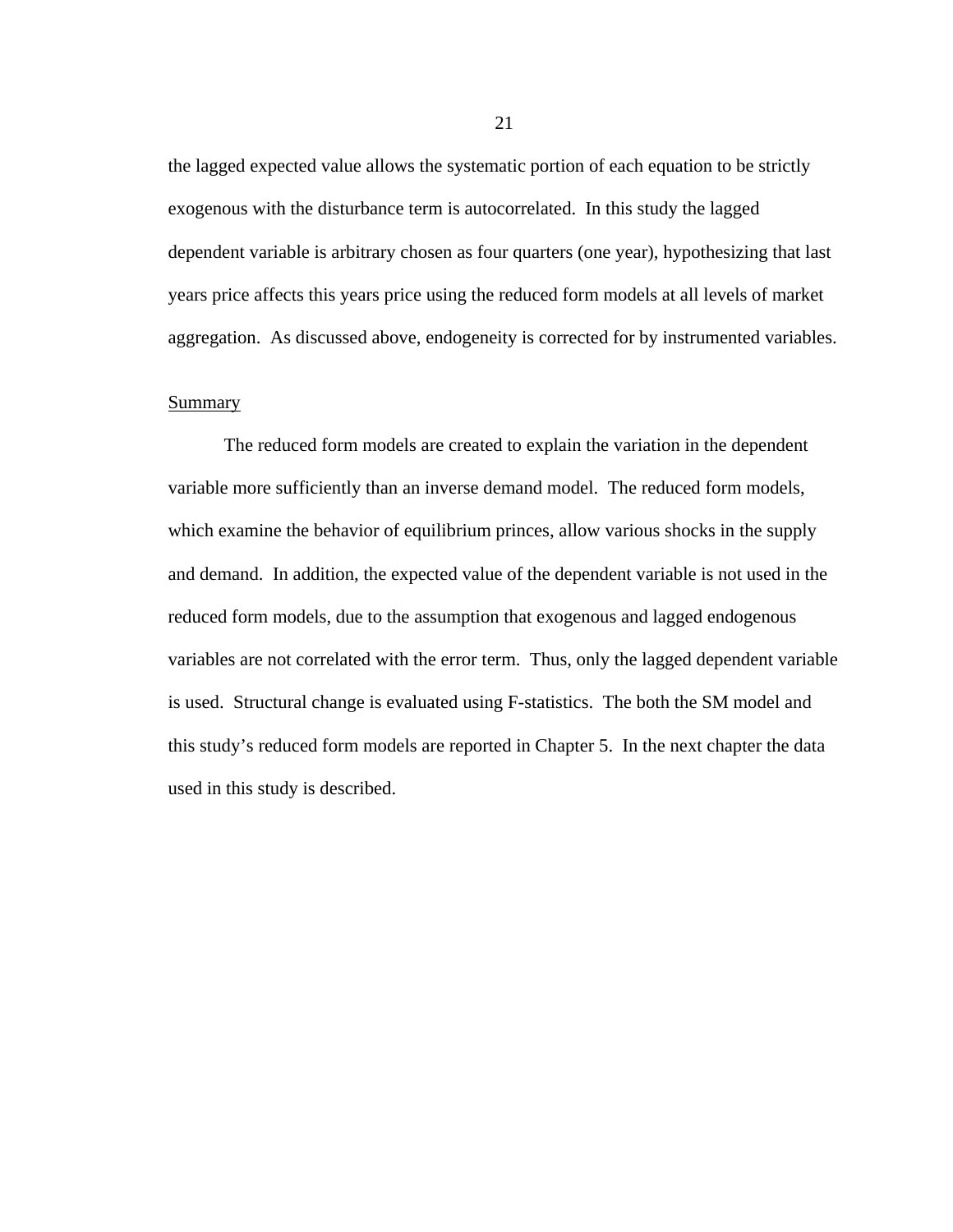# CHAPTER 4

# DATA

# Description of Data

The previous chapter developed the reduced form and structural models estimated in this study. Data are needed to test the reduced form models for structural change over the different time periods. An ideal data set would include the same variables used by Schultz and Marsh (SM) as well as variables that test for the effects of the BSE outbreak in 2003 and the Atkins diet starting in 1991, as well as potential changes in market levels. The data set using the same variables and period modeled by SM is ideal. Such a data set would allow for direct testing of the hypothesis of no structural change in steer/heifer prices and price differences using the SM model for the same time period. However, the data set used by SM could not be extended because reporting and data collection procedures have been changed and/or modified over time. In addition, this study incorporates additional variables not considered by SM. Therefore, the data used in this study are similar, but not identical to the data used by SM. The purpose of this chapter is to describe each of the empirical variables used in this study and, where differences exist between the variables used by SM, to identify and describe those differences. Three types of variables are used in this study: price and value data, quantity data, and dummy variables. One issue is the weights used by SM for the feeder steers and heifers are not exactly the same as this study. A second issue is carcass values reports for steers and heifers ended in 1990. Boxed-beef cutout values are the values of cutouts from the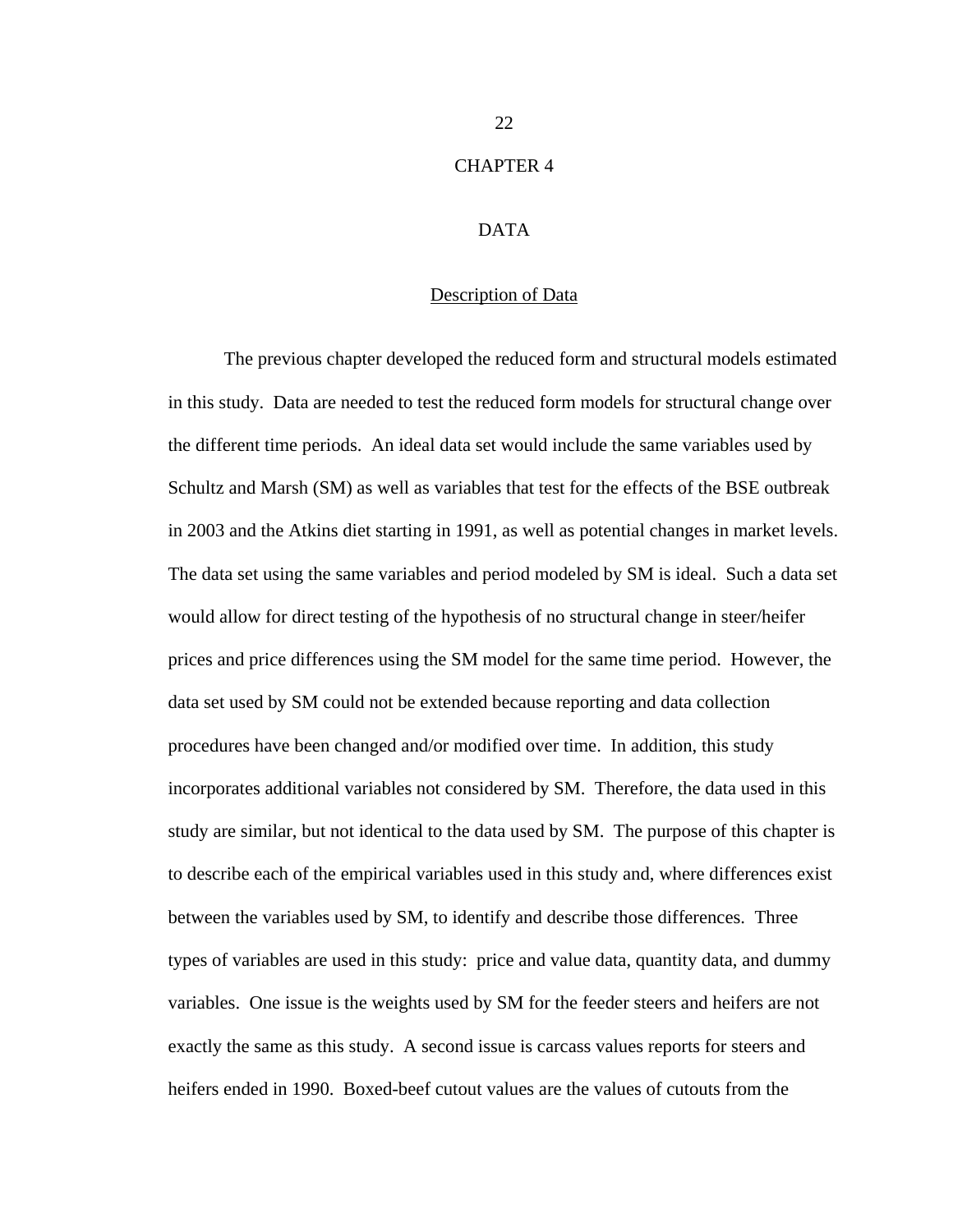carcass. As boxed beef values represent direct carcass cuts, these values are used instead of the discontinued carcass value series.

USDA National Agricultural Statistical Service (NASS) reported the number of steers and heifers on feed using data from 23 states during the SM study period. The number of states for which this data set collected was reduced to 13 states in 1982 and then to 7 states in 1994. Although the number of states collecting cattle on feed has changed, this is not a concern due to cattle on feed are concentrated in fewer states. Thus, the number of steers on feed is one variable and heifers on feed is one variable.

In this study, price and other dollar determined variables such as boxed beef cutout values and per capita income variables are converted from nominal to real terms, by each price and income variable is deflated by the Consumer Price Index (1982- 1984=100). Quantity variables are expressed in per capita terms dividing each quantity variable by the current period U.S. population to account for population changes over time in relation to the quantity variables used in this study. For example, the quantity of steers and heifers slaughtered in the first quarter of 1971 is divided by the estimated U.S. population in the first quarter of 1971. This study estimates reduced form models for the following periods: 1971-1982, the estimation period used by SM; a second 12 year period that replicates the reduced form model, 1991-2003; the period 1971-2003 which ends prior to the December 2003 BSE event; and entire period 1971-2008.

#### Price Data

 Slaughter steer prices are measured by using Choice 2-4 Nebraska Direct prices for 1100-1300 lbs category, and slaughter heifer prices are measured by using Choice 2-4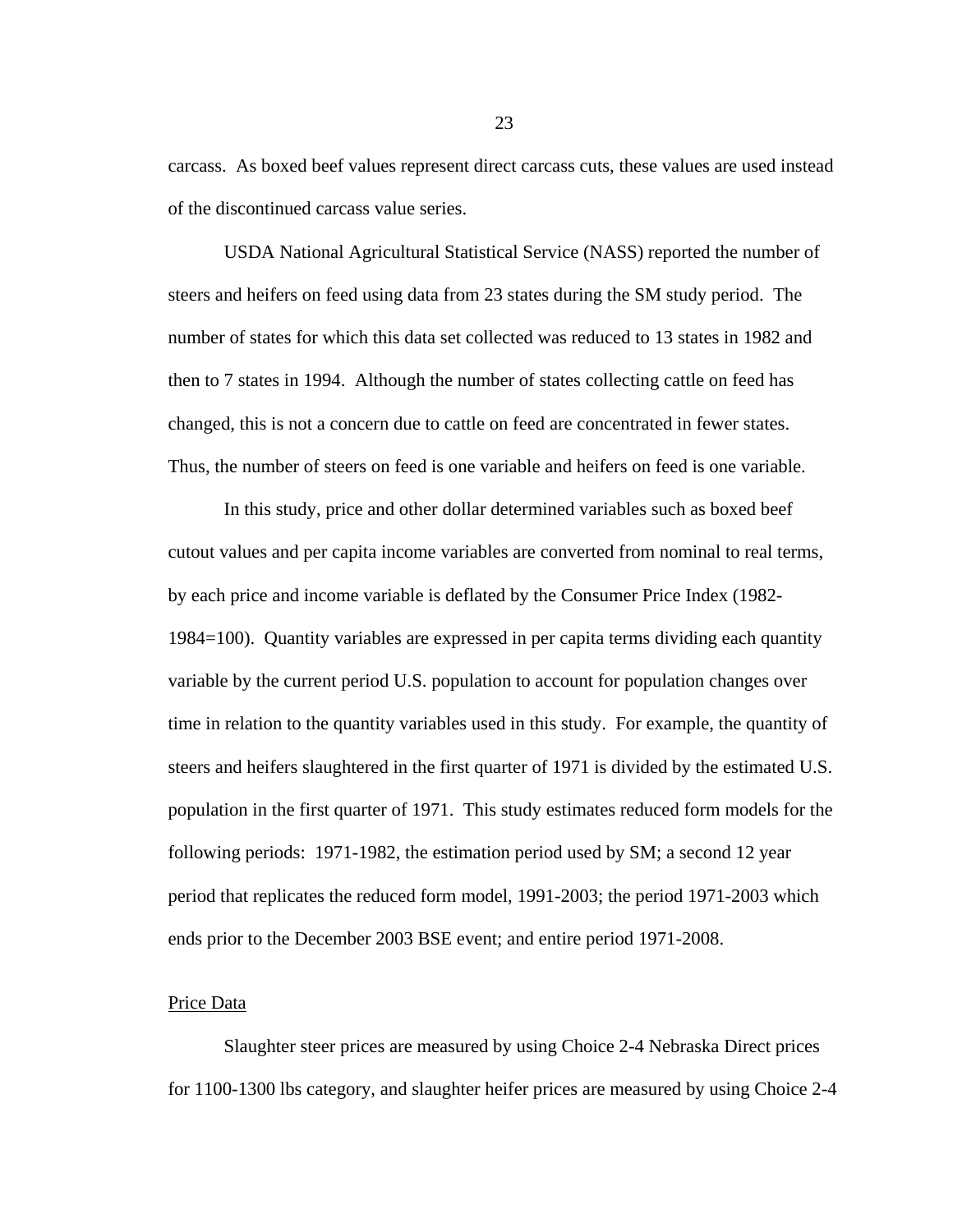Nebraska Direct prices for 1000-1200 lbs category. These data were obtained for various periods from the USDA Red Meats Yearbook. These variables serve as the price of slaughter steers and slaughter heifers. Slaughter price differences for slaughter steers/heifers are complied by subtracting slaughter steer prices from slaughter heifer prices.

 Feeder steer prices for the 600-650 lbs category animals are measured by Medium Number 1 Oklahoma City, OK prices. Feeder steer prices for 750-800 lbs category are measured by Medium Number 1 Oklahoma City, OK prices. Feeder heifer prices for 450-500 lbs category are measured by Medium Number 1 Oklahoma City, OK prices. Feeder heifer prices for 700-750 lbs category are measured by Medium Number 1 Oklahoma City, OK prices. These data were obtained from the USDA Red Meats Yearbook.

 Price differences for feeder steers and heifers are computed in two ways: for the lighter weights, the difference between 600-650 lbs steer prices and 450-500 lbs heifer prices are calculated; for heavier weights the differences between 750-800 lbs steer prices 700-750 lbs heifer prices are calculated.

 Per-capita income is measured as per-capita income in United States dollars deflated by the CPI. These data were obtained from the Livestock Marketing Information Center (LMIC).

 The price of Number 2 yellow corn Central Illinois is used to represent the price of corn. These data were obtained from the USDA Red Meats Yearbook, except for the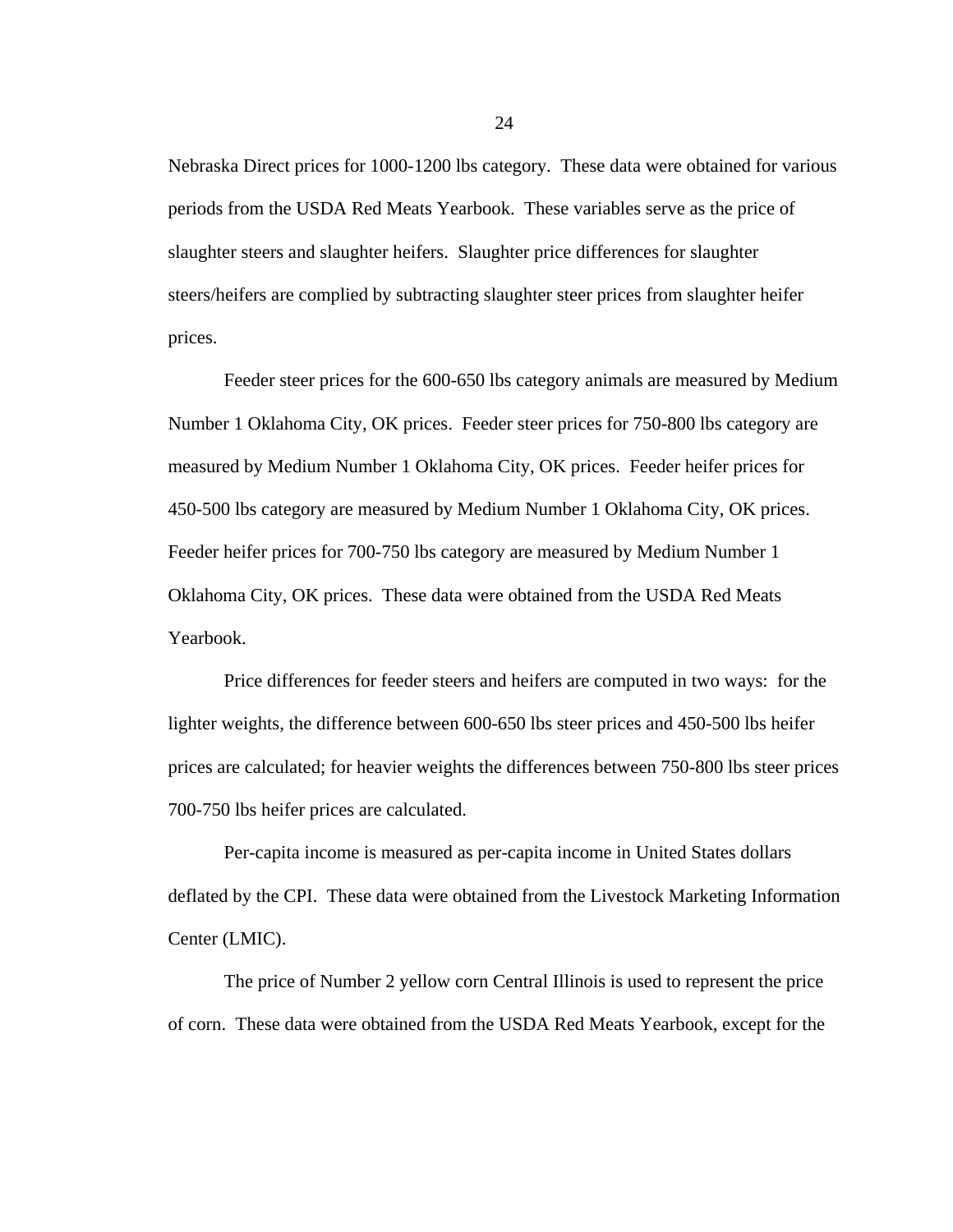period 1971 to 1974. Data for these years were collected by Darrel Good, $6$  and are measures of the loaded rail car corn price in Central Illinois.

 By-product allowances indicate the value of edible and non-edible by-products as reported by LMIC. SM had separate by-product values for carcasses and slaughter cattle; however only the aggregated data is reported for the entire 1971-2008 period.

 The farm-to-wholesale price spread is measured by the difference between the beef wholesale value and the net farm value of the animal as reported by LMIC. This variable represents the farm-to-wholesale price spread, and is similar to the farm-tocarcass marketing margin utilized by SM. The wholesale-to-retail price spread equals the difference between the Choice beef retail value and the wholesale value as reported by LMIC.

 Wholesale boxed beef cut-out values which are only available for all animals (and not separately for steers and heifers) for Choice 1-3 Central U.S. 600-750 lbs animals are obtained from the USDA Red Meats Yearbook. Boxed beef cutout values were not available for 1971-1973. To address this issue, an OLS regression of the boxed beef cutout value on the choice retail beef value was estimated and used to back-cast estimates of boxed beef cutout values for the missing years.<sup>7</sup>

 Transportation costs are represented by the price of Unleaded Regular Gasoline (U.S. City average) reported by the Energy Information Administration. These data are available only for the period 1976-2008. Data for this variable were not available for the period 1971-1976. Thus, the available Unleaded Regular Gasoline prices were regressed

 $\overline{a}$ 

<sup>6</sup> Agricultural Economics Professor at the University of Illinois

<sup>&</sup>lt;sup>7</sup> The estimated model is as follows: Cutout =  $36.95 + .2682$  (choice retail beef value). The t-value for the model is 57.58 and the  $R^2$  is .8769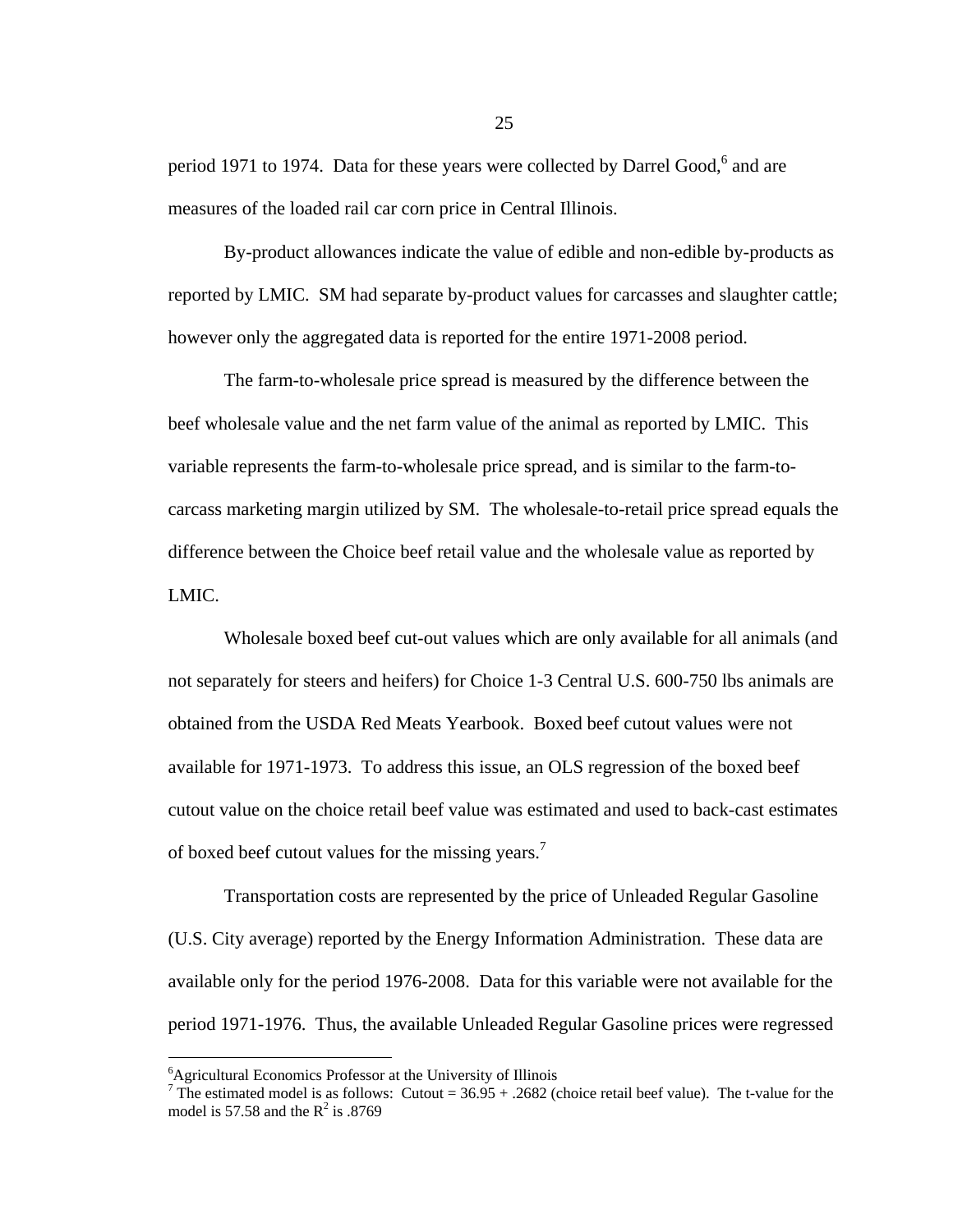on the fuel price index reported by the U.S. Bureau of Economic Analysis. The estimated model was used to obtain back-cast estimates of the Unleaded Regular Gasoline prices for the period  $1971-1976$ .<sup>8</sup>

#### Quantity Data

 Commercial (non-federally inspected plus federally inspected) steer, heifer, and cow slaughters are the amounts of steers, heifers, and cows slaughtered, as reported in USDA Red Meats Yearbook.

Commercial pork and poultry production is measured by the sum of the amount of pork produced and commercial poultry production measured by the amount of young and mature poultry produced for sale. Pork production is reported in the USDA Red Meats Yearbook. Poultry production is reported by LMIC.

The number of steers, heifers, and cows on feed as reported by the USDA NASS does not include placements, marketing, or other disappearance. For the period 1970- 1981, the data are reported by NASS for 23 states; from 1982-1993, the data are based on 13 states reported by NASS; from 1994-2008 the data are reported for feedlots with 1000 or more head in 7 states as reported by LMIC.

#### Dummy Variables

 $\overline{a}$ 

 Intercept dummy variables are used for BSE starting in 2004 and continuing through 2006, implying by 2007 most of the effects of the December 2003 BSE outbreak

<sup>&</sup>lt;sup>8</sup> The estimated model is as follows: Gasoline =  $2.26 + 1.50$  (Fuel Price Index). The t-value for the model is 93.64 and the  $R^2$  is .9853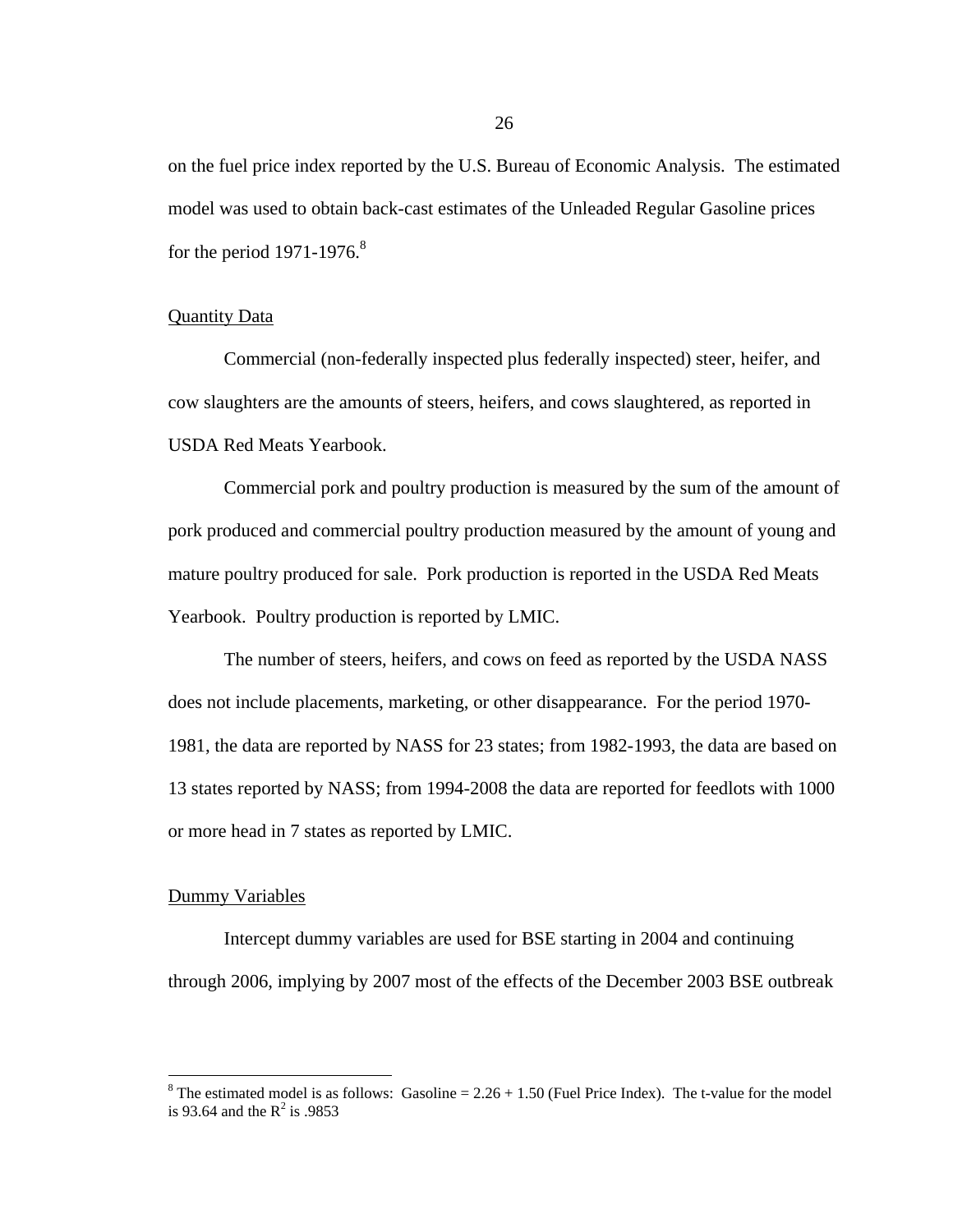disappeared. Individual year dummy variables and one total time period dummy variable were created to test the yearly and total effects of BSE.

In addition to the BSE intercept dummy variables, a slope-intercept variable was included and interacted with quantity variables to test for structural change over time.

 Finally, a slope-intercept dummy variable was formed to estimate if whether the Atkins diet structurally changed steer/heifer prices. The company started in 1989 and filed for bankruptcy in 2005. This variable spans from 1991-2005 and is interacted with quantity variables among the different steer/heifer markets.

# Summary

 The data described in this chapter are used to estimate the parameters of the reduced form model developed in Chapter 3. A primary objective of this study is to replicate the models and estimations by SM for the period 1971-1982. The SM model is then estimated for the period of 1971-2008. Ideally identical measures of the models used by SM would be utilized in this study if they had been available. However, because of changes in data reporting practices, this study uses similar, but not identical, variables used by SM (for example, retail, wholesale, and carcass margins, and carcass values). In addition, dummy variables are utilized to account for the potential effects of the 2003 BSE event and other potential causes of structural change. The variables for this study are defined in Table 1. The next chapter identifies the empirical results.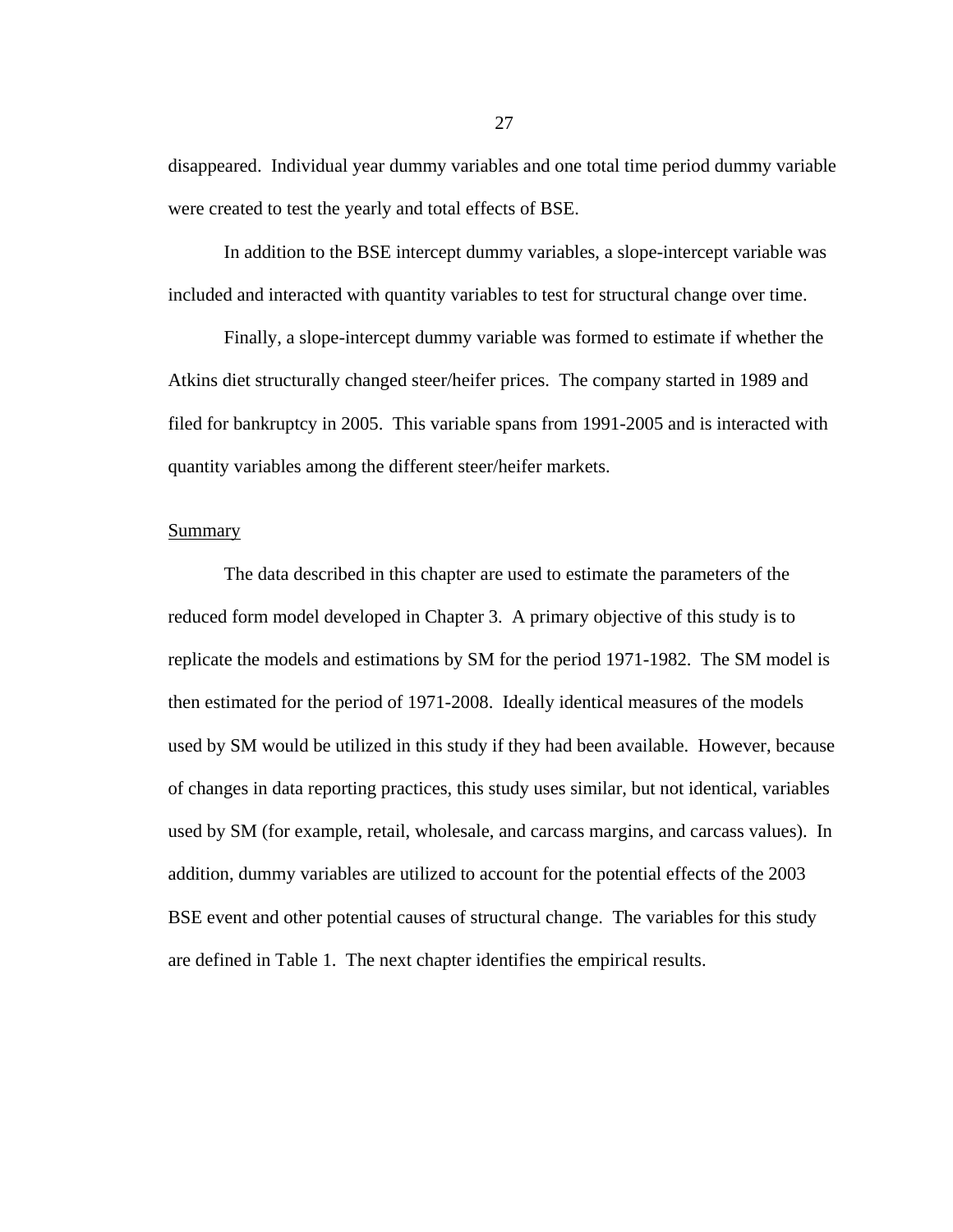| <b>VARIABLE</b>            | <b>VARIABLE DEFINITIONS</b>                                                                                            |
|----------------------------|------------------------------------------------------------------------------------------------------------------------|
| D                          | Seasonal Dummy Variables for quarters two, three, and four                                                             |
| <b>PSS</b>                 | Real Price of Choice 2-4 Nebraska Direct slaughter steers, 1100-1300 lbs (\$/cwt)                                      |
| <b>PSH</b>                 | Real Price of Choice 2-4 Nebraska Direct slaughter heifers, 1000-1200 lbs (\$/cwt)                                     |
| PSS - PSH                  | The real price difference between slaughter steers and slaughter heifers (\$/cwt)                                      |
| <b>PFS6-65</b>             | Real Price of Medium #1 Oklahoma City feeder steers, 600-650 lbs (\$/cwt)                                              |
| <b>PFS75-8</b>             | Real Price of Medium #1 Oklahoma City feeder steers, 750-800 lbs (\$/cwt)                                              |
| PFH45-5                    | Real Price of Medium #1 Oklahoma City feeder heifers, 450-500 lbs (\$/cwt)                                             |
| <b>PFH7-75</b>             | Real Price of Medium #1 Oklahoma City feeder heifers, 700-750 lbs (\$/cwt)                                             |
| PFS6-65-<br>PFH45-5        | The real price difference between 600-650 lbs feeder steers and 450-500 lbs feeder<br>heifers $(\sqrt[6]{\text{cwt}})$ |
| PFS75-8-<br><b>PFH7-75</b> | The real price difference between 750-800 lbs feeder steers and 700-750 lbs feeder<br>heifers (\$/cwt)                 |
| Y                          | Real Per-Capita Income (1982-1984=100) (\$)                                                                            |
| PC                         | Real Price of Yellow #2 Corn Central Illinois (\$/bu.)                                                                 |
| <b>SBM</b>                 | Real Price of 48% Solvent Decatur Illinois (\$/ton)                                                                    |
| <b>BPA</b>                 | Real By-product Allowance (cents/lb)                                                                                   |
| <b>BBCV</b>                | Real Wholesale Boxed Beef cut-out value Choice 1-3 Central U.S., 600-750 lbs<br>$(\frac{\sqrt{2}}{2})$                 |
| <b>FWS</b>                 | Farm-to-Wholesale real price spread (cents/lb)                                                                         |
| <b>WRS</b>                 | Wholesale-to-Retail real price spread (cents/lb)                                                                       |
| <b>QSHS</b>                | Quantity of Commercial Steers + Heifers Slaughtered (millions of head)                                                 |
| <b>QCS</b>                 | Quantity of Commercial Cows Slaughtered (head)                                                                         |
| <b>QPPKP</b>               | Quantity of Commercial Pork + Poultry Production (millions of pounds)                                                  |
| TC                         | Real Gasoline prices (\$/gal.)                                                                                         |
| <b>QFS</b>                 | Quantity of Steers on Feed (millions of head)                                                                          |
| QFH                        | Quantity of Heifers on Feed (millions of head)                                                                         |
| MAD <sub>04</sub>          | 2004 BSE Dummy variable                                                                                                |
| MAD <sub>05</sub>          | 2005 BSE Dummy variable                                                                                                |
| MAD <sub>06</sub>          | 2006 BSE Dummy variable                                                                                                |
| <b>MAD</b>                 | 2004-2006 BSE Dummy variable                                                                                           |
| STATE 23                   | 23 State Cattle on Feed Dummy variable                                                                                 |
| STATE <sub>13</sub>        | 13 State Cattle on Feed Dummy variable                                                                                 |
| STATE <sub>7</sub>         | 7 State Cattle on Feed Dummy variable                                                                                  |
| <b>ATKINS</b>              | Slope-Intercept interaction term for the Atkins diet 1991-2005                                                         |
| MAD1                       | Slope-Intercept interaction term for BSE 2003-2006                                                                     |

Table 1: Variable Definitions.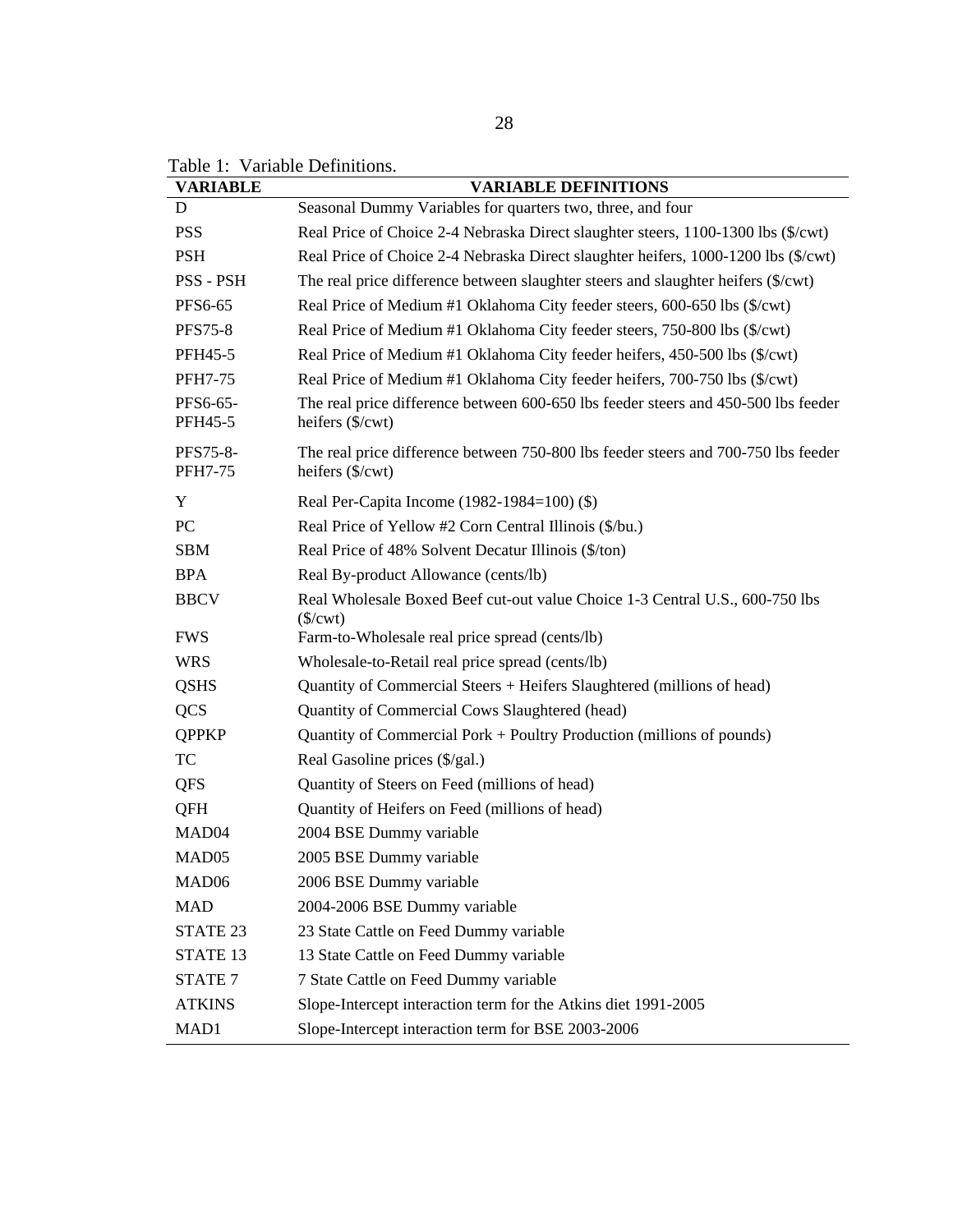# CHAPTER 5

# EMPIRICAL RESULTS

#### Results of Estimation

Empirical results are presented in this chapter for models estimated at the following three market levels: boxed beef cutout value, slaughter prices, and feeder prices. A primary focus of this study is to re-estimate reduced form models of the determinants of these prices developed by Schultz and Marsh (SM) using more extensive data. Thus, this study uses the data described in Chapter 4 to estimate the reduced form model presented in Chapter 3. Each model is estimated for four time periods; 1971-1982, 1992-2003, 1971-2003, and 1971-2008. For the period 1971-2008, the effects of the 2003 BSE event are accounted for in two ways. The first uses individual dummy variables for the years 2004, 2005, and 2006. The second uses a single dummy variable for the period 2004-2006. To specifically test for structural change slope-intercept variables are constructed.

#### Carcass and Boxed Beef Cutout Values

As described in the previous chapter, carcass prices ceased to be reported in 1990. However, boxed-beef cutout values are closely related and, therefore, are used in place of carcass values.

The SM model, in which boxed beef cutout values are used to represent the dependent variable, was re-estimated for the period 1971-1982. Results are presented in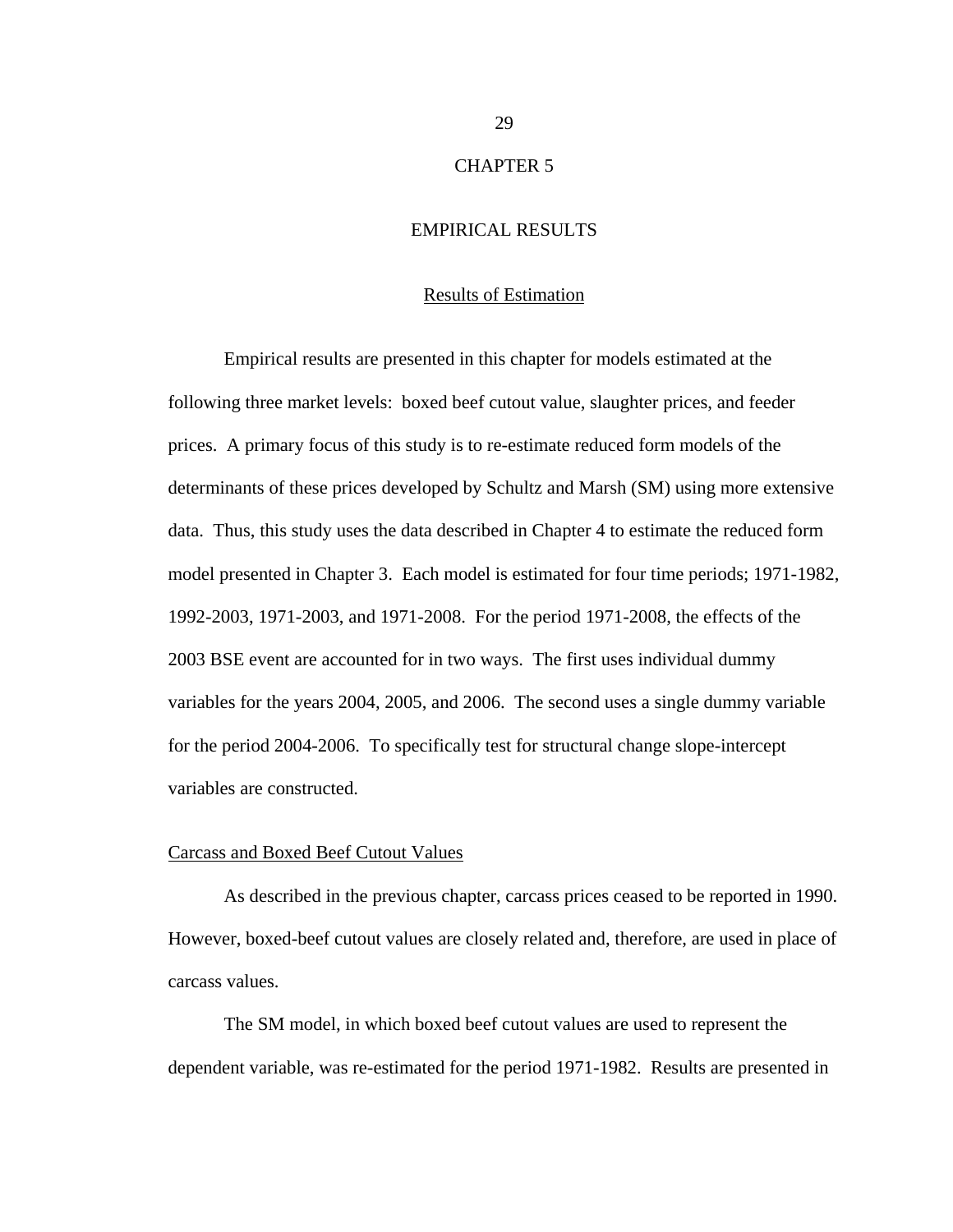Table 2. The coefficient on the pork and poultry production variable is positive and statistically significant, but not as large as in the SM study. This result seems contrary to economic theory since a negative effect would be expected with competitive meat supplies. Freebairn and Rausser (1975) and Hayenga and Hacklander (1970) attribute the positive sign to consumer preferences for variety in diet menu. The quantity of slaughter steers and heifers<sup>9</sup> is included to measure the effects of wholesale beef production on boxed beef cut-out values. As in the SM study, the coefficient is negative for both the current and lagged period of the quantity of slaughter steers and heifers, but, in contrast to the SM study, the coefficients are not statistically significance. The by-product allowance coefficient is significant and positive; indicating that as the value of byproducts increases the per-unit values of steer and heifer carcasses will also increase. Using the SM model with this study's data, current and lagged values of the coefficient for by-product allowances are positive, but only the coefficient for lagged by-product allows is statistically significant at the 10% level. Real disposable income is a demand shifter, reflecting changes in consumer purchasing power. Change in purchasing power affects initial beef demand and demand for boxed beef. SM's study reports a statistically significant positive effect of per capita income on carcass values. Here, in contrast, the coefficient of the current and one period lagged values of per capita income are negative, but only significant for current period per capita income. The wholesale-to-retail marketing spread<sup>10</sup> is designed to capture the effect of changes in per-unit processing and distribution costs on boxed beef cutout values. Results obtained for this variable are

Schultz and Marsh use steer and heifer carcass production.

 $10$  This study assumes perfect competition on the retail market.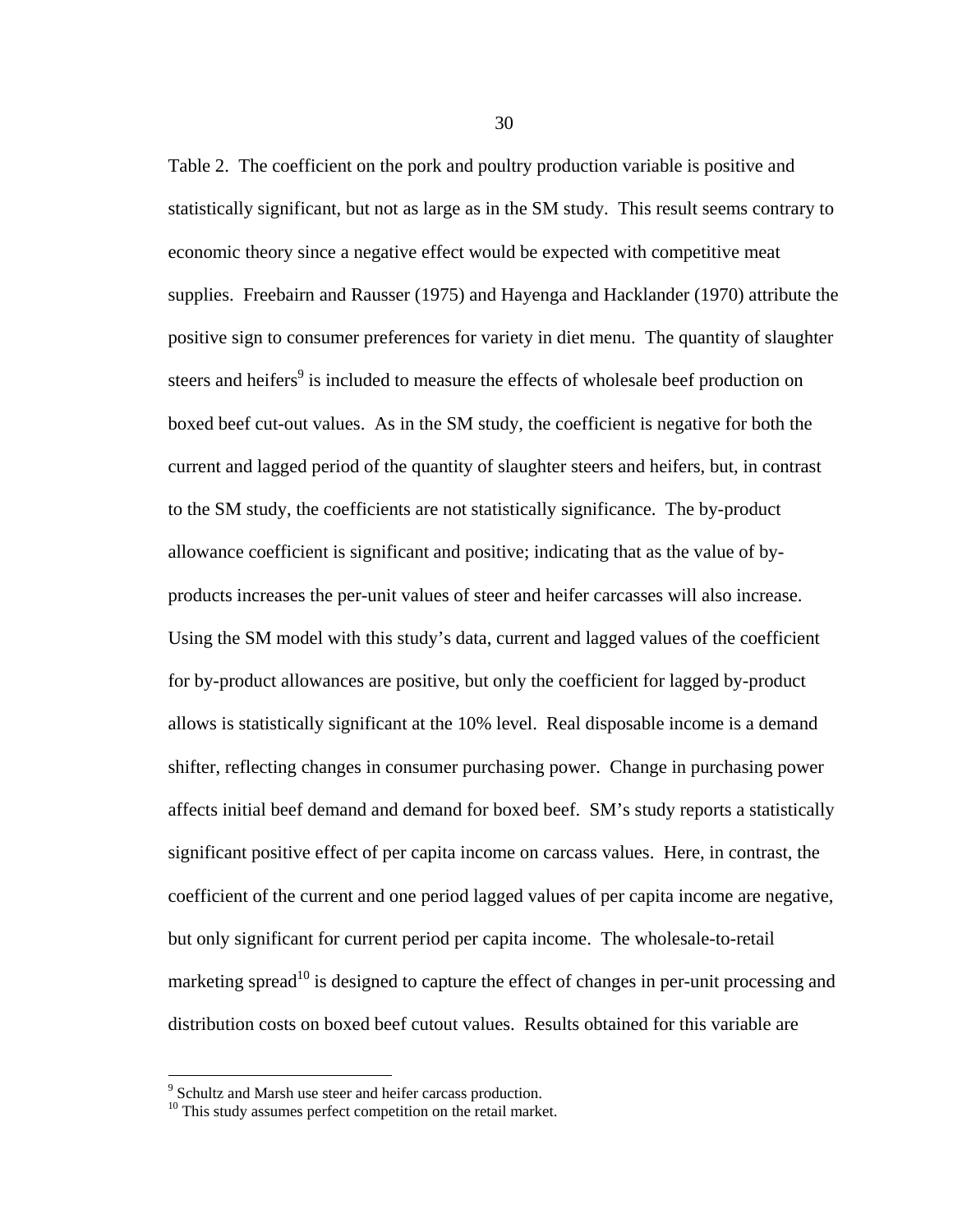similar to those reported in the SM study. The coefficient is negative and significant at the 1% level.

| <b>Dependent Variable: Boxed Beef Cutout Values</b> |             |                          |             |  |
|-----------------------------------------------------|-------------|--------------------------|-------------|--|
| <b>Reduced Form</b>                                 |             | <b>SM Model</b>          |             |  |
| <b>VARIABLES</b>                                    | (a)         | <b>VARIABLES</b>         |             |  |
| D1                                                  | $-0.0279$   | D1                       | $-0.247**$  |  |
|                                                     | $(-1.244)$  |                          | $(-2.574)$  |  |
| D2                                                  | $-0.0269$   | D2                       | 0.0436      |  |
|                                                     | $(-1.375)$  |                          | (0.530)     |  |
| D <sub>3</sub>                                      | $-0.0360$   | D <sub>3</sub>           | $-0.0351$   |  |
|                                                     | $(-1.537)$  |                          | $(-0.332)$  |  |
| Q of Slaughter Str/Hef                              | $-6.801$    | Q of Slaughter Str/Hef   | $-7.021$    |  |
|                                                     | $(-0.971)$  |                          | $(-0.371)$  |  |
|                                                     |             | Lagged Q of Slaughter    |             |  |
| Lagged Q of Slaughter Str/Hef                       | 4.166       | Str/Hef                  | $-5.005$    |  |
|                                                     | (0.560)     |                          | $(-0.266)$  |  |
| Q of Pork/Poultry Prod.                             | 0.00256     | Q of Pork/Poultry Prod.  | $0.0723**$  |  |
|                                                     | (0.770)     |                          | (2.520)     |  |
| By-product allowance                                | $1.624***$  | By-product allowance     | 0.900       |  |
|                                                     | (4.089)     |                          | (0.796)     |  |
|                                                     |             | Lagged of by-product     |             |  |
| Lagged of by-product allowance                      | $-0.762**$  | allowance                | 1.876*      |  |
|                                                     | $(-2.287)$  |                          | (1.721)     |  |
| Disposable Income                                   | 0.00626     | Disposable Income        | $-0.0411*$  |  |
|                                                     | (0.832)     |                          | $(-1.994)$  |  |
|                                                     |             | <b>Lagged Disposable</b> |             |  |
| Lagged Disposable Income                            | $-0.00509$  | Income                   | $-0.0314$   |  |
|                                                     | $(-0.758)$  |                          | $(-1.520)$  |  |
|                                                     |             | Whole-to-Retail price    |             |  |
| Whole-to-Retail price spread                        | $-0.828***$ | spread                   | $-2.090***$ |  |
|                                                     | $(-6.836)$  |                          | $(-6.419)$  |  |
|                                                     |             | Lagged Boxed Beef        |             |  |
| <b>Lagged Boxed Beef Cutout</b>                     | $0.708***$  | Cutout                   | $1.352**$   |  |
|                                                     | (7.444)     |                          | (2.398)     |  |
| Constant                                            | 0.715       | Constant                 | $2.931***$  |  |
|                                                     | (1.249)     |                          | (11.39)     |  |

Table 2: Boxed Beef Cutout Values vs. SM Boxed Beef Cutout Values (1971-1982).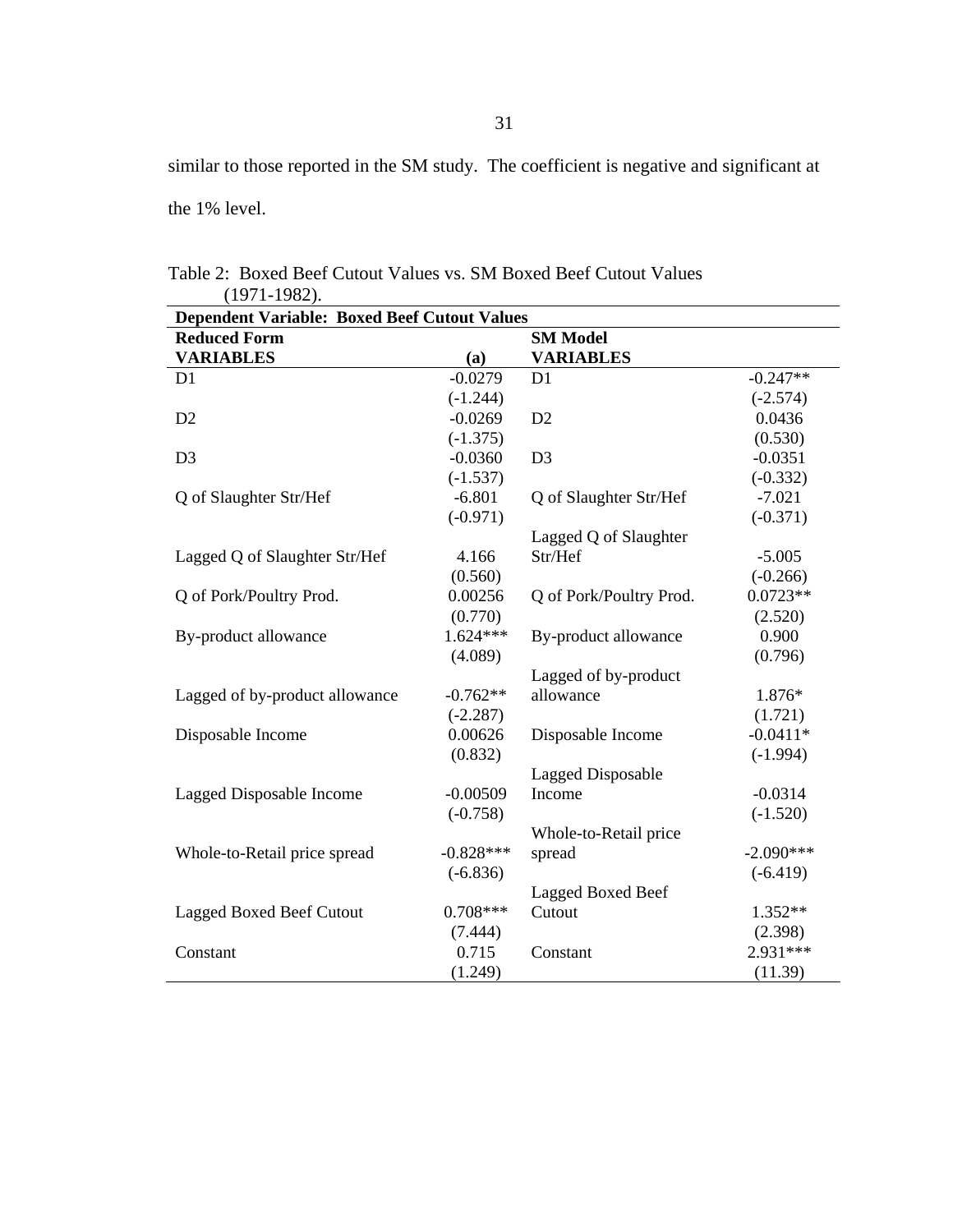| .1771-1704) (CONTINUU).                                     |                                                     |                                                               |        |  |  |
|-------------------------------------------------------------|-----------------------------------------------------|---------------------------------------------------------------|--------|--|--|
|                                                             | <b>Dependent Variable: Boxed Beef Cutout Values</b> |                                                               |        |  |  |
| <b>Reduced Form</b>                                         |                                                     | <b>SM Model</b>                                               |        |  |  |
| <b>VARIABLES</b>                                            | (a)                                                 | VARIABLES                                                     |        |  |  |
| <b>Observations</b>                                         | 47                                                  | <b>Observations</b>                                           | 46     |  |  |
| Adjusted R-squared                                          | 0.960                                               | Adjusted R-squared                                            | 0.497  |  |  |
| t-statistics in parentheses                                 |                                                     | t-statistics in parentheses<br>*** $p<0.01$ , ** $p<0.05$ , * |        |  |  |
| *** $p<0.01$ , ** $p<0.05$ , * $p<0.1$                      |                                                     | p<0.1                                                         |        |  |  |
| DW                                                          | 2.02                                                | DW                                                            | 0.9321 |  |  |
| <b>HET</b>                                                  |                                                     | <b>HET</b>                                                    | 0.9824 |  |  |
| (a) Corrects for first-order<br>autocorrelation using PRAIS |                                                     |                                                               |        |  |  |

Table 2: Boxed Beef Cutout Values vs. SM Boxed Beef Cutout Values  $(1071, 1082)$  (continued)

Boxed beef cutout values are not differentiated into separate genders, however, the SM study examines steer and heifer carcass price differences, and the only significant variable is the quantity of steer and heifer carcasses. The SM study reports a  $R^2$  of .074, for their carcass price difference model, indicating the effects of seasonality and production have minimal effects on steer/heifer carcass price differences, and that changes in this variable are attributed to variables omitted from their model. One factor may be variation in quality; heifer carcasses do not marble as well as steers. A second factor maybe the higher per-unit processing costs of heifers, since on average heifers are lighter than steers.

With this study's data and employing the SM model for the period 1971-1982, the estimation reports an adjusted  $R^2$  of .497 and a Durbin-Watson (1951) (DW) of .9321, indicating positive first-order autocorrelation using the SM model (Table 3). Thus an error correction model was implemented to more accurately explain the variation among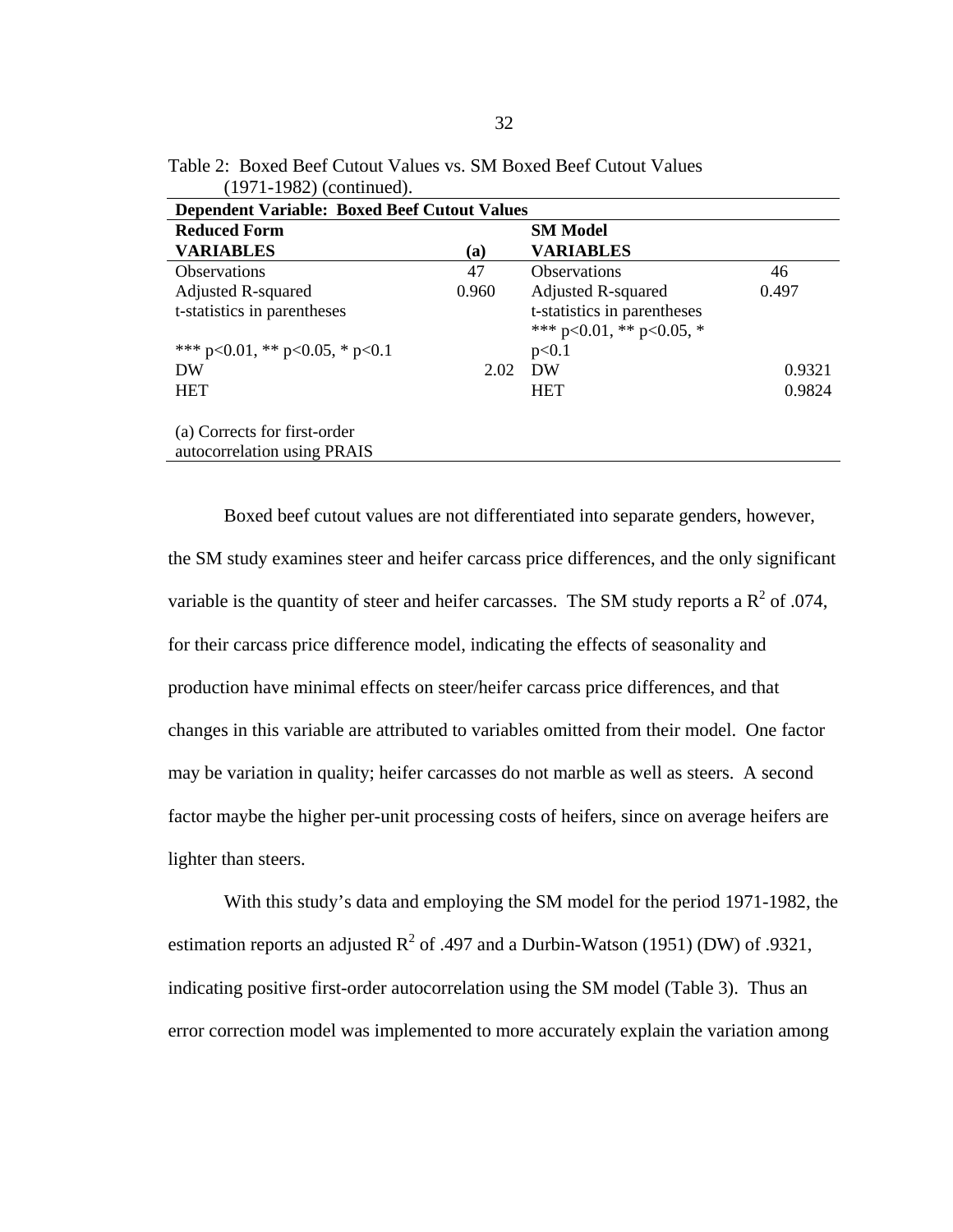the updated data set. This approach appears to correct for serial correlation and produces a DW of 2.02 and an adjusted  $R^2$  of .96 (Table 3).

The results obtained using their estimation procedures are as follows. The quantity of pork and poultry production coefficient is small in magnitude, positive, and not statistically significant. Quantity of slaughter heifers and slaughter steers coefficients are negative for the current period and positive for the lagged period, but not statistically significant for either period. By-product allowances coefficients are significant for both the current period and the lagged period, with a positive sign for the current period and a negative sign for the lagged period. The negative coefficient is contrary to the SM model, but increases in the by-product allowances from the quarter before could lead to decreases in per-unit boxed beef cutout values in the current period due to demand shifts for by-product allowances this period. The coefficient for disposable income is positive for the current period and negative for the lagged period. The expected sign is shown for the current period; increases in income would lead to an increase of demand for boxed beef. No coefficients for disposable income are statistically significant. The wholesaleto-retail marketing spread coefficient is negative for both this study's reduced form model and the SM model. Boxed beef cutout value coefficient of the lagged variable is statistically significant and positive. The results imply a \$10 increase of the cutout value last period increases the boxed beef cutout value of \$7.08 for the current period.

The reduced form model is also estimated for the remaining periods of 1992- 2003, 1971-2003, and 1971-2008. The reduced form model corrects for autocorrelation for the period 1992-2003 (Table 3). The pork and poultry production coefficient has the

33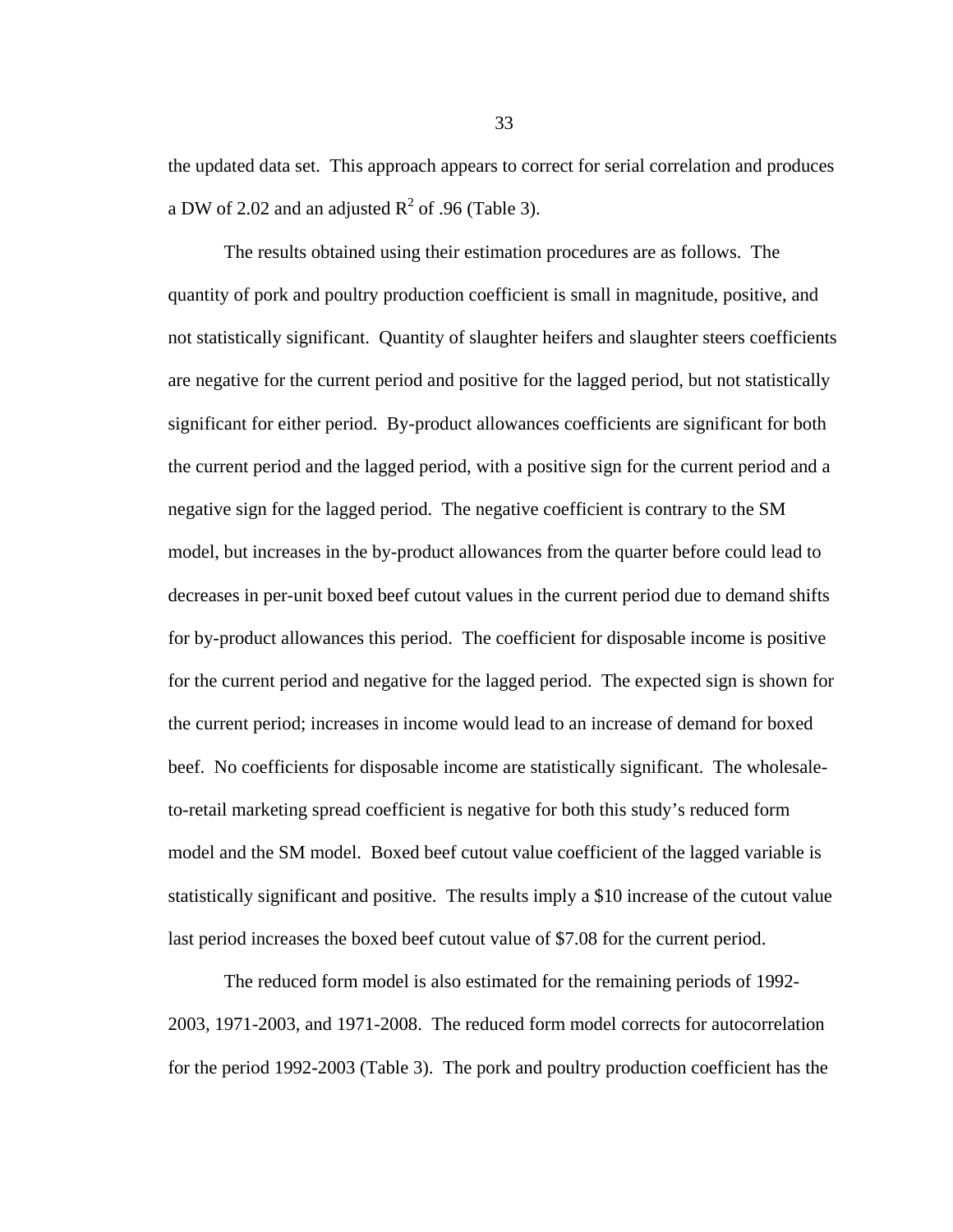negative expected sign, but is not statistically significant. The quantity of slaughter heifers and steers coefficient is negative for the current period and positive for the lagged period. The current period coefficient is statistically significant. The by-product allowance coefficients are not statistically significant for the current and lagged period; these coefficients are negative for the current period and positive in the lagged period. The negative coefficient for by-product allowance in the current period is different from the coefficient for the earlier time period of 1971-1982. Disposable income coefficients are negative for the current period and positive for the lagged period, but not significant for either period. The wholesale-to-retail spread coefficient is negative and significant with at the 1% level. The lagged boxed beef cutout values coefficient is positive and significant, implying the lagged boxed beef price increases in price lead to increases in the current periods boxed beef price.

| <b>Dependent Variable: Boxed Beef Cutout</b> |            |             |              |
|----------------------------------------------|------------|-------------|--------------|
| <b>Values</b>                                |            |             |              |
|                                              | 1971-1982- | 1992-2003-  | 1971-2003-   |
| <b>Time Periods</b>                          | prais(a)   | prais(a)    | prais(a)     |
| <b>VARIABLES</b>                             |            |             |              |
| D <sub>1</sub>                               | $-0.0279$  | $0.0692***$ | $0.0236*$    |
|                                              | $(-1.244)$ | (5.880)     | (1.959)      |
| D2                                           | $-0.0269$  | $0.0503**$  | $-0.0148$    |
|                                              | $(-1.375)$ | (2.524)     | $(-1.308)$   |
| D <sub>3</sub>                               | $-0.0360$  | 0.0143      | $-0.0333***$ |
|                                              | $(-1.537)$ | (0.908)     | $(-2.650)$   |
| Q of Str/Hef Slaughter                       | $-6.801$   | $-25.77***$ | $-14.50***$  |
|                                              | $(-0.971)$ | $(-5.148)$  | $(-3.767)$   |
| Lagged Q of Str/Hef Slaughter                | 4.166      | 3.625       | $16.00***$   |
|                                              | (0.560)    | (0.560)     | (4.050)      |
| Q of Pork/Poutry Prod.                       | 0.00256    | $-0.00300$  | 0.000612     |
|                                              | (0.770)    | $(-0.568)$  | (0.383)      |
| By-product allowance                         | $1.624***$ | $-0.0997$   | $1.347***$   |
|                                              | (4.089)    | $(-0.206)$  | (5.087)      |

Table 3: Boxed Beef Cutout Values.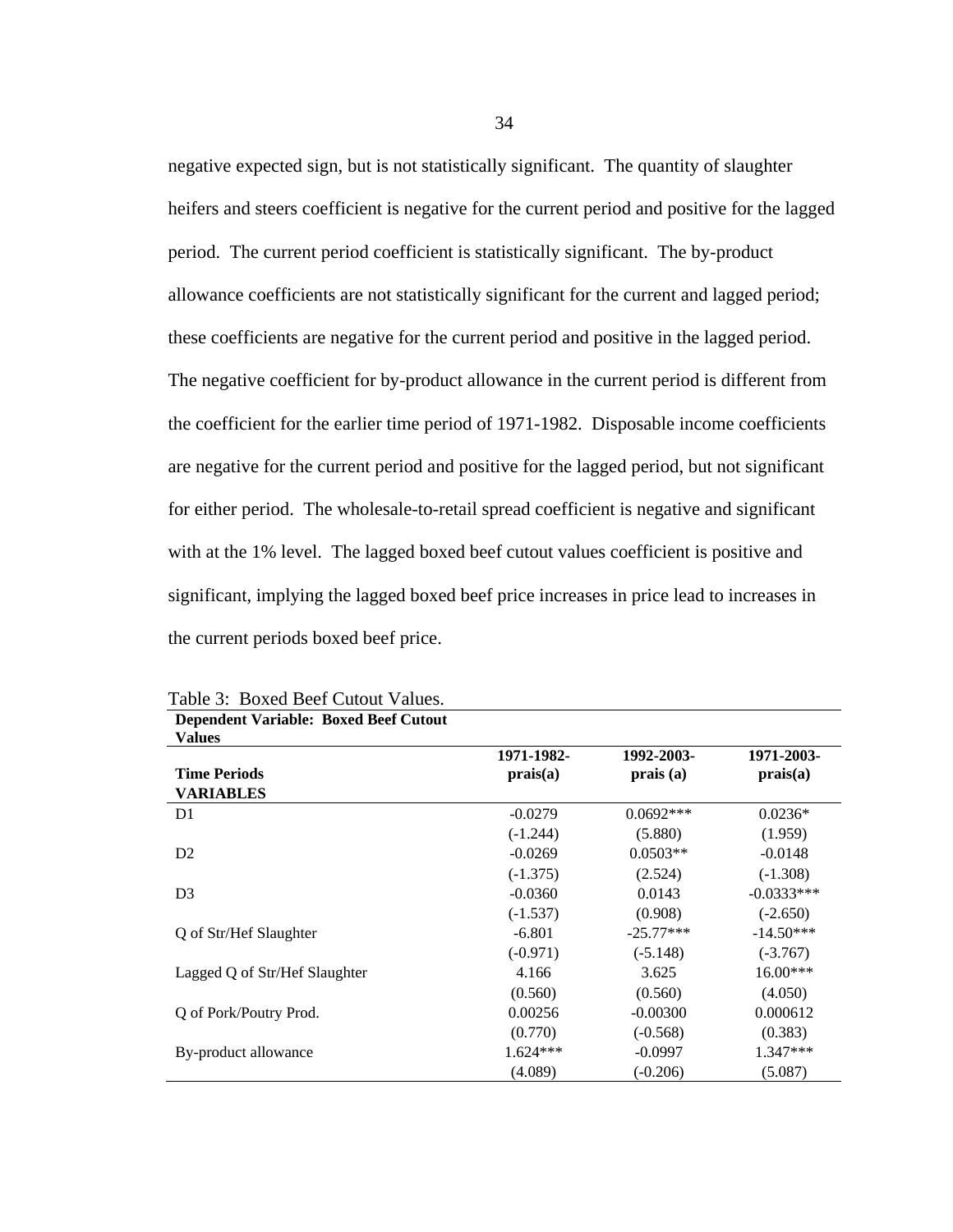| Values                                                      |             |             |              |
|-------------------------------------------------------------|-------------|-------------|--------------|
|                                                             | 1971-1982-  | 1992-2003-  | 1971-2003-   |
| <b>Time Periods</b>                                         | prais(a)    | prais(a)    | prais(a)     |
| <b>VARIABLES</b>                                            |             |             |              |
| Lagged of by-product allowance                              | $-0.762**$  | 0.598       | $-1.038***$  |
|                                                             | $(-2.287)$  | (1.233)     | $(-3.984)$   |
| Disposable Income                                           | 0.00626     | $-0.00133$  | 0.000269     |
|                                                             | (0.832)     | $(-0.588)$  | (0.0829)     |
| Lagged Disposable Income                                    | $-0.00509$  | 0.00381     | $-0.000182$  |
|                                                             | $(-0.758)$  | (1.548)     | $(-0.0560)$  |
| Whole-to-Retail price spread                                | $-0.828***$ | $-0.500***$ | $-0.407$ *** |
|                                                             | $(-6.836)$  | $(-4.727)$  | $(-6.247)$   |
| Lagged Boxed Beef Cutout                                    | $0.708***$  | $0.511***$  | $0.894***$   |
|                                                             | (7.444)     | (3.823)     | (26.27)      |
| Constant                                                    | 0.715       | $1.020*$    | $0.281*$     |
|                                                             | (1.249)     | (1.816)     | (1.817)      |
| <b>Observations</b>                                         | 47          | 47          | 131          |
| Adjusted R-squared                                          | 0.960       | 0.843       | 0.982        |
| t-statistics in parentheses                                 |             |             |              |
| *** $p<0.01$ , ** $p<0.05$ , * $p<0.1$                      |             |             |              |
| DW                                                          | 2.02        | 2.1         | 1.95         |
| Dwalt                                                       |             |             |              |
| <b>HET</b>                                                  |             |             |              |
| (a) Corrects for first-order autocorrelation<br>using PRAIS |             |             |              |

Table 3: Boxed Beef Cutout Values (continued).

**Dependent Variable: Boxed Beef Cutout** 

| Table 3: Boxed Beef Cutout Values (continued). |  |  |
|------------------------------------------------|--|--|
|------------------------------------------------|--|--|

| <b>Dependent Variable: Boxed Beef Cutout Values</b> |             |              |
|-----------------------------------------------------|-------------|--------------|
|                                                     | 1971-2008-  | 1971-2008m1- |
| <b>Time Periods</b>                                 | prais(a)    | prais(a)     |
| <b>VARIABLES</b>                                    |             |              |
| D1                                                  | $0.0341***$ | $0.0331***$  |
|                                                     | (2.729)     | (2.682)      |
| D <sub>2</sub>                                      | $-0.0183*$  | $-0.0182*$   |
|                                                     | $(-1.723)$  | $(-1.749)$   |
| D <sub>3</sub>                                      | $-0.0307**$ | $-0.0291**$  |
|                                                     | $(-2.399)$  | $(-2.301)$   |
| O of Str/Hef Slaughter                              | $-15.97***$ | $-15.48***$  |
|                                                     | $(-4.339)$  | $(-4.290)$   |
| Lagged Q of Str/Hef Slaughter                       | $17.32***$  | $16.71***$   |
|                                                     | (4.544)     | (4.470)      |
| Q of Pork/Poultry Prod.                             | 0.000123    | 0.000324     |
|                                                     | (0.0885)    | (0.243)      |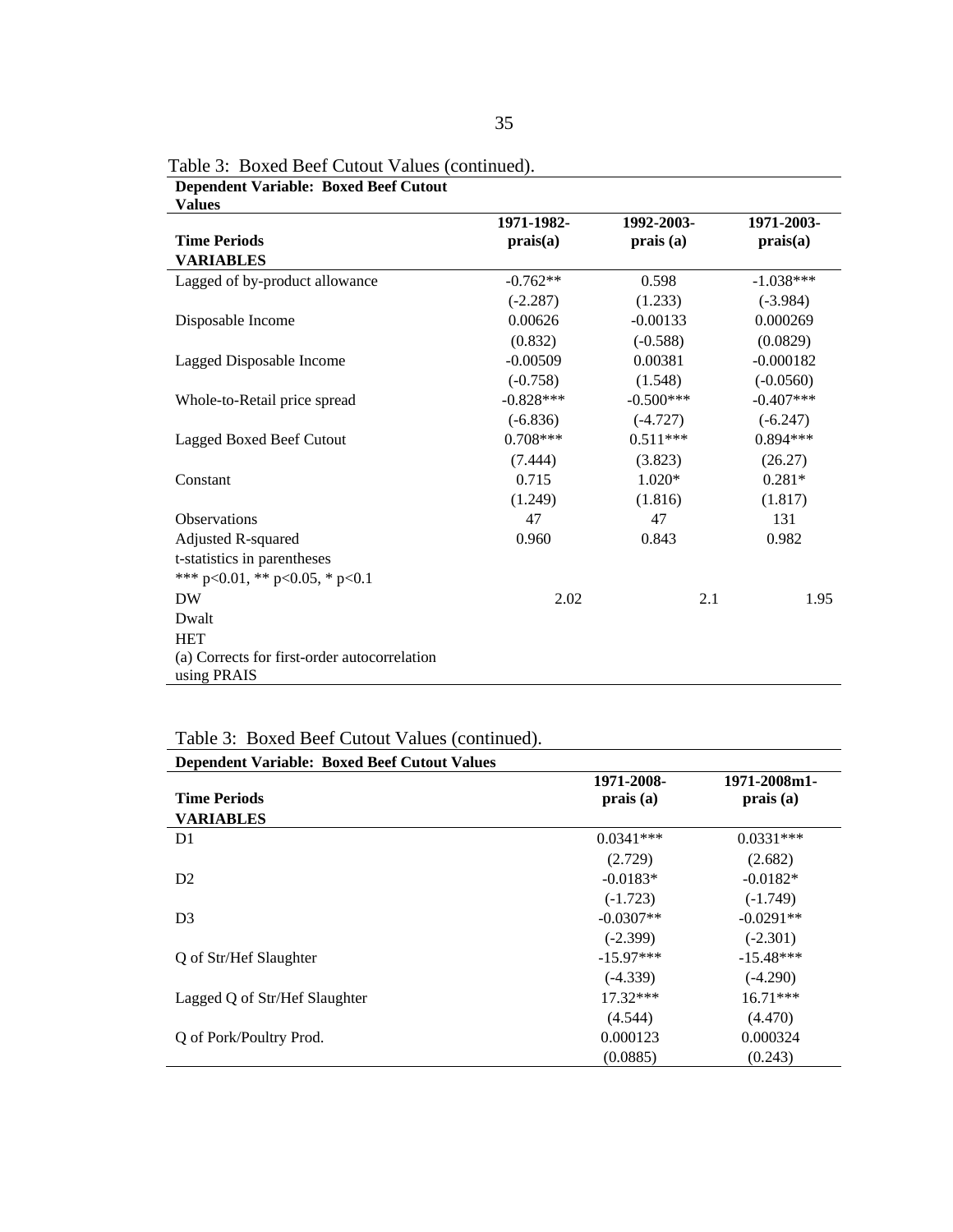| <b>Dependent Variable: Boxed Beef Cutout Values</b>      | 1971-2008-  | 1971-2008m1- |
|----------------------------------------------------------|-------------|--------------|
| <b>Time Periods</b>                                      | prais (a)   | prais (a)    |
| <b>VARIABLES</b>                                         |             |              |
| By-product allowance                                     | 1.291***    | 1.325***     |
|                                                          | (5.162)     | (5.445)      |
| Lagged of by-product allowance                           | $-1.064***$ | $-1.043***$  |
|                                                          | $(-4.336)$  | $(-4.371)$   |
| Disposable Income                                        | 0.000243    | $-0.00135$   |
|                                                          | (0.0832)    | $(-0.470)$   |
| Lagged Disposable Income                                 | 0.000663    | 0.00179      |
|                                                          | (0.226)     | (0.624)      |
| Whole-to-Retail price spread                             | $-0.337***$ | $-0.329***$  |
|                                                          | $(-6.021)$  | $(-6.420)$   |
| <b>Lagged Boxed Beef Cutout</b>                          | $0.939***$  | $0.920***$   |
|                                                          | (35.92)     | (35.96)      |
| mad04                                                    | 0.0369      |              |
|                                                          | (1.525)     |              |
| mad05                                                    | $0.0574**$  |              |
|                                                          | (2.544)     |              |
| mad <sub>06</sub>                                        | 0.000848    |              |
|                                                          | (0.0380)    |              |
| mad                                                      |             | $0.0464***$  |
|                                                          |             | (3.347)      |
| Constant                                                 | 0.116       | 0.173        |
|                                                          | (0.930)     | (1.418)      |
| Observations                                             | 151         | 151          |
| Adjusted R-squared                                       | 0.985       | 0.986        |
| t-statistics in parentheses                              |             |              |
| *** p<0.01, ** p<0.05, * p<0.1                           |             |              |
| <b>DW</b>                                                | 2.01        | 2.02         |
| Dwalt                                                    |             |              |
| <b>HET</b>                                               |             |              |
| (a) Corrects for first-order autocorrelation using PRAIS |             |              |

Table 3: Boxed Beef Cutout Values (continued).

This study's reduced form model corrects for first-order autocorrelation for the period 1971-2003 (Table 3). The pork and poultry production coefficient is positive but not significant. The quantity of slaughter steers and heifers coefficient is negative for the current period and positive for the lagged period. Both coefficients are statistically significant at the 1% level. The negative coefficient for the lagged values implies that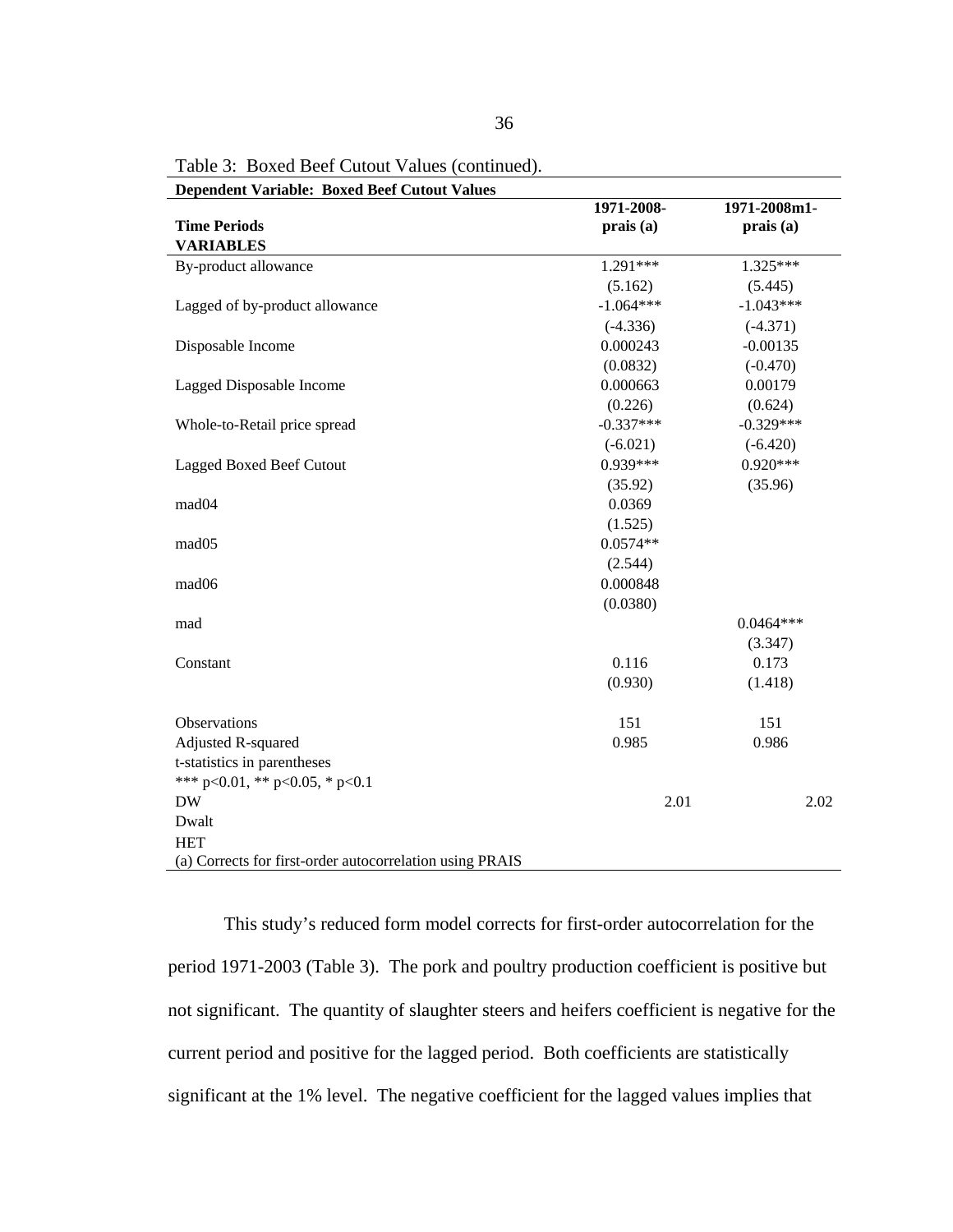increases in the supply of slaughter steers and heifers in one period lead to a decreasing of price in the next period. The by-product allowances coefficient is positive for the current value and negative for the lagged value, and significant in both cases. Disposable income coefficients are positive for the current period and negative for the lagged period, but not statistically significant in either case. The wholesale-to-retail spread coefficient is positive and significant and lagged cutout boxed beef is negative with statistical significant.

The estimated reduced form models include estimates for first-order autocorrelation for the period 1971-2008 period (Table 3). In the model that includes separate BSE dummy variables for 2004, 2005, and 2006, the pork and poultry production coefficient is positive and not significant. Quantity of slaughter steers and heifers coefficients are negative for the current period variable and positive for the lagged variable, and both are statistically significant at the 1% level. An increase supply of slaughter steers and heifers in one period leads to a decrease in boxed beef cutout value in the next period. The by-product allowances coefficients are positive and significant for the current period and negative and significant for the lagged period. Disposable income coefficients are positive for the lagged and current period, but not statistically significant. Wholesale-to-retail spread coefficient is negative and significance, and the lagged boxed beef cutout value coefficient is positive and statistical significant. The BSE dummy coefficient that is positive and statistically significant for 2005. The coefficient implies that the BSE outbreak in 2003 increases the boxed beef cutout values by \$.05.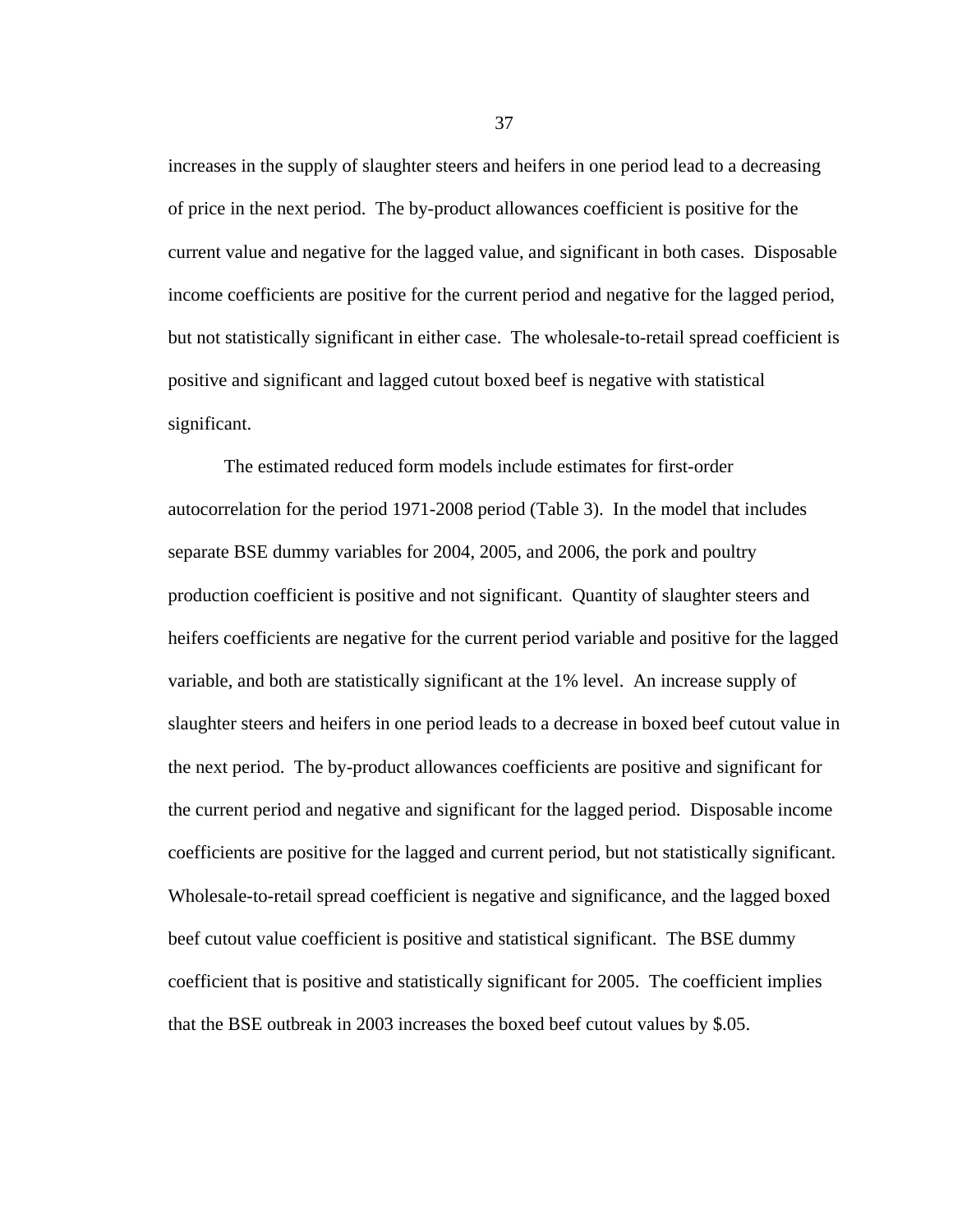In the reduced form model for the period 1971-2008 period (Table 3) which includes one BSE dummy for the period 2004-2006, the pork and poultry production coefficient is positive but not significant. Quantity of slaughter steers and heifers coefficients are negative for the current period and positive for the lagged period. Both periods are statistically significant at 1% level. By-product allowances coefficients are positive and significant for the current period and negative and significant for the lagged period. Disposable income coefficients for the current period are negative and positive for the lagged period, but not statistically significant. Wholesale-to-retail spread coefficient and lagged boxed beef values coefficient report negative and positive signs with statistical significance. The combined BSE dummy variable coefficient is positive and statistically significant at the 1% level, implying that BSE increased boxed beef values of \$.04. A possible explanation for the positive coefficient is as follows. Even though there was an initial decrease in demand for beef, negative supply shocks were larger than the demand shock and, as a result, boxed beef cutout values increased. The supply shocks consist of a decrease of Canadian imports, and older cull cows being retained by U.S. producers. Instead of selling cull cows, because the low price, ranchers could have decided to keep the cattle to try to receive higher prices in the future.

F-statistics were calculated for boxed beef cutout values price estimated models for the periods 1971-2003 and 1971-2008 to test for structural change during the BSE event. The resulting test statistics did not indicate rejection of the null hypothesis of a BSE outbreak changes the market structure over the time periods of 1971-2003 to 1971- 2008. In the estimated reduced form equation incorporating the BSE outbreak, the

38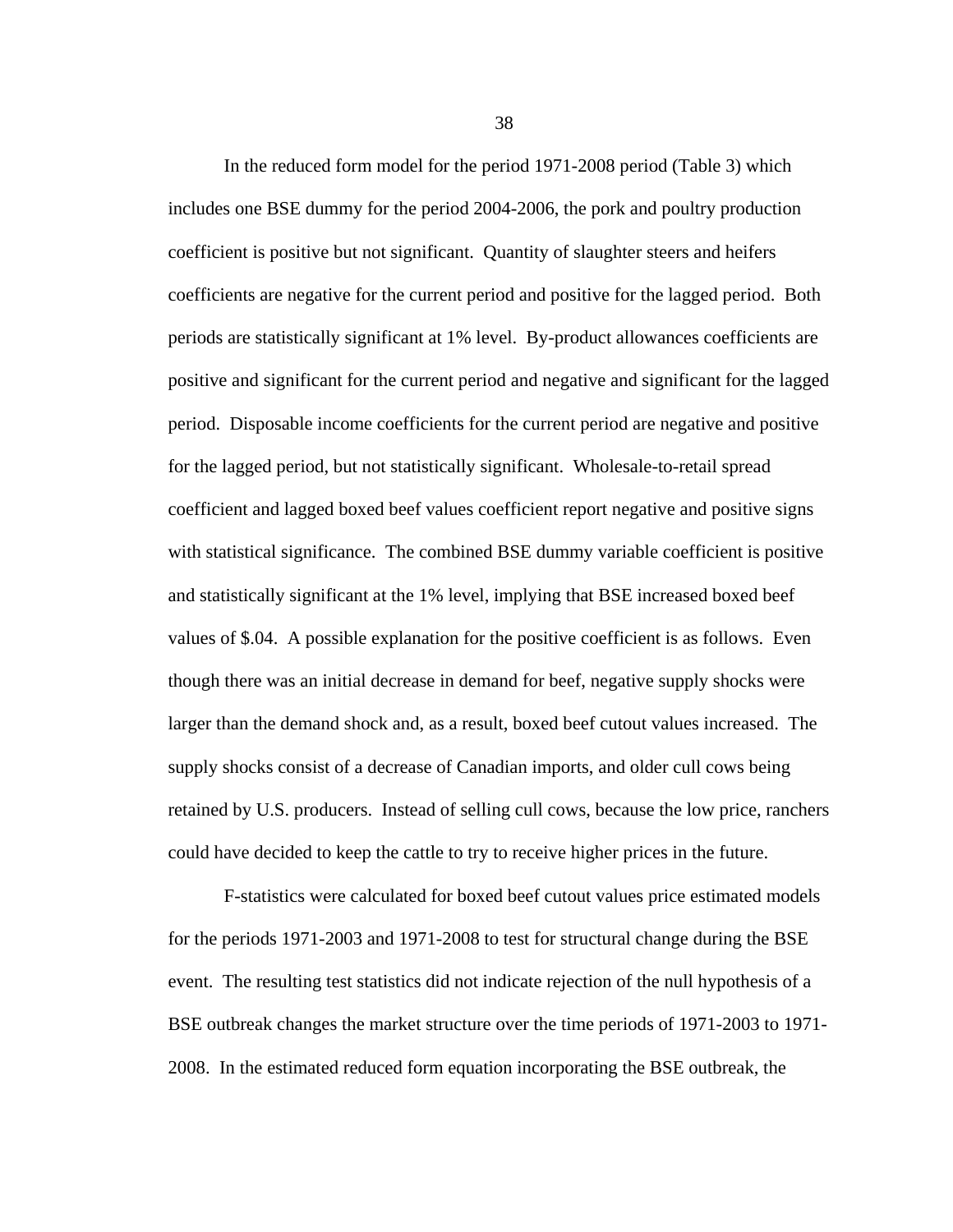estimated coefficients on the BSE variables are positive, suggesting that the 2003 BSE outbreak lead to higher boxed beef cutout values.

### Slaughter Cattle

The SM models for steer and heifer prices are re-estimated using the data set described in Chapter 4 for the time period of 1971-1982. Results are presented in Table 4 and Table 5. According to SM, by-product allowances (meat packer output) reflect the prices of edible and non-edible products. It is hypothesized that as by-product values increase the overall value of the live animal increases. In the estimated SM models, byproduct allowances coefficients for both slaughter steers and heifers are positive and significant. The results imply that a \$10 increase in by-product allowances leads to an \$8.90 increase in the price per cut of steers and an \$8.80 increase for in the price per cut heifers. The estimated coefficients for the value of boxed beef are positive and significant in both of the slaughter steers and slaughter heifers models. The results imply that a \$10 increase in boxed beef values would lead to almost a \$4 increase in the price per cut for both slaughter steers and heifers. Quantity of slaughter steers and heifers represents the supplies of steers and heifers marketed from ranches and feedlots. The estimated coefficients for this variable are negative and significant in both slaughter steers and slaughter heifers models. Quantity of slaughter cattle represent the cows marketed by ranches and feedlots. This variable's coefficients are positive and statistical significant for both slaughter steers and heifers. Osprina and Shumway (1979) state that slaughter cattle are considered lower quality compared to slaughter steers/heifers. Increases in number of the slaughter cows potentially leads to increases in slaughter steer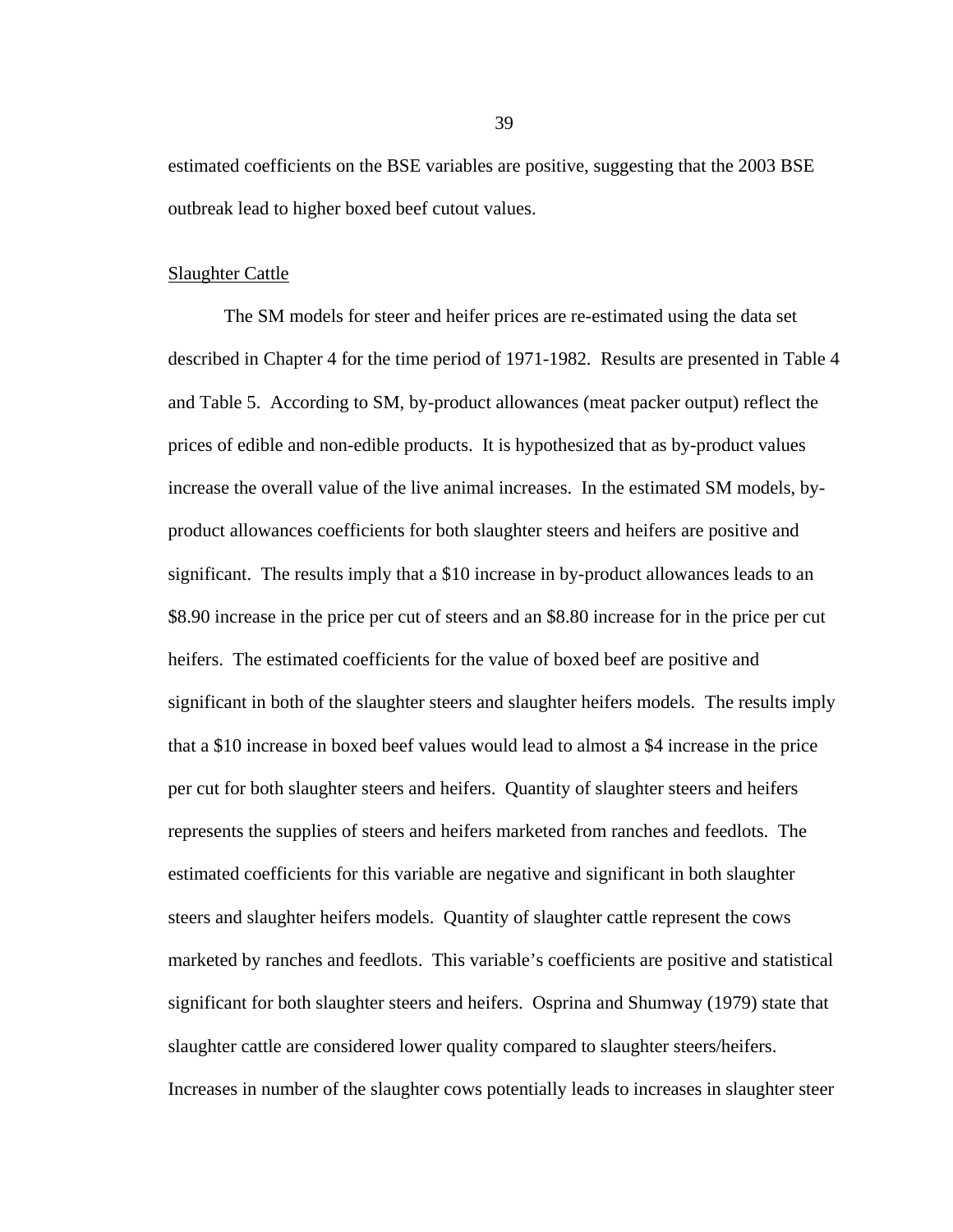and heifer prices because of the market becomes saturated with lower quality meat; there is a higher demand for higher quality meat (i.e. steers and heifers).

Using this study's data set to estimate the SM model, a DW value of 1.32 for the slaughter steer price model and a DW of 1.29 for the slaughter heifer price model were obtained. In addition the .0341 test statistic for heteroskedasticity indicates that the null hypothesis of no heteroskedasticity is rejected. Thus the SM model is re-estimated and compared to the reduced form models used in this study. The results are reported in Table 4 and Table 5. The reduced form models are estimated using the Prais-Winsten (1954) procedure to correct for first-order autocorrelation, or estimated using robust standard errors correcting for heteroskedasticity, and then both first-order autocorrelation and heteroskedasticity ARCH procedures are utilized.

| <b>Dependent Variable: Price of Slaughter Steers</b> |             |                          |             |
|------------------------------------------------------|-------------|--------------------------|-------------|
| <b>Reduced Form</b>                                  |             | <b>SM Model</b>          |             |
| <b>VARIABLES</b>                                     |             | <b>VARIABLES</b>         |             |
| D <sub>1</sub>                                       | 0.0179      | D <sub>1</sub>           | 0.0139      |
|                                                      | (1.249)     |                          | (1.265)     |
| D <sub>2</sub>                                       | 0.0244      | D <sub>2</sub>           | 0.0104      |
|                                                      | (1.537)     |                          | (0.944)     |
| D <sub>3</sub>                                       | $-0.0197$   | D <sub>3</sub>           | $-0.0242**$ |
|                                                      | $(-1.353)$  |                          | $(-2.135)$  |
| Q of Slaughter Str/Hef                               | $-19.79***$ | Q of Slaughter Str/Hef   | $-14.49***$ |
|                                                      | $(-4.910)$  |                          | $(-7.396)$  |
| By-product allowance                                 | $0.860***$  | Q of Slaughter Cows      | 7.783***    |
|                                                      | (5.701)     |                          | (3.877)     |
| Q of Slaughter Cows                                  | 7.992***    | <b>Boxed Beef Cutout</b> | $0.401***$  |
|                                                      | (3.118)     |                          | (17.36)     |
| <b>Boxed Beef Cutout</b>                             | $0.358***$  | By-product allowance     | $0.889***$  |
|                                                      | (6.137)     |                          | (9.362)     |
| <b>Transportation Costs</b>                          | $-0.0895$   | Constant                 | $0.478***$  |
|                                                      | $(-1.638)$  |                          | (7.787)     |

Table 4: Slaughter Str Prices vs. SM Slaughter Str Prices (1971-1982).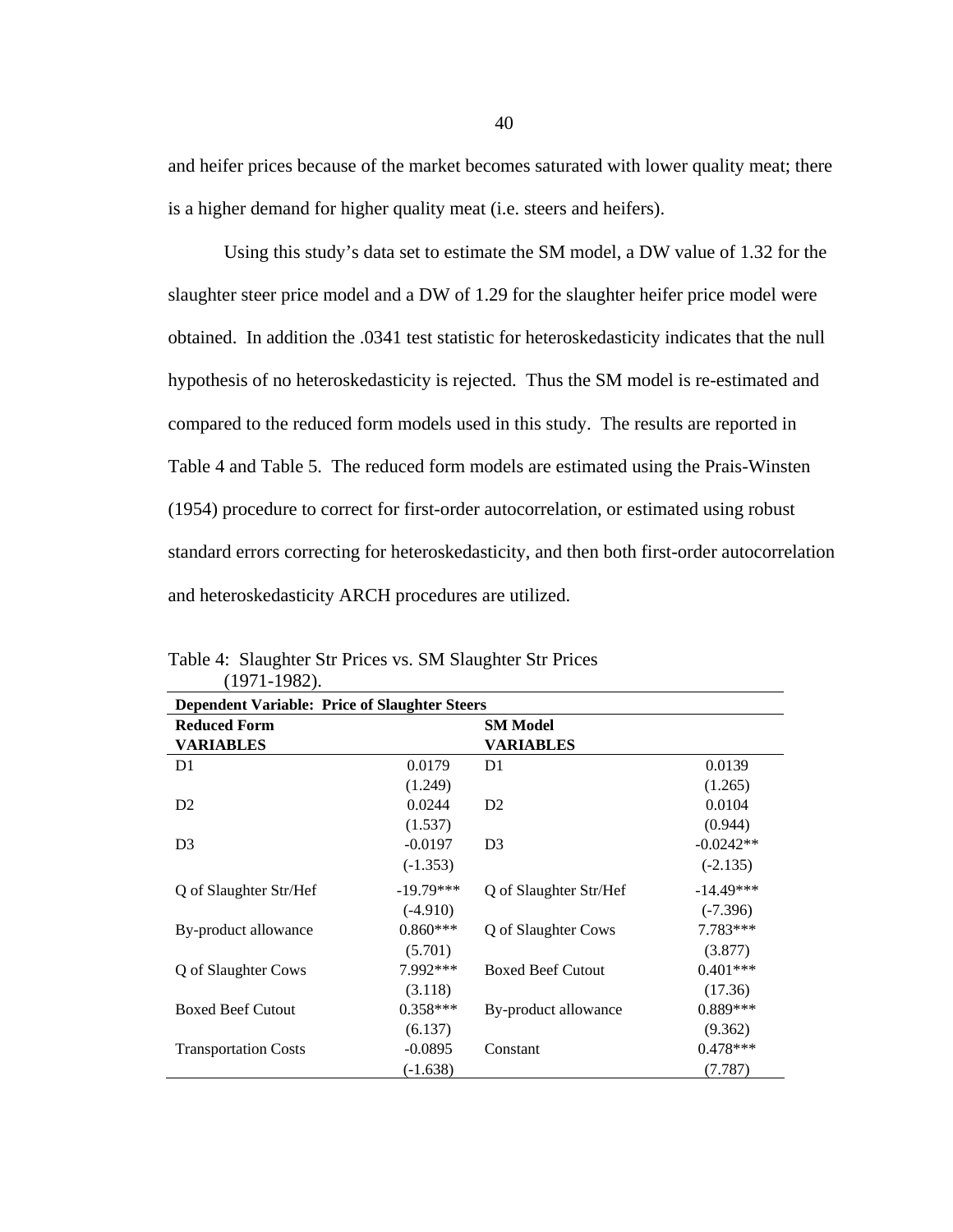| <b>Dependent Variable: Price of Slaughter Steers</b>    |            |                                                         |        |
|---------------------------------------------------------|------------|---------------------------------------------------------|--------|
| <b>Reduced Form</b>                                     |            | <b>SM Model</b>                                         |        |
| <b>VARIABLES</b>                                        |            | <b>VARIABLES</b>                                        |        |
| Price of Slaughter Str in t-1                           | $-0.106$   |                                                         |        |
|                                                         | $(-1.344)$ | Observations                                            | 48     |
| Price of Slaughter Str in t-2                           | 0.0240     | Adjusted R-squared                                      | 0.946  |
|                                                         | (0.321)    | t-statistics in parentheses<br>*** p<0.01, ** p<0.05, * |        |
| Price of Slaughter Str in t-3                           | 0.131      | p<0.1                                                   |        |
|                                                         | (1.651)    |                                                         |        |
| Price of Slaughter Str in t-4                           | 0.0172     |                                                         |        |
|                                                         | (0.263)    | <b>DW</b>                                               | 1.32   |
| Constant                                                | $0.755***$ | <b>HET</b>                                              | 0.0341 |
|                                                         | (3.354)    |                                                         |        |
| <b>Observations</b>                                     | 44         |                                                         |        |
| Adjusted R-squared                                      | 0.938      |                                                         |        |
| t-statistics in parentheses<br>*** p<0.01, ** p<0.05, * |            |                                                         |        |
| p<0.1                                                   |            |                                                         |        |
| DW                                                      | 1.48       |                                                         |        |
| Dwalt                                                   | 0.114      |                                                         |        |
| <b>HET</b>                                              | 0.5077     |                                                         |        |

41

Table 4: Slaughter Str Prices vs. SM Slaughter Str Prices (1971-1982) (continued).

# Table 5: Slaughter Hef Prices vs. SM Slaughter Hef Prices

| $(1971-1982)$ .                                       |             |                          |             |
|-------------------------------------------------------|-------------|--------------------------|-------------|
| <b>Dependent Variable: Price of Slaughter Heifers</b> |             |                          |             |
| <b>Reduced Form</b>                                   |             | <b>SM Model</b>          |             |
| <b>VARIABLES</b>                                      |             | <b>VARIABLES</b>         |             |
| D <sub>1</sub>                                        | 0.0186      | D1                       | 0.0127      |
|                                                       | (1.404)     |                          | (1.161)     |
| D <sub>2</sub>                                        | 0.0137      | D <sub>2</sub>           | 0.000171    |
|                                                       | (0.933)     |                          | (0.0156)    |
| D <sub>3</sub>                                        | $-0.0214$   | D <sub>3</sub>           | $-0.0232**$ |
|                                                       | $(-1.600)$  |                          | $(-2.051)$  |
| Q of Slaughter Str/Hef                                | $-18.13***$ | Q of Slaughter Str/Hef   | $-12.74***$ |
|                                                       | $(-4.907)$  |                          | $(-6.534)$  |
| By-product allowance                                  | $0.853***$  | Q of Slaughter Cows      | $5.417***$  |
|                                                       | (6.102)     |                          | (2.712)     |
| Q of Slaughter Cows                                   | 5.593**     | <b>Boxed Beef Cutout</b> | $0.383***$  |
|                                                       | (2.372)     |                          | (16.68)     |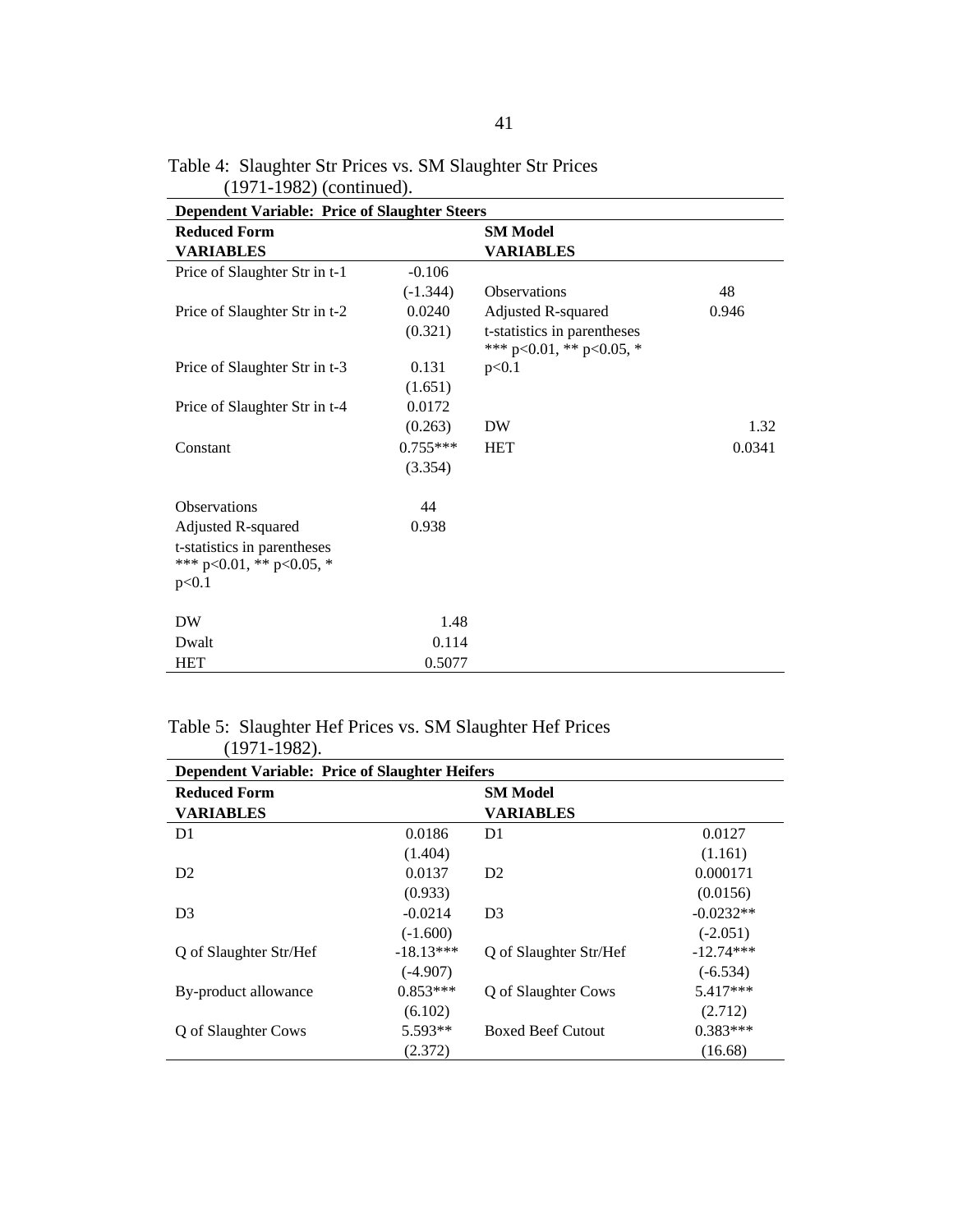| <b>Dependent Variable: Price of Slaughter Heifers</b> |            |                                                         |            |
|-------------------------------------------------------|------------|---------------------------------------------------------|------------|
| <b>Reduced Form</b>                                   |            | <b>SM Model</b>                                         |            |
| <b>VARIABLES</b>                                      |            | <b>VARIABLES</b>                                        |            |
| <b>Boxed Beef Cutout</b>                              | $0.315***$ | By-product allowance                                    | $0.881***$ |
|                                                       | (5.897)    |                                                         | (9.332)    |
| <b>Transportation Costs</b>                           | $-0.102*$  | Constant                                                | $0.444***$ |
|                                                       | $(-2.034)$ |                                                         | (7.275)    |
| Price of Slaughter Hef in t-1                         | $-0.0880$  |                                                         |            |
|                                                       | $(-1.150)$ | <b>Observations</b>                                     | 48         |
| Price of Slaughter Hef in t-2                         | 0.0461     | Adjusted R-squared                                      | 0.944      |
|                                                       | (0.629)    | t-statistics in parentheses<br>*** p<0.01, ** p<0.05, * |            |
| Price of Slaughter Hef in t-3                         | 0.123      | p<0.1                                                   |            |
|                                                       | (1.580)    |                                                         |            |
| Price of Slaughter Hef in t-4                         | 0.0428     |                                                         |            |
|                                                       | (0.661)    | <b>DW</b>                                               | 1.29       |
| Constant                                              | $0.730***$ | <b>HET</b>                                              | 0.016      |
|                                                       | (3.537)    |                                                         |            |
| <b>Observations</b>                                   | 44         |                                                         |            |
| Adjusted R-squared                                    | 0.945      |                                                         |            |
| t-statistics in parentheses                           |            |                                                         |            |
| *** p<0.01, ** p<0.05, *                              |            |                                                         |            |
| p<0.1                                                 |            |                                                         |            |
| <b>DW</b>                                             | 1.66       |                                                         |            |
| Dwalt                                                 | 0.3434     |                                                         |            |
| <b>HET</b>                                            | 0.4674     |                                                         |            |

Table 5: Slaughter Hef Prices vs. SM Slaughter Hef Prices (1971-1982) (continued).

The reduced form model for the original time period of 1971-1982 reports sufficient DW and heteroskedasticity (.5077) test statistics, thus an error correction model is not needed. The by-product allowances coefficient and the boxed beef value coefficient are positive and significant in the re-estimated heifers and steers slaughter price models. The results implies a \$10 increase in the by-product allowance results in an \$8.60 increase in the price of slaughter steers and an \$8.53 increase in slaughter heifers. A \$10 increase in boxed beef values leads to a \$3.15 increase in the price per cut of slaughter heifers and a \$3.58 increase in the price per cut of slaughter steers. The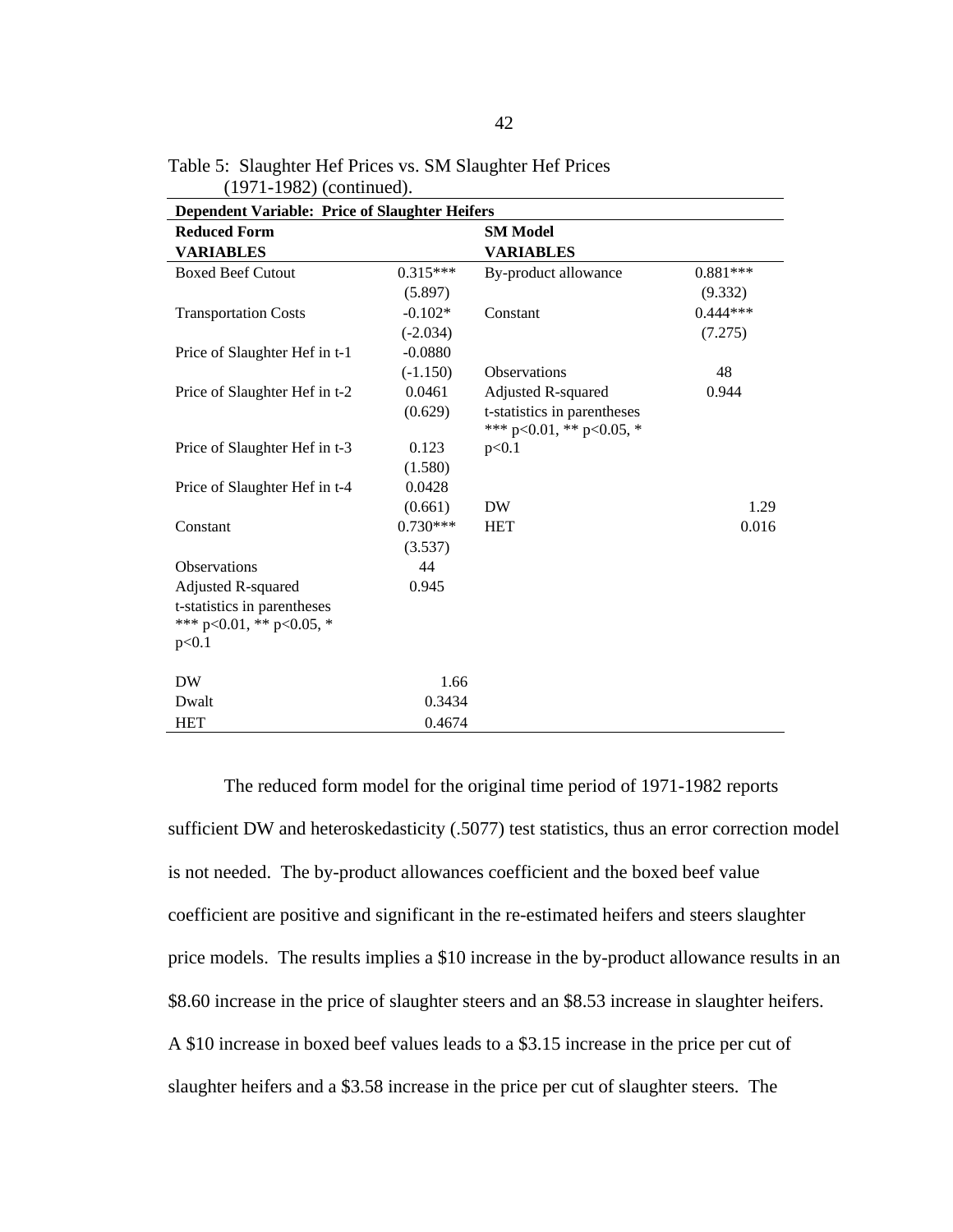coefficients for quantity of slaughter steers and heifers are negative and statistically significant in both the steers and heifers slaughter price reduced form models. Lagged price and transportation costs coefficients are not statistically significant for slaughter steers. The sign on transportation costs is negative as expected. The first lagged price coefficient is negative, the other lagged price coefficients are positive for slaughter steers. In the heifer price model, the coefficient for transportation costs is negative and significant at the 10% level. This result implies increases in transportation costs causes the demand for heifers to decrease, thus the price of heifers decreases. Lagged price coefficients are positive but not statistically significant in the slaughter heifer model.

For the period 1992-2003, first-order autocorrelation exists for heifer and steer slaughter prices. Thus the reduced form models for this period are estimated using the Prais-Winsten procedure to correct for first-order autocorrelation. Results are shown in Table 6 and Table 7. In these models, by-product allowances and boxed beef cutout coefficients are positive and significant for both slaughter heifers and steers. Increases in by-product allowances result in larger increases in heifer price than steers price. A \$10 increase in boxed beef values lead to increase in the prices of slaughter steers and slaughter heifers of more than \$6. Quantities of slaughter steer and heifer coefficients are positive and not statistically significant for both slaughter steers and slaughter heifers. The coefficient for the quantity of slaughter cattle cows is negative but not statistically significant. Transportation costs coefficients are significant and negative in the steer and heifer models. Intuitively, an increase in costs would decrease slaughter prices. Lagged price coefficients are not statistically significant for slaughter steers or for slaughter

43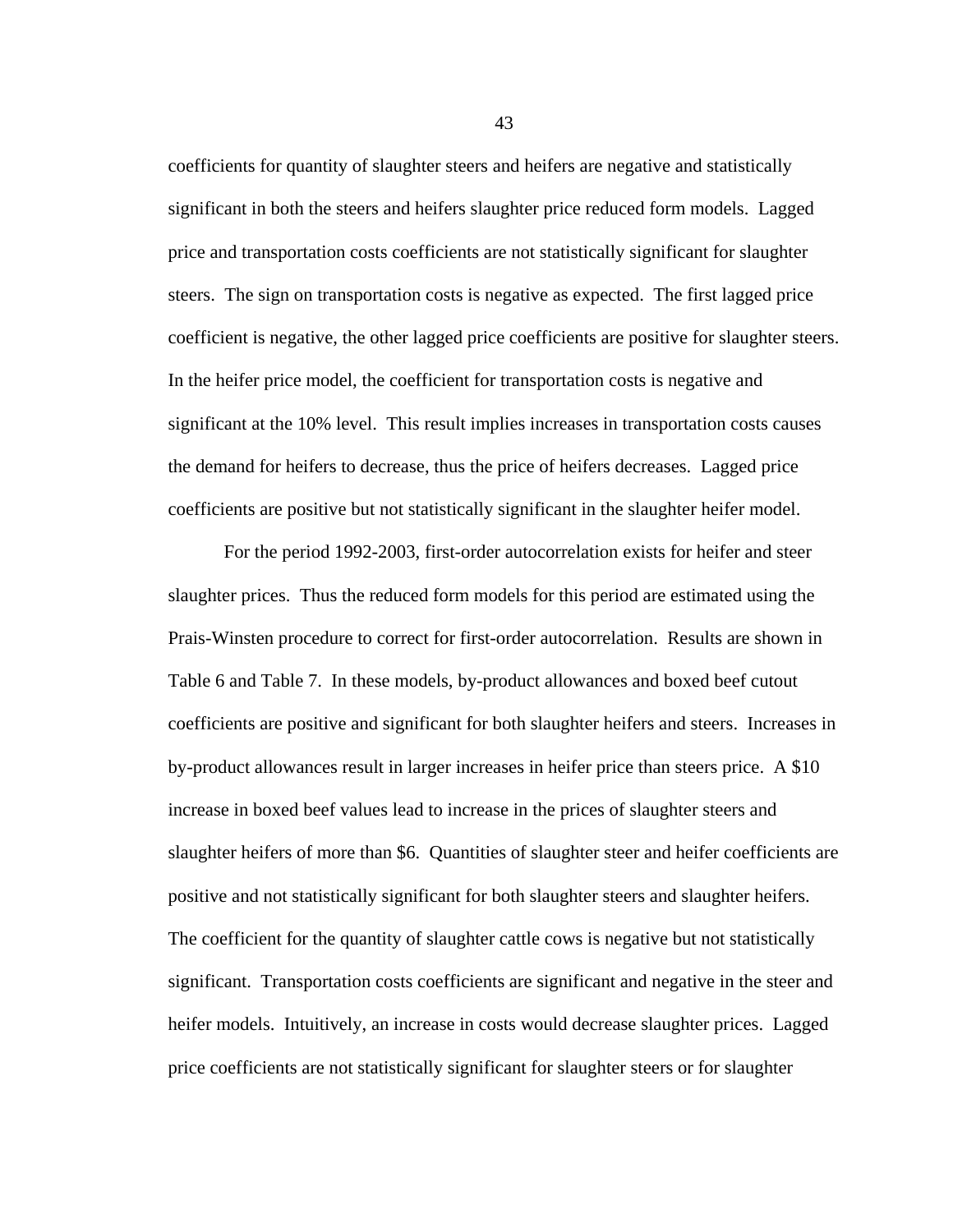heifers. The coefficient is negative for the t-1 lagged price variable. The coefficients of the other lagged prices are positive for both slaughter steers and slaughter heifers.

| <b>Dependent Variable: Price of Slaughter Steers</b>     |            |             |             |
|----------------------------------------------------------|------------|-------------|-------------|
|                                                          | 1971-      | 1992-2003-  | 1971-2003-  |
| <b>Time Periods</b>                                      | 1982       | prais(a)    | arch(b)     |
| <b>VARIABLES</b>                                         |            |             |             |
| D <sub>1</sub>                                           | 0.0179     | $-0.0101$   | 0.0198***   |
|                                                          | (1.249)    | $(-0.954)$  | (2.858)     |
| D <sub>2</sub>                                           | 0.0244     | $-0.0165*$  | $0.0131*$   |
|                                                          | (1.537)    | $(-1.750)$  | (1.674)     |
| D <sub>3</sub>                                           | $-0.0197$  | $-0.0138**$ | $-0.0202**$ |
|                                                          | $(-1.353)$ | $(-2.253)$  | $(-2.510)$  |
| Q of Slaughter Str/Hef                                   | 19.79***   | 1.777       | $-11.26***$ |
|                                                          | $(-4.910)$ | (0.416)     | $(-8.725)$  |
| By-product allowance                                     | $0.860***$ | 0.958***    | $0.822***$  |
|                                                          | (5.701)    | (3.427)     | (10.38)     |
| Q of Slaughter Cows                                      | 7.992***   | $-2.361$    | 8.884 ***   |
|                                                          | (3.118)    | $(-0.303)$  | (6.832)     |
| <b>Boxed Beef Cutout</b>                                 | $0.358***$ | $0.666***$  | $0.441***$  |
|                                                          | (6.137)    | (5.795)     | (14.84)     |
| <b>Transportation Costs</b>                              | $-0.0895$  | $-0.103*$   | $0.0433**$  |
|                                                          | $(-1.638)$ | $(-1.989)$  | (2.221)     |
| Price of Slaughter Str in t-1                            | $-0.106$   | $-0.129$    | $-0.0782$   |
|                                                          | $(-1.344)$ | $(-1.337)$  | $(-1.228)$  |
| Price of Slaughter Str in t-2                            | 0.0240     | 0.146       | 0.0737      |
|                                                          | (0.321)    | (1.533)     | (1.254)     |
| Price of Slaughter Str in t-3                            | 0.131      | 0.105       | $0.121***$  |
|                                                          | (1.651)    | (1.088)     | (2.791)     |
| Price of Slaughter Str in t-4                            | 0.0172     | 0.0221      | $-0.0224$   |
|                                                          | (0.263)    | (0.227)     | $(-0.615)$  |
| Constant                                                 | $0.755***$ | $-0.157$    | $0.198***$  |
|                                                          | (3.354)    | $(-0.835)$  | (6.203)     |
| Observations                                             | 44         | 44          | 128         |
| Adjusted R-squared                                       | 0.938      | 0.895       |             |
| t-statistics in parentheses                              |            |             |             |
| *** p<0.01, ** p<0.05, * p<0.1                           |            |             |             |
| <b>DW</b>                                                | 1.48       | 1.98        |             |
| Dwalt                                                    | 0.114      |             |             |
| <b>HET</b>                                               | 0.5077     |             |             |
| (a) Corrects for first-order autocorrelation using PRAIS |            |             |             |
| (b) Corrects for eteroscedasticity and first-order       |            |             |             |
| autocorrelation using ARCH                               |            |             |             |

Table 6: Price of Slaughter Steers.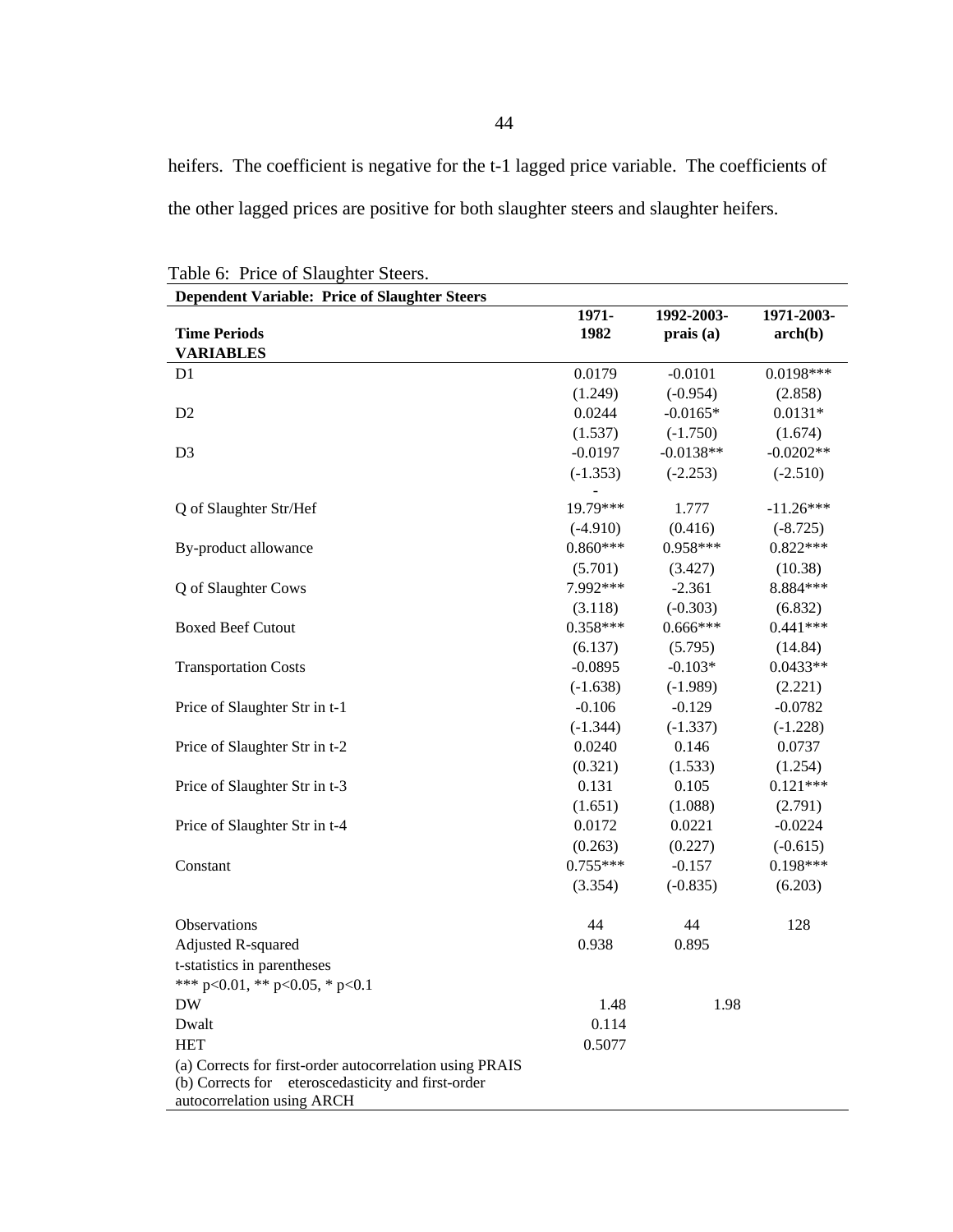|                                        | 1971-2008-  | 1971-2008m1- |
|----------------------------------------|-------------|--------------|
| <b>Time Periods</b>                    | $\arch(b)$  | $\arch(b)$   |
| <b>VARIABLES</b>                       |             |              |
| D1                                     | $0.0174***$ | $0.0175***$  |
|                                        | (2.620)     | (2.605)      |
| D2                                     | 0.0110      | 0.0110       |
|                                        | (1.491)     | (1.500)      |
| D <sub>3</sub>                         | $-0.0163**$ | $-0.0164**$  |
|                                        | $(-2.126)$  | $(-2.191)$   |
| Q of Slaughter Str/Hef                 | $-9.165***$ | $-9.038***$  |
|                                        | $(-7.331)$  | $(-7.419)$   |
| By-product allowance                   | $0.867***$  | $0.888***$   |
|                                        | (10.98)     | (11.14)      |
| Q of Slaughter Cows                    | 8.544***    | 8.652***     |
|                                        | (6.472)     | (6.480)      |
| <b>Boxed Beef Cutout</b>               | $0.396***$  |              |
|                                        | (15.09)     |              |
| <b>Transportation Costs</b>            | 0.000940    | $-0.00258$   |
|                                        | (0.0728)    | $(-0.201)$   |
| Price of Slaughter Str in t-1          | $-0.0661$   | $-0.0689$    |
|                                        | $(-1.338)$  | $(-1.439)$   |
| Price of Slaughter Str in t-2          | $0.0856*$   | $0.0862*$    |
|                                        | (1.747)     | (1.759)      |
| Price of Slaughter Str in t-3          | $0.115***$  | $0.116***$   |
|                                        | (2.807)     | (2.860)      |
| Price of Slaughter Str in t-4          | 0.0447      | 0.0463       |
|                                        | (1.253)     | (1.275)      |
| mad04                                  | $-0.0161$   |              |
|                                        | $(-1.205)$  |              |
| mad05                                  | $-0.0101$   |              |
|                                        | $(-0.456)$  |              |
| mad06                                  | $-0.0206$   |              |
|                                        | $(-0.467)$  |              |
| mad                                    |             | $-0.00813$   |
|                                        |             | $(-0.815)$   |
| Boxed Beef Cutout Total MAD Dummy      |             | $0.393***$   |
|                                        |             | (14.77)      |
| Constant                               | $0.163***$  | $0.162***$   |
|                                        | (5.295)     | (5.289)      |
| Observations                           | 148         | 148          |
| <b>Adjusted R-squared</b>              |             |              |
| t-statistics in parentheses            |             |              |
| *** $p<0.01$ , ** $p<0.05$ , * $p<0.1$ |             |              |

Table 6: Price of Slaughter Steers (continued).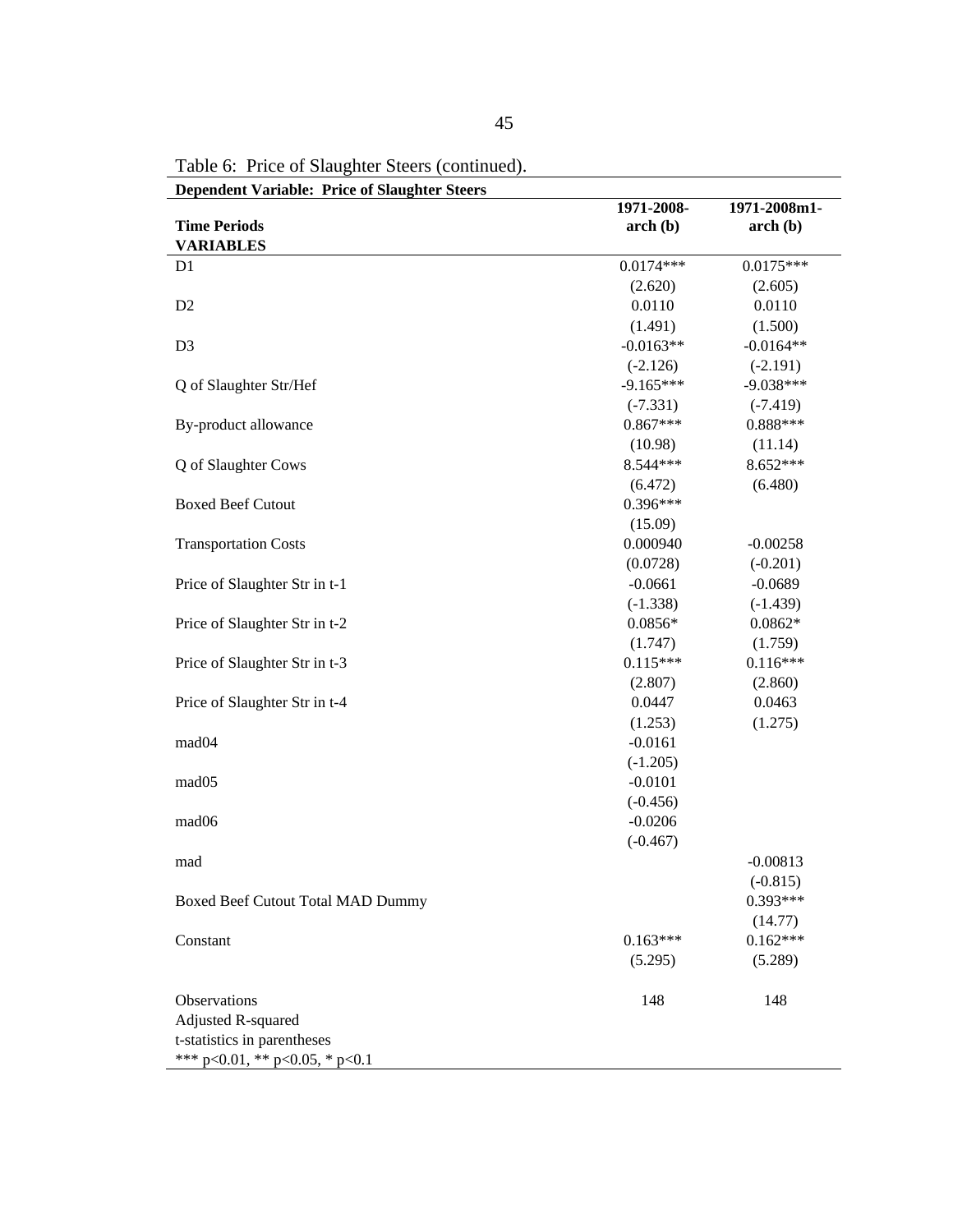| Table 6: Price of Slaughter Steers (continued).                                                                                 |                          |                         |
|---------------------------------------------------------------------------------------------------------------------------------|--------------------------|-------------------------|
| <b>Dependent Variable: Price of Slaughter Steers</b>                                                                            |                          |                         |
| <b>Time Periods</b>                                                                                                             | 1971-2008-<br>$\arch(b)$ | 1971-2008m1-<br>arch(b) |
| <b>VARIABLES</b>                                                                                                                |                          |                         |
| DW                                                                                                                              |                          |                         |
| Dwalt                                                                                                                           |                          |                         |
| <b>HET</b>                                                                                                                      |                          |                         |
| (a) Corrects for first-order autocorrelation using PRAIS<br>(b) Corrects for heteroskedasticity and first-order autocorrelation |                          |                         |
| using ARCH                                                                                                                      |                          |                         |

| <b>Dependent Variable: Price of Slaughter Heifers</b> |             |             |              |
|-------------------------------------------------------|-------------|-------------|--------------|
|                                                       |             | 1992-2003-  | 1971-2003-   |
| <b>Time Periods</b>                                   | 1971-1982   | prais(a)    | $\arch(b)$   |
| <b>VARIABLES</b>                                      |             |             |              |
| D <sub>1</sub>                                        | 0.0186      | $-0.0115$   | $0.0190***$  |
|                                                       | (1.404)     | $(-1.125)$  | (2.882)      |
| D2                                                    | 0.0137      | $-0.0174*$  | 0.00950      |
|                                                       | (0.933)     | $(-1.918)$  | (1.308)      |
| D <sub>3</sub>                                        | $-0.0214$   | $-0.0131**$ | $-0.0189***$ |
|                                                       | $(-1.600)$  | $(-2.210)$  | $(-2.672)$   |
| Q of Slaughter Str/Hef                                | $-18.13***$ | 2.319       | $-11.08***$  |
|                                                       | $(-4.907)$  | (0.562)     | $(-8.892)$   |
| By-product allowance                                  | $0.853***$  | $1.031***$  | $0.794***$   |
|                                                       | (6.102)     | (3.815)     | (10.49)      |
| Q of Slaughter Cows                                   | 5.593**     | $-4.040$    | 6.739***     |
|                                                       | (2.372)     | $(-0.537)$  | (5.252)      |
| <b>Boxed Beef Cutout</b>                              | $0.315***$  | $0.645***$  | $0.410***$   |
|                                                       | (5.897)     | (5.759)     | (14.42)      |
| <b>Transportation Costs</b>                           | $-0.102*$   | $-0.105**$  | 0.0241       |
|                                                       | $(-2.034)$  | $(-2.078)$  | (1.349)      |
| Price of Slaughter Hef in t-1                         | $-0.0880$   | $-0.144$    | $-0.0837$    |
|                                                       | $(-1.150)$  | $(-1.510)$  | $(-1.309)$   |
| Price of Slaughter Hef in t-2                         | 0.0461      | 0.131       | 0.0910       |
|                                                       | (0.629)     | (1.400)     | (1.482)      |
| Price of Slaughter Hef in t-3                         | 0.123       | 0.118       | $0.140***$   |
|                                                       | (1.580)     | (1.235)     | (3.047)      |
| Price of Slaughter Hef in t-4                         | 0.0428      | 0.0317      | $-0.0188$    |
|                                                       | (0.661)     | (0.329)     | $(-0.519)$   |
| Constant                                              | $0.730***$  | $-0.150$    | $0.231***$   |
|                                                       | (3.537)     | $(-0.816)$  | (8.011)      |

Table 7: Price of Slaughter Heifers.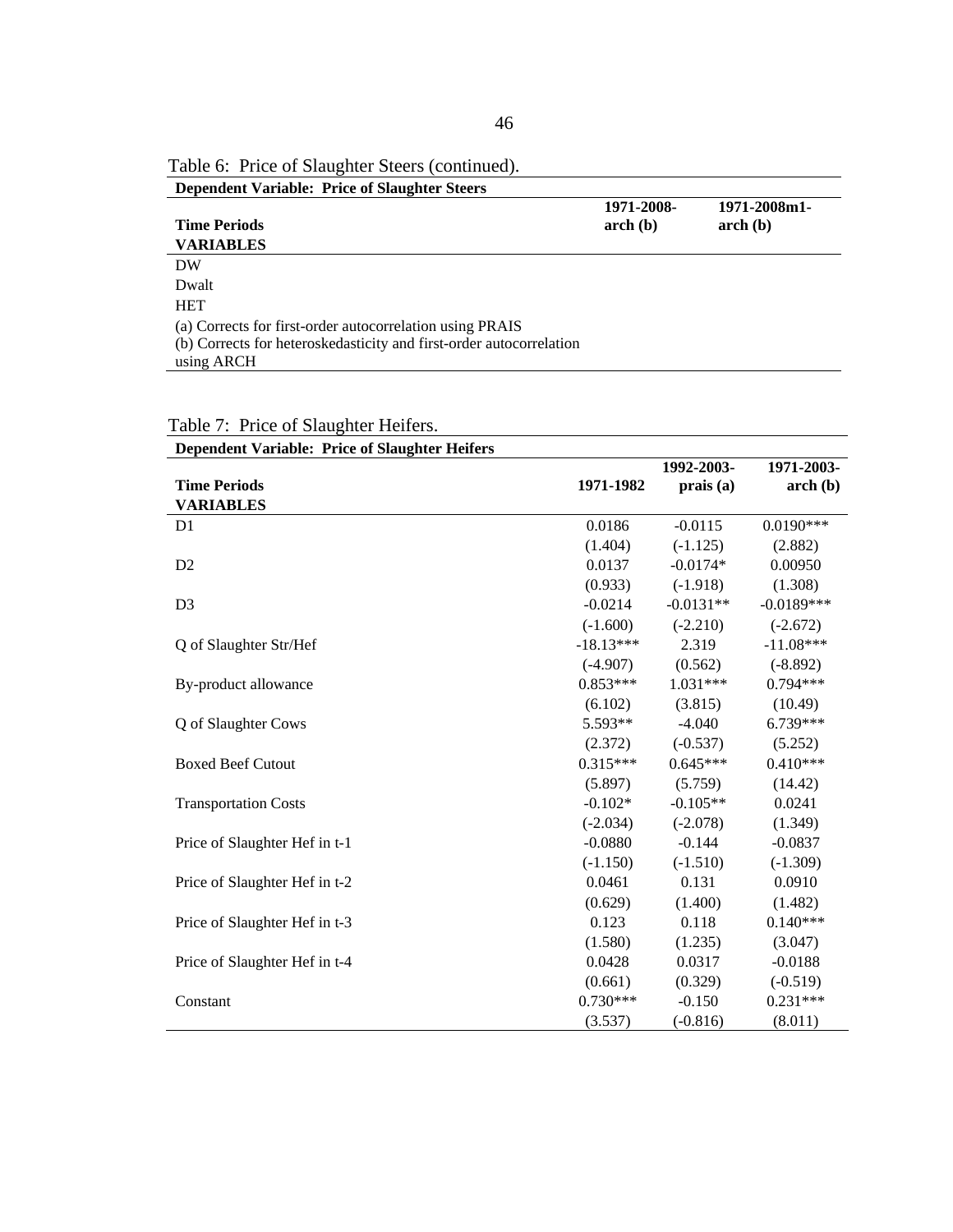| <b>Dependent Variable: Price of Slaughter Heifers</b> |           |                        |                          |
|-------------------------------------------------------|-----------|------------------------|--------------------------|
| <b>Time Periods</b><br><b>VARIABLES</b>               | 1971-1982 | 1992-2003-<br>prais(a) | 1971-2003-<br>$\arch(b)$ |
| <b>Observations</b>                                   | 44        | 44                     | 128                      |
| Adjusted R-squared                                    | 0.945     | 0.895                  |                          |
| t-statistics in parentheses                           |           |                        |                          |
| *** $p<0.01$ , ** $p<0.05$ , * $p<0.1$                |           |                        |                          |
| DW                                                    | 1.66      | 1.9                    |                          |
| Dwalt                                                 | 0.3434    |                        |                          |
| <b>HET</b>                                            | 0.4674    |                        |                          |
|                                                       |           |                        |                          |
|                                                       |           |                        |                          |

Table 7: Price of Slaughter Heifers (continued).

(a) Corrects for first-order autocorrelation using PRAIS (b) Corrects for heteroskedasticity and first-order autocorrelation using ARCH

Table 7: Price of Slaughter Heifers (continued).

| <b>Dependent Variable: Price of Slaughter Heifers</b> |              |              |
|-------------------------------------------------------|--------------|--------------|
|                                                       | 1971-2008    | 1971-2008    |
| <b>Time Periods</b>                                   | $\arch(b)$   | $ml-arch(b)$ |
| <b>VARIABLES</b>                                      |              |              |
| D <sub>1</sub>                                        | $0.0166$ *** | $0.0166$ *** |
|                                                       | (2.712)      | (2.702)      |
| D2                                                    | 0.00813      | 0.00807      |
|                                                       | (1.192)      | (1.211)      |
| D <sub>3</sub>                                        | $-0.0151**$  | $-0.0152**$  |
|                                                       | $(-2.327)$   | $(-2.403)$   |
| Q of Slaughter Str/Hef                                | $-9.166***$  | $-9.034***$  |
|                                                       | $(-7.768)$   | $(-7.848)$   |
| By-product allowance                                  | $0.848***$   | $0.868***$   |
|                                                       | (11.47)      | (11.60)      |
| Q of Slaughter Cows                                   | $6.413***$   | $6.492***$   |
|                                                       | (4.924)      | (4.902)      |
| <b>Boxed Beef Cutout</b>                              | $0.376***$   |              |
|                                                       | (15.14)      |              |
| <b>Transportation Costs</b>                           | $-0.00719$   | $-0.0102$    |
|                                                       | $(-0.611)$   | $(-0.875)$   |
| Price of Slaughter Hef in t-1                         | $-0.0830*$   | $-0.0866*$   |
|                                                       | $(-1.653)$   | $(-1.789)$   |
| Price of Slaughter Hef in t-2                         | $0.0973*$    | $0.0975*$    |
|                                                       | (1.873)      | (1.863)      |
| Price of Slaughter Hef in t-3                         | $0.131***$   | $0.132***$   |
|                                                       | (3.113)      | (3.183)      |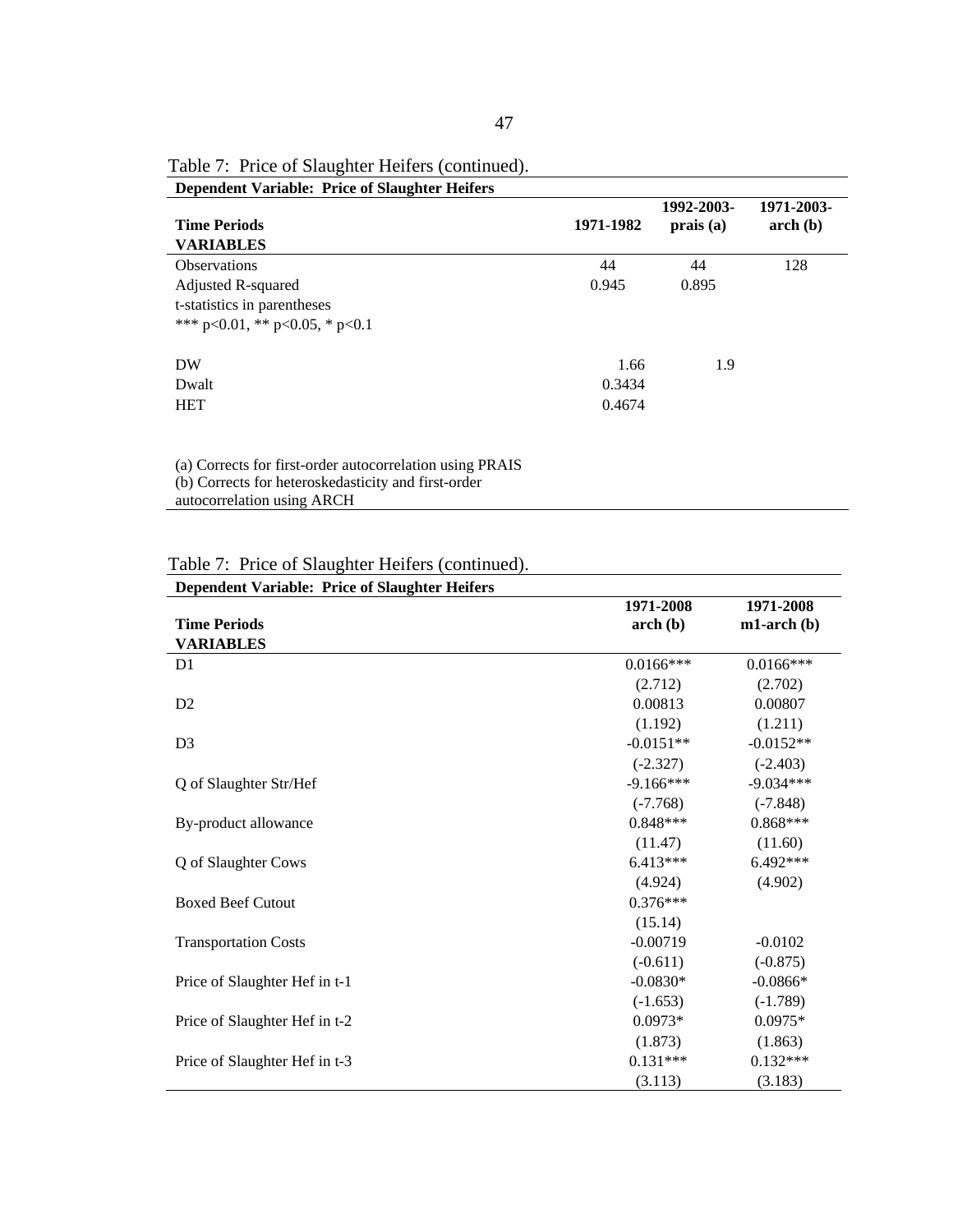| <b>Dependent Variable: Price of Slaughter Heifers</b>               |                |              |
|---------------------------------------------------------------------|----------------|--------------|
|                                                                     | 1971-2008-arch | 1971-2008m1- |
| <b>Time Periods</b>                                                 | (b)            | $\arch(b)$   |
| <b>VARIABLES</b>                                                    |                |              |
| Price of Slaughter Hef in t-4                                       | 0.0430         | 0.0451       |
|                                                                     | (1.204)        | (1.223)      |
| mad <sub>04</sub>                                                   | $-0.0162$      |              |
|                                                                     | $(-1.404)$     |              |
| mad <sub>05</sub>                                                   | $-0.00885$     |              |
|                                                                     | $(-0.471)$     |              |
| mad <sub>06</sub>                                                   | $-0.0177$      |              |
|                                                                     | $(-0.445)$     |              |
| mad                                                                 |                | $-0.00738$   |
|                                                                     |                | $(-0.830)$   |
| Boxed Beef Cutout Total MAD Dummy                                   |                | $0.373***$   |
|                                                                     |                | (14.84)      |
| Constant                                                            | $0.195***$     | $0.193***$   |
|                                                                     | (7.139)        | (7.075)      |
| <b>Observations</b>                                                 | 148            | 148          |
| Adjusted R-squared                                                  |                |              |
| t-statistics in parentheses                                         |                |              |
| *** p<0.01, ** p<0.05, * p<0.1                                      |                |              |
|                                                                     |                |              |
| <b>DW</b>                                                           |                |              |
| Dwalt                                                               |                |              |
| <b>HET</b>                                                          |                |              |
|                                                                     |                |              |
| (a) Corrects for first-order autocorrelation using PRAIS            |                |              |
| (b) Corrects for heteroskedasticity and first-order autocorrelation |                |              |
| using ARCH                                                          |                |              |

Table 7: Price of Slaughter Heifers (continued).

The reduced form model corrects for both first-order autocorrelation and heteroskedasticity for the time period of 1971-2003 (Table 6 and Table 7). By-product allowances and boxed beef cutout coefficients are positive and significant for both slaughter heifers and slaughter steers. A \$10 increase in the by-product allowances results in an \$8.22 increase in the price of slaughter steers and a \$7.94 increase in the price of slaughter heifers. A \$10 increase in boxed beef values leads to almost a \$4 increase in the both price of slaughter heifers and in the price of slaughter steers. The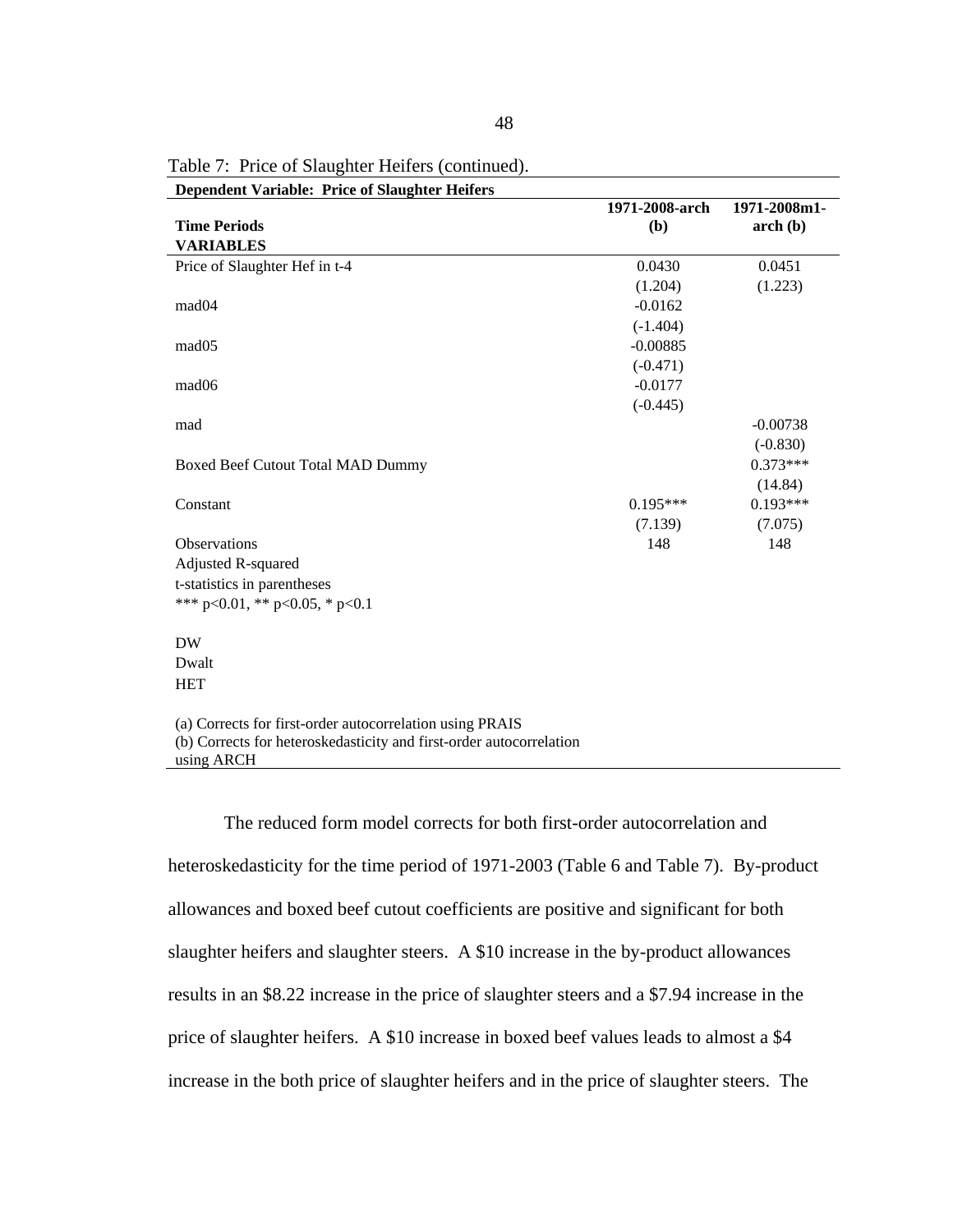magnitude on the coefficient for the quantity of slaughter steers and heifers is large and negative, and each coefficient is statistically significant. As in the 1971-1982 period, the coefficient for the quantity of slaughter cattle is positive and significant. Transportation cost coefficients are positive for both slaughter steers and slaughter heifers, but only significant for the steer slaughter price model. Lagged price coefficients for the three quarter lag are statistically significant in both the steer and heifer slaughter price models.

For the time period of 1971-2008, the estimated reduced form model corrects for first-order autocorrelation and heteroskedasticity, and includes individual BSE dummy variables for 2004, 2005, 2006 (Table 6 and Table 7). By-product allowance and boxed beef values coefficients are positive and significant for both slaughter heifers and steers. Quantity of slaughter steers and heifers coefficients are negative and statistically significant for both slaughter steers and slaughter heifers. Transportation costs coefficients are positive for slaughter steers, but negative for slaughter heifers providing support the hypothesis that packers prefer steers over heifers when costs increase. However, neither coefficient is statistically significant. In both slaughter price models, the dependent variable lagged two quarters coefficients are positive. The coefficients for the dependent variable lagged three quarters are positive and significant in both models. BSE individual dummy variable coefficients have the expected negative sign, but the coefficients are small in magnitude and not statistically significant.

For the time period 1971-2008 the estimated reduced form model includes one BSE dummy variable for the 2004-2006 outbreak, corrects for first-order autocorrelation and heteroskedasticity using an ARCH procedure with one dummy variable (Table 6 and

49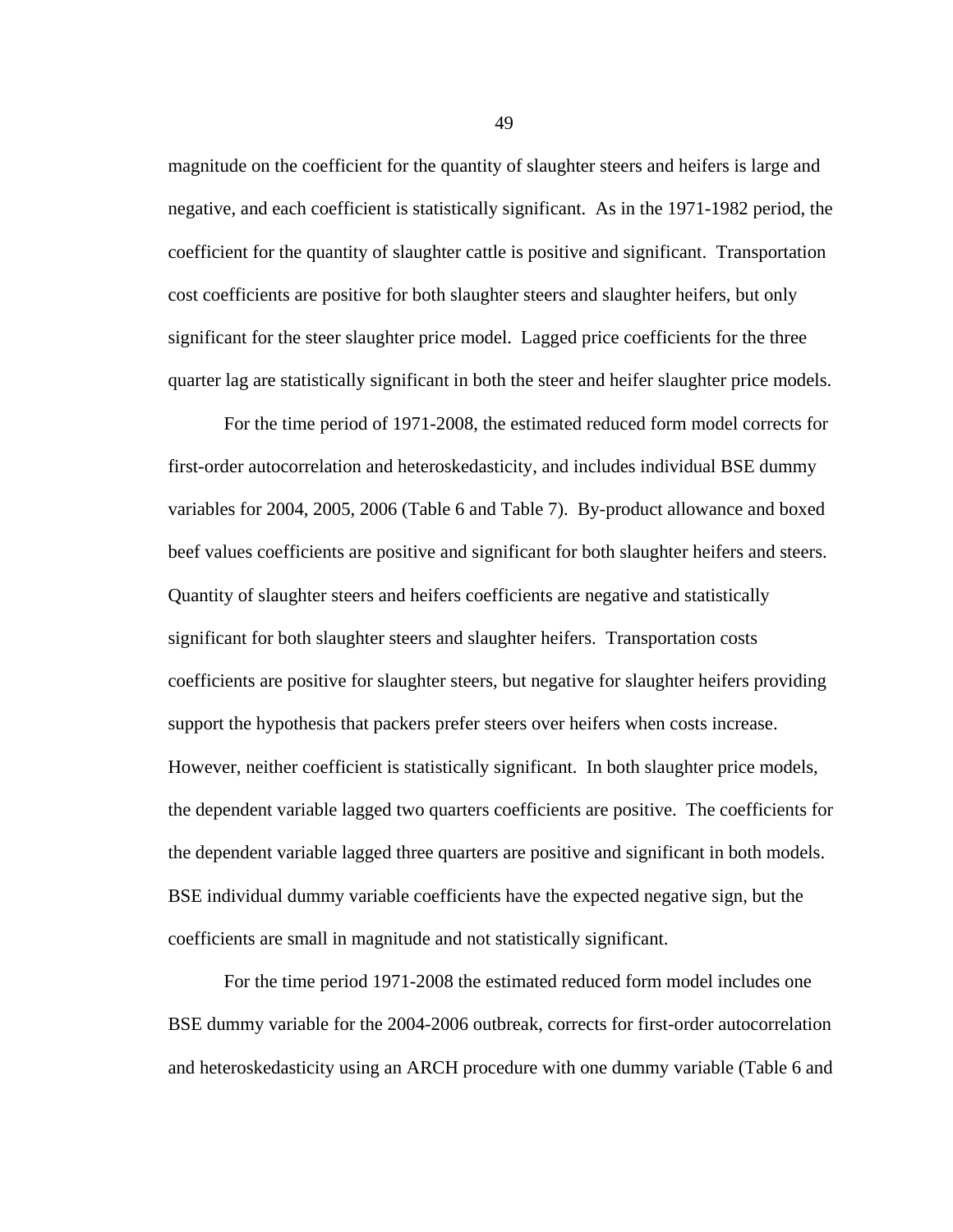Table 7). By-product allowances and boxed beef values coefficients are positive and significant for both slaughter heifers and steers. Quantity of slaughter steers and heifers coefficients are negative and statistically significant in both slaughter price models. Transportation costs coefficients are negative and not significant for the steer and heifer price slaughter price models. In the heifer slaughter price model, the dependent variable lagged one quarter is negative and significant. In both slaughter price models, the dependent variable coefficient lagged three quarters is positive and significant. The BSE series (2004-2006) dummy variable coefficient has the expected negative sign, but as in the model with separate BSE dummy variables, for 2003, 2004, and 2006, the coefficient is small in magnitude and not statistically significant.

F-statistics were calculated for slaughter price estimated models for the periods 1971-2003 and 1971-2008 to test for structural change during the BSE event. The resulting test statistics did not indicate rejection of the null hypothesis of a BSE outbreak changes the market structure over the time periods of 1971-2003 to 1971-2008.

The reduced form model estimation equation for the price differences of slaughter steers and heifers (PSS-PSH) as the dependent variable, include the same set of variables as do the individual equations (Table 8). SM study reports that steer carcass prices (boxed beef for this study) are the only significant variable. However, in this study using the SM model, coefficients for the boxed beef values, the quantity of slaughter steers and heifers, and the quantity of slaughter cattle are significant. SM state the reason for the positive coefficient on carcass prices is based on the relationship between the carcass and live slaughter markets. To meat packers, variables that influence the output market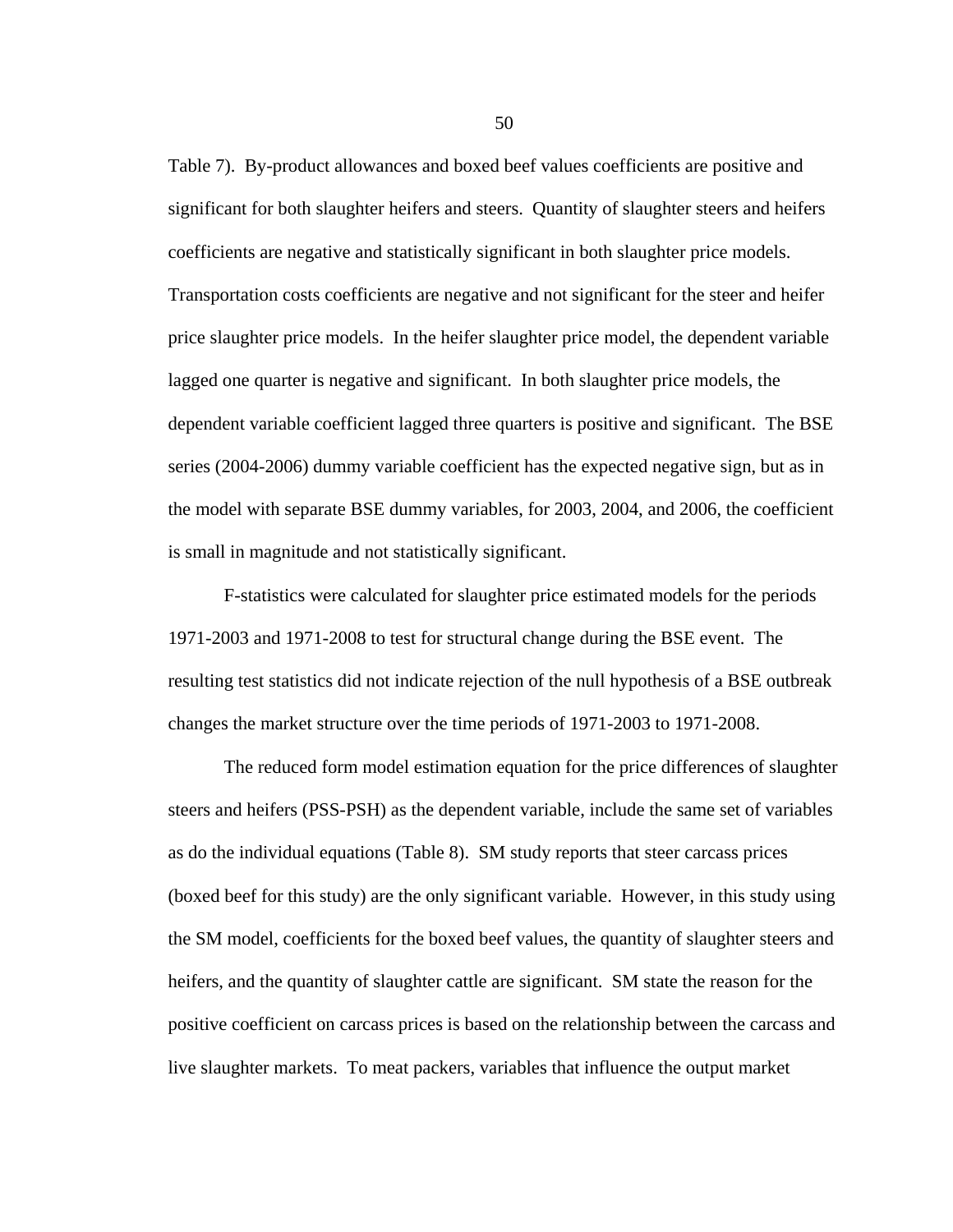directly affect the input market since profit margins are affected as heifers cost more to process on a per animal basis. SM suggest, for example, that if retailers were bidding higher for steer carcasses, to meet that demand, packers would demand more live steers relative to heifers for slaughter. The SM model estimated using this study's data results in significant negative coefficients on the quantity of slaughter steers and heifers. Increases in the quantity of slaughter steers and heifers increase slaughter steer prices relative to slaughter heifer prices an increase in the quantity of slaughter cows decreases the price difference between slaughter steers and heifers. Using the SM price difference model an adjusted  $R^2$  of .406 is reported. Omitted factors that contribute to the relatively low adjusted  $R^2$  may include packer's preference for steers versus heifers, changes in beef grades, and variations in judging quality differences between steers and heifers when they are purchased from the feedlots and ranches. Using the SM model with this study's data set, a DW of 1.35 is reported for the slaughter steers minus slaughter heifers. In addition a rejection of the null of no heteroskedasticity is reported. The reduced form models are estimated using the Prais-Winsten (1954) procedure to correct for first-order autocorrelation, or estimated using robust standard errors correcting for heteroskedasticity, and/or in cases with both first-order autocorrelation and heteroskedasticity ARCH procedures are utilized.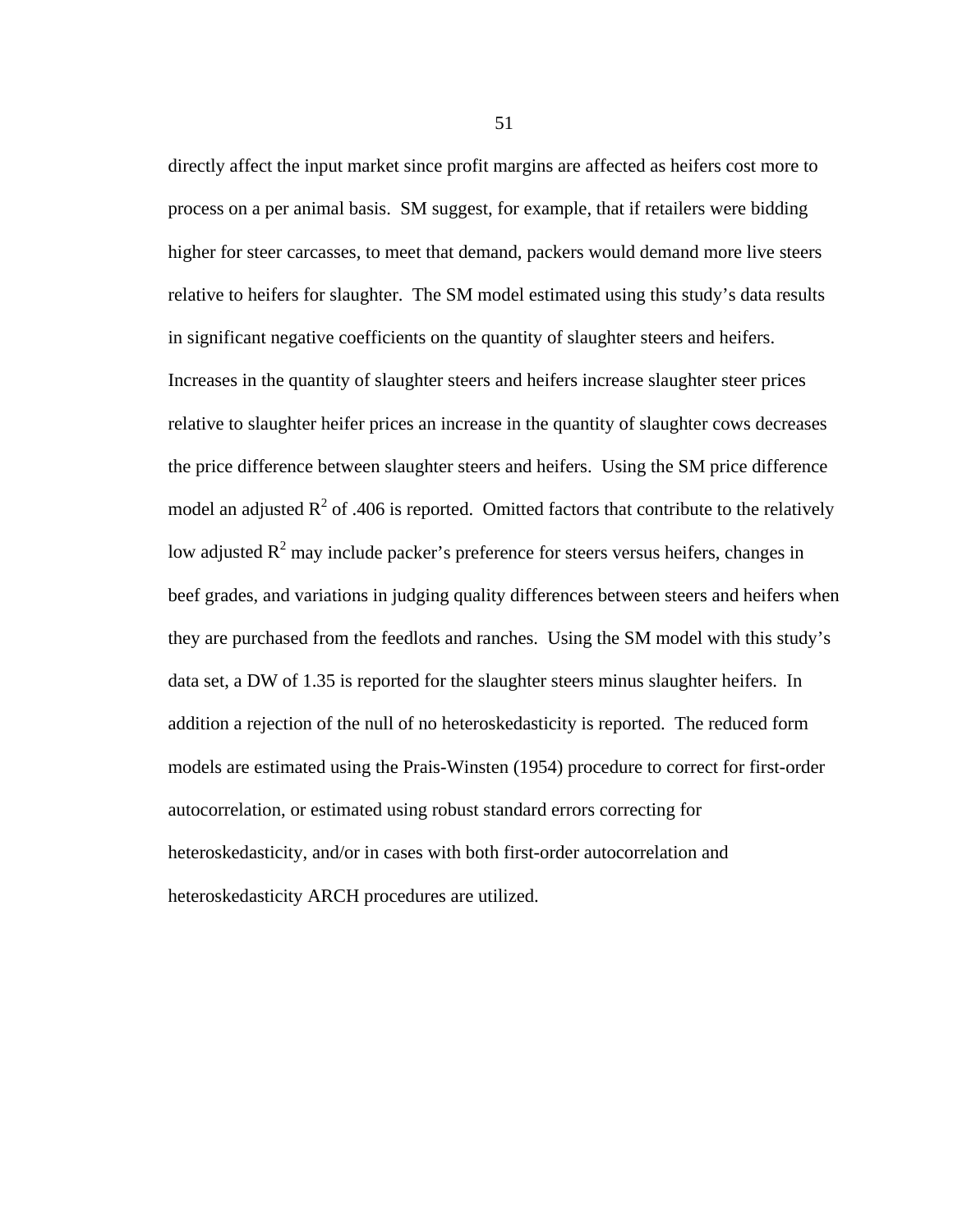| <b>Dependent Variable: Slaughter Price Differences</b> |            |                                        |             |
|--------------------------------------------------------|------------|----------------------------------------|-------------|
| <b>Reduced Form</b>                                    |            | <b>SM Model</b>                        |             |
| <b>VARIABLES</b>                                       |            | <b>VARIABLES</b>                       |             |
| D <sub>1</sub>                                         | $-0.00356$ | D <sub>1</sub>                         | 0.00123     |
|                                                        | $(-0.901)$ |                                        | (0.406)     |
| D <sub>2</sub>                                         | $0.0101**$ | D <sub>2</sub>                         | $0.0102***$ |
|                                                        | (2.651)    |                                        | (3.369)     |
| D <sub>3</sub>                                         | $-0.00639$ | D <sub>3</sub>                         | $-0.00110$  |
|                                                        | $(-1.614)$ |                                        | $(-0.350)$  |
| Q of Slaughter Str/Hef                                 | $-1.004$   | Q of Slaughter Str/Hef                 | $-1.755***$ |
|                                                        | $(-1.080)$ |                                        | $(-3.245)$  |
| By-product allowance                                   | 0.0376     | Q of Slaughter Cows                    | 2.372***    |
|                                                        | (1.013)    |                                        | (4.282)     |
| Q of Slaughter Cows                                    | 1.900**    | <b>Boxed Beef Cutout</b>               | $0.0176***$ |
|                                                        | (2.621)    |                                        | (2.768)     |
| <b>Boxed Beef Cutout</b>                               | 0.00754    | By-product allowance                   | 0.00735     |
|                                                        | (0.654)    |                                        | (0.281)     |
| <b>Transportation Costs</b>                            | 0.00466    | Constant                               | 0.0338*     |
|                                                        | (0.375)    |                                        | (1.995)     |
| Price Difference in t-1                                | $0.385**$  |                                        |             |
|                                                        | (2.246)    | Observations                           | 48          |
| Price Difference in t-2                                | $-0.403**$ | Adjusted R-squared                     | 0.406       |
|                                                        | $(-2.404)$ | t-statistics in parentheses            |             |
| Price Difference in t-3                                | $0.313*$   | *** $p<0.01$ , ** $p<0.05$ , * $p<0.1$ |             |
|                                                        | (1.857)    |                                        |             |
| Price Difference in t-4                                | $-0.414**$ |                                        |             |
|                                                        | $(-2.701)$ | $\rm{DW}$                              | 1.35        |
| Constant                                               | 0.0215     | <b>HET</b>                             | 0.0199      |
|                                                        | (0.410)    |                                        |             |
|                                                        |            |                                        |             |
| Observations                                           | 44         |                                        |             |
| Adjusted R-squared                                     | 0.474      |                                        |             |
| t-statistics in parentheses                            |            |                                        |             |
| *** p<0.01, ** p<0.05, * p<0.1                         |            |                                        |             |
|                                                        |            |                                        |             |
| <b>DW</b>                                              | 1.94       |                                        |             |
| Dwalt                                                  | 0.8415     |                                        |             |
| <b>HET</b>                                             | 0.442      |                                        |             |

Table 8: Slaughter Price Difference vs. SM Slaughter Price Difference (1971-1982).

The reduced form model for slaughter steers and slaughter heifers price difference estimation equation reports a slightly higher adjusted  $R^2$  (.474) for the 1971-1982 time period than the SM model (Table 8). In this study, only the coefficients for the quantity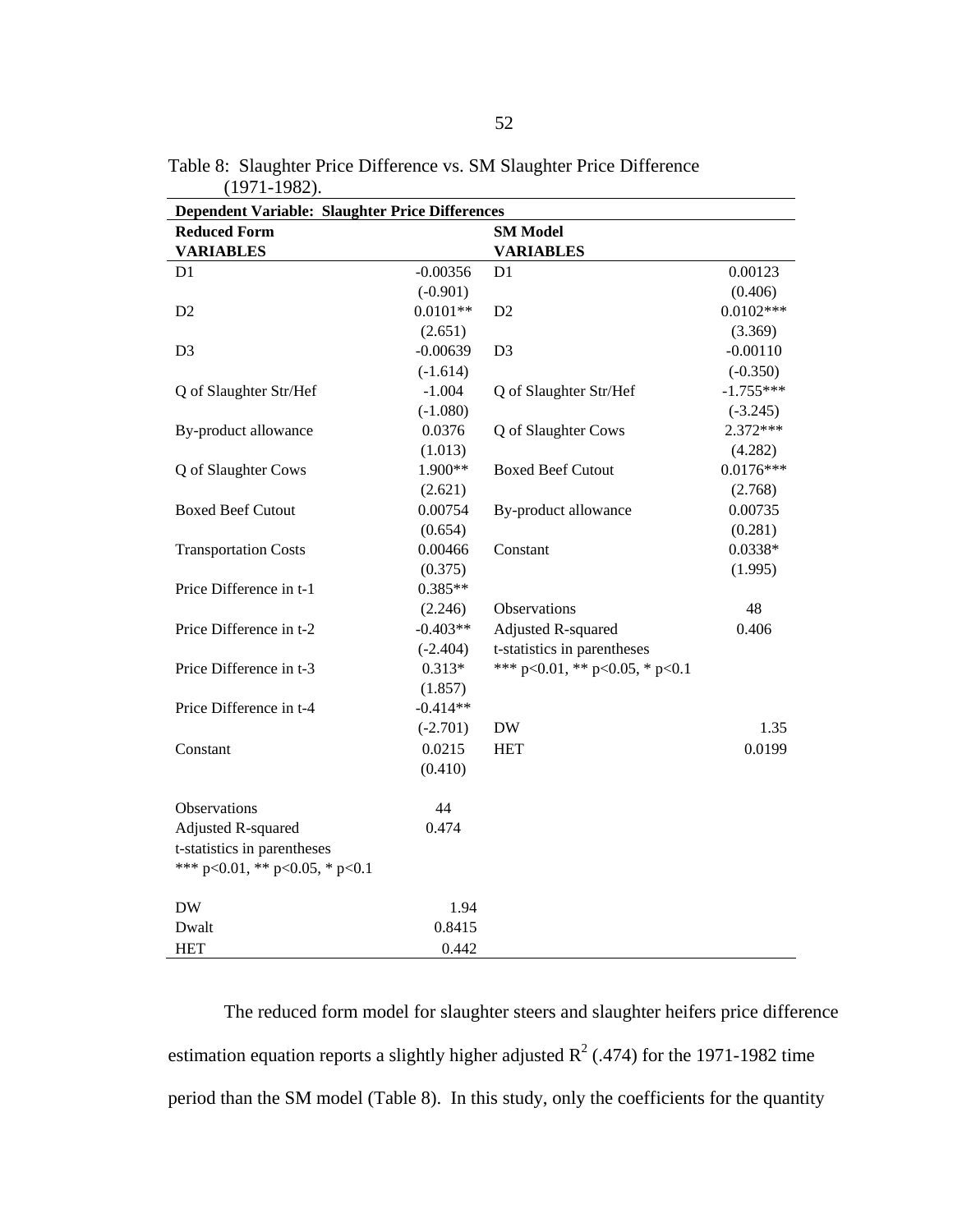of slaughter cows and lagged prices are statistically significant. The quantity of steers and heifers slaughter coefficient is negative, but not statistically significant. Boxed beef values and by-product allowances coefficients are positive but not significant. However, the quantity of slaughter cows coefficient is positive and significant. An increase in the number of cows slaughtered increases the difference between slaughter steers and slaughter heifers. A higher demand for higher quality meat from the packer, which is usually obtained from steers, could potentially be the reason for the increase in the price difference. The transportation cost coefficient is positive but not statistically significant. The lagged price differences coefficients are statistically significant. The one quarter lagged difference and the three quarter lag have positive coefficients. The coefficients for the lagged dependent variable at two and four quarters are negative and statistically significant.

The reduced form model corrects for heteroskedasticity using robust standard errors for the period 1992-2003 (Table 9). The lowest adjusted  $R^2$  of .205 is reported. The quantity of steers and heifers slaughter coefficient is negative, but not statistically significant. The boxed beef values, by-product allowances, quantity of slaughter cows, and transportation cost coefficients are positive but not significant. The lagged price difference coefficient of two quarters is statistically significant. Other lagged price coefficients are not significant.

53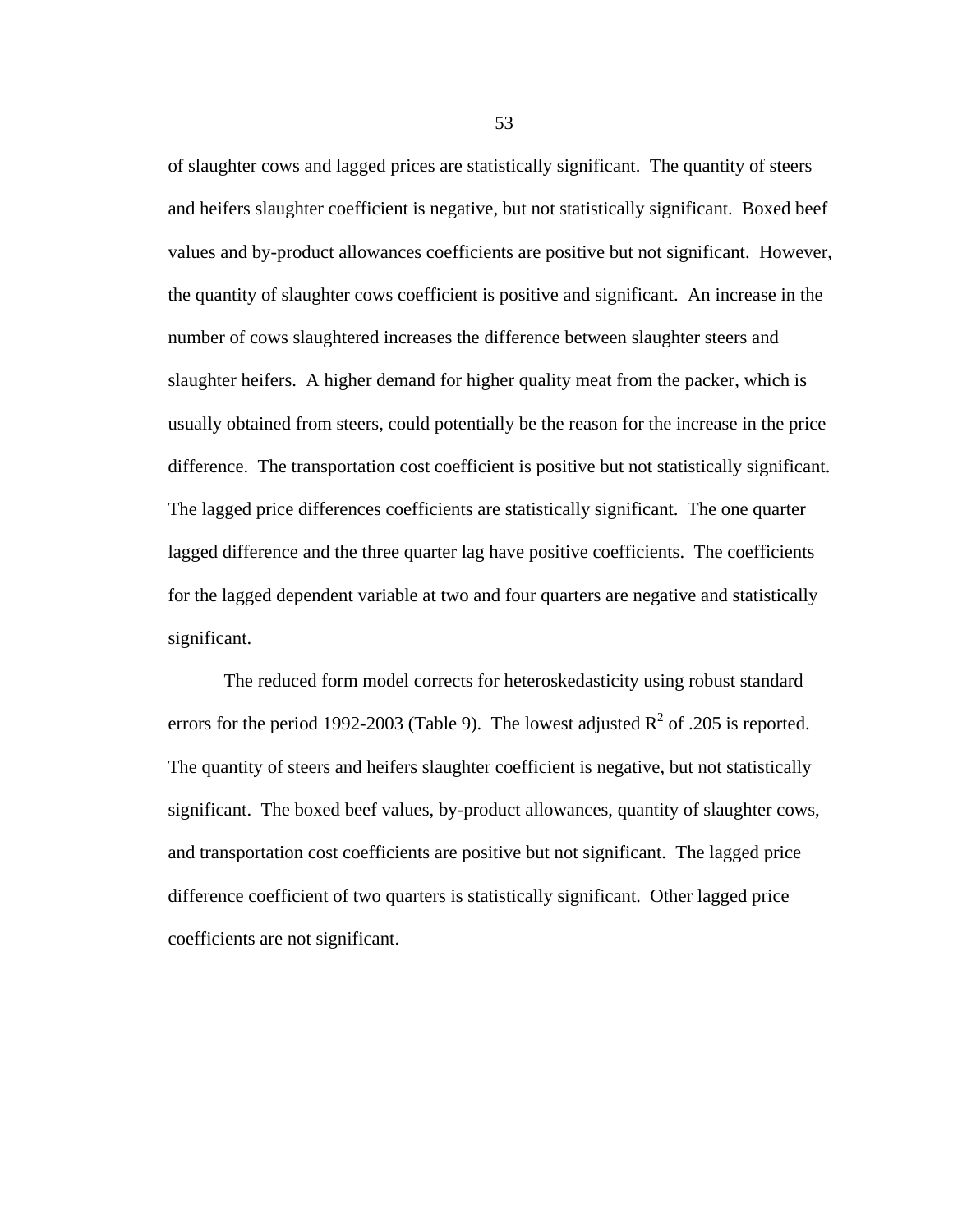Table 9: Slaughter Price Difference.

**Dependent Variable: Slaughter Price Differences** 

|                                                                                                                                          | 1971-      | 1992-2003-   | 1971-2003-  |
|------------------------------------------------------------------------------------------------------------------------------------------|------------|--------------|-------------|
| <b>Time Periods</b>                                                                                                                      | 1982       | robust $(a)$ | $\arch(b)$  |
| <b>VARIABLES</b>                                                                                                                         |            |              |             |
| D <sub>1</sub>                                                                                                                           | $-0.00356$ | 0.00171      | 0.000837    |
|                                                                                                                                          | $(-0.901)$ | (1.164)      | (0.448)     |
| D <sub>2</sub>                                                                                                                           | $0.0101**$ | 0.00116      | $0.00311**$ |
|                                                                                                                                          | (2.651)    | (0.799)      | (2.001)     |
| D <sub>3</sub>                                                                                                                           | $-0.00639$ | 0.000138     | $-0.00326*$ |
|                                                                                                                                          | $(-1.614)$ | (0.170)      | $(-1.693)$  |
| Q of Slaughter Str/Hef                                                                                                                   | $-1.004$   | $-0.266$     | $-0.306$    |
|                                                                                                                                          | $(-1.080)$ | $(-0.495)$   | $(-1.068)$  |
| By-product allowance                                                                                                                     | 0.0376     | 0.00521      | 0.0231      |
|                                                                                                                                          | (1.013)    | (0.254)      | (0.965)     |
| Q of Slaughter Cows                                                                                                                      | 1.900**    | 1.019        | 1.835***    |
|                                                                                                                                          | (2.621)    | (1.443)      | (4.941)     |
| <b>Boxed Beef Cutout</b>                                                                                                                 | 0.00754    | 0.0126       | $0.0134***$ |
|                                                                                                                                          | (0.654)    | (1.646)      | (3.351)     |
| <b>Transportation Costs</b>                                                                                                              | 0.00466    | 0.00368      | $0.0113***$ |
|                                                                                                                                          | (0.375)    | (1.181)      | (3.189)     |
| Price Difference in t-1                                                                                                                  | $0.385**$  | $-0.225$     | $0.371***$  |
|                                                                                                                                          | (2.246)    | $(-0.954)$   | (4.649)     |
| Price Difference in t-2                                                                                                                  | $-0.403**$ | $-0.251*$    | $-0.230***$ |
|                                                                                                                                          | $(-2.404)$ | $(-1.932)$   | $(-3.004)$  |
| Price Difference in t-3                                                                                                                  | $0.313*$   | 0.00867      | $0.197**$   |
|                                                                                                                                          | (1.857)    | (0.0589)     | (2.290)     |
| Price Difference in t-4                                                                                                                  | $-0.414**$ | $-0.191$     | $-0.0785$   |
|                                                                                                                                          | $(-2.701)$ | $(-1.100)$   | $(-1.059)$  |
| Constant                                                                                                                                 | 0.0215     | $-0.0119$    | $-0.0233**$ |
|                                                                                                                                          | (0.410)    | $(-0.709)$   | $(-2.395)$  |
| Observations                                                                                                                             | 44         | 44           | 128         |
| Adjusted R-squared                                                                                                                       | 0.474      | 0.205        |             |
| t-statistics in parentheses                                                                                                              |            |              |             |
| *** p<0.01, ** p<0.05, * p<0.1                                                                                                           |            |              |             |
| <b>DW</b>                                                                                                                                | 1.94       |              |             |
| Dwalt                                                                                                                                    | 0.8415     |              |             |
| <b>HET</b>                                                                                                                               | 0.442      |              |             |
| (a) Corrects for heteroskedasticity using robust se<br>(b) Corrects for heteroskedasticity and first-order<br>autocorrelation using ARCH |            |              |             |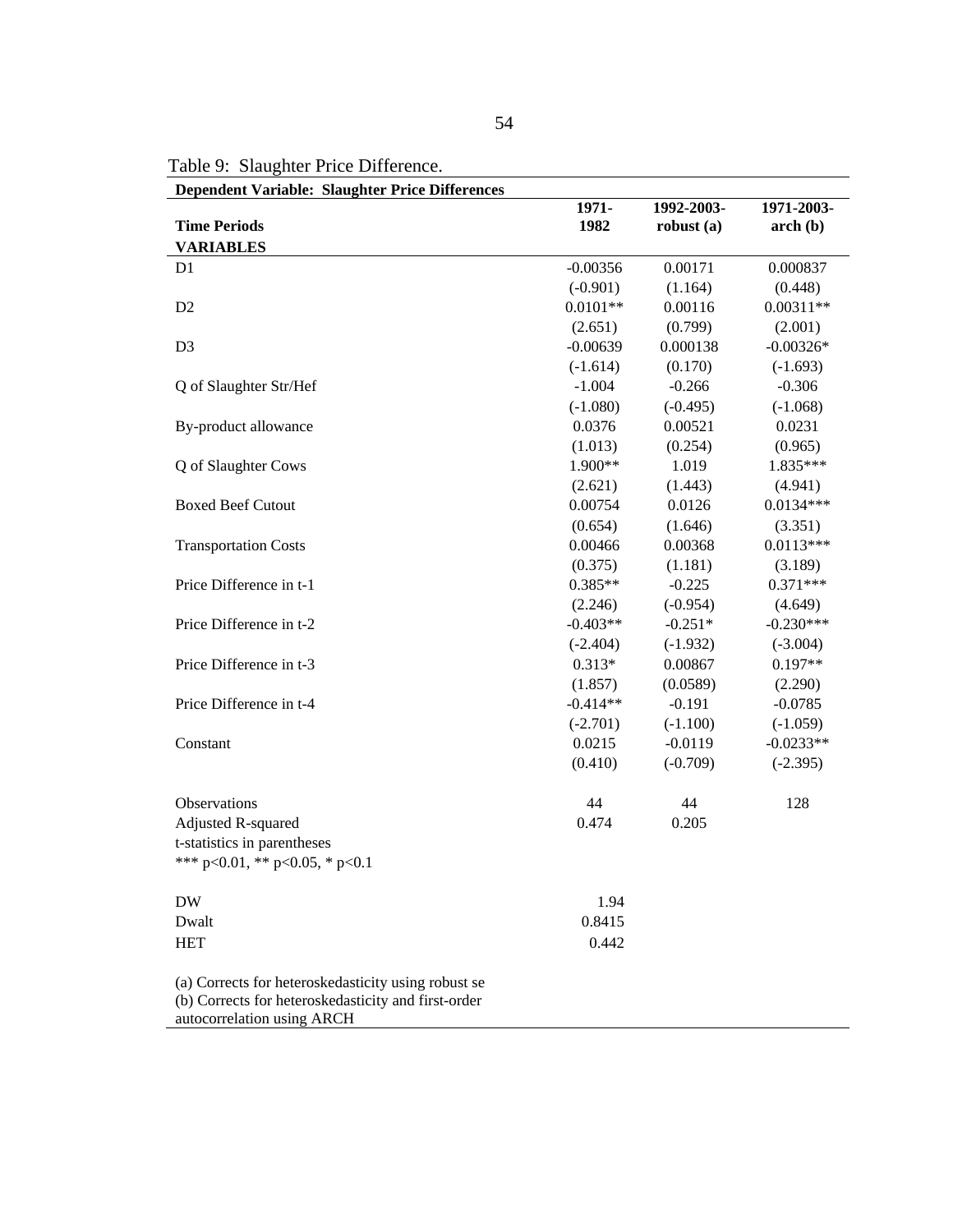| <b>Dependent Variable: Slaughter Price Differences</b> | 1971-2008-  | 1971-2008m1- |
|--------------------------------------------------------|-------------|--------------|
| <b>Time Periods</b>                                    | $\arch(b)$  | arch(b)      |
| <b>VARIABLES</b>                                       |             |              |
|                                                        |             |              |
| D <sub>1</sub>                                         | 0.00103     | 0.00101      |
|                                                        | (0.592)     | (0.582)      |
| D2                                                     | $0.00283*$  | $0.00279*$   |
|                                                        | (1.832)     | (1.802)      |
| D <sub>3</sub>                                         | $-0.00273$  | $-0.00274$   |
|                                                        | $(-1.379)$  | $(-1.374)$   |
| Q of Slaughter Str/Hef                                 | $-0.273$    | $-0.247$     |
|                                                        | $(-1.014)$  | $(-0.886)$   |
| By-product allowance                                   | 0.0140      | 0.0166       |
|                                                        | (0.637)     | (0.754)      |
| Q of Slaughter Cows                                    | 1.591***    | $1.604***$   |
|                                                        | (5.014)     | (4.987)      |
| <b>Boxed Beef Cutout</b>                               | $0.0118***$ |              |
|                                                        | (3.278)     |              |
| <b>Transportation Costs</b>                            | 0.00379     | 0.00350      |
|                                                        | (1.409)     | (1.259)      |
| Price Difference in t-1                                | $0.419***$  | $0.420***$   |
|                                                        | (5.889)     | (5.891)      |
| Price Difference in t-2                                | $-0.176**$  | $-0.176**$   |
|                                                        | $(-2.476)$  | $(-2.473)$   |
| Price Difference in t-3                                | $0.219***$  | $0.221***$   |
|                                                        | (3.045)     | (3.070)      |
| Price Difference in t-4                                | $-0.00255$  | $-0.00381$   |
|                                                        | $(-0.0389)$ | $(-0.0572)$  |
| mad04                                                  | $-0.00101$  |              |
|                                                        | $(-0.255)$  |              |
| mad05                                                  | $-0.00110$  |              |
|                                                        | $(-0.0260)$ |              |
| mad06                                                  | $-0.00168$  |              |
|                                                        | $(-0.148)$  |              |
|                                                        |             |              |
| mad                                                    |             | $-0.000315$  |
|                                                        |             | $(-0.105)$   |
| Boxed Beef Cutout Total MAD Dummy                      |             | $0.0114***$  |
|                                                        |             | (3.096)      |
| Constant                                               | $-0.0152*$  | $-0.0158*$   |
|                                                        | $(-1.704)$  | $(-1.706)$   |
| Observations                                           | 148         | 148          |
| <b>Adjusted R-squared</b>                              |             |              |
| t-statistics in parentheses                            |             |              |
| *** $p<0.01$ , ** $p<0.05$ , * $p<0.1$                 |             |              |

Table 9: Slaughter Price Difference (continued)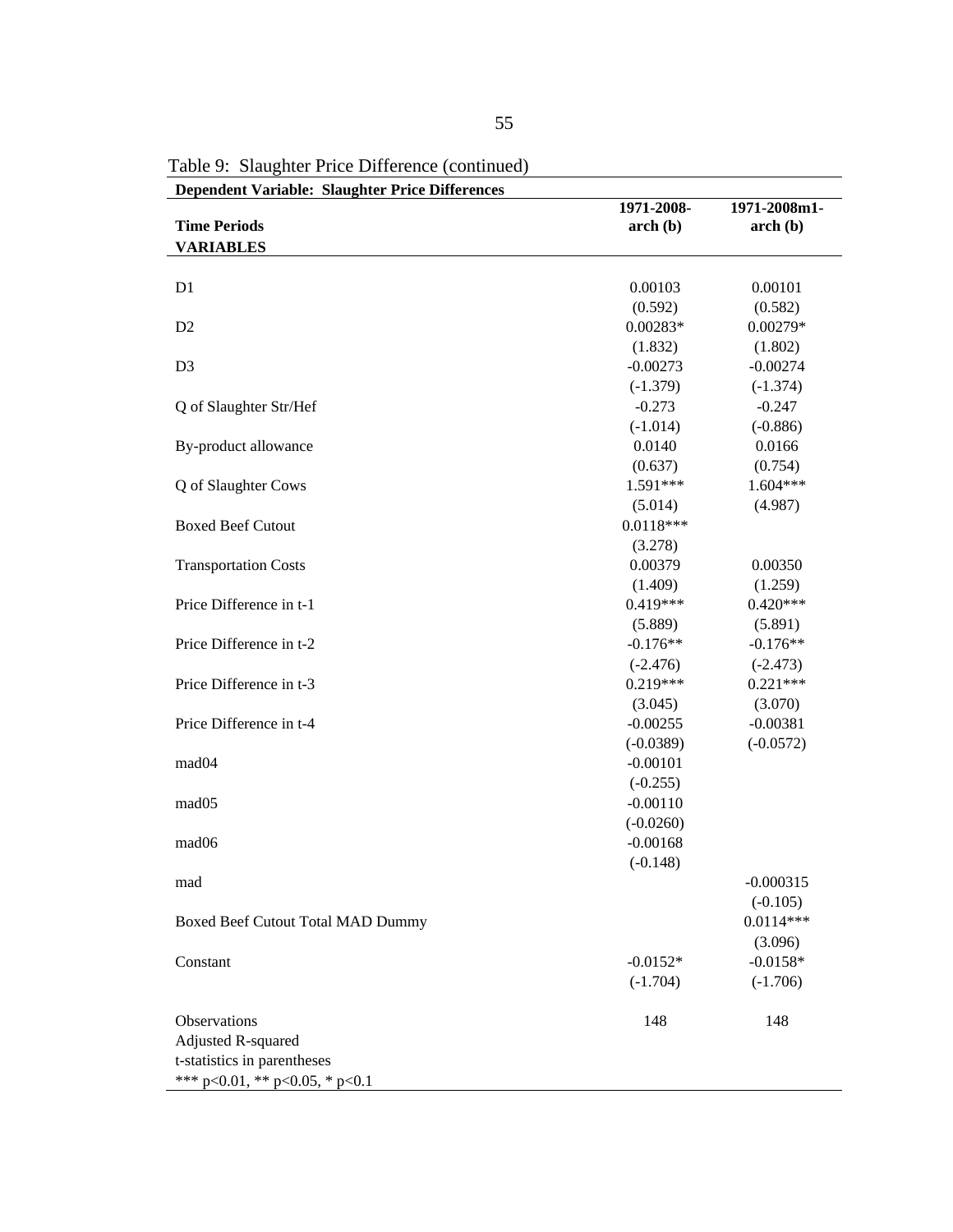| <b>Dependent Variable: Slaughter Price Differences</b>                                                                     |                          |                                                        |
|----------------------------------------------------------------------------------------------------------------------------|--------------------------|--------------------------------------------------------|
| <b>Time Periods</b><br><b>VARIABLES</b>                                                                                    | 1971-2008-<br>$\arch(b)$ | 1971-2008m1-<br>$\mathbf{arch}\left(\mathbf{b}\right)$ |
| DW                                                                                                                         |                          |                                                        |
| Dwalt                                                                                                                      |                          |                                                        |
| <b>HET</b>                                                                                                                 |                          |                                                        |
|                                                                                                                            |                          |                                                        |
| (a) Corrects for heteroskedasticity using robust se<br>(b) Corrects for heteroskedesticity and first order autocorrelation |                          |                                                        |

Table 9: Slaughter Price Difference (continued).

(b) Corrects for heteroskedasticity and first-order autocorrelation using ARCH

The reduced form price difference model corrects for first-order autocorrelation and heteroskedasticity for the period 1971-2003 (Table 9). The adjusted  $R^2$  of .829 is significantly higher than previous time periods. For this time period, the quantity of slaughter cows, boxed beef cutout value, transportation costs, and lagged prices yielded statistically significant coefficients. The quantity of steers and heifers slaughter coefficient is negative, but not statistically significant. The by-product allowance coefficient is positive and not significant. However, the boxed beef values coefficient is significant and positive, and this implies a \$10 increase in cutout values increases the difference in slaughter steer and heifer prices by \$.13. The quantity of slaughter cows coefficient is statistically significant and positive, implying, increases in the number of cows slaughter increases the difference between slaughter steers and slaughter heifers. The transportation costs coefficient is positive and statistically significant. The results imply an increase in transportation costs lead to a larger decline in slaughter heifer prices than slaughter steer prices. Dependent variable lagged value coefficients are statistically significant for one, two, and three quarters.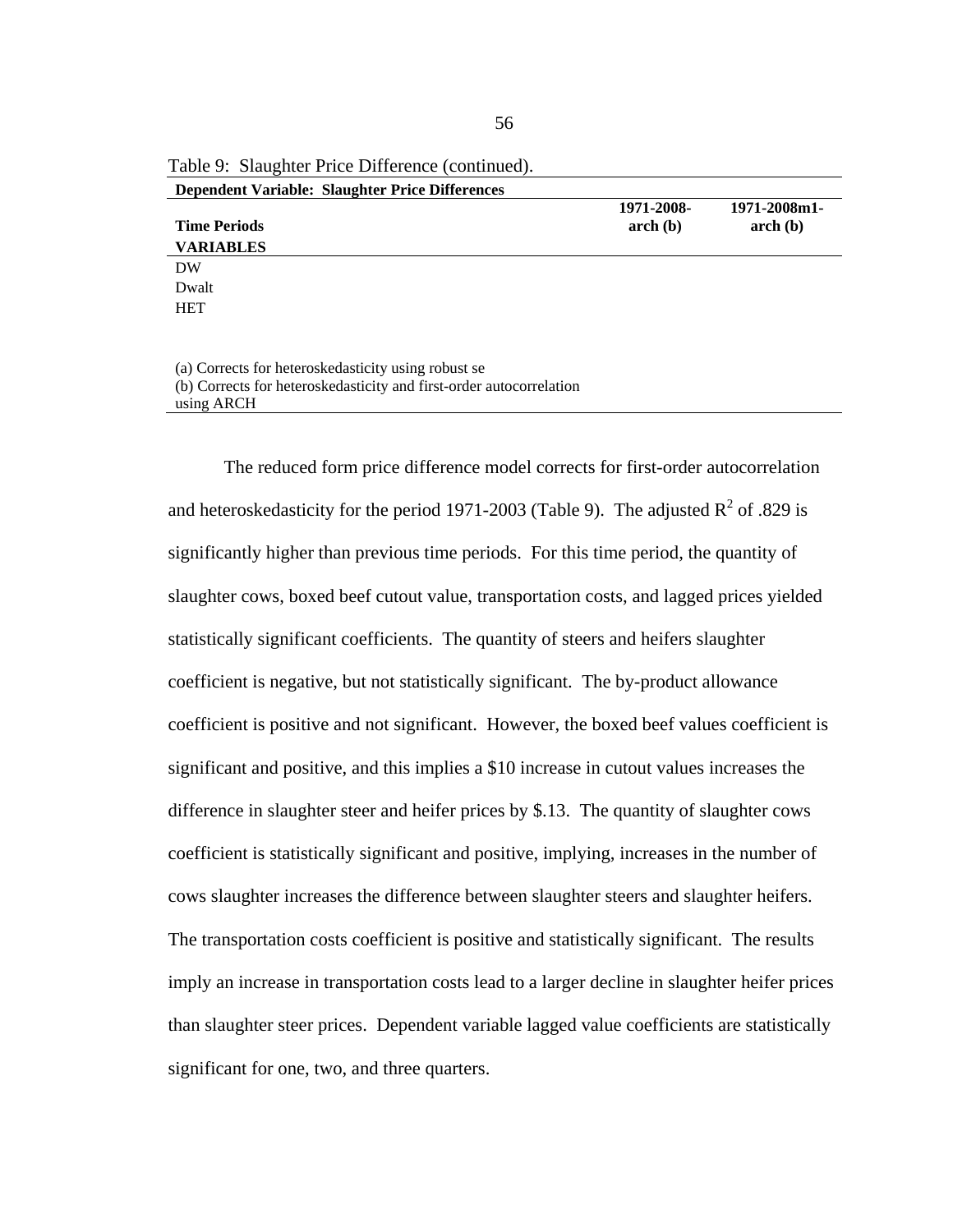For the time period 1971-2008, the estimated reduced form price difference model corrects for first-order autocorrelation and heteroskedasticity. Individual BSE dummy variables for each of the years 2004, 2005, and 2006 are included in this model (Table 9). The quantity of slaughter cows, boxed beef cutout value, and lagged prices have statistically significant coefficients. The quantity of steers and heifers slaughter coefficient is negative, but not statistically significant, and the by-product allowances coefficient is positive and not significant. The boxed beef cutout values coefficient is significant and positive, and implies that a \$10 increase in cutout values increase the difference in slaughter steer and heifer prices by \$.11. Quantity of slaughter cow coefficient is positive and significant. The transportation cost coefficient is positive but not statistically significant. Lagged price differences coefficients are statistically significant for one, two, and three quarter lags. The individual dummy variables coefficients are small in magnitude, negative, and not statistically significant.

The reduced form price difference model corrects for first-order autocorrelation and heteroskedasticity for the period 1971-2008 with one dummy variable for the BSE outbreak from 2004-2006 (Table 9). The quantity of slaughter cows, boxed beef cutout value, and lagged dependent variables coefficients are statistically significant coefficients. The quantity of steers and heifers slaughter coefficient is negative, but not statistically significant. By-product allowance coefficient is positive and not significant. The boxed beef values coefficient and quantity of slaughter cows coefficient are positive and significant. The transportation cost coefficient is positive, but is not statistically significant. The combined dummy variable coefficient is not statistically significant.

57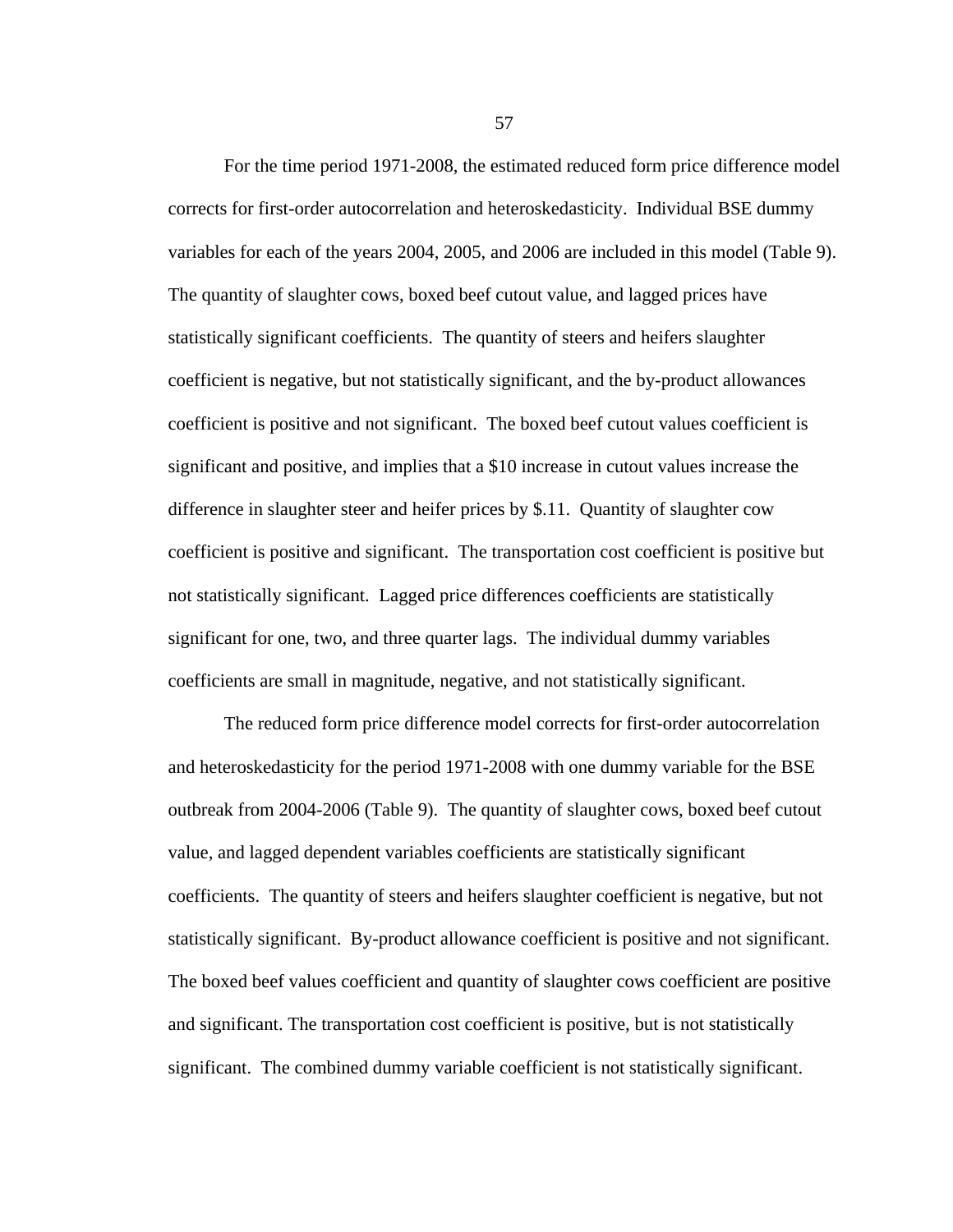F-statistics were calculated for slaughter price difference estimated models for the periods 1971-2003 and 1971-2008 to test for structural change during the BSE event. The resulting test statistics did not indicate rejection of the null hypothesis of a BSE event changes the market structure over the time periods of 1971-2003 to 1971-2008.

The slaughter estimated reduced form section examined, slaughter steers, slaughter heifers, and the slaughter price difference models. The BSE outbreak coefficients are not statistically significant. The estimated reduced form models constructed in this study sufficiently explain the variation (adjusted  $R^2$ ) when compared to the SM models.

## Feeder Cattle

The SM model is re-estimated using the expanded data set described in Chapter 4 for the period 1971-1982. Results are presented in Table 10 and Table 11. According to the SM study, the price of slaughter steers is crucial in determining feeder steer and heifer prices for all weight categories. The price of slaughter steers represents the value of output for the feedlots. In principle, the price of lighter cattle increases relatively more than does the price of heavier cattle (Buccola 1980); this increase in price of lighter cattle can be attributed to the feedlot trying to minimize purchasing costs. When slaughter prices increase it becomes more economical for feedlots to buy relatively lighter cattle, ceteris paribus. However, using the re-estimated SM model, the slaughter steers price coefficients do not indicate relatively higher increases in price for the lighter feeder cattle compared to heavier feeder cattle, ceteris paribus, which are positive but not statistically significant.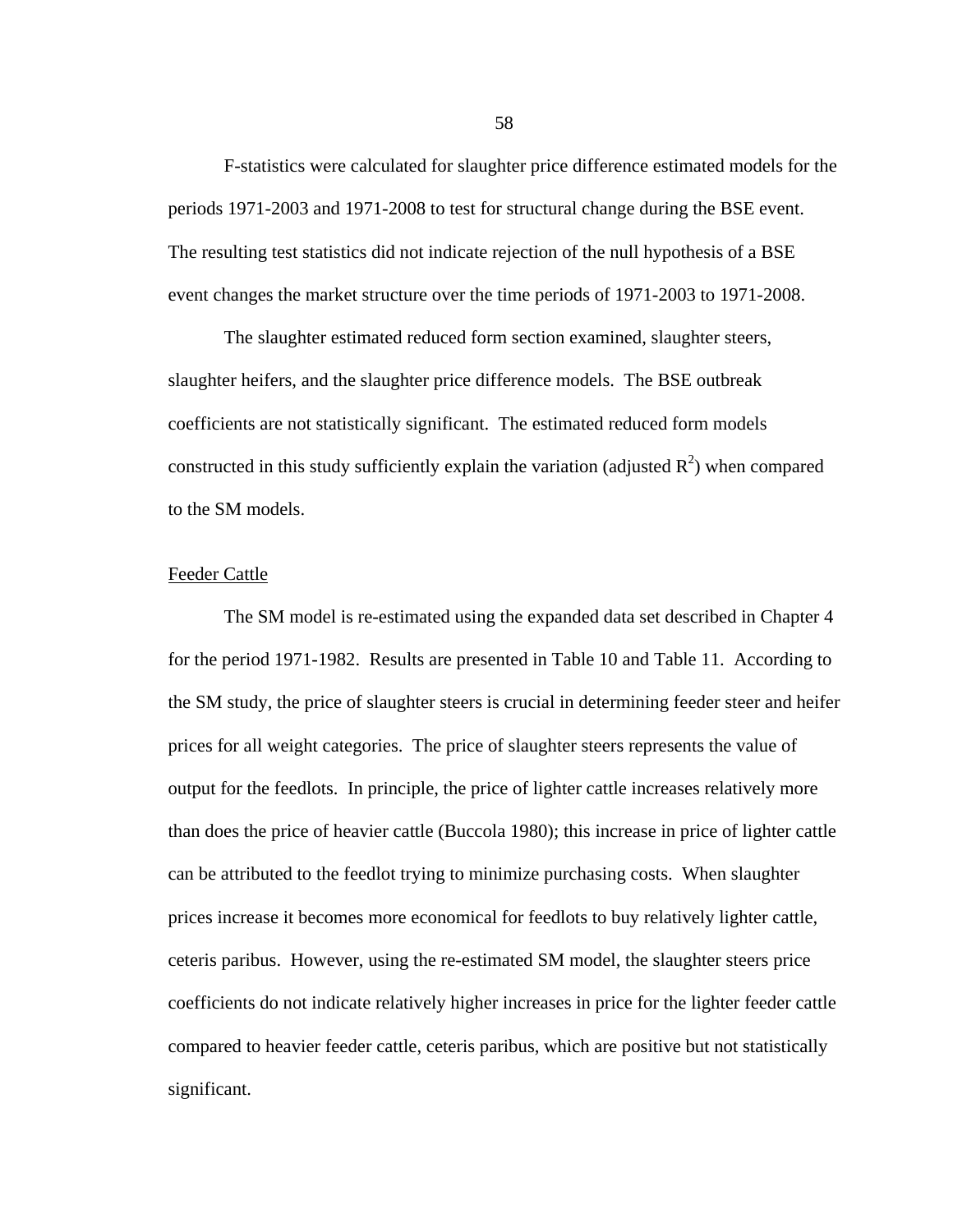The price of corn serves as a proxy for feed costs. Previous studies (Buccola and Jessee 1979 and Marsh 1983) suggest that the price of corn significantly influences derived demand for feeder cattle. For the re-estimated SM model, the price of corn coefficient, the farm-to-wholesale price spread coefficient, and the quantity of feeder steers coefficient are all positive. The quantity of feeder heifers coefficient is negative. All coefficients are not statistically significant.

The re-estimated SM model reports a Durbin-Watson (DW) test statistic for all feeder weights close to 1, see Table 10 and Table 11. In addition the highest adjusted  $\mathbb{R}^2$ is .255. Thus the reduced form models are estimated using the Prais-Winsten (1954) procedure to correct for first-order autocorrelation, or estimated using robust standard errors correcting for heteroskedasticity, and then both first-order autocorrelation and heteroskedasticity ARCH procedures are utilized.

| <b>Dependent Variable: Price of Feeder</b> |              |                             |              |
|--------------------------------------------|--------------|-----------------------------|--------------|
| <b>Steers</b>                              |              |                             |              |
|                                            |              | <b>The Reduced Form</b>     |              |
| <b>The Reduced Form Model</b>              |              | Model                       |              |
| <b>VARIABLES</b>                           | 600-650      | <b>VARIABLES</b>            | 750-800      |
| D <sub>1</sub>                             | $-0.0642***$ | D1                          | $-0.0599***$ |
|                                            | $(-3.023)$   |                             | $(-2.893)$   |
| D <sub>2</sub>                             | $-0.0356$    | D <sub>2</sub>              | $-0.0320$    |
|                                            | $(-1.514)$   |                             | $(-1.394)$   |
| D <sub>3</sub>                             | 0.00178      | D <sub>3</sub>              | 0.00253      |
|                                            | (0.0659)     |                             | (0.0955)     |
| <b>Transportation Costs</b>                | $-0.0278$    | <b>Transportation Costs</b> | $-0.0102$    |
|                                            | $(-0.384)$   |                             | $(-0.141)$   |
| Q of Feeder Steers                         | $-1.785$     | Q of Feeder Steers          | $-1.640$     |
|                                            | $(-0.540)$   |                             | $(-0.518)$   |
| O of Feeder Heifers                        | 18.77***     | O of Feeder Heifers         | $17.17***$   |
|                                            | (3.071)      |                             | (2.887)      |

Table 10: Price of Feeder Steers vs. SM Price of Feeder Steers (1971-1982).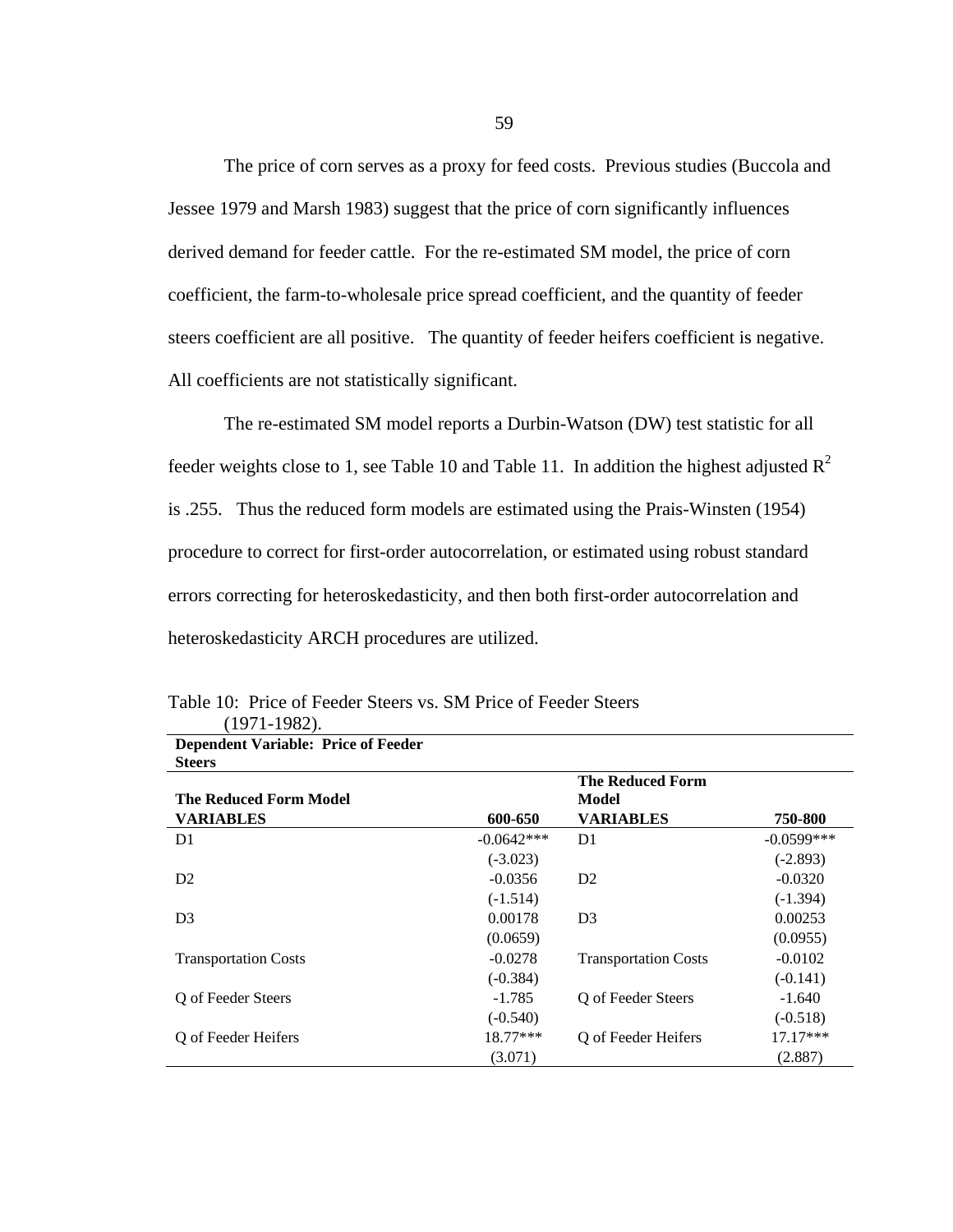| <b>Steers</b>                          |             |                                  |             |
|----------------------------------------|-------------|----------------------------------|-------------|
| <b>The Reduced Form Model</b>          |             | <b>The Reduced Form</b><br>Model |             |
| <b>VARIABLES</b>                       | 600-650     | <b>VARIABLES</b>                 | 750-800     |
|                                        |             |                                  |             |
| Farm-Wholesale Spead                   | $-1.111***$ | Farm-Wholesale Spead             | $-0.941***$ |
|                                        | $(-3.876)$  |                                  | $(-3.344)$  |
| Price of Corn                          | $-1.622*$   | Price of Corn                    | $-1.487*$   |
|                                        | $(-1.991)$  |                                  | $(-1.820)$  |
| Price of Slaughter Str                 | $1.059***$  | Price of Slaughter Str           | $0.993***$  |
|                                        | (9.420)     |                                  | (9.010)     |
| Price Feeder Str in t-1                | $0.609***$  | Price Feeder Str in t-1          | $0.552***$  |
|                                        | (6.050)     |                                  | (5.285)     |
| Price Feeder Str in t-2                | $-0.173$    | Price Feeder Str in t-2          | $-0.124$    |
|                                        | $(-1.365)$  |                                  | $(-0.970)$  |
| Price Feeder Str in t-3                | 0.119       | Price Feeder Str in t-3          | 0.112       |
|                                        | (0.902)     |                                  | (0.856)     |
| Price Feeder Str in t-4                | $-0.0240$   | Price Feeder Str in t-4          | $-0.0444$   |
|                                        | $(-0.243)$  |                                  | $(-0.435)$  |
| Constant                               | $-0.227$    | Constant                         | $-0.217$    |
|                                        | $(-1.204)$  |                                  | $(-1.189)$  |
| <b>Observations</b>                    | 44          | <b>Observations</b>              | 44          |
| Adjusted R-squared                     | 0.961       | Adjusted R-squared               | 0.954       |
| t-statistics in parentheses            |             | t-statistics in parentheses      |             |
|                                        |             | *** p<0.01, ** p<0.05, *         |             |
| *** $p<0.01$ , ** $p<0.05$ , * $p<0.1$ |             | p<0.1                            |             |
| <b>DW</b>                              | 1.96        | <b>DW</b>                        | 1.94        |
| Dwalt                                  | 0.9992      | Dwalt                            | 0.9431      |
| <b>HET</b>                             | 0.1582      | <b>HET</b>                       | 0.1896      |
|                                        |             |                                  |             |

Table 10: Price of Feeder Steers vs. SM Price of Feeder Steers (1971-19820 (continued). **Dependent Variable: Price of Feeder** 

(a) Corrects for first-order autocorrelation using PRAIS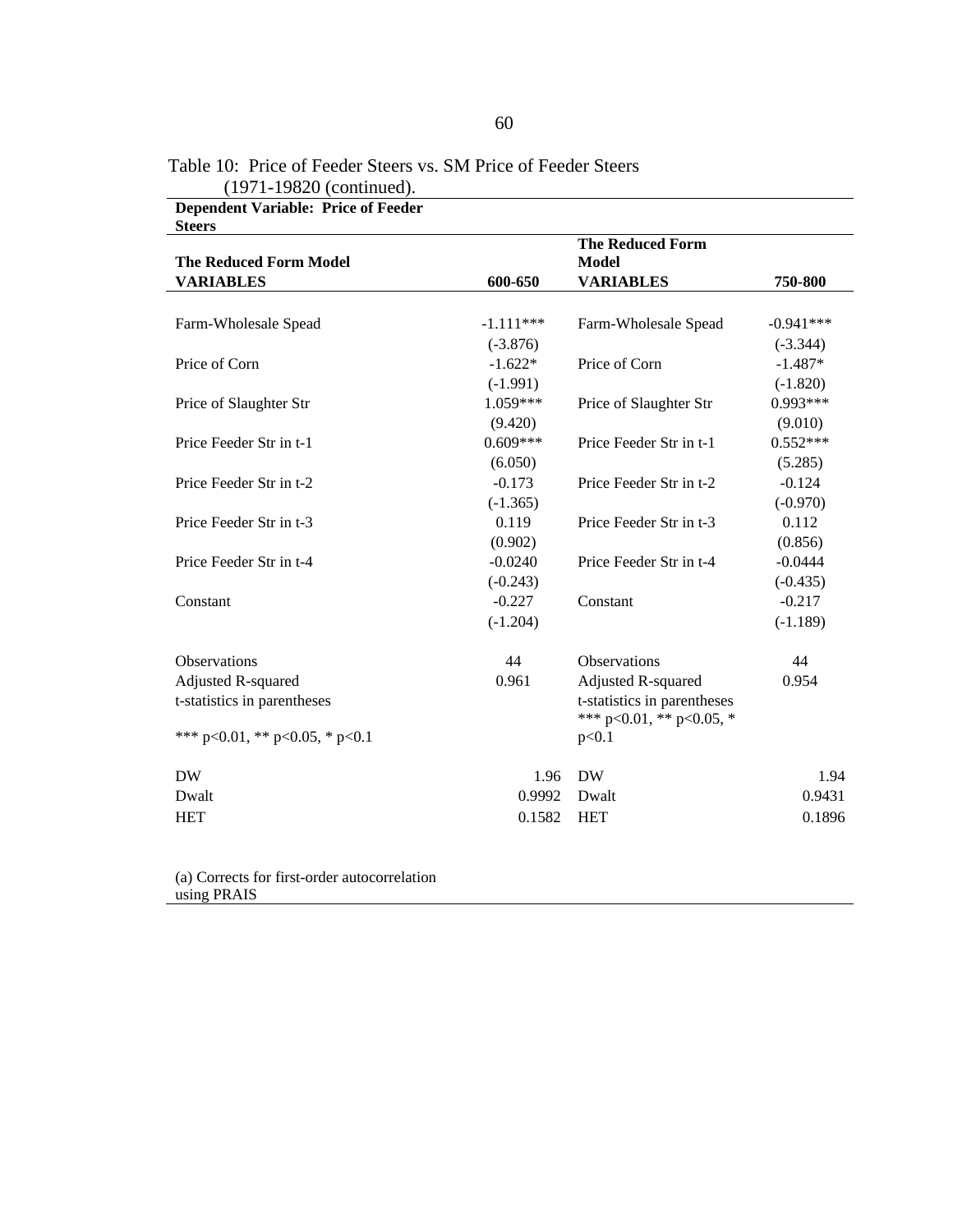| <b>Dependent Variable: Price of Feeder Steers</b>                     |            |            |
|-----------------------------------------------------------------------|------------|------------|
| <b>SM Model</b>                                                       | Prais(a)   | Prais(a)   |
| <b>VARIABLES</b>                                                      | 600-650    | 750-800    |
| D1                                                                    | 0.00980    | 0.00801    |
|                                                                       | (0.199)    | (0.177)    |
| D <sub>2</sub>                                                        | 0.0405     | 0.0374     |
|                                                                       | (0.864)    | (0.866)    |
| D <sub>3</sub>                                                        | 0.00104    | 0.00315    |
|                                                                       | (0.0256)   | (0.0844)   |
| Q of Feeder Steers                                                    | 7.384      | 6.539      |
|                                                                       | (1.143)    | (1.098)    |
| Q of Feeder Heifers                                                   | $-8.589$   | $-6.660$   |
|                                                                       | $(-0.744)$ | $(-0.626)$ |
| Farm-Wholesale Spread                                                 | 0.0450     | 0.0666     |
|                                                                       | (0.107)    | (0.171)    |
| Price of Corn                                                         | 0.841      | 0.845      |
|                                                                       | (0.391)    | (0.426)    |
| Price of Slaughter Str                                                | 0.137      | 0.135      |
|                                                                       | (1.034)    | (1.068)    |
| Price in t-1                                                          | 0.234      |            |
|                                                                       | (1.445)    |            |
| Price in t-1                                                          |            | 0.258      |
|                                                                       |            | (1.550)    |
| Constant                                                              | $0.802***$ | $0.772***$ |
|                                                                       | (6.110)    | (6.667)    |
| Observations                                                          | 47         | 47         |
| Adjusted R-squared                                                    | 0.217      | 0.247      |
| t-statistics in parentheses<br>*** $p<0.01$ , ** $p<0.05$ , * $p<0.1$ |            |            |
|                                                                       |            |            |
| <b>DW</b><br><b>HET</b>                                               | 1.06       | 1.09       |

Table 10: Price of Feeder Steers vs. SM Price of Feeder Steers (1971-19820 (continued).

(a) Corrects for first-order autocorrelation using PRAIS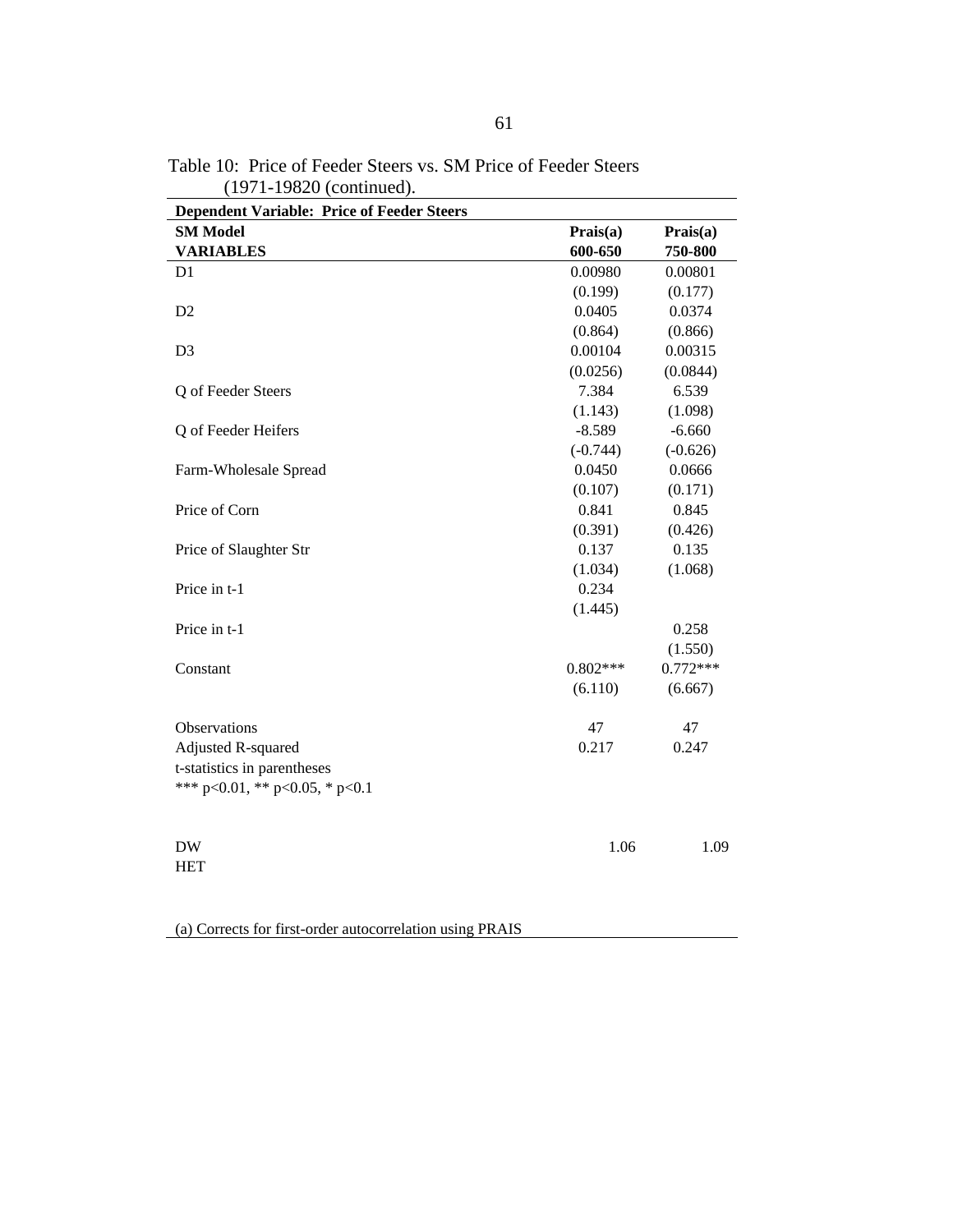| <b>Heifers</b>                 |             |                             |             |
|--------------------------------|-------------|-----------------------------|-------------|
|                                |             | <b>The Reduced Form</b>     |             |
| <b>The Reduced Form Model</b>  |             | <b>Model</b>                |             |
| <b>VARIABLES</b>               | 450-500     | <b>VARIABLES</b>            | 700-750     |
| D <sub>1</sub>                 | $-0.0451*$  | D <sub>1</sub>              | $-0.0455**$ |
|                                | $(-1.958)$  |                             | $(-2.215)$  |
| D <sub>2</sub>                 | $-0.0391$   | D <sub>2</sub>              | $-0.0234$   |
|                                | $(-1.508)$  |                             | $(-1.028)$  |
| D <sub>3</sub>                 | $-0.0130$   | D <sub>3</sub>              | $-0.00920$  |
|                                | $(-0.460)$  |                             | $(-0.357)$  |
| <b>Transportation Costs</b>    | $-0.0580$   | <b>Transportation Costs</b> | $-0.00945$  |
|                                | $(-0.765)$  |                             | $(-0.142)$  |
| Q of Feeder Steers             | $-3.967$    | Q of Feeder Steers          | $-2.179$    |
|                                | $(-1.148)$  |                             | $(-0.719)$  |
| Q of Feeder Heifers            | 22.35***    | Q of Feeder Heifers         | 17.98***    |
|                                | (3.223)     |                             | (2.939)     |
| Farm-Wholesale Spread          | $-1.290***$ | Farm-Wholesale Spead        | $-0.949***$ |
|                                | $(-4.206)$  |                             | $(-3.542)$  |
| Price of Corn                  | $-1.551*$   | Price of Corn               | $-1.568**$  |
|                                | $(-1.763)$  |                             | $(-2.048)$  |
| Price of Slaughter Str         | 1.074***    | Price of Slaughter Str      | $0.934***$  |
|                                | (8.182)     |                             | (8.186)     |
| Price Feeder Hef in t-1        | $0.729***$  | Price Feeder Hef in t-1     | $0.635***$  |
|                                | (6.948)     |                             | (5.693)     |
| Price Feeder Hef in t-2        | $-0.252*$   | Price Feeder Hef in t-2     | $-0.170$    |
|                                | $(-1.781)$  |                             | $(-1.200)$  |
| Price Feeder Hef in t-3        | 0.208       | Price Feeder Hef in t-3     | 0.113       |
|                                | (1.420)     |                             | (0.777)     |
| Price Feeder Hef in t-4        | $-0.0573$   | Price Feeder Hef in t-4     | $-0.0342$   |
|                                | $(-0.545)$  |                             | $(-0.309)$  |
| Constant                       | $-0.208$    | Constant                    | $-0.212$    |
|                                | $(-1.023)$  |                             | $(-1.201)$  |
|                                |             |                             |             |
| Observations                   | 44          | Observations                | 44          |
| Adjusted R-squared             | 0.966       | Adjusted R-squared          | 0.958       |
| t-statistics in parentheses    |             | t-statistics in parentheses |             |
|                                |             | *** p<0.01, ** p<0.05, *    |             |
| *** p<0.01, ** p<0.05, * p<0.1 |             | p<0.1                       |             |
| <b>DW</b>                      | 1.65        | <b>DW</b>                   | 1.83        |
| Dwalt                          | 0.4052      | Dwalt                       | 0.7481      |
| <b>HET</b>                     | 0.1874      | <b>HET</b>                  | 0.2366      |
|                                |             |                             |             |

Table 11: Price of Feeder Heifers vs. SM Price of Feeder Heifers (1971-1982). **Dependent Variable: Price of Feeder** 

(a) Corrects for first-order autocorrelation using PRAIS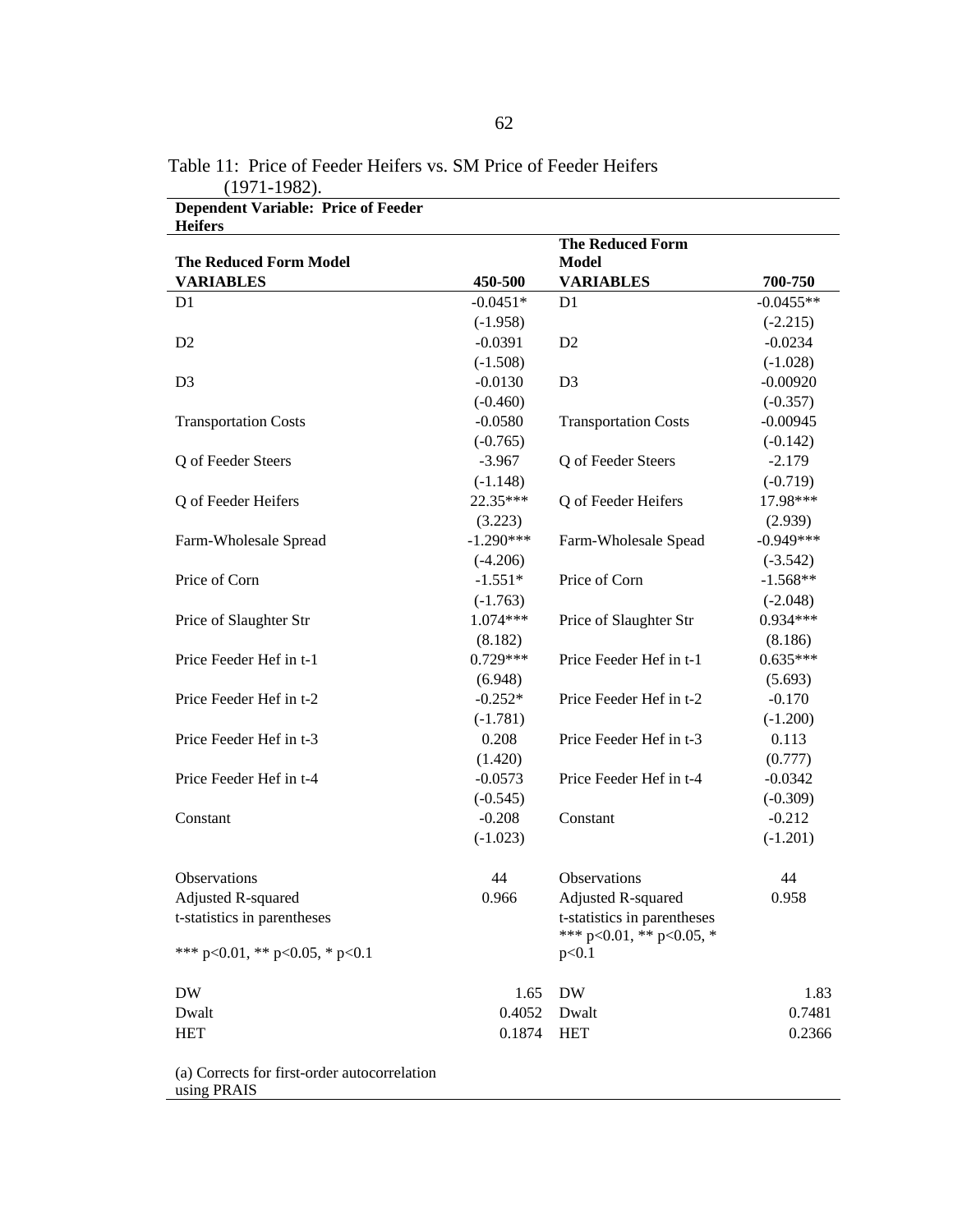| <b>Dependent Variable: Price of Feeder Heifers</b> |            |            |
|----------------------------------------------------|------------|------------|
| <b>SM Model</b>                                    | Prais(a)   | Prais(a)   |
| <b>VARIABLES</b>                                   | 450-500    | 700-750    |
| D1                                                 | 0.0132     | 0.0114     |
|                                                    | (0.248)    | (0.264)    |
| D <sub>2</sub>                                     | 0.0310     | 0.0367     |
|                                                    | (0.613)    | (0.902)    |
| D <sub>3</sub>                                     | $-0.0253$  | $-0.0157$  |
|                                                    | $(-0.580)$ | $(-0.448)$ |
| Q of Feeder Steers                                 | 5.860      | 6.414      |
|                                                    | (0.841)    | (1.143)    |
| Q of Feeder Heifers                                | $-11.95$   | $-10.92$   |
|                                                    | $(-0.961)$ | $(-1.090)$ |
| Farm-Wholesale Spread                              | 0.0352     | 0.0811     |
|                                                    | (0.0773)   | (0.221)    |
| Price of Corn                                      | 1.673      | 1.044      |
|                                                    | (0.725)    | (0.561)    |
| Price of Slaughter Str                             | 0.0559     | 0.128      |
|                                                    | (0.405)    | (1.141)    |
| Price in t-1                                       | 0.213      |            |
|                                                    | (1.413)    |            |
| Price in t-1                                       |            | 0.199      |
|                                                    |            | (1.274)    |
| Constant                                           | $0.756***$ | $0.710***$ |
|                                                    | (4.773)    | (5.894)    |
| Observations                                       | 47         | 47         |
| Adjusted R-squared                                 | 0.179      | 0.255      |
| t-statistics in parentheses                        |            |            |
| *** $p<0.01$ , ** $p<0.05$ , * $p<0.1$             |            |            |
| <b>DW</b>                                          | 1.08       | 1          |
| <b>HET</b>                                         |            |            |

Table 11: Price of Feeder Heifers vs. SM Price of Feeder Heifers (1971-1982) (continued).

(a) Corrects for first-order autocorrelation using PRAIS

For the period of 1971-1982, concentrating on the 600-650 lb and 750-800 lb feeder steers, the estimated reduced form model reports an  $\mathbb{R}^2$  of .96 and a DW of 1.96 (slightly lower values are obtained for heavier steers). The coefficients for the 600-650 lb feeder steers model are slightly higher then the 750-800 lb feeder steers model, and are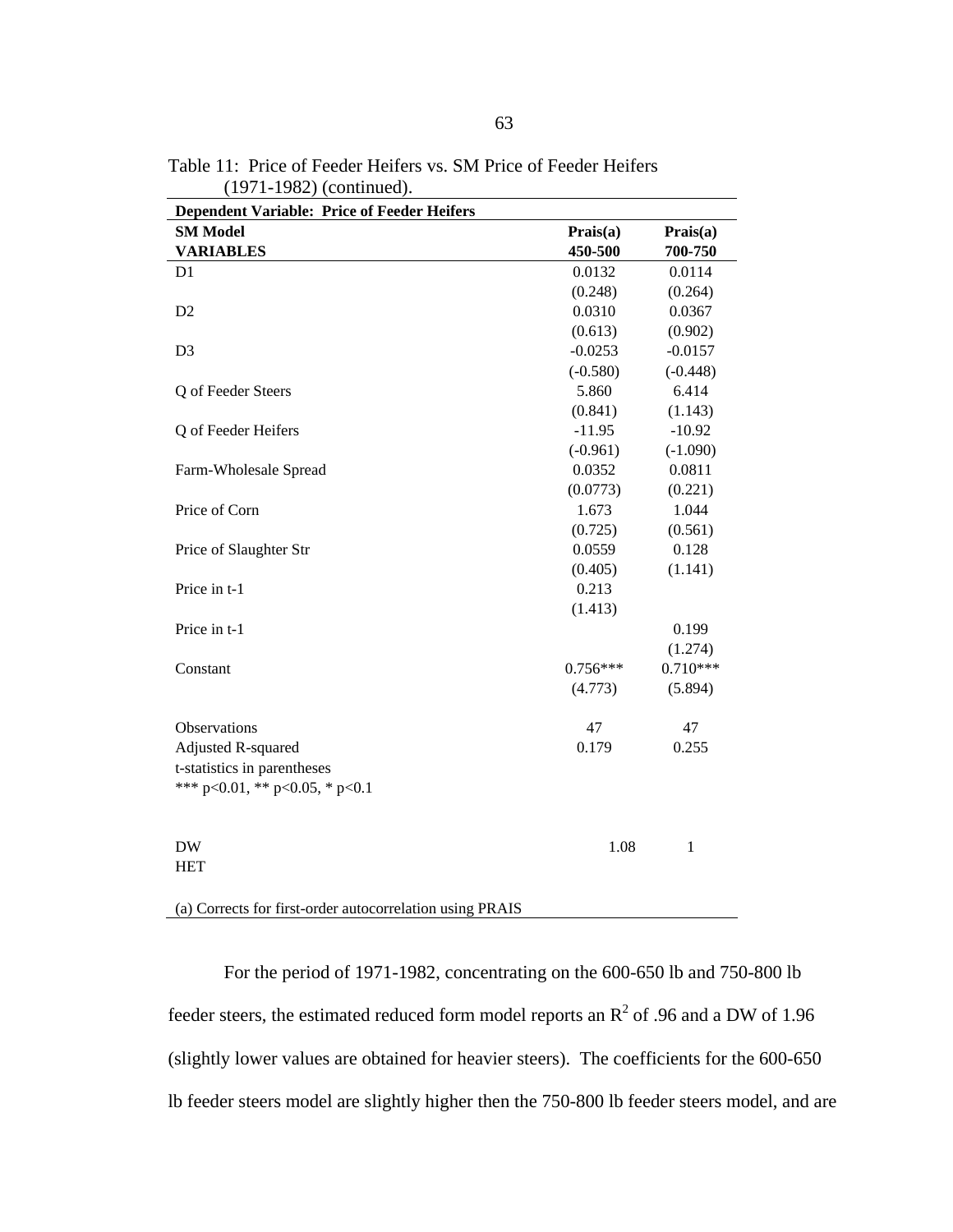consistent with the previous study's finding that the prices of lighter feeder steers increase relatively more than heavier feeder steers when slaughter prices increase. Transportation cost coefficients are negative for both steer weights, but not statistically significant. The quantity of steers on feed coefficients are negative for both weights, but not statistically significant. The quantity of heifers on feed coefficients are positive and significant for both steer weights. The farm-to-wholesale price spread coefficients are negative and statistically significant for both steer weights. The results implies increases in the farm-to-wholesale price spread of \$10 decreases the price of 600-650 lbs feeder steers by \$11.10. The price of corn coefficients are negative and statistically significant for both steer weights. The price of slaughter steers coefficients are positive and significant for both feeder steers. Only the one quarter lagged dependent variable coefficients are statistically significant for both steer weights.

For the period of 1971-1982, concentrating on the 400-450 lb and 700-750 lb feeder heifers, the estimated reduced form model reports an adjusted  $R^2$  of .96 for the lighter heifer weight class. Like the feeder steers, most of the coefficients for lighter feeder heifers are slightly higher compared to heavier heifers. Transportation cost coefficients are negative but not significant for both heifer weights. The quantity of steers on feed coefficients are negative, but not statistically significant for both heifer weights. The quantity of heifers on feed coefficients are positive and significant for both heifer weights. The farm-to-wholesale price spread coefficients are statistically significant and negative for both heifer weights. The results imply than an increase in the farm-to-wholesale price spread of \$10 decreases the price of the lighter feeder heifers by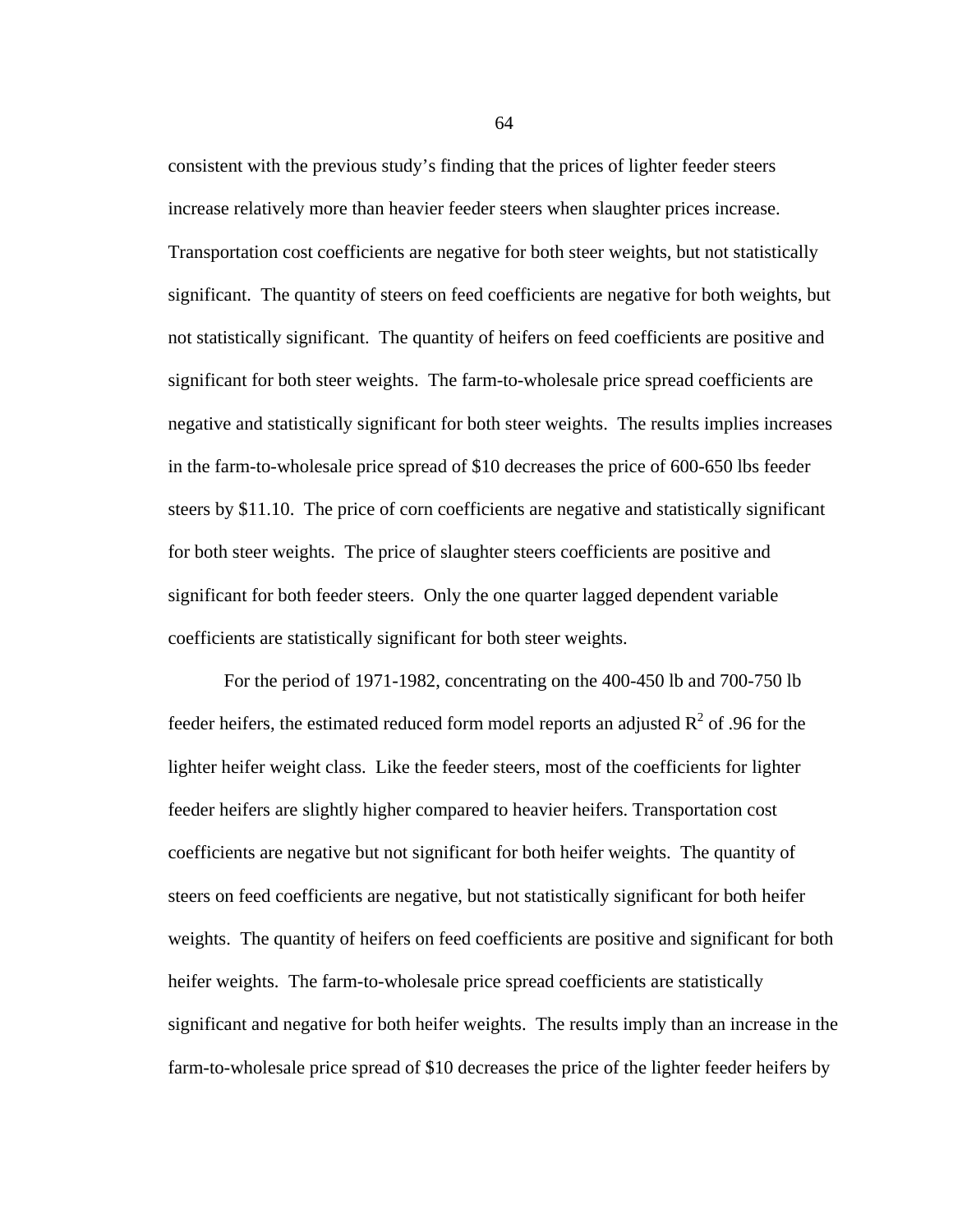\$12.90 and decreases the price of heavier feeder heifers by \$9.49. Price of corn coefficients are negative and statistically significant for both heifer weight groups. The price of slaughter heifers $11$  coefficient is positive and significant. One quarter lagged price coefficients are statistically significant for both weight groups.

The estimated reduced form model for the period 1992-2003 using the 600-650 lbs and 750-800 lbs feeder steers reports an  $R^2$  of .925 and a DW of 1.88 for lighter feeder steers (Table 12 and Table 13). Transportation cost coefficients are positive, but not statistically significant for both steer weight groups. The quantity of steers on feed coefficients are negative, but not statistically significant for both steer weights. Quantity of heifers on feed coefficient is positive, but not statistically significant for both weight groups. The farm-to-wholesale price spread coefficients are positive and significant for both weight groups. The price of corn coefficients are negative for both weights, but only significant for the lighter weight steers. The price of slaughter steers coefficients are positive and significant for both weights. Only one quarter lagged price coefficients are statistically significant for both steer weights.

 $\overline{a}$ 

 $11$  The price of slaughter heifers are included in the feeder heifer price model, instead of the price of slaughter steers.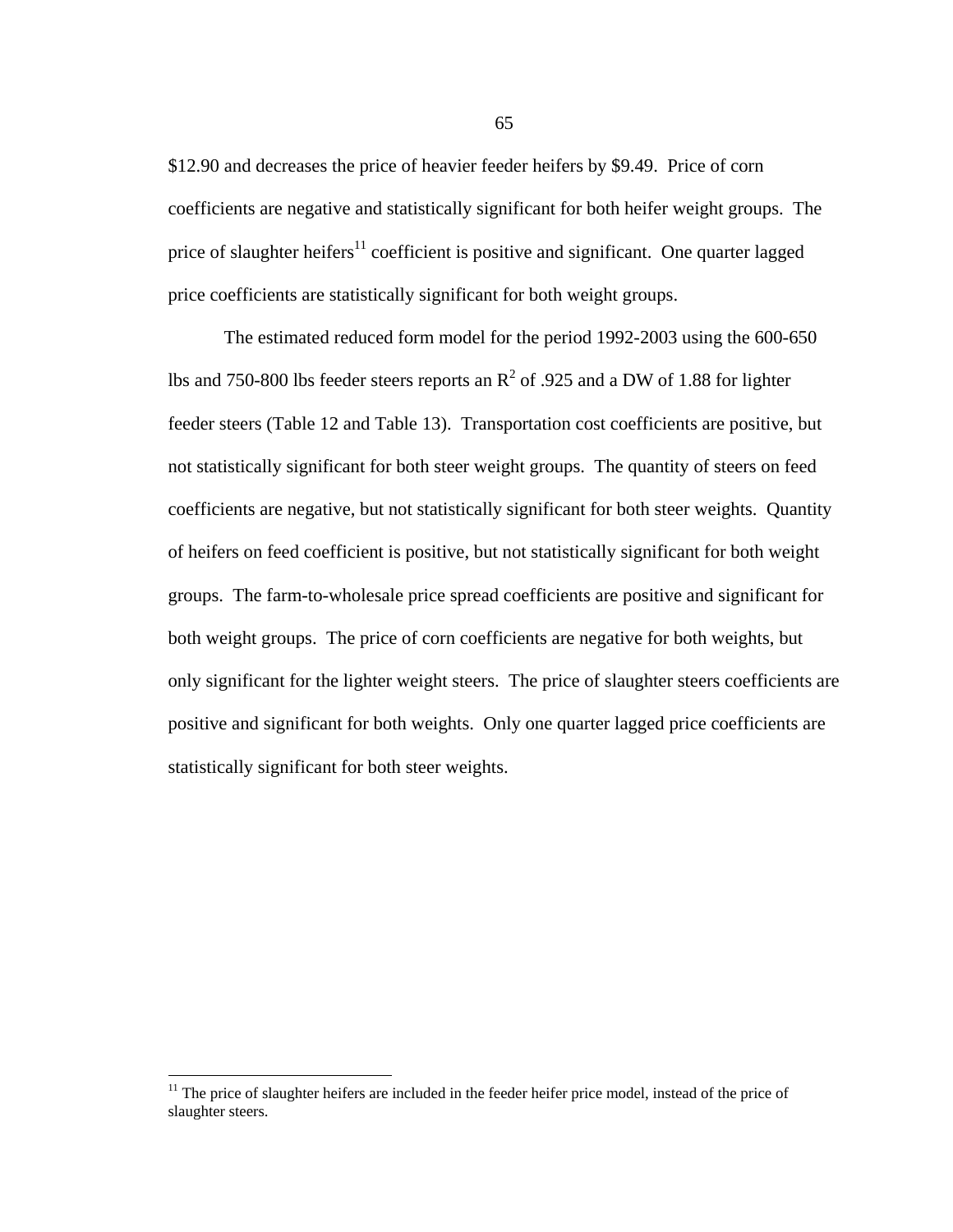| Dependent Variable: Price of 600-650 Feeder Steers |                         |             |                  |
|----------------------------------------------------|-------------------------|-------------|------------------|
|                                                    | 1971-                   | 1992-       | 1971-2003-robust |
| <b>Time Periods</b>                                | 1982                    | 2003        | (a)              |
| <b>VARIABLES</b>                                   |                         |             |                  |
| D1                                                 | $0.0642***$             | $-0.00402$  | $-0.0171$        |
|                                                    |                         |             |                  |
|                                                    | $(-3.023)$<br>$-0.0356$ | $(-0.368)$  | $(-1.407)$       |
| D <sub>2</sub>                                     |                         | $-0.00797$  | 0.00338          |
|                                                    | $(-1.514)$              | $(-0.732)$  | (0.275)          |
| D <sub>3</sub>                                     | 0.00178                 | $0.0357***$ | $-0.0128$        |
|                                                    | (0.0659)                | $(-3.890)$  | $(-1.029)$       |
| <b>Transportation Costs</b>                        | $-0.0278$               | 0.0150      | $-0.0128$        |
|                                                    | $(-0.384)$              | (0.293)     | $(-0.585)$       |
| Q of Feeder Steers                                 | $-1.785$                | $-0.998$    | $2.571*$         |
|                                                    | $(-0.540)$              | $(-0.0867)$ | (1.960)          |
| Q of Feeder Heifers                                | 18.77***                | 3.971       | $3.154*$         |
|                                                    | (3.071)                 | (0.181)     | (1.734)          |
| Farm-Wholesale Spread                              | $-1.111***$             | 0.158       | $-0.179$         |
|                                                    | $(-3.876)$              | (1.153)     | $(-1.458)$       |
| Price of Corn                                      | $-1.622*$               | $-2.501**$  | $-3.582***$      |
|                                                    | $(-1.991)$              | $(-2.234)$  | $(-5.130)$       |
| Price of Slaughter Str                             | $1.059***$              | $0.420***$  | $0.626***$       |
|                                                    | (9.420)                 | (3.058)     | (7.246)          |
| Price Feeder Str in t-1                            | $0.609***$              | $0.816***$  | $0.646***$       |
|                                                    | (6.050)                 | (4.321)     | (7.193)          |
| Price Feeder Str in t-2                            | $-0.173$                | $-0.417*$   | $-0.0210$        |
|                                                    | $(-1.365)$              | $(-1.856)$  | $(-0.181)$       |
| Price Feeder Str in t-3                            | 0.119                   | 0.733***    | 0.0718           |
|                                                    | (0.902)                 | (3.298)     | (0.451)          |
| Price Feeder Str in t-4                            | $-0.0240$               | $-0.617***$ | $-0.157$         |
|                                                    | $(-0.243)$              | $(-4.340)$  | $(-1.500)$       |
| Constant                                           | $-0.227$                | 0.0725      | $-0.0424$        |
|                                                    | $(-1.204)$              | (1.338)     | $(-0.843)$       |
|                                                    |                         |             |                  |
| Observations                                       | 44                      | 44          | 128              |
| Adjusted R-squared                                 | 0.961                   | 0.925       | 0.957            |
| t-statistics in parentheses                        |                         |             |                  |
| *** p<0.01, ** p<0.05, * p<0.1                     |                         |             |                  |
|                                                    |                         |             |                  |
| <b>DW</b>                                          | 1.96                    | 1.88        |                  |
| Dwalt                                              | 0.9992                  | 0.6536      |                  |
| <b>HET</b>                                         | 0.1582                  | 0.1701      |                  |

Table 12: Price of 600-650 Feeder Steers.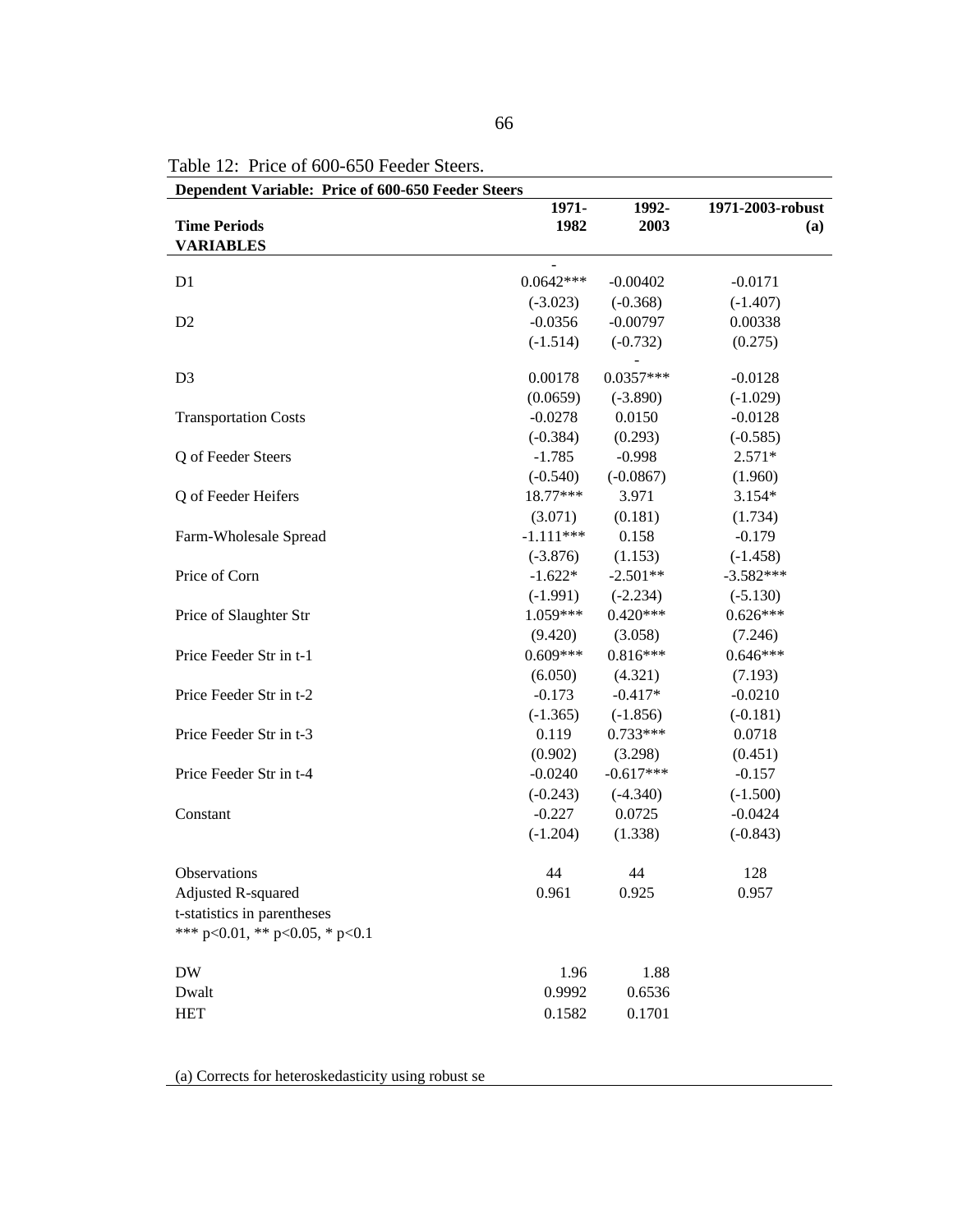| Dependent Variable: Price of 600-650 Feeder Steers |                      |                        |
|----------------------------------------------------|----------------------|------------------------|
| <b>Time Periods</b>                                | 1971-2008-robust (a) | 1971-2008m1-robust (a) |
| <b>VARIABLES</b>                                   |                      |                        |
| D <sub>1</sub>                                     | $-0.00990$           | $-0.00980$             |
|                                                    | $(-0.858)$           | $(-0.857)$             |
| D2                                                 | 0.00574              | 0.00563                |
|                                                    | (0.494)              | (0.484)                |
| D <sub>3</sub>                                     | $-0.0175*$           | $-0.0175*$             |
|                                                    | $(-1.686)$           | $(-1.674)$             |
| <b>Transportation Costs</b>                        | 0.00610              | 0.00737                |
|                                                    | (0.417)              | (0.517)                |
| Q of Feeder Steers                                 | 2.406*               | 2.406*                 |
|                                                    | (1.804)              | (1.823)                |
| Q of Feeder Heifers                                | 2.797*               | 2.786*                 |
|                                                    | (1.694)              | (1.702)                |
| Farm-Wholesale Spread                              | $-0.116$             | $-0.124$               |
|                                                    | $(-1.140)$           | $(-1.198)$             |
| Price of Corn                                      | $-4.062***$          | $-4.051***$            |
|                                                    | $(-5.440)$           | $(-5.372)$             |
| Price of Slaughter Str                             | $0.634***$           |                        |
|                                                    | (7.167)              |                        |
| Price Feeder Str in t-1                            | $0.613***$           | $0.613***$             |
|                                                    | (6.909)              | (7.019)                |
| Price Feeder Str in t-2                            | $-0.0183$            | $-0.0148$              |
|                                                    | $(-0.157)$           | $(-0.127)$             |
| Price Feeder Str in t-3                            | 0.112                | 0.109                  |
|                                                    | (0.706)              | (0.693)                |
| Price Feeder Str in t-4                            | $-0.187*$            | $-0.186*$              |
|                                                    | $(-1.880)$           | $(-1.888)$             |
| mad <sub>04</sub>                                  | 0.0119               |                        |
|                                                    | (0.436)              |                        |
| mad <sub>05</sub>                                  | 0.00532              |                        |
|                                                    | (0.344)              |                        |
| mad <sub>06</sub>                                  | 0.00429              |                        |
|                                                    | (0.345)              |                        |
| mad                                                |                      | 0.00263                |
|                                                    |                      | (0.236)                |
| Price of Slaughter Str Total MAD                   |                      | $0.634***$             |
|                                                    |                      | (7.252)                |
| Constant                                           | $-0.0450$            | $-0.0443$              |
|                                                    | $(-0.977)$           | $(-0.979)$             |

Table 12: Price of 600-650 Feeder Steers (continued).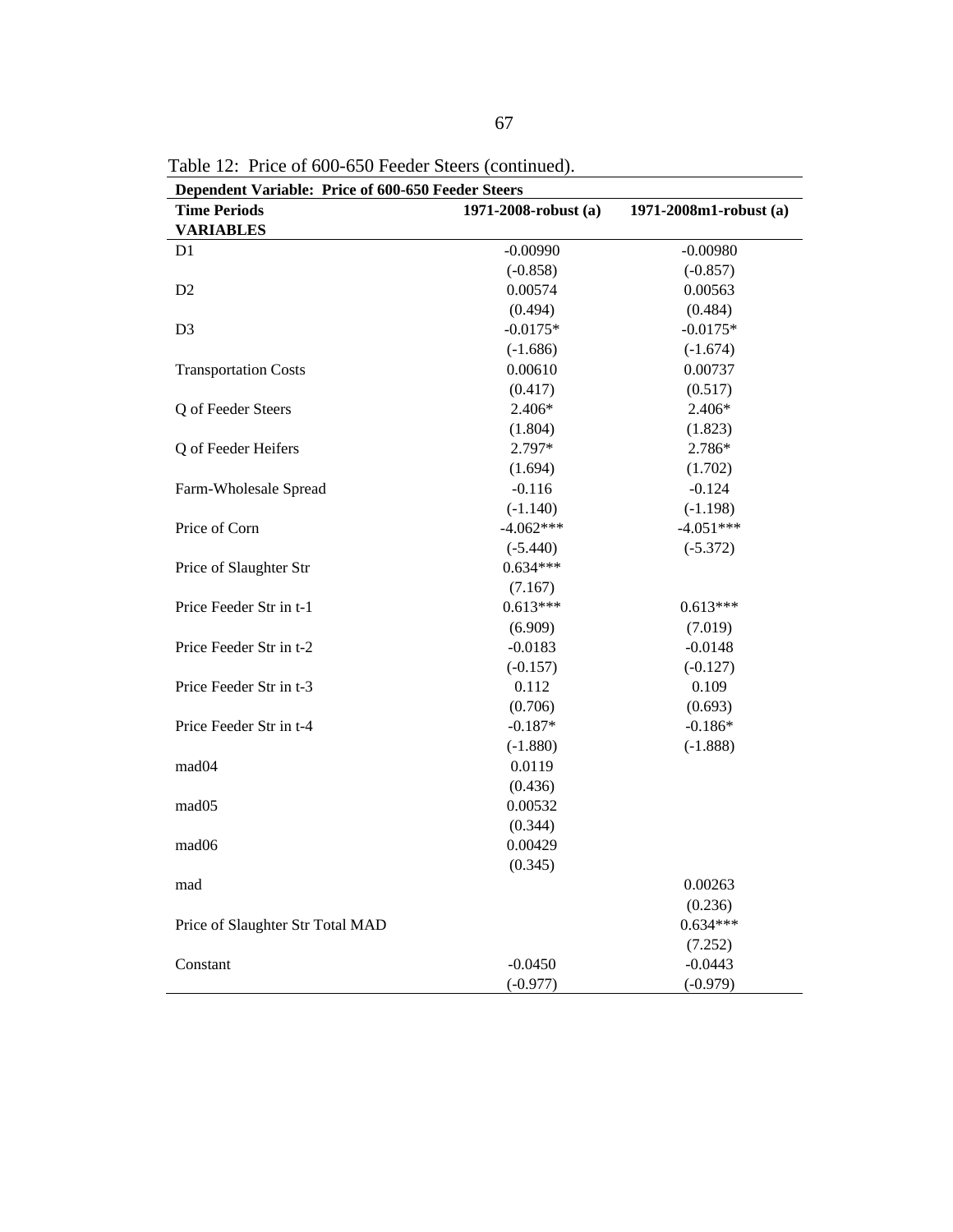| Dependent Variable: Price of 600-650 Feeder Steers |                        |                        |  |  |
|----------------------------------------------------|------------------------|------------------------|--|--|
| <b>Time Periods</b>                                | 1971-2008-robust $(a)$ | 1971-2008m1-robust (a) |  |  |
| <b>VARIABLES</b>                                   |                        |                        |  |  |
| <b>Observations</b>                                | 148                    | 148                    |  |  |
| Adjusted R-squared                                 | 0.953                  | 0.954                  |  |  |
| t-statistics in parentheses                        |                        |                        |  |  |
| *** p<0.01, ** p<0.05, * p<0.1                     |                        |                        |  |  |
|                                                    |                        |                        |  |  |
| DW                                                 |                        |                        |  |  |
| Dwalt                                              |                        |                        |  |  |
| <b>HET</b>                                         |                        |                        |  |  |
|                                                    |                        |                        |  |  |
|                                                    |                        |                        |  |  |
|                                                    |                        |                        |  |  |

Table 12: Price of 600-650 Feeder Steers (continued).

|  |  | Table 13: Price of 750-800 Feeder Steers. |
|--|--|-------------------------------------------|
|--|--|-------------------------------------------|

| Dependent Variable: Price of 750-800 Feeder Steers |              |             |             |
|----------------------------------------------------|--------------|-------------|-------------|
|                                                    |              |             | 1971-2003-  |
| <b>Time Periods</b>                                | 1971-1982    | 1992-2003   | robust(a)   |
| <b>VARIABLES</b>                                   |              |             |             |
| D <sub>1</sub>                                     | $-0.0599***$ | $-0.00430$  | $-0.0195$   |
|                                                    | $(-2.893)$   | $(-0.474)$  | $(-1.581)$  |
| D2                                                 | $-0.0320$    | $0.0167*$   | 0.0179      |
|                                                    | $(-1.394)$   | (1.719)     | (1.437)     |
| D <sub>3</sub>                                     | 0.00253      | $0.0153*$   | 0.00656     |
|                                                    | (0.0955)     | (1.818)     | (0.536)     |
| <b>Transportation Costs</b>                        | $-0.0102$    | 0.00872     | $-0.00452$  |
|                                                    | $(-0.141)$   | (0.183)     | $(-0.214)$  |
| Q of Feeder Steers                                 | $-1.640$     | $-0.131$    | 2.593*      |
|                                                    | $(-0.518)$   | $(-0.0131)$ | (1.941)     |
| Q of Feeder Heifers                                | $17.17***$   | 1.795       | 1.987       |
|                                                    | (2.887)      | (0.0939)    | (1.213)     |
| Farm-Wholesale Spread                              | $-0.941***$  | 0.185       | $-0.123$    |
|                                                    | $(-3.344)$   | (1.515)     | $(-1.126)$  |
| Price of Corn                                      | $-1.487*$    | $-1.537$    | $-3.628***$ |
|                                                    | $(-1.820)$   | $(-1.677)$  | $(-5.865)$  |
| Price of Slaughter Str                             | $0.993***$   | $0.468***$  | $0.648***$  |
|                                                    | (9.010)      | (3.705)     | (7.836)     |
| Price Feeder Str in t-1                            | $0.552***$   | $0.740***$  | $0.518***$  |
|                                                    | (5.285)      | (4.022)     | (6.417)     |
| Price Feeder Str in t-2                            | $-0.124$     | $-0.251$    | 0.0398      |
|                                                    | $(-0.970)$   | $(-1.129)$  | (0.364)     |
| Price Feeder Str in t-3                            | 0.112        | $0.542**$   | 0.116       |
|                                                    | (0.856)      | (2.474)     | (0.804)     |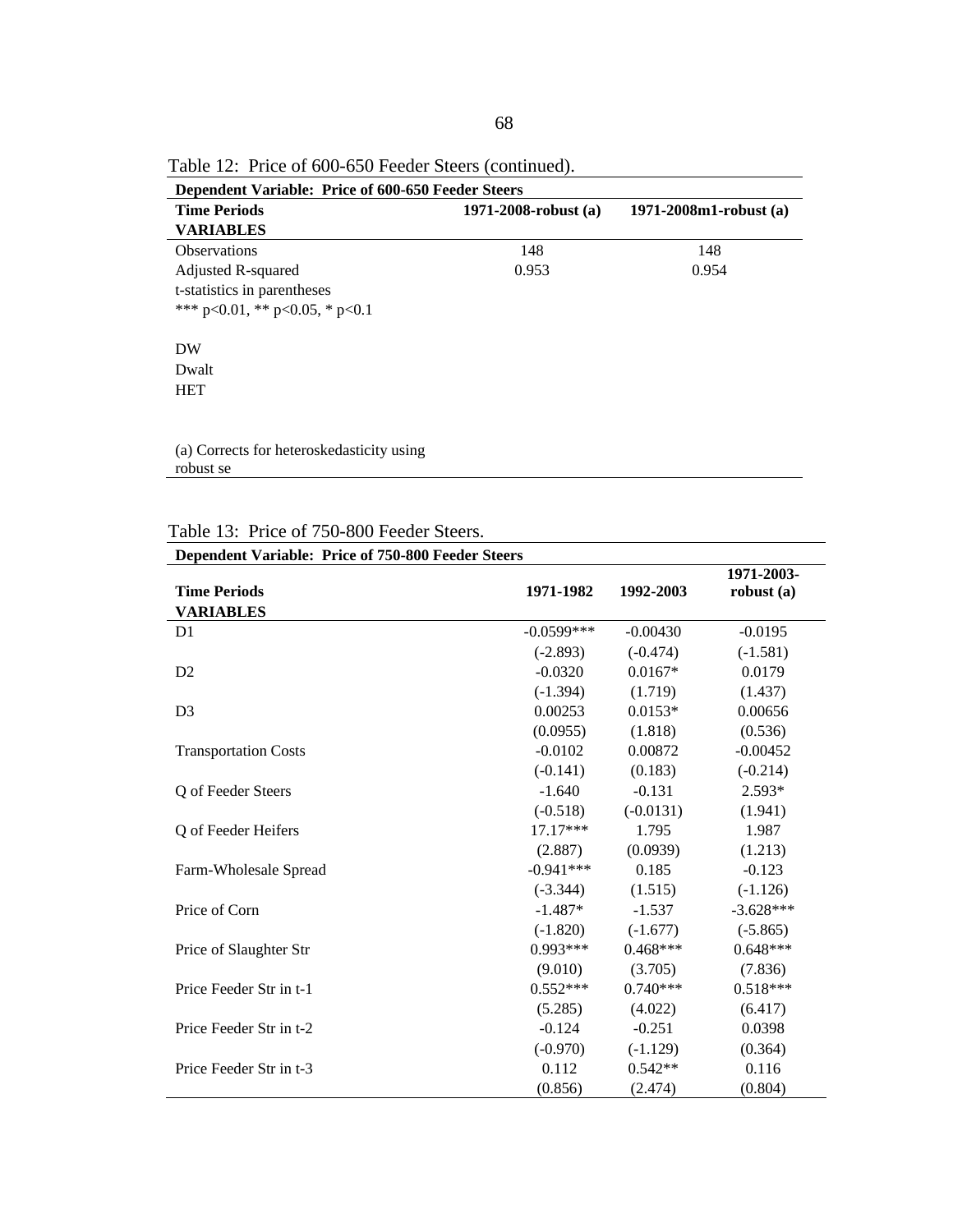| Dependent variable: Frice of 750-600 Feeder Steers |            |             |                            |
|----------------------------------------------------|------------|-------------|----------------------------|
| <b>Time Periods</b><br><b>VARIABLES</b>            | 1971-1982  | 1992-2003   | 1971-2003-<br>robust $(a)$ |
| Price Feeder Str in t-4                            | $-0.0444$  | $-0.527***$ | $-0.192**$                 |
|                                                    | $(-0.435)$ | $(-3.775)$  | $(-2.014)$                 |
| Constant                                           | $-0.217$   | 0.00928     | $-0.0401$                  |
|                                                    | $(-1.189)$ | (0.185)     | $(-0.860)$                 |
| <b>Observations</b>                                | 44         | 44          | 128                        |
| Adjusted R-squared                                 | 0.954      | 0.913       | 0.957                      |
| t-statistics in parentheses                        |            |             |                            |
| *** p<0.01, ** p<0.05, * p<0.1                     |            |             |                            |
| DW                                                 | 1.94       | 1.98        |                            |
| Dwalt                                              | 0.9431     | 0.9916      |                            |
| <b>HET</b>                                         | 0.1896     | 0.1979      |                            |
|                                                    |            |             |                            |

Table 13: Price of 750-800 Feeder Steers (continued).

|  | <b>Dependent Variable: Price of 750-800 Feeder Steers</b> |
|--|-----------------------------------------------------------|
|--|-----------------------------------------------------------|

| Dependent Variable: Price of 750-800 Feeder Steers |                        |                             |
|----------------------------------------------------|------------------------|-----------------------------|
| <b>Time Periods</b>                                | 1971-2008-robust $(a)$ | $1971 - 2008m1$ -robust (a) |
| <b>VARIABLES</b>                                   |                        |                             |
| D1                                                 | $-0.00819$             | $-0.00826$                  |
|                                                    | $(-0.694)$             | $(-0.708)$                  |
| D2                                                 | $0.0278**$             | $0.0274**$                  |
|                                                    | (2.293)                | (2.275)                     |
| D <sub>3</sub>                                     | 0.0116                 | 0.0112                      |
|                                                    | (1.042)                | (1.006)                     |
| <b>Transportation Costs</b>                        | 0.0185                 | 0.0185                      |
|                                                    | (1.267)                | (1.293)                     |
| Q of Feeder Steers                                 | 2.915**                | 2.836**                     |
|                                                    | (2.154)                | (2.139)                     |
| Q of Feeder Heifers                                | 1.982                  | 1.870                       |
|                                                    | (1.294)                | (1.232)                     |
| Farm-Wholesale Spread                              | $-0.106$               | $-0.109$                    |
|                                                    | $(-1.149)$             | $(-1.152)$                  |
| Price of Corn                                      | $-4.255***$            | $-4.222***$                 |
|                                                    | $(-6.455)$             | $(-6.321)$                  |
| Price of Slaughter Str                             | $0.681***$             |                             |
|                                                    | (7.709)                |                             |
| Price Feeder Str in t-1                            | $0.458***$             | $0.460***$                  |
|                                                    | (5.661)                | (5.678)                     |

Table 13: Price of 750-800 Feeder Steers (continued).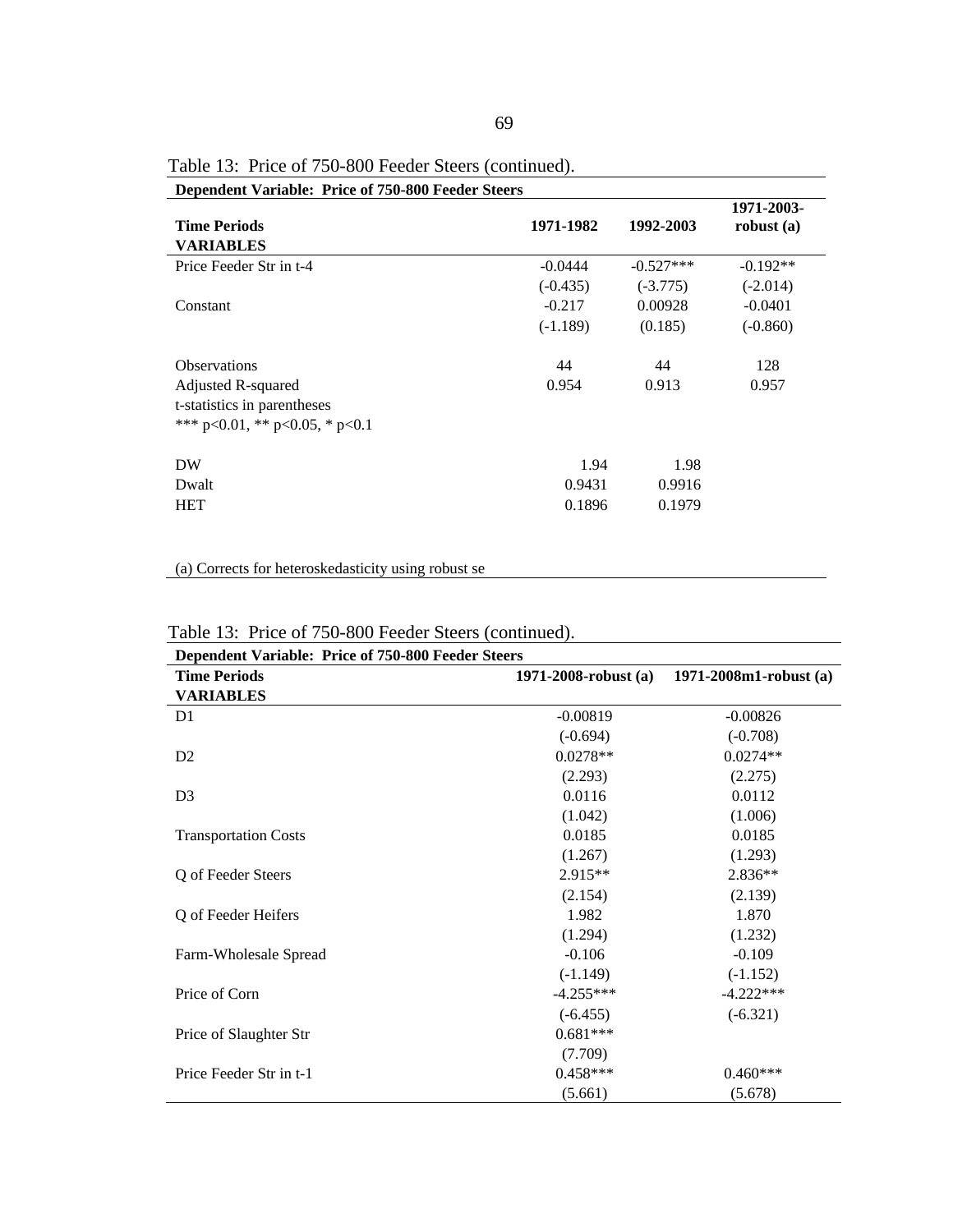| Dependent Variable: Price of 750-800 Feeder Steers  |                           |                             |
|-----------------------------------------------------|---------------------------|-----------------------------|
| <b>Time Periods</b>                                 | $1971 - 2008$ -robust (a) | $1971 - 2008m1$ -robust (a) |
| <b>VARIABLES</b>                                    |                           |                             |
| Price Feeder Str in t-2                             | 0.0407                    | 0.0447                      |
|                                                     | (0.386)                   | (0.418)                     |
| Price Feeder Str in t-3                             | 0.141                     | 0.136                       |
|                                                     | (1.073)                   | (1.043)                     |
| Price Feeder Str in t-4                             | $-0.194**$                | $-0.196**$                  |
|                                                     | $(-2.263)$                | $(-2.291)$                  |
| mad04                                               | 0.0133                    |                             |
|                                                     | (0.416)                   |                             |
| mad <sub>05</sub>                                   | $-0.00143$                |                             |
|                                                     | $(-0.0773)$               |                             |
| mad <sub>06</sub>                                   | $-0.00431$                |                             |
|                                                     | $(-0.298)$                |                             |
| mad                                                 |                           | $-0.000637$                 |
|                                                     |                           | $(-0.0506)$                 |
| Price of Slaughter Str Total MAD                    |                           | $0.681***$                  |
|                                                     |                           | (7.784)                     |
| Constant                                            | $-0.0618$                 | $-0.0572$                   |
|                                                     | $(-1.403)$                | $(-1.324)$                  |
| Observations                                        | 148                       | 148                         |
| Adjusted R-squared                                  | 0.951                     | 0.951                       |
| t-statistics in parentheses                         |                           |                             |
| *** p<0.01, ** p<0.05, * p<0.1                      |                           |                             |
| <b>DW</b>                                           |                           |                             |
| Dwalt                                               |                           |                             |
| <b>HET</b>                                          |                           |                             |
| (a) Corrects for heteroskedasticity using robust se |                           |                             |

Table 13: Price of 750-800 Feeder Steers (continued).

For the period 1992-2003, the lighter heifers estimated reduced form model corrects for heteroskedasticity using robust standard errors (Table 14). For the heavier heifers the estimated reduced form model reports DW and heteroskedasticity test statistics that indicates an error correction model is not required (Table 15). The coefficients for transportation costs are positive for both heifer weights, but not statistically significant. The quantity of steers coefficients are negative, but not statistically significant for both weights. Quantity of heifers on feed coefficients are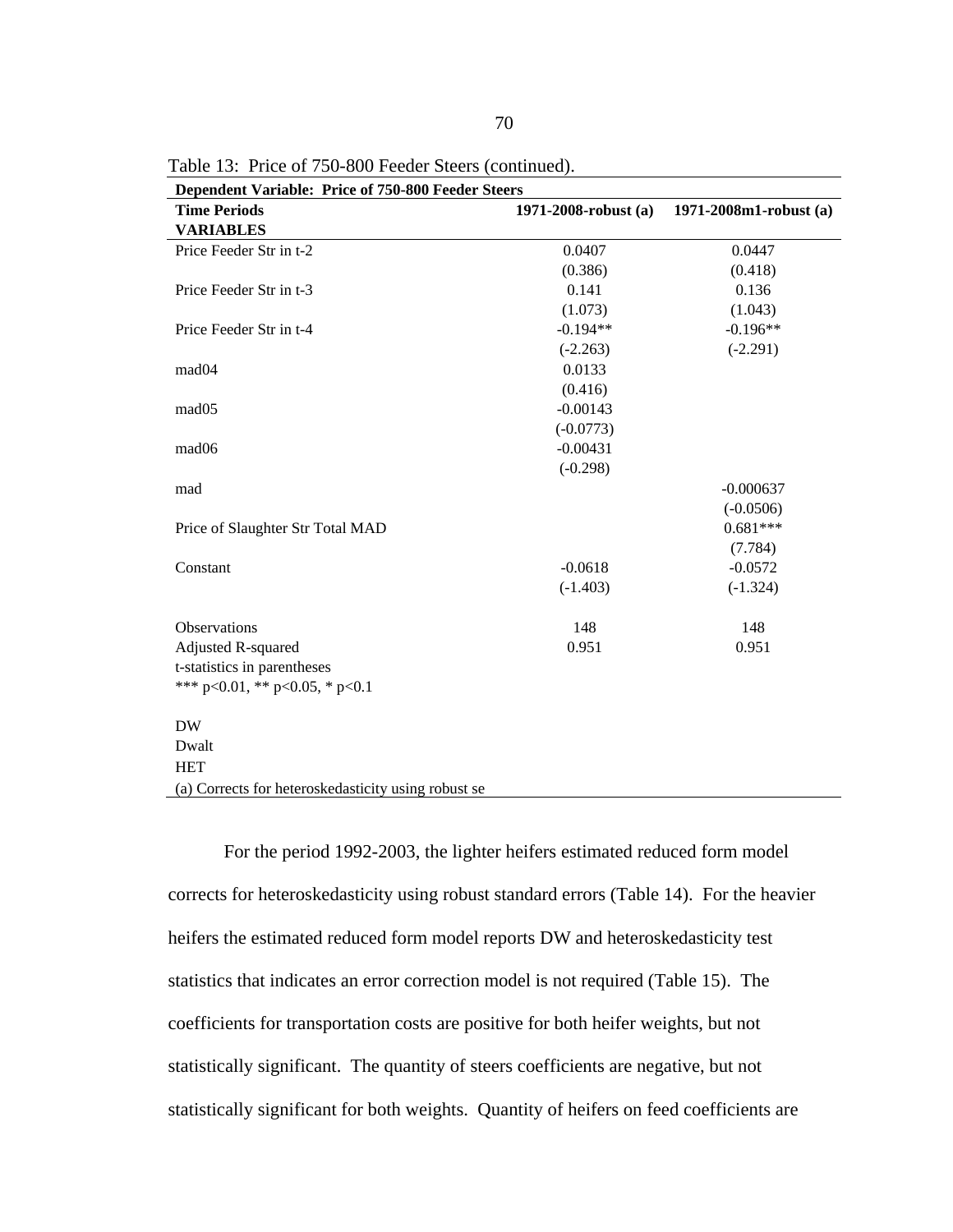positive and significant for both weights. The farm-to-wholesale price spread coefficients are positive and not statistically significant. Price of corn coefficients are negative and statistically significant for both weights. The price of slaughter heifers coefficients are positive and significant for both weight groups. One, three, and four quarter lagged dependent variable coefficients are statistically significant for both weight classes of feeder heifers.

The estimated reduced form model corrects for heteroskedasticity using robust standard errors for the lighter and heavier steer classes for the period 1971-2003 (Table 12 and Table 13). Transportation cost coefficients are negative but not statistically significant for both steer weights. The quantity of steers on feed coefficients are positive and significant for both weights at the ten percent level. Quantity of heifers on feed coefficients are positive for both weights. The farm-to-wholesale price spread coefficients are negative, but not statistically significant for both weights. The price of corn coefficients are negative and significant for both steer weights. These results imply that a \$10 increase in the price of corn decreases lighter steers by \$35.82. The price of slaughter steers coefficients is positive and significant for both steer weights. One quarter lagged price coefficient is statistically significant for the lighter weight. The heavier feeder steers four quarter lagged coefficient is negative and statistically significant.

For the period 1971-2003, the estimated reduced form model for the lighter heifer weights corrects for first-order autocorrelation and heteroskedasticity, while for the heavier heifers the estimated reduced form model corrects for only heteroskedasticity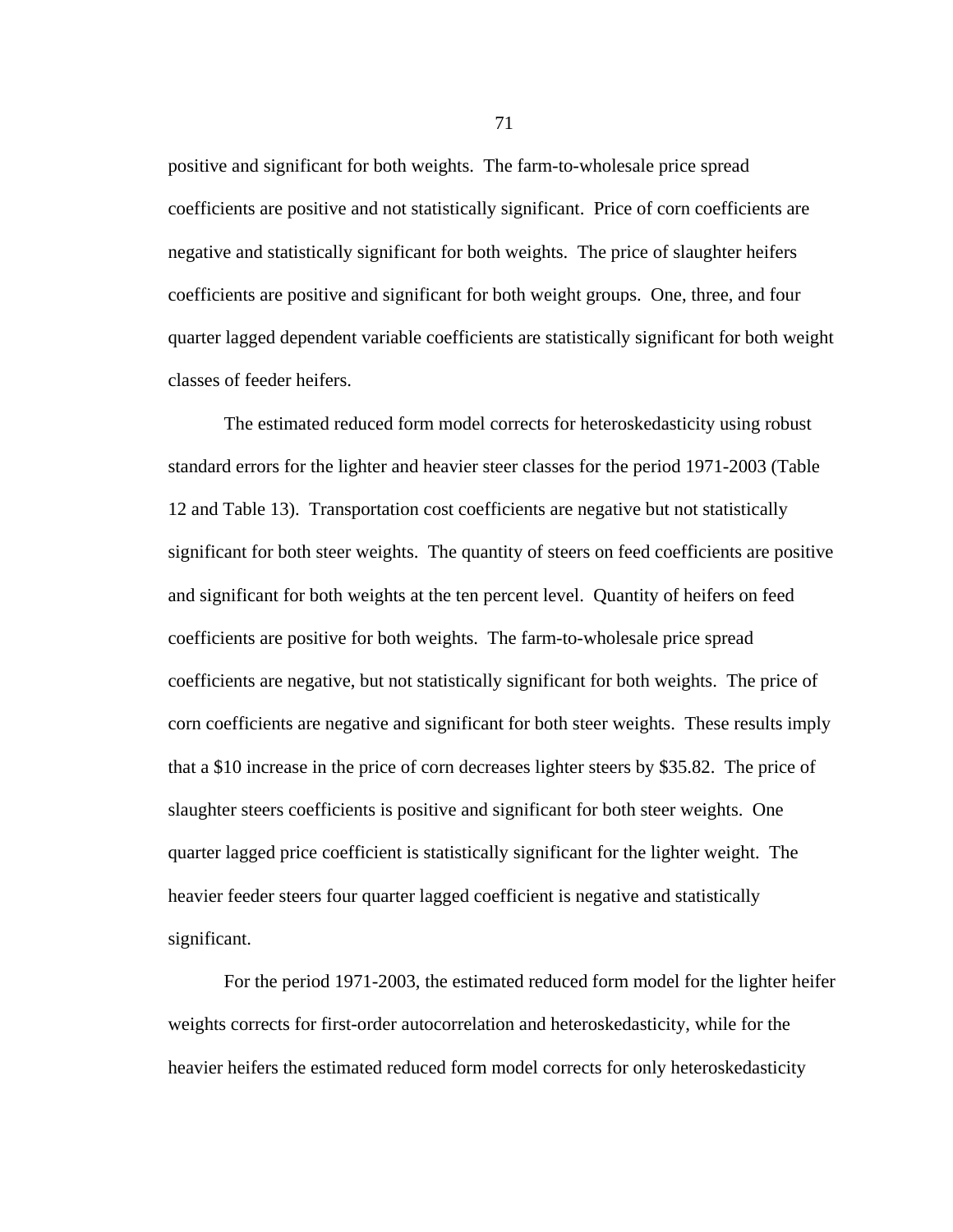(Table 14 and Table 15). Transportation cost coefficients are negative for both heifer weights, but not statistically significant. The quantity of steers on feed coefficients are positive, and only significant for the heavier cattle. Quantity of heifers on feed coefficients are positive but not significance for both weights. The farm-to-wholesale price spread coefficients are negative, and only significant for the lighter heifer weight class. Price of corn coefficients are negative and statistically significant for both the lighter and heavier heifers. The price of slaughter heifers coefficients are positive and significant for both weights.

The estimated reduced form model corrects for heteroskedasticity in both steer weight groups for the period 1971-2008 with individual BSE dummy variables for 2004, 2005, and 2006 (Table 12 and Table 13). Transportation cost coefficients are a positive, and not statistically significant for either weight. Quantity of steers on feed coefficients are positive and significant for both weights. Quantity of heifers on feed coefficients are positive, and statistically significant only for the lighter weight. Farm-to-wholesale price spread coefficients are negative and not statistically significant. Price of corn coefficients are negative and statistically significant for both steer weight groups. These results imply that a \$1 increase in the price of corn will decrease lighter steers by \$4.62. The price of slaughter steers coefficients are positive and significant. One quarter and four quarter lagged prices coefficients are statistically significant for both weights. The individual dummy BSE variables coefficients, similar to the slaughter level, are positive and not significant for both weights. The 2005 BSE dummy variable coefficient for the heavier steers is consistent economic logic, negative, but is not significant.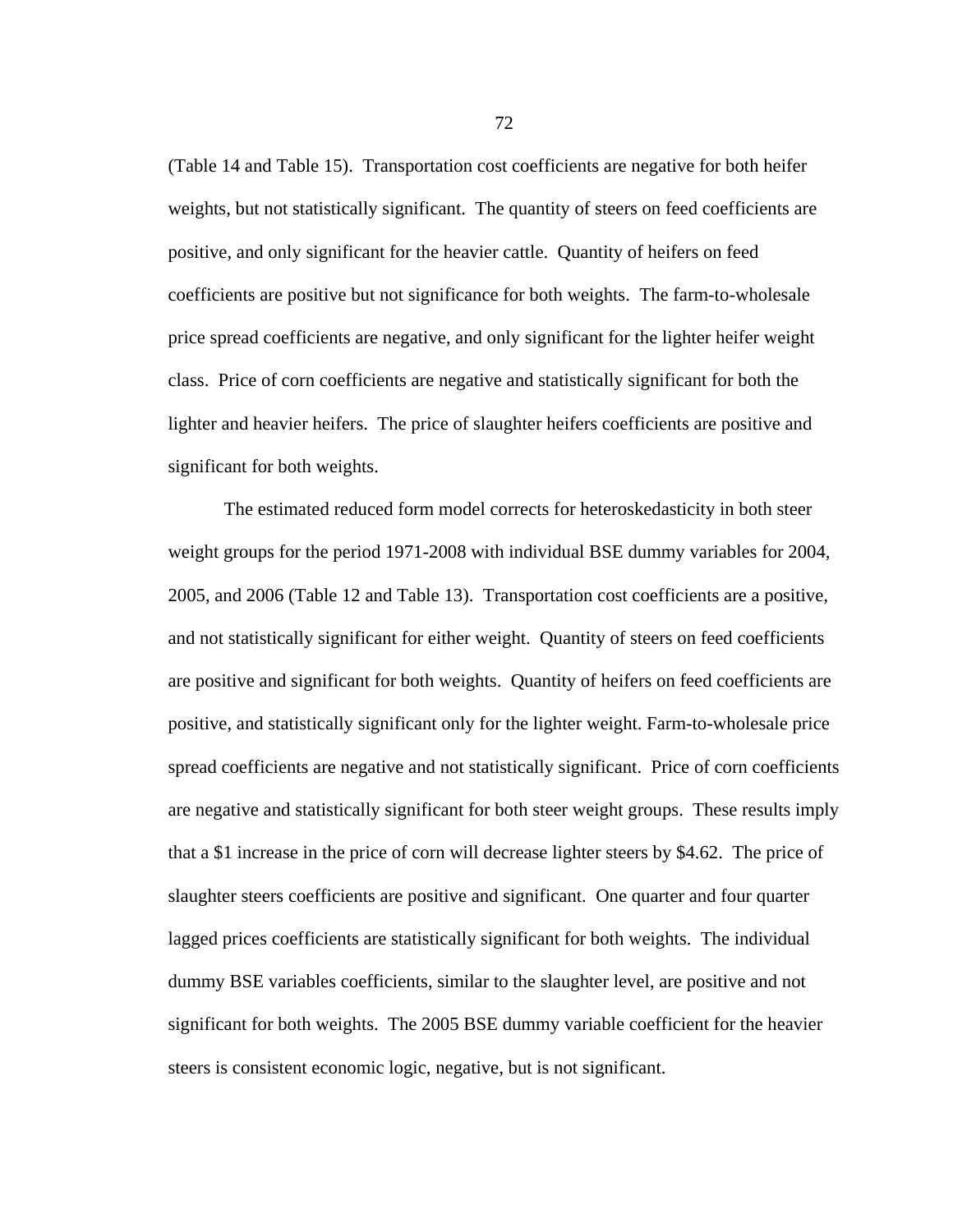For the time period 1971-2008 when individual dummy variables for the BSE outbreak for 2004, 2005, and 2006 are included, the estimated reduced form model corrects for first-order autocorrelation and heteroskedasticity for only the lighter heifers, while the estimated reduced form model corrects for heteroskedasticity for the heavier heifers (Table 14 and Table 15). The transportation cost coefficient is negative for the lighter weight and positive for the heavier heifer weight but is not statistically significant in either market. The quantity of steers on feed coefficients are positive, but only significant for the heavier cattle. Quantity of heifers on feed coefficients are positive, and only significant for the lighter heifer weight. The farm-to-wholesale price spread coefficients are negative and significant for both heifer weight classes. The price of corn coefficients are negative and statistically significant for both weights. Price of slaughter heifers coefficients are positive and significant. The BSE dummy variables coefficients for 2005 and 2006 are negative for the heavier heifers. No BSE coefficients are statistically significant. The magnitudes on all of the coefficients are small. This result indicates that the BSE event did not significantly affect the quarterly feeder heifer prices.

The estimated reduced form model corrects for heteroskedasticity for both steer weight groups for the period 1971-2008 with one total BSE dummy variable for the years of 2004, 2005, and 2006 (Table 12 and Table 13). The transportation cost coefficients are positive, but not statistically significant for both weights. The quantity of steers on feed coefficients are positive and statistically significant for both weights. Quantity of heifers on feed coefficients are positive, but only statistically significant for the lighter weight. The farm-to-wholesale price spread coefficients and the price of corn coefficients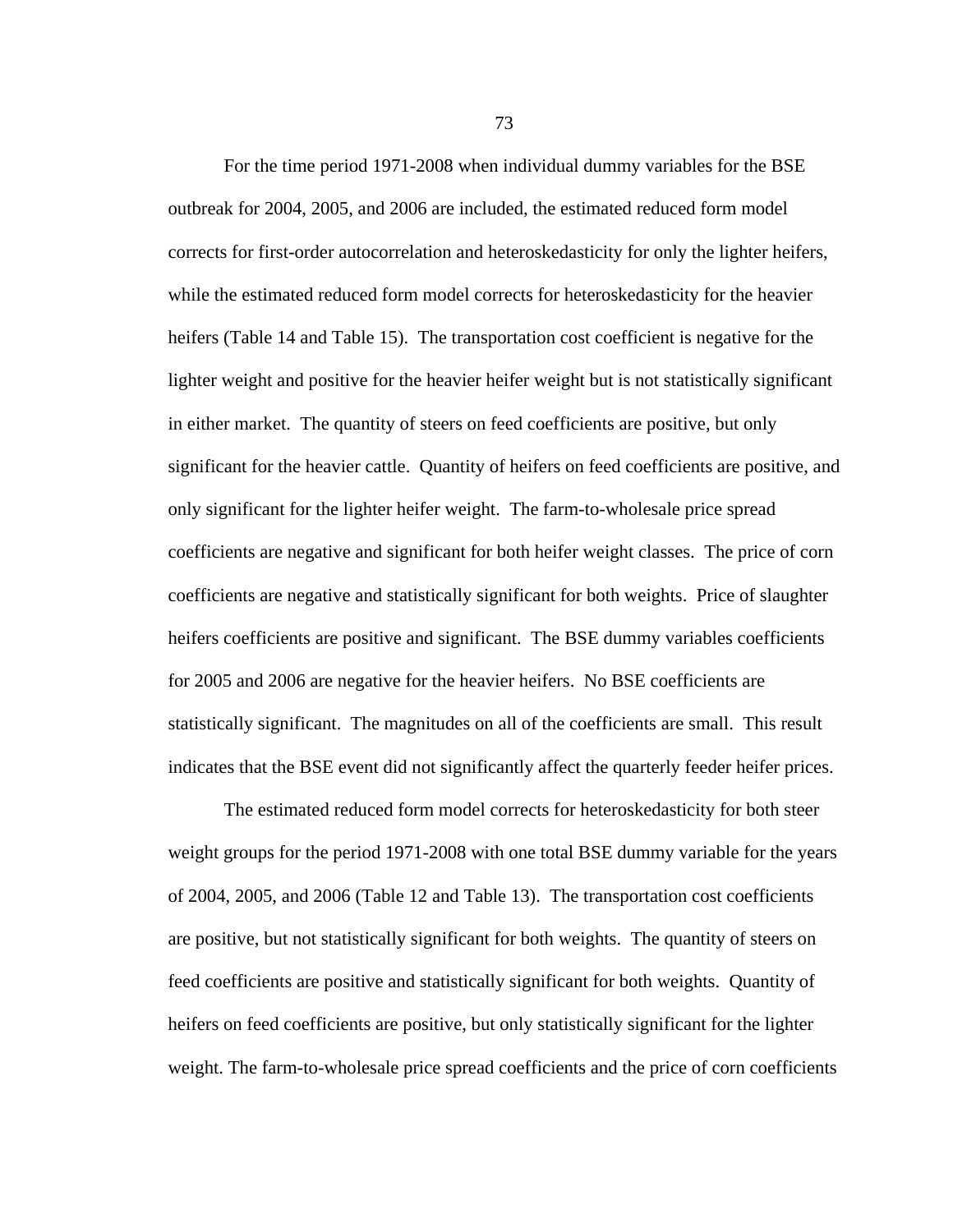are negative and significant. The price of slaughter steer coefficients are positive and significant for both weight groups. One quarter and four quarter lagged price coefficients are statistically significant for both weights. The BSE variable coefficient for the lighter feeder steer weight is positive but not statistically significant. The BSE dummy coefficient for the heavier steers is negative but not statistically significant.

| Dependent variable. The of 450-500 Feeder Heners |             |                         |                          |
|--------------------------------------------------|-------------|-------------------------|--------------------------|
| <b>Time Periods</b>                              | 1971-1982   | 1992-2003-<br>robust(a) | 1971-2003-<br>$\arch(b)$ |
| <b>VARIABLES</b>                                 |             |                         |                          |
|                                                  |             |                         |                          |
| D <sub>1</sub>                                   | $-0.0451*$  | $-0.0130$               | $-0.0114$                |
|                                                  | $(-1.958)$  | $(-0.945)$              | $(-1.063)$               |
| D <sub>2</sub>                                   | $-0.0391$   | $-0.0343**$             | $-0.0143$                |
|                                                  | $(-1.508)$  | $(-2.465)$              | $(-0.945)$               |
| D <sub>3</sub>                                   | $-0.0130$   | $-0.0521***$            | $-0.0317**$              |
|                                                  | $(-0.460)$  | $(-3.950)$              | $(-2.226)$               |
| <b>Transportation Costs</b>                      | $-0.0580$   | 0.0676                  | $-0.0193$                |
|                                                  | $(-0.765)$  | (1.065)                 | $(-0.901)$               |
| Q of Feeder Steers                               | $-3.967$    | $-5.380$                | 1.622                    |
|                                                  | $(-1.148)$  | $(-0.491)$              | (1.182)                  |
| Q of Feeder Heifers                              | 22.35***    | 12.57                   | 2.985                    |
|                                                  | (3.223)     | (0.598)                 | (1.542)                  |
| Farm-Wholesale Spread                            | $-1.290***$ | 0.0376                  | $-0.257**$               |
|                                                  | $(-4.206)$  | (0.277)                 | $(-2.391)$               |
| Price of Corn                                    | $-1.551*$   | $-4.135***$             | $-3.729***$              |
|                                                  | $(-1.763)$  | $(-2.859)$              | $(-6.279)$               |
| Price of Slaughter Hef                           | $1.074***$  | $0.413**$               | $0.631***$               |
|                                                  | (8.182)     | (2.518)                 | (8.520)                  |
| Price Feeder Hef in t-1                          | $0.729***$  | $0.679***$              | $0.779***$               |
|                                                  | (6.948)     | (2.811)                 | (10.91)                  |
| Price Feeder Hef in t-2                          | $-0.252*$   | $-0.133$                | $-0.0981$                |
|                                                  | $(-1.781)$  | $(-0.611)$              | $(-0.934)$               |
| Price Feeder Hef in t-3                          | 0.208       | $0.487*$                | $0.162*$                 |
|                                                  | (1.420)     | (1.919)                 | (1.756)                  |
| Price Feeder Hef in t-4                          | $-0.0573$   | $-0.501***$             | $-0.229***$              |
|                                                  | $(-0.545)$  | $(-3.105)$              | $(-3.833)$               |

Table 14: Price of 450-500 Feeder Heifers. **Dependent Variable: Price of 450-500 Feeder Heifers**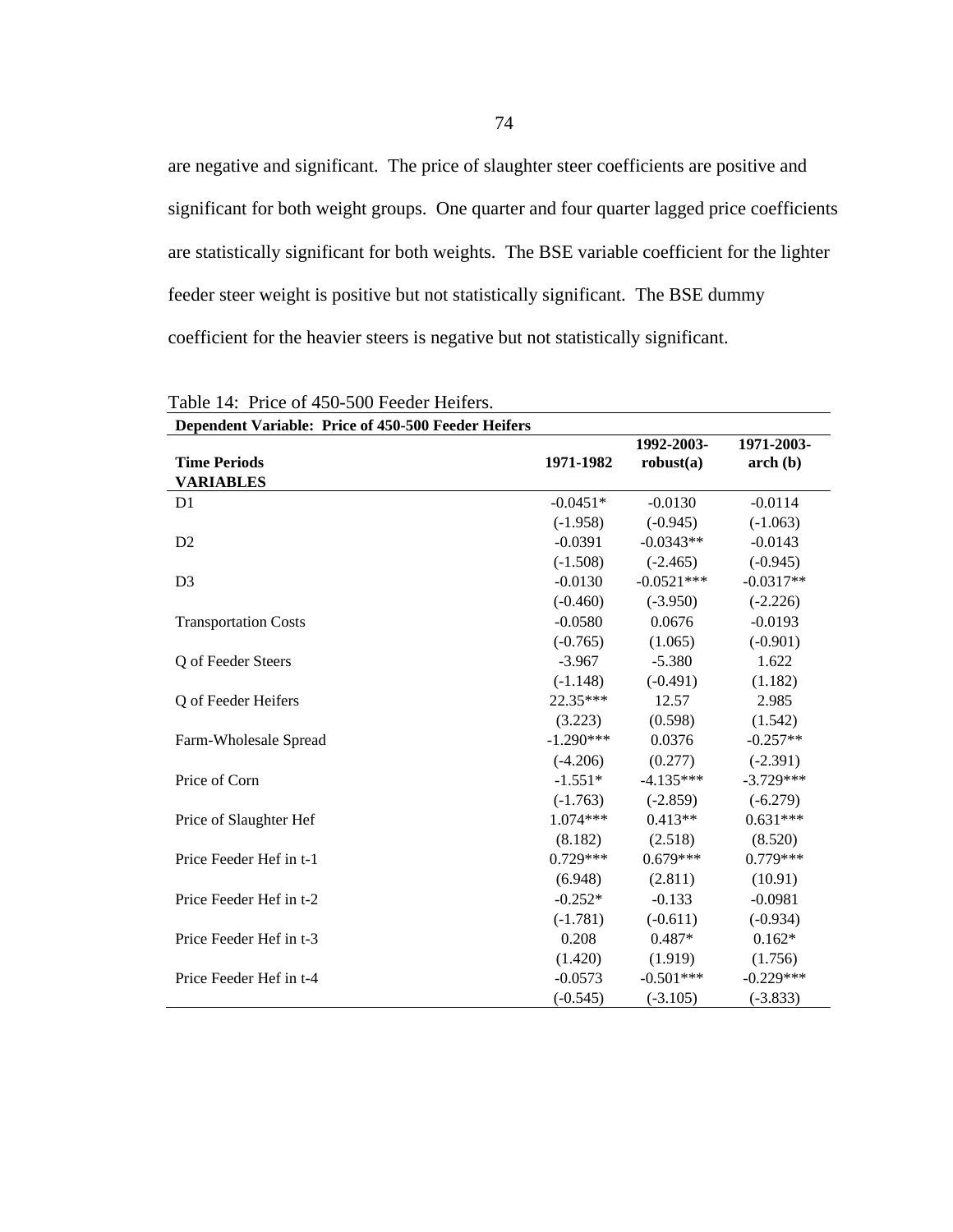| <b>Dependent Variable: Price of 450-500 Feeder Heifers</b>                                                 |            |                         |                          |
|------------------------------------------------------------------------------------------------------------|------------|-------------------------|--------------------------|
| <b>Time Periods</b>                                                                                        | 1971-1982  | 1992-2003-<br>robust(a) | 1971-2003-<br>$\arch(b)$ |
| <b>VARIABLES</b>                                                                                           |            |                         |                          |
| Constant                                                                                                   | $-0.208$   | 0.0795                  | $-0.0347$                |
|                                                                                                            | $(-1.023)$ | (1.145)                 | $(-0.705)$               |
| <b>Observations</b>                                                                                        | 44         | 44                      | 128                      |
| Adjusted R-squared                                                                                         | 0.966      | 0.918                   |                          |
| t-statistics in parentheses                                                                                |            |                         |                          |
| *** p<0.01, ** p<0.05, * p<0.1                                                                             |            |                         |                          |
| <b>DW</b>                                                                                                  | 1.65       |                         |                          |
| Dwalt                                                                                                      | 0.4052     |                         |                          |
| <b>HET</b>                                                                                                 | 0.1874     |                         |                          |
|                                                                                                            |            |                         |                          |
| (a) Corrects for heteroskedasticity using robust se<br>(b) Corrects for heteroskedasticity and first-order |            |                         |                          |

Table 14: Price of 450-500 Feeder Heifers (continued).

autocorrelation using ARCH

| Dependent Variable: Price of 450-500 Feeder Heifers |              |              |
|-----------------------------------------------------|--------------|--------------|
|                                                     | 1971-2008-   | 1971-2008m1- |
| <b>Time Periods</b>                                 | $\arch(b)$   | $\arch(b)$   |
| <b>VARIABLES</b>                                    |              |              |
| D <sub>1</sub>                                      | $-0.00766$   | $-0.00722$   |
|                                                     | $(-0.801)$   | $(-0.753)$   |
| D <sub>2</sub>                                      | $-0.0113$    | $-0.0107$    |
|                                                     | $(-0.838)$   | $(-0.811)$   |
| D <sub>3</sub>                                      | $-0.0357***$ | $-0.0352***$ |
|                                                     | $(-2.802)$   | $(-2.861)$   |
| <b>Transportation Costs</b>                         | $-0.00239$   | $-0.000577$  |
|                                                     | $(-0.131)$   | $(-0.0324)$  |
| Q of Feeder Steers                                  | 1.420        | 1.536        |
|                                                     | (1.126)      | (1.228)      |
| Q of Feeder Heifers                                 | $2.943*$     | $2.932*$     |
|                                                     | (1.662)      | (1.688)      |
| Farm-Wholesale Spread                               | $-0.236**$   | $-0.256**$   |
|                                                     | $(-2.409)$   | $(-2.523)$   |
| Price of Corn                                       | $-4.061***$  | $-4.030***$  |
|                                                     | $(-7.251)$   | $(-7.182)$   |
| Price of Slaughter Hef                              | $0.644***$   |              |
|                                                     | (8.954)      |              |
| Price Feeder Hef in t-1                             | $0.752***$   | $0.750***$   |
|                                                     | (11.24)      | (11.14)      |

Table 14: Price of 450-500 Feeder Heifers (continued).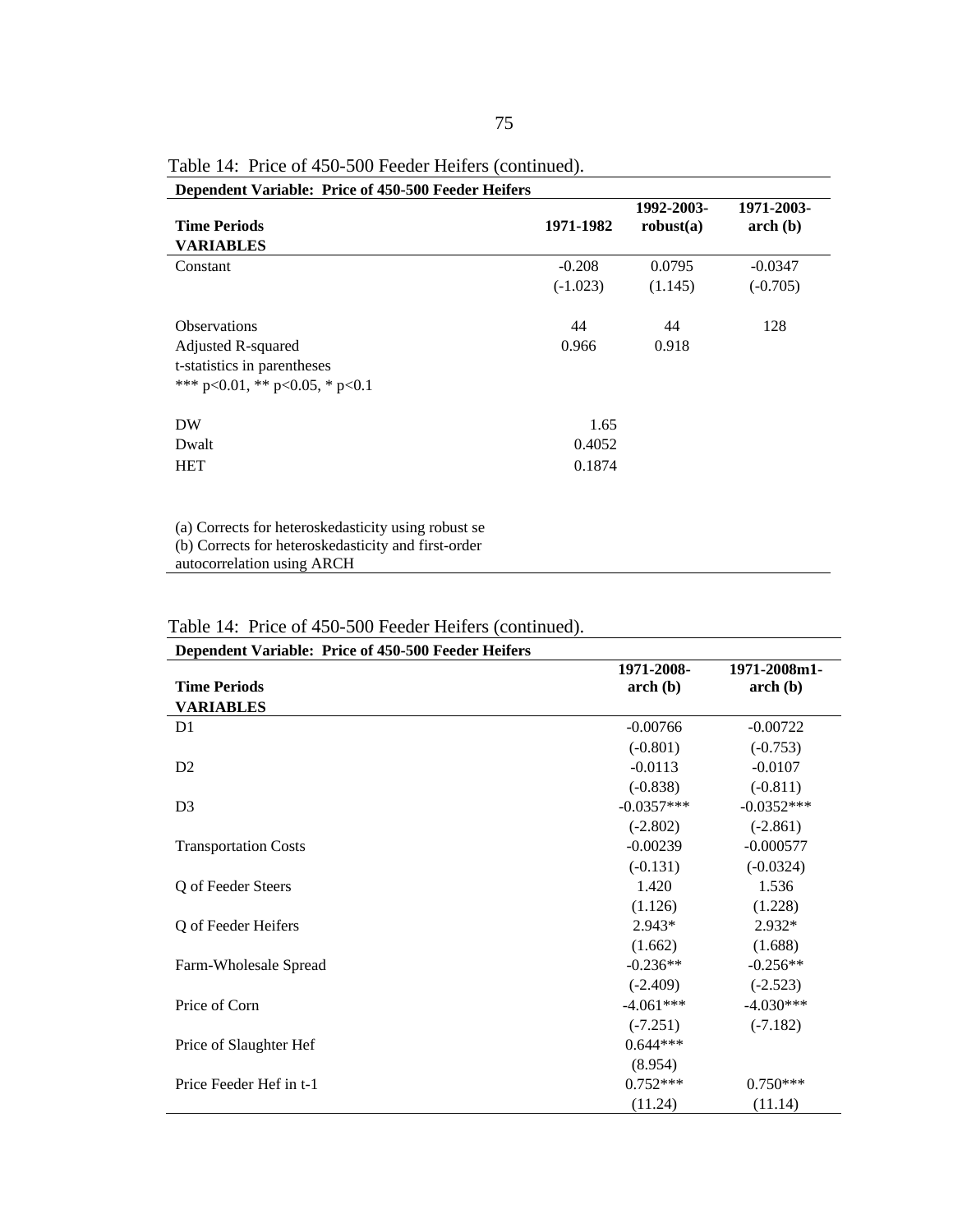| Dependent Variable: Price of 450-500 Feeder Heifers                               | 1971-2008-  | 1971-2008m1- |
|-----------------------------------------------------------------------------------|-------------|--------------|
| <b>Time Periods</b>                                                               | arch(b)     | arch(b)      |
| <b>VARIABLES</b>                                                                  |             |              |
| Price Feeder Hef in t-2                                                           | $-0.0800$   | $-0.0790$    |
|                                                                                   | $(-0.848)$  | $(-0.825)$   |
| Price Feeder Hef in t-3                                                           | $0.176**$   | $0.177**$    |
|                                                                                   | (2.140)     | (2.126)      |
| Price Feeder Hef in t-4                                                           | $-0.246***$ | $-0.245***$  |
|                                                                                   | $(-4.685)$  | $(-4.669)$   |
| mad04                                                                             | 0.0135      |              |
|                                                                                   | (0.793)     |              |
| mad <sub>05</sub>                                                                 | 0.0107      |              |
|                                                                                   | (0.113)     |              |
| mad06                                                                             | 0.0144      |              |
|                                                                                   | (0.123)     |              |
| mad                                                                               |             | 0.0106       |
|                                                                                   |             | (0.668)      |
| Price of Slaughter Hef Total MAD                                                  |             | $0.645***$   |
|                                                                                   |             | (8.664)      |
| Constant                                                                          | $-0.0413$   | $-0.0432$    |
|                                                                                   | $(-0.920)$  | $(-0.987)$   |
| Observations                                                                      | 148         | 148          |
| Adjusted R-squared                                                                |             |              |
| t-statistics in parentheses                                                       |             |              |
| *** p<0.01, ** p<0.05, * p<0.1                                                    |             |              |
| <b>DW</b>                                                                         |             |              |
| Dwalt                                                                             |             |              |
| <b>HET</b>                                                                        |             |              |
| (a) Corrects for heteroskedasticity using robust se                               |             |              |
| (b) Corrects for heteroskedasticity and first-order autocorrelation<br>using ARCH |             |              |

Table 14: Price of 450-500 Feeder Heifers (continued).

| <b>Dependent Variable: Price of 700-750 Feeder Heifers</b> |            |            |              |
|------------------------------------------------------------|------------|------------|--------------|
|                                                            | 1971-      | 1992-      | 1971-2003-   |
| <b>Time Periods</b>                                        | 1982       | 2003       | robust $(a)$ |
| <b>VARIABLES</b>                                           |            |            |              |
|                                                            | -          |            |              |
| D1                                                         | $0.0455**$ | $-0.0126$  | $-0.0146$    |
|                                                            | $(-2.215)$ | $(-1.331)$ | $(-1.304)$   |
| D <sub>2</sub>                                             | $-0.0234$  | 0.0155     | $0.0182*$    |
|                                                            | (-1.028)   | (1.651)    | (1.735)      |

Table 15: Price of 700-750 Feeder Heifers.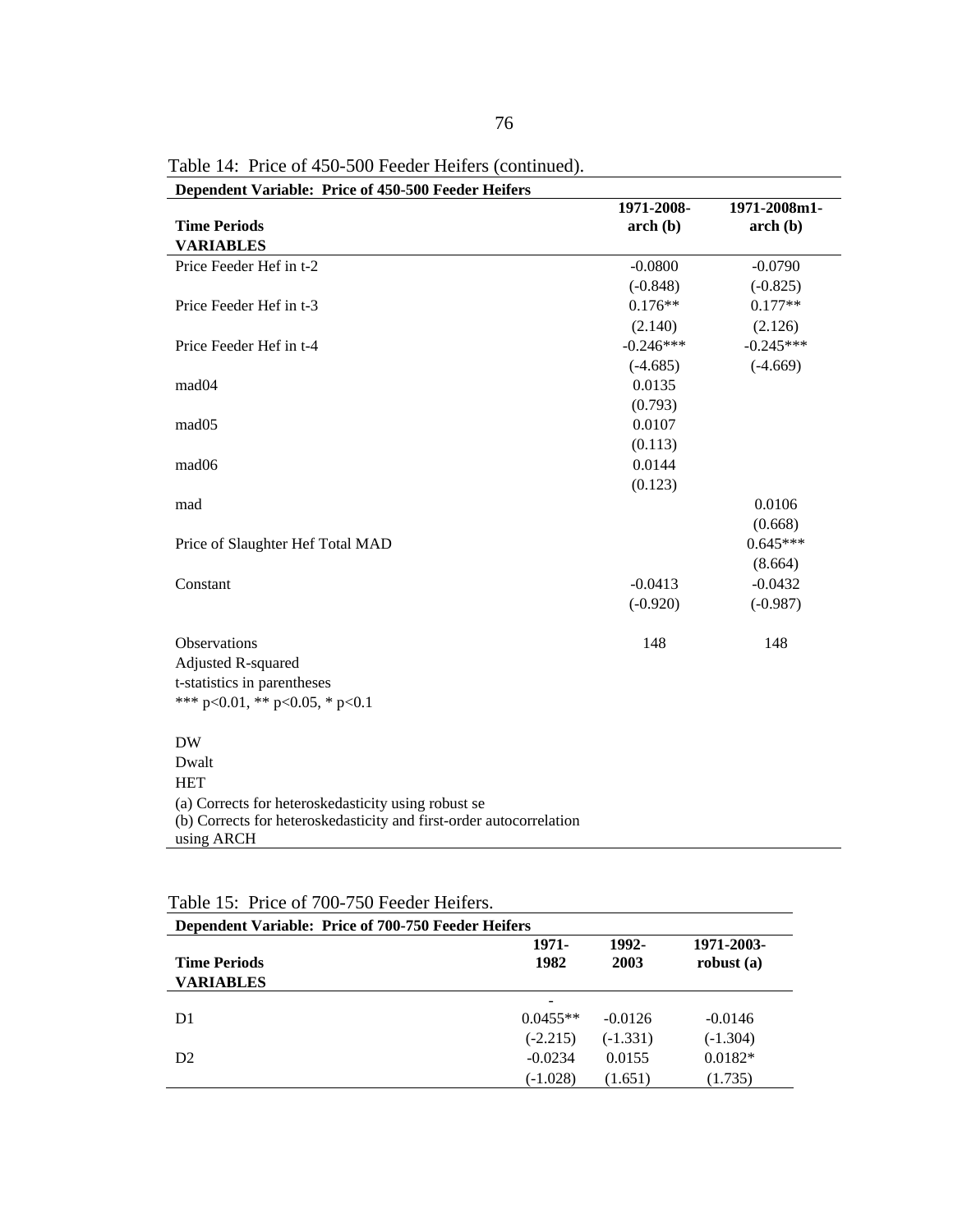| Dependent Variable: Price of 700-750 Feeder Heifers | 1971-      | 1992-       | 1971-2003-   |
|-----------------------------------------------------|------------|-------------|--------------|
| <b>Time Periods</b>                                 | 1982       | 2003        | robust $(a)$ |
| <b>VARIABLES</b>                                    |            |             |              |
| D <sub>3</sub>                                      | $-0.00920$ | $-0.00433$  | $-0.0121$    |
|                                                     | $(-0.357)$ | $(-0.462)$  | $(-1.058)$   |
| <b>Transportation Costs</b>                         | $-0.00945$ | 0.0324      | $-0.000258$  |
|                                                     | $(-0.142)$ | (0.642)     | $(-0.0129)$  |
| Q of Feeder Steers                                  | $-2.179$   | 1.534       | $2.124*$     |
|                                                     | $(-0.719)$ | (0.147)     | (1.663)      |
| Q of Feeder Heifers                                 | 17.98***   | $-1.013$    | 1.623        |
|                                                     | (2.939)    | $(-0.0508)$ | (1.081)      |
|                                                     |            |             |              |
| Farm-Wholesale Spread                               | 0.949***   | 0.143       | $-0.169$     |
|                                                     | $(-3.542)$ | (1.106)     | $(-1.627)$   |
| Price of Corn                                       | $-1.568**$ | $-1.748*$   | $-3.568***$  |
|                                                     | $(-2.048)$ | $(-1.770)$  | $(-5.950)$   |
| Price of Slaughter Hef                              | $0.934***$ | $0.405***$  | $0.611***$   |
|                                                     | (8.186)    | (3.046)     | (6.889)      |
| Price Feeder Hef in t-1                             | $0.635***$ | $0.738***$  | $0.624***$   |
|                                                     | (5.693)    | (3.982)     | (6.446)      |
| Price Feeder Hef in t-2                             | $-0.170$   | $-0.285$    | $-0.0482$    |
|                                                     | $(-1.200)$ | $(-1.318)$  | $(-0.383)$   |
| Price Feeder Hef in t-3                             | 0.113      | $0.589***$  | 0.191        |
|                                                     | (0.777)    | (2.795)     | (1.343)      |
| Price Feeder Hef in t-4                             | $-0.0342$  | $0.516***$  | $-0.245***$  |
|                                                     | $(-0.309)$ | $(-3.788)$  | $(-2.643)$   |
| Constant                                            | $-0.212$   | 0.0134      | $-0.0312$    |
|                                                     | $(-1.201)$ | (0.257)     | $(-0.720)$   |
| Observations                                        | 44         | 44          | 128          |
| <b>Adjusted R-squared</b>                           | 0.958      | 0.904       | 0.955        |
| t-statistics in parentheses                         |            |             |              |
| *** p<0.01, ** p<0.05, * p<0.1                      |            |             |              |
| <b>DW</b>                                           | 1.83       | 2.08        |              |
| Dwalt                                               | 0.7481     | 0.6275      |              |
| <b>HET</b>                                          | 0.2366     | 0.2952      |              |
| (a) Corrects for heteroskedasticity using robust se |            |             |              |

Table 15: Price of 700-750 Feeder Heifers (continued).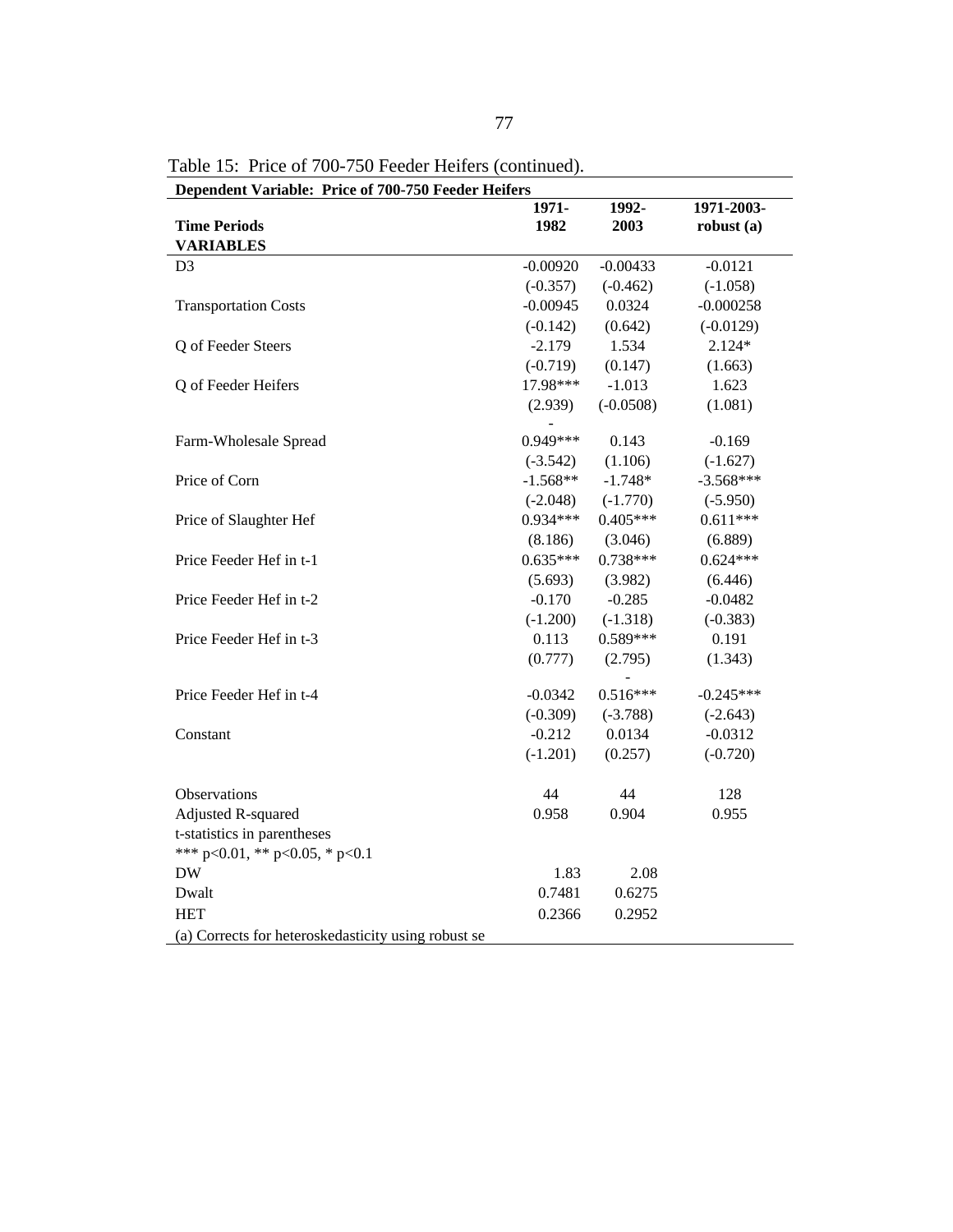| Dependent Variable: Price of 700-750 Feeder Heifers |              |              |  |  |
|-----------------------------------------------------|--------------|--------------|--|--|
|                                                     | 1971-2008-   | 1971-2008m1- |  |  |
| <b>Time Periods</b>                                 | robust $(a)$ | robust $(a)$ |  |  |
| <b>VARIABLES</b>                                    |              |              |  |  |
| D <sub>1</sub>                                      | $-0.00413$   | $-0.00405$   |  |  |
|                                                     | $(-0.380)$   | $(-0.374)$   |  |  |
| D <sub>2</sub>                                      | $0.0276**$   | $0.0273**$   |  |  |
|                                                     | (2.613)      | (2.604)      |  |  |
| D <sub>3</sub>                                      | $-0.00646$   | $-0.00670$   |  |  |
|                                                     | $(-0.609)$   | $(-0.631)$   |  |  |
| <b>Transportation Costs</b>                         | 0.0166       | 0.0164       |  |  |
|                                                     | (1.283)      | (1.303)      |  |  |
| Q of Feeder Steers                                  | 2.380*       | $2.331*$     |  |  |
|                                                     | (1.887)      | (1.894)      |  |  |
| Q of Feeder Heifers                                 | 1.504        | 1.407        |  |  |
|                                                     | (1.127)      | (1.066)      |  |  |
| Farm-Wholesale Spread                               | $-0.155*$    | $-0.161*$    |  |  |
|                                                     | $(-1.808)$   | $(-1.862)$   |  |  |
| Price of Corn                                       | $-4.051***$  | $-4.022***$  |  |  |
|                                                     | $(-6.494)$   | $(-6.425)$   |  |  |
| Price of Slaughter Hef                              | $0.633***$   |              |  |  |
|                                                     | (6.790)      |              |  |  |
| Price Feeder Hef in t-1                             | $0.567***$   | $0.566***$   |  |  |
|                                                     | (5.927)      | (5.966)      |  |  |
| Price Feeder Hef in t-2                             | $-0.0307$    | $-0.0256$    |  |  |
|                                                     | $(-0.257)$   | $(-0.214)$   |  |  |
| Price Feeder Hef in t-3                             | 0.210        | 0.206        |  |  |
|                                                     | (1.639)      | (1.620)      |  |  |
| Price Feeder Hef in t-4                             | $-0.252***$  | $-0.253***$  |  |  |
|                                                     | $(-3.018)$   | $(-3.058)$   |  |  |
| mad <sub>04</sub>                                   | 0.0112       |              |  |  |
|                                                     | (0.380)      |              |  |  |
| mad <sub>05</sub>                                   | $-0.000687$  |              |  |  |
|                                                     | $(-0.0406)$  |              |  |  |
| mad06                                               | $-0.00336$   |              |  |  |
|                                                     | $(-0.224)$   |              |  |  |
| mad                                                 |              | 0.000809     |  |  |
|                                                     |              | (0.0701)     |  |  |
| Price of Slaughter Hef Total MAD                    |              | $0.635***$   |  |  |
|                                                     |              | (6.918)      |  |  |
| Constant                                            | $-0.0466$    | $-0.0431$    |  |  |
|                                                     | $(-1.202)$   | $(-1.140)$   |  |  |
|                                                     |              |              |  |  |

Table 15: Price of 700-750 Feeder Heifers (continued).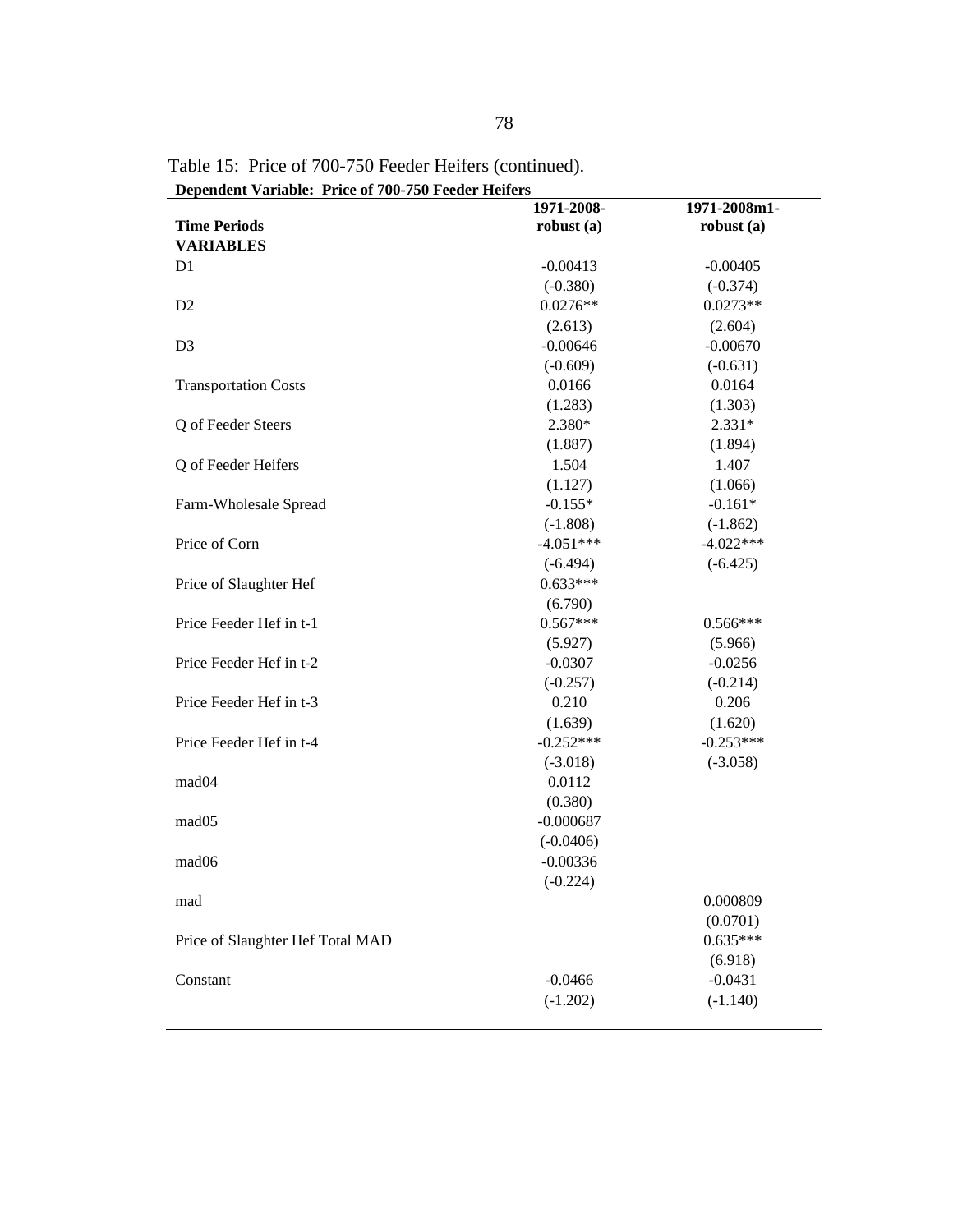| Dependent Variable: Price of 700-750 Feeder Heifers |              |              |  |  |
|-----------------------------------------------------|--------------|--------------|--|--|
|                                                     | 1971-2008-   | 1971-2008m1- |  |  |
| <b>Time Periods</b>                                 | robust $(a)$ | robust $(a)$ |  |  |
| <b>VARIABLES</b>                                    |              |              |  |  |
| <b>Observations</b>                                 | 148          | 148          |  |  |
| Adjusted R-squared                                  | 0.949        | 0.949        |  |  |
| t-statistics in parentheses                         |              |              |  |  |
| *** $p<0.01$ , ** $p<0.05$ , * $p<0.1$              |              |              |  |  |
| DW                                                  |              |              |  |  |
| Dwalt                                               |              |              |  |  |
| <b>HET</b>                                          |              |              |  |  |
|                                                     |              |              |  |  |
|                                                     |              |              |  |  |

Table 15: Price of 700-750 Feeder Heifers (continued).

For the period 1971-2008 using one total BSE dummy variable for 2004-2006, the estimated reduced form model corrects for first-order autocorrelation and heteroskedasticity for the lighter heifers, while the estimated reduced form model for the heavier heifers corrects for heteroskedasticity (Table 14 and Table 15). The transportation cost coefficient is negative for the lighter weight, but not statistically significant. The transportation cost coefficient is positive for the heavier heifer weight but not statistically significant. The quantity of steers on feed coefficient is positive, but only significant for the heavier heifers. Quantity of heifers on feed coefficient is positive and only significant for the lighter heifer weight. The farm-to-wholesale price spread coefficients and the price of corn coefficients are negative and statistically significant for both weights. The price of slaughter heifers coefficients are positive and significant. The BSE dummy variable coefficients are positive, and not statistically significant for both weight groups. The coefficient is greater in magnitude for the lighter weight than the heavier heifer weight; the magnitude suggests the lighter heifers are more sensitive to a BSE outbreak when compared to heavier heifers.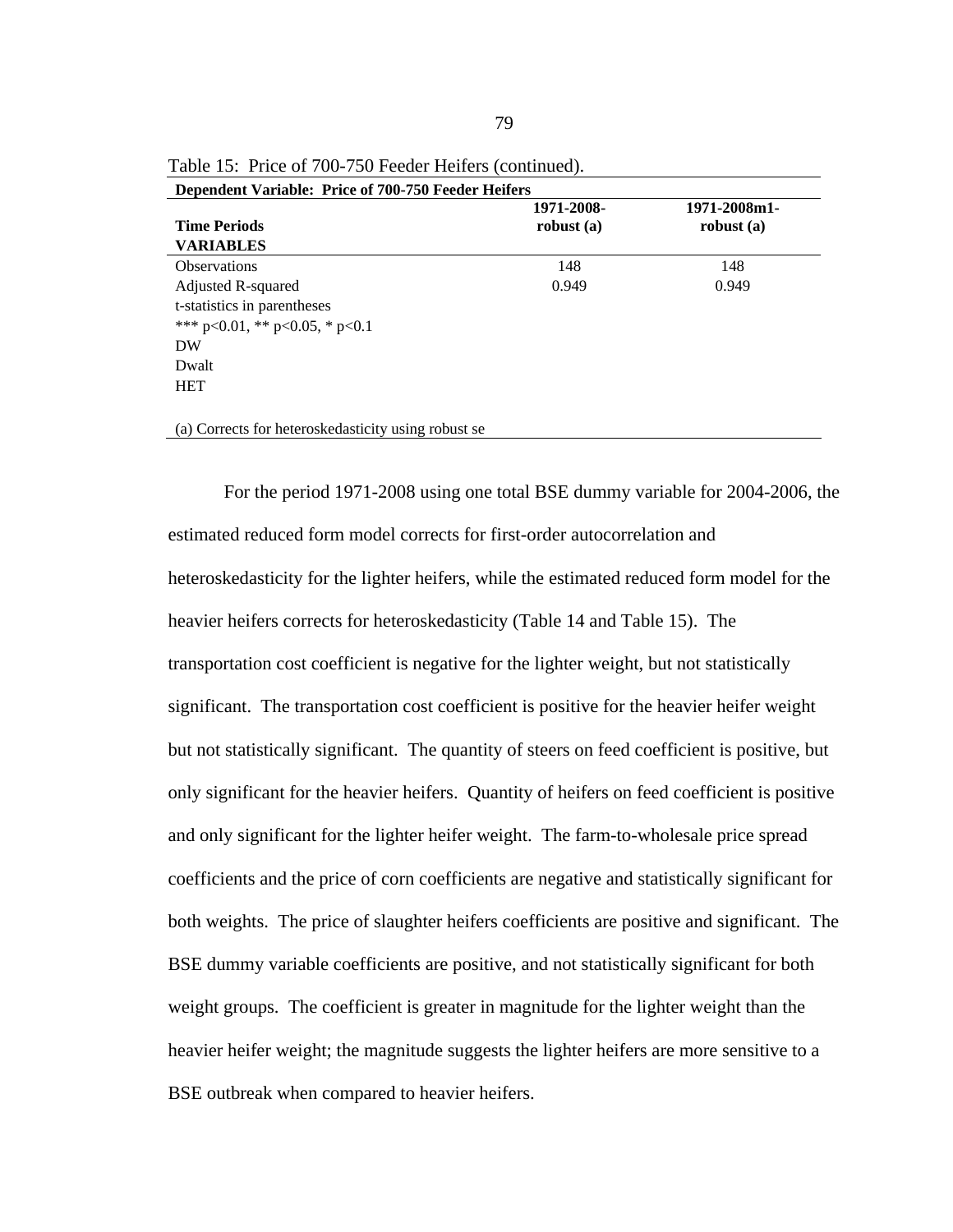F-statistics were calculated for feeder prices estimated models for the periods 1971-2003 and 1971-2008 to test for structural change during the BSE event. The resulting test statistics did not indicate rejection of the null hypothesis of BSE changes the market structure over the time periods of 1971-2003 to 1971-2008.

The estimated SM price differences model for the period 1971-1982 reports an adjusted  $R^2$  of .305 for the lighter price difference (Table 16). The price of slaughter steers coefficients is positive and significant for the light price difference, but negative and insignificant for the heavier price difference. SM suggest that the positive coefficient on the price of slaughter steers for the lighter price difference could lead to increases derived demand for feeder steers and heifers. If packers demand relatively more slaughter steers than slaughter heifers, this yields a pricing signal to cattle feeders, thus widening the difference between steers and heifers feeder prices. All quantity variables coefficients are positive and insignificant, which is inconsistent with the inverse relationship found among quantity and price variables reported in previous studies (Schultz and Marsh, Buccola and Jessee). The price of corn coefficients are negative and not statistically significant. These results agree with SM who suggest that feedlots may not be sensitive to the steer-heifer feed conversion differences when the cost of grain changes. SM further suggests that when feed costs increase the price reductions for both steers and heifers are very similar. One reason for this could be that heifers require more feed per pound of gain resulting in the finishing weights being lighter; feeder heifers are on feed a smaller number of days. A second reason (according to the Subcommittee on Beef Cattle Nutrition (1984)) that the feed conversion differences are not large is that,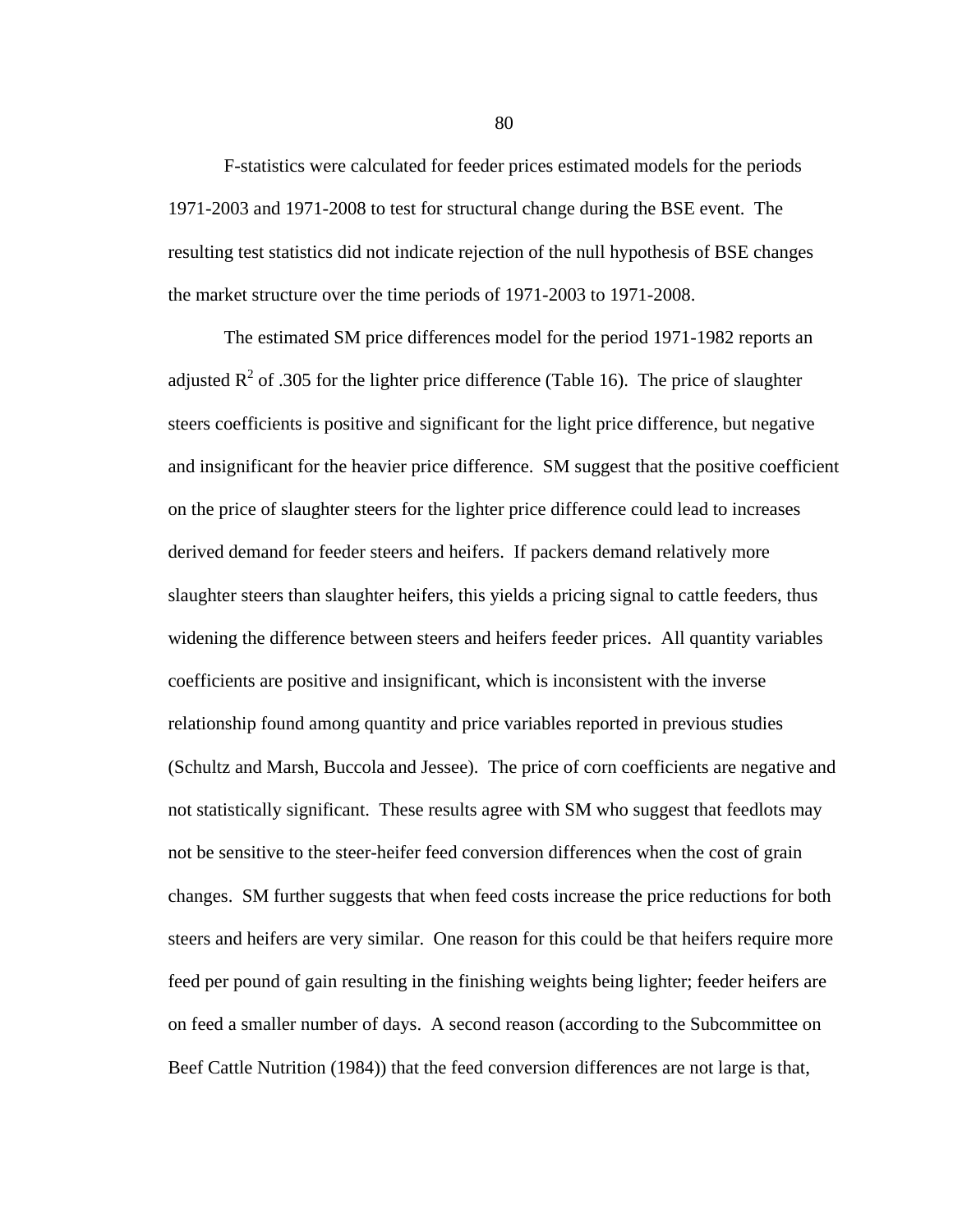depending on weight and grades, the conversion difference is 7 to 10 percent. The farmto-wholesale price spread coefficients are positive and not significant for both weight differences.

| <b>Differences</b>            |             |                                         |             |
|-------------------------------|-------------|-----------------------------------------|-------------|
| <b>The Reduced Form Model</b> |             | <b>The Reduced Form</b><br><b>Model</b> |             |
|                               | 600/650-    |                                         | 750/800-    |
| <b>VARIABLES</b>              | 450/500     | <b>VARIABLES</b>                        | 700/750(a)  |
| D <sub>1</sub>                | $-0.0263*$  | D <sub>1</sub>                          | $-0.0142$   |
|                               | $(-2.004)$  |                                         | $(-1.474)$  |
| D2                            | $-0.0316**$ | D2                                      | $-0.0133*$  |
|                               | $(-2.146)$  |                                         | $(-1.818)$  |
| D <sub>3</sub>                | $-0.0100$   | D <sub>3</sub>                          | 0.00286     |
|                               | $(-0.760)$  |                                         | (0.298)     |
| <b>Transportation Costs</b>   | $-0.0215$   | <b>Transportation Costs</b>             | $-0.00948$  |
|                               | $(-0.775)$  |                                         | $(-1.077)$  |
| Q of Feeder Steers            | 2.193       | Q of Feeder Steers                      | 0.567       |
|                               | (1.258)     |                                         | (0.955)     |
| Q of Feeder Heifers           | $-7.133**$  | Q of Feeder Heifers                     | $-2.086*$   |
|                               | $(-2.293)$  |                                         | $(-1.839)$  |
| Farm-Wholesale Spread         | 0.0468      | Farm-Wholesale Spread                   | $-0.0739$   |
|                               | (0.291)     |                                         | $(-1.087)$  |
| Price of Corn                 | 0.469       | Price of Corn                           | $0.511*$    |
|                               | (0.946)     |                                         | (1.997)     |
| Price of Slaughter Str        | 3.241***    | Price of Slaughter Str                  | 1.557***    |
|                               | (3.040)     |                                         | (4.260)     |
| Price of Slaughter Hef        | $-3.460***$ | Price of Slaughter Hef                  | $-1.564***$ |
|                               | $(-3.051)$  |                                         | $(-4.157)$  |
| Price Difference in t-1       | $0.518***$  | Price Difference in t-1                 | $0.801***$  |
|                               | (3.188)     |                                         | (5.675)     |
| Price Difference in t-2       | $-0.161$    | Price Difference in t-2                 | $-0.477**$  |
|                               | $(-0.915)$  |                                         | $(-2.637)$  |
| Price Difference in t-3       | 0.190       | Price Difference in t-3                 | 0.224       |
|                               | (1.042)     |                                         | (1.261)     |
| Price Difference in t-4       | $-0.119$    | Price Difference in t-4                 | $-0.123$    |
|                               | $(-0.810)$  |                                         | $(-0.954)$  |
| Constant                      | $0.166*$    | Constant                                | 0.0434      |
|                               | (1.917)     |                                         | (1.536)     |

Table 16: Price Differences vs. SM Differences (1971-1982). **Dependent Variable: Price of**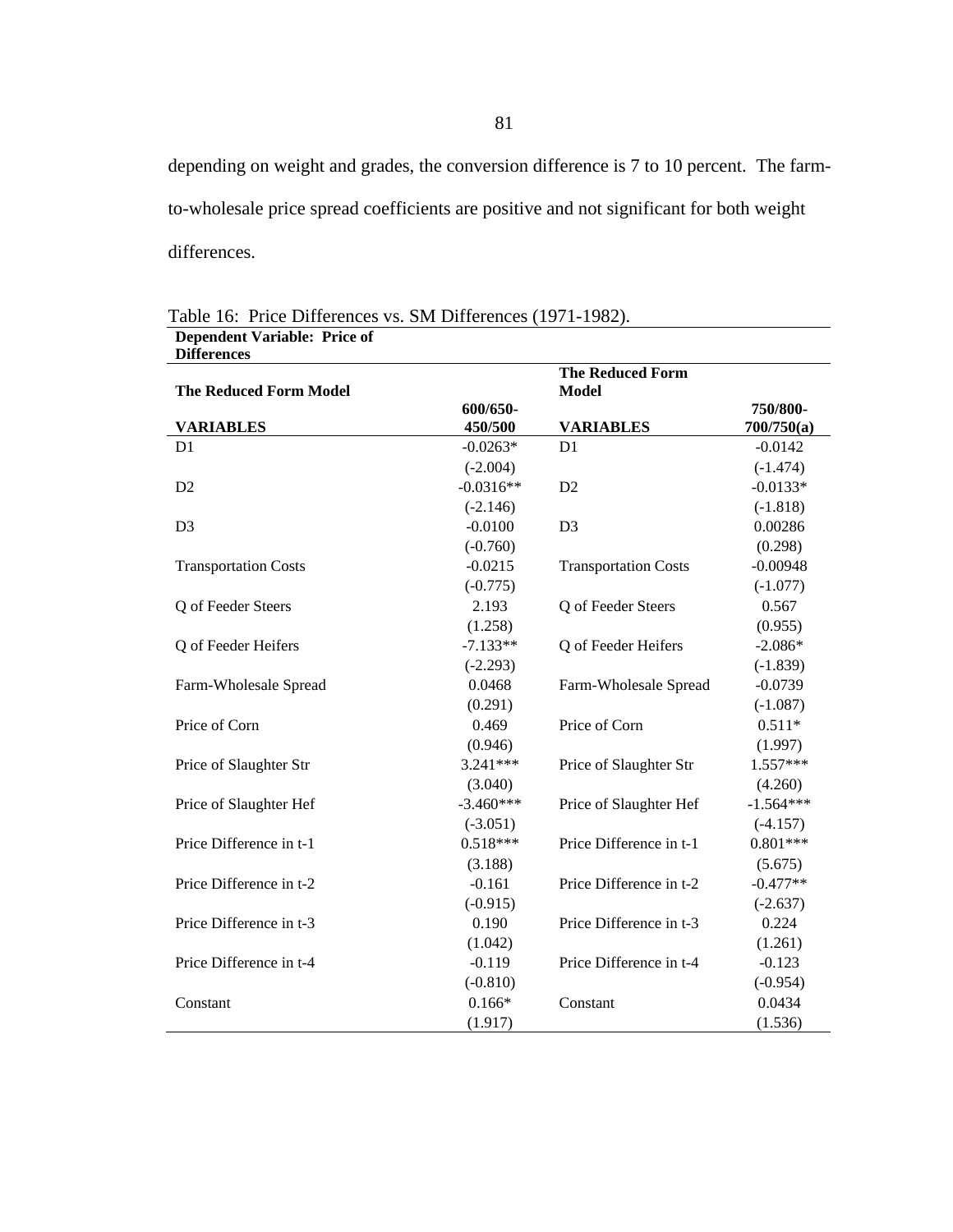| The Reduced Form Model                                      |                     | <b>The Reduced Form</b><br>Model                        |                        |
|-------------------------------------------------------------|---------------------|---------------------------------------------------------|------------------------|
| VARIABLES                                                   | 600/650-<br>450/500 | <b>VARIABLES</b>                                        | 750/800-<br>700/750(a) |
| <b>Observations</b>                                         | 44                  | <b>Observations</b>                                     | 44                     |
| Adjusted R-squared                                          | 0.781               | Adjusted R-squared                                      | 0.881                  |
| t-statistics in parentheses                                 |                     | t-statistics in parentheses<br>*** p<0.01, ** p<0.05, * |                        |
| *** $p<0.01$ , ** $p<0.05$ , * $p<0.1$                      |                     | p<0.1                                                   |                        |
| DW                                                          | 2.29                | DW                                                      | 2.19                   |
| Dwalt                                                       | 0.1235              | Dwalt                                                   |                        |
| <b>HET</b>                                                  | 0.5287              | <b>HET</b>                                              |                        |
| (a) Corrects for first-order<br>autocorrelation using PRAIS |                     |                                                         |                        |

Table 16: Price Difference vs. SM Differences (1971-1982) (continued). **Dependent Variable: Price of Differences** 

|  |  | Table 16: Price Differences vs. SM Differences (1971-1982) (continued). |
|--|--|-------------------------------------------------------------------------|
|--|--|-------------------------------------------------------------------------|

| <b>Dependent Variable: Price of Differences</b> |                 |                 |
|-------------------------------------------------|-----------------|-----------------|
| <b>SM Model</b>                                 |                 |                 |
|                                                 | 600/650-450/500 | 750/800-700/750 |
| <b>VARIABLES</b>                                | (a)             | (a)             |
| D <sub>1</sub>                                  | $-0.000509$     | 0.00495         |
|                                                 | $(-0.0307)$     | (0.480)         |
| D2                                              | 0.00810         | $-0.00296$      |
|                                                 | (0.535)         | $(-0.318)$      |
| D <sub>3</sub>                                  | $0.0264**$      | $0.0174**$      |
|                                                 | (2.045)         | (2.177)         |
| Q of Feeder Steers                              | 1.565           | 0.624           |
|                                                 | (0.750)         | (0.483)         |
| Q of Feeder Heifers                             | 3.360           | 3.461           |
|                                                 | (0.908)         | (1.531)         |
| Farm-Wholesale Spread                           | 0.0153          | 0.0304          |
|                                                 | (0.112)         | (0.354)         |
| Price of Corn                                   | $-0.793$        | $-0.0838$       |
|                                                 | $(-1.181)$      | $(-0.202)$      |
| Price of Slaughter Str                          | $0.0862**$      | $-0.0165$       |
|                                                 | (2.181)         | $(-0.433)$      |
| Price in t-1                                    | 0.295           |                 |
|                                                 | (1.044)         |                 |
| Price in t-1                                    |                 | $0.630**$       |
|                                                 |                 | (2.081)         |
| Constant                                        | $0.0447*$       | $0.0647***$     |
|                                                 | (1.980)         | (5.804)         |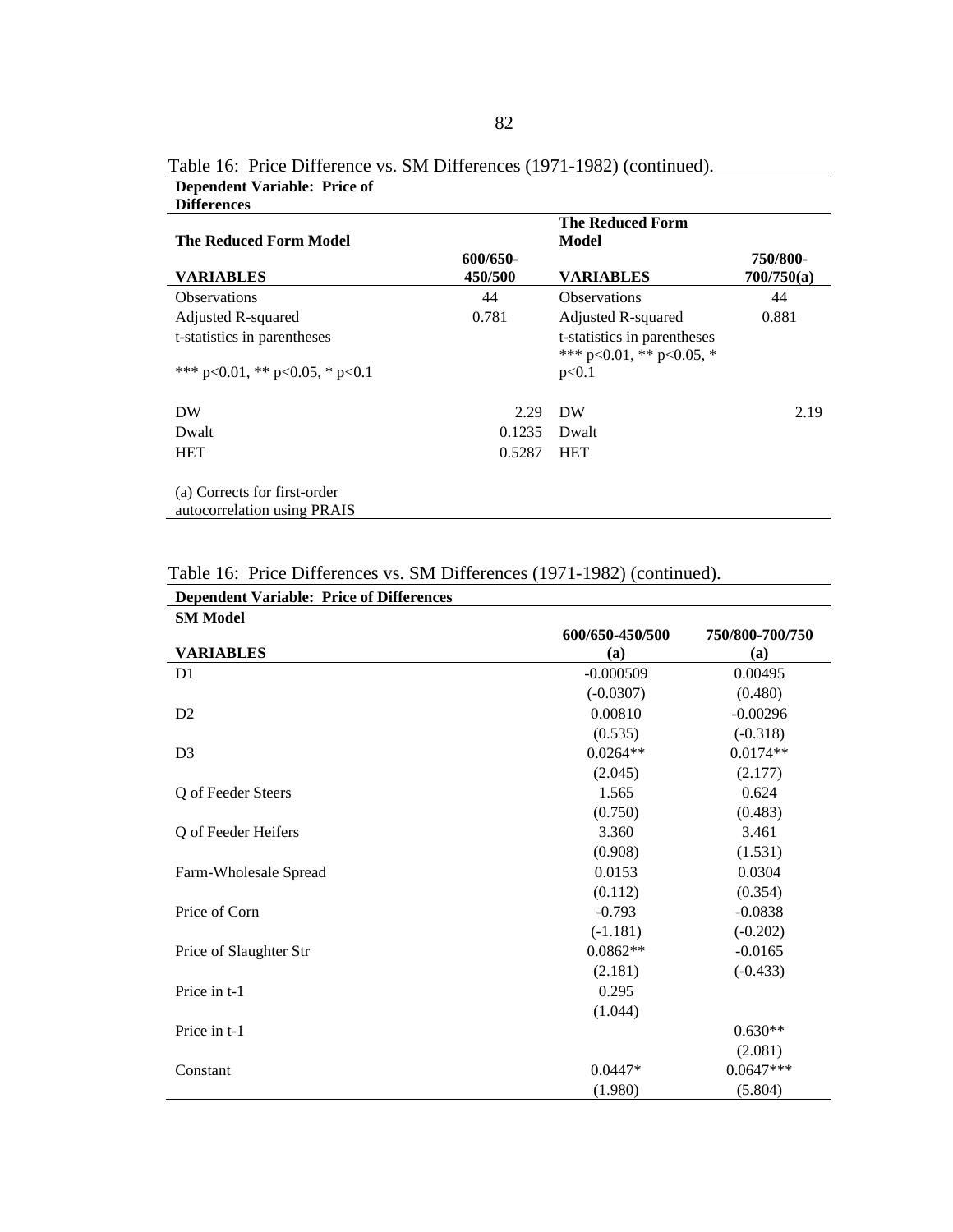| Dependent variable. The of Differences                   |                 |                 |
|----------------------------------------------------------|-----------------|-----------------|
| <b>SM Model</b>                                          |                 |                 |
|                                                          | 600/650-450/500 | 750/800-700/750 |
| <b>VARIABLES</b>                                         | (a)             | (a)             |
| <b>Observations</b>                                      | 47              | 47              |
| Adjusted R-squared                                       | 0.305           | 0.330           |
| t-statistics in parentheses                              |                 |                 |
| *** $p<0.01$ , ** $p<0.05$ , * $p<0.1$                   |                 |                 |
|                                                          |                 |                 |
|                                                          |                 |                 |
| DW                                                       | 1.91            | 1.6             |
| <b>HET</b>                                               |                 |                 |
|                                                          |                 |                 |
| (a) Corrects for first-order autocorrelation using PRAIS |                 |                 |

Table 16: Price Differences vs. SM Differences (1971-1982) (continued). **Dependent Variable: Price of Differences** 

The re-estimated SM price difference model reports a Durbin-Watson (DW) test statistic of 1.91 for the lighter price difference and 1.6 for the heavier price difference (Table 16). The adjusted  $R^2$  is around .30 for both weight differences. Thus the reduced form models are estimated using the Prais-Winsten procedure to correct for first-order autocorrelation, or estimated using robust standard errors correcting for heteroskedasticity, and then both first-order autocorrelation and heteroskedasticity ARCH procedures are utilized.

For the period 1971-1982, the estimated reduced form model for the lighter price differences report sufficient DW and heteroskedasticity test statistics; thus, an error correction model is not needed. The estimated reduced form model for the heavier price differences, however, corrects for first-order autocorrelation. Transportation costs coefficients are negative but not statistically significant for both weight groups. The quantity of feeder steers coefficients are positive, but not significant for either weight group. Quantity of feeder heifers coefficients are negative and significant for both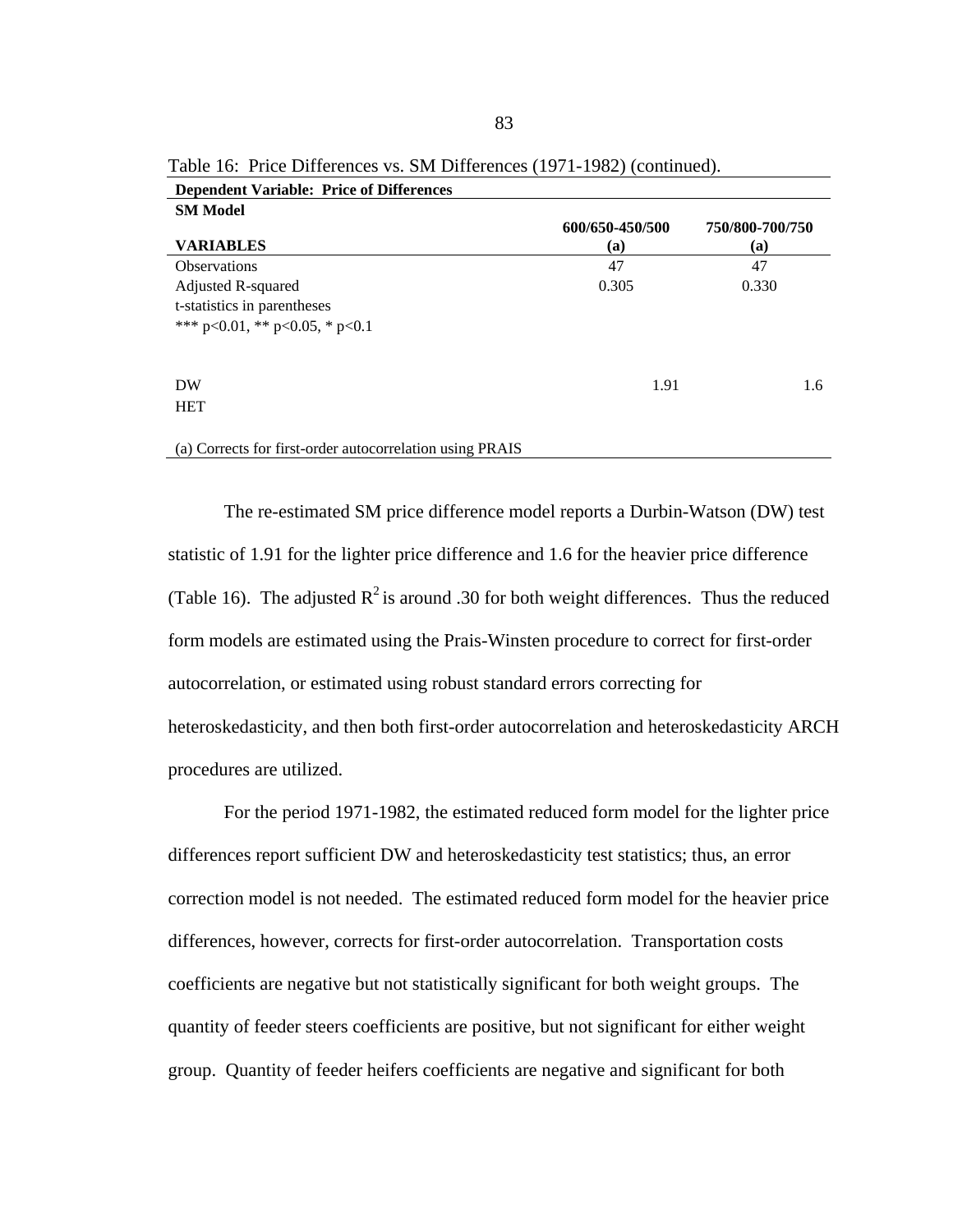weights. The farm-to-wholesale price spread coefficient is positive for the lighter price difference and is negative for the heavier price difference, but not significant for either price difference. The price of corn coefficients are positive and are not statistically significant for the lighter price difference, but is statistically significant at the 10% level for the heavier price difference. The price of slaughter steers coefficients are positive and significant for both price differences. The price slaughter heifers coefficients are negative and statistically significant for both price differences. Only the one quarter lag is statistically significant for both price differences.

For the period 1992-2003, the estimated reduced form model corrects for firstorder autocorrelation and heteroskedasticity for the lighter for feeder cattle price differences, and the estimated reduced form model corrects for heteroskedasticity for the heavier price differences (Table 17 and Table 18). This time period's adjusted  $R^2$  is the lowest reported. The transportation costs coefficients are negative and significant only for the lighter weight difference. The quantity of steers on feed coefficient is positive for the lighter price differences and the quantity of heifers on feed coefficient is negative for the light price differences, and neither are significant. The quantity of steers on feed coefficient is negative and the quantity of heifers on feed coefficient is positive for the heavier price difference model, but both are not statistically significant. The farm-towholesale price spread coefficients are positive for the lighter and heavier price difference, but not statistically significant. The price of corn coefficients are positive and statistically significant for the both weight groups. For the heavier price difference, the price of slaughter steers coefficient is positive, slaughter heifers coefficients is negative,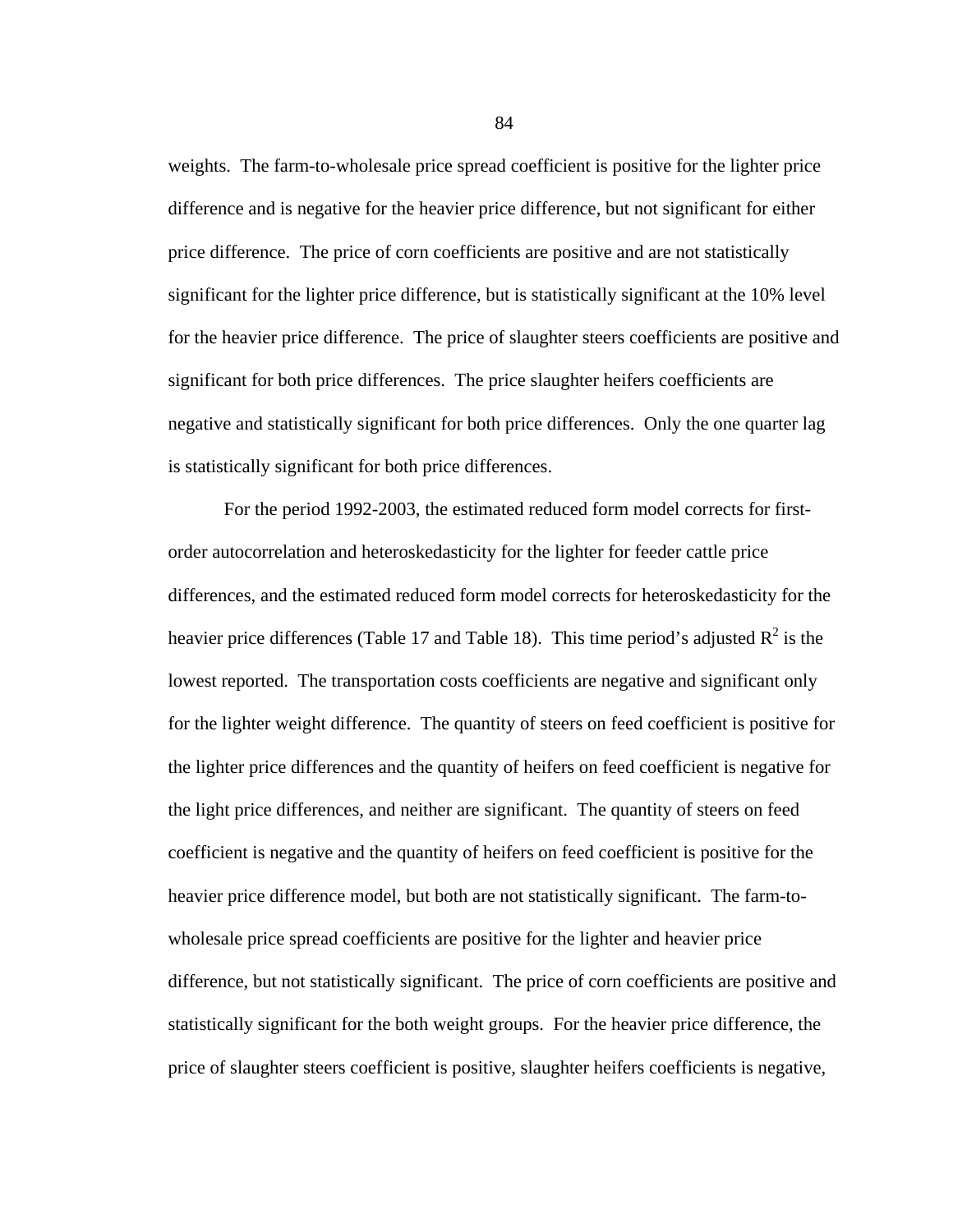and both are statistically significant. For the lighter price difference, the price of slaughter steers coefficient is negative, the slaughter heifers coefficient is positive, and neither are statistically significant. No quarter price lags coefficients are statistically significant for the lighter price difference and one and four quarter lags coefficients are significant for the heavier cattle.

| Dependent Variable: Feeder Price Differences of 600/650-450/500 Str/Hef |             |            |  |
|-------------------------------------------------------------------------|-------------|------------|--|
|                                                                         |             | 1992-2003- |  |
| <b>Time Periods</b>                                                     | 1971-1982   | arch(a)    |  |
| <b>VARIABLES</b>                                                        |             |            |  |
| D <sub>1</sub>                                                          | $-0.0263*$  | 0.00627    |  |
|                                                                         | $(-2.004)$  | (0.782)    |  |
| D <sub>2</sub>                                                          | $-0.0316**$ | 0.0146     |  |
|                                                                         | $(-2.146)$  | (1.381)    |  |
| D <sub>3</sub>                                                          | $-0.0100$   | 0.00716    |  |
|                                                                         | $(-0.760)$  | (0.884)    |  |
| <b>Transportation Costs</b>                                             | $-0.0215$   | $-0.0201$  |  |
|                                                                         | $(-0.775)$  | $(-0.460)$ |  |
| Q of Feeder Steers                                                      | 2.193       | 6.812      |  |
|                                                                         | (1.258)     | (0.896)    |  |
| Q of Feeder Heifers                                                     | $-7.133**$  | $-12.43$   |  |
|                                                                         | $(-2.293)$  | $(-0.862)$ |  |
| Farm-Wholesale Spread                                                   | 0.0468      | 0.159      |  |
|                                                                         | (0.291)     | (1.120)    |  |
| Price of Corn                                                           | 0.469       | 1.902**    |  |
|                                                                         | (0.946)     | (2.281)    |  |
| Price of Slaughter Str                                                  | 3.241***    | $-1.118$   |  |
|                                                                         | (3.040)     | $(-0.530)$ |  |
| Price of Slaughter Hef                                                  | $-3.460***$ | 1.101      |  |
|                                                                         | $(-3.051)$  | (0.511)    |  |
| Price Difference in t-1                                                 | $0.518***$  | 0.427      |  |
|                                                                         | (3.188)     | (1.626)    |  |
| Price Difference in t-2                                                 | $-0.161$    | 0.0714     |  |
|                                                                         | $(-0.915)$  | (0.272)    |  |
| Price Difference in t-3                                                 | 0.190       | 0.0343     |  |
|                                                                         | (1.042)     | (0.119)    |  |
| Price Difference in t-4                                                 | $-0.119$    | 0.113      |  |
|                                                                         | $(-0.810)$  | (0.594)    |  |
| Constant                                                                | $0.166*$    | $-0.0386$  |  |
|                                                                         | (1.917)     | $(-0.756)$ |  |

Table 17: Feeder Price Differences of 600/650-450/500 Str/Hef.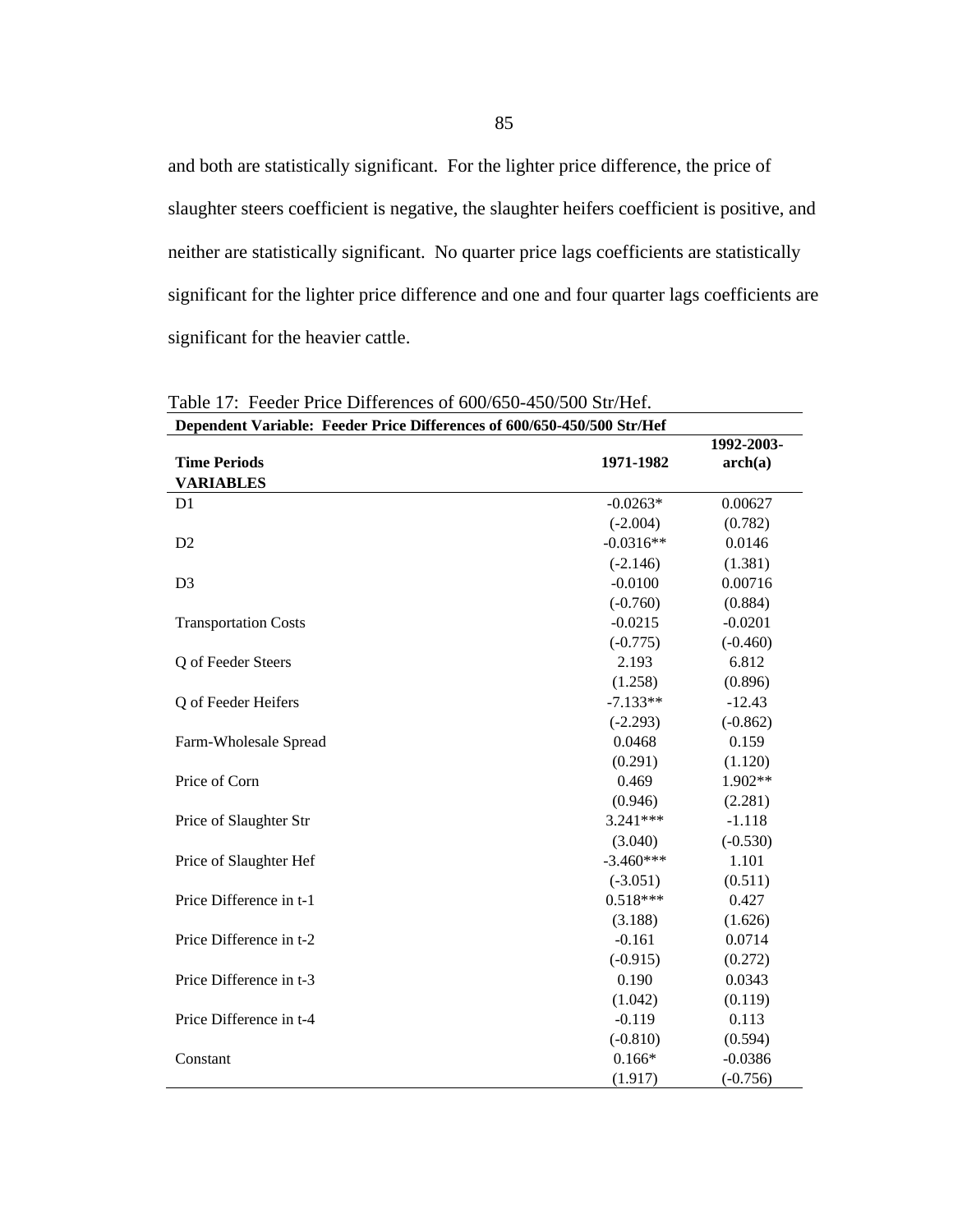| Dependent Variable: Feeder Price Differences of 600/650-450/500 Str/Hef |               |                       |
|-------------------------------------------------------------------------|---------------|-----------------------|
| <b>Time Periods</b>                                                     | 1971-<br>1982 | 1992-2003-<br>arch(a) |
| <b>VARIABLES</b>                                                        |               |                       |
| <b>Observations</b>                                                     | 44            | 44                    |
| Adjusted R-squared                                                      | 0.781         |                       |
| t-statistics in parentheses                                             |               |                       |
| *** $p<0.01$ , ** $p<0.05$ , * $p<0.1$                                  |               |                       |
| DW                                                                      | 2.29          |                       |
| Dwalt                                                                   | 0.1235        |                       |
| <b>HET</b>                                                              | 0.5287        |                       |
| (a) Corrects for heteroskedasticity and first-order autocorrelation     |               |                       |

Table 17: Feeder Price Difference of 600/650-450/500 Str/Hef (continued).

edasticity and first-order autocorrelation (a) Corrects fo<br>using ARCH

| Dependent Variable: Feeder Price Differences of 600/650-450/500 Str/Hef |             |             |             |
|-------------------------------------------------------------------------|-------------|-------------|-------------|
|                                                                         | 1971-2003-  |             | 1971-       |
| <b>Time Periods</b>                                                     | arch(a)     | 1971-2008   | 2008m1      |
| <b>VARIABLES</b>                                                        |             |             |             |
|                                                                         |             |             |             |
| D <sub>1</sub>                                                          | $-0.0125**$ | $-0.00739$  | $-0.00763$  |
|                                                                         | $(-2.320)$  | $(-1.582)$  | $(-1.648)$  |
| D2                                                                      | 0.00235     | 0.00347     | 0.00338     |
|                                                                         | (0.306)     | (0.657)     | (0.646)     |
| D <sub>3</sub>                                                          | 0.00509     | 0.00684     | 0.00645     |
|                                                                         | (0.735)     | (1.392)     | (1.328)     |
| <b>Transportation Costs</b>                                             | $-0.00996$  | $-0.000778$ | $-0.000846$ |
|                                                                         | $(-0.886)$  | $(-0.103)$  | $(-0.118)$  |
| Q of Feeder Steers                                                      | 0.162       | 0.0827      | $-0.0275$   |
|                                                                         | (0.259)     | (0.145)     | $(-0.0494)$ |
| Q of Feeder Heifers                                                     | $-0.644$    | $-0.626$    | $-0.648$    |
|                                                                         | $(-0.742)$  | $(-0.964)$  | $(-1.014)$  |
| Farm-Wholesale Spread                                                   | 0.0946      | $0.125***$  | $0.138***$  |
|                                                                         | (1.389)     | (2.758)     | (3.009)     |
| Price of Corn                                                           | $0.923**$   | $0.817***$  | $0.784***$  |
|                                                                         | (2.392)     | (3.218)     | (3.096)     |
| Price of Slaughter Str                                                  | 1.709**     | $1.652***$  |             |
|                                                                         | (2.273)     | (2.640)     |             |
| Price of Slaughter Hef                                                  | $-1.864**$  | $-1.813***$ |             |
|                                                                         | $(-2.324)$  | $(-2.754)$  |             |
| Price Difference in t-1                                                 | $0.697***$  | $0.650***$  | $0.652***$  |
|                                                                         | (6.912)     | (7.908)     | (8.016)     |

Table 17: Feeder Price Difference of 600/650-450/500 Str/Hef (continued).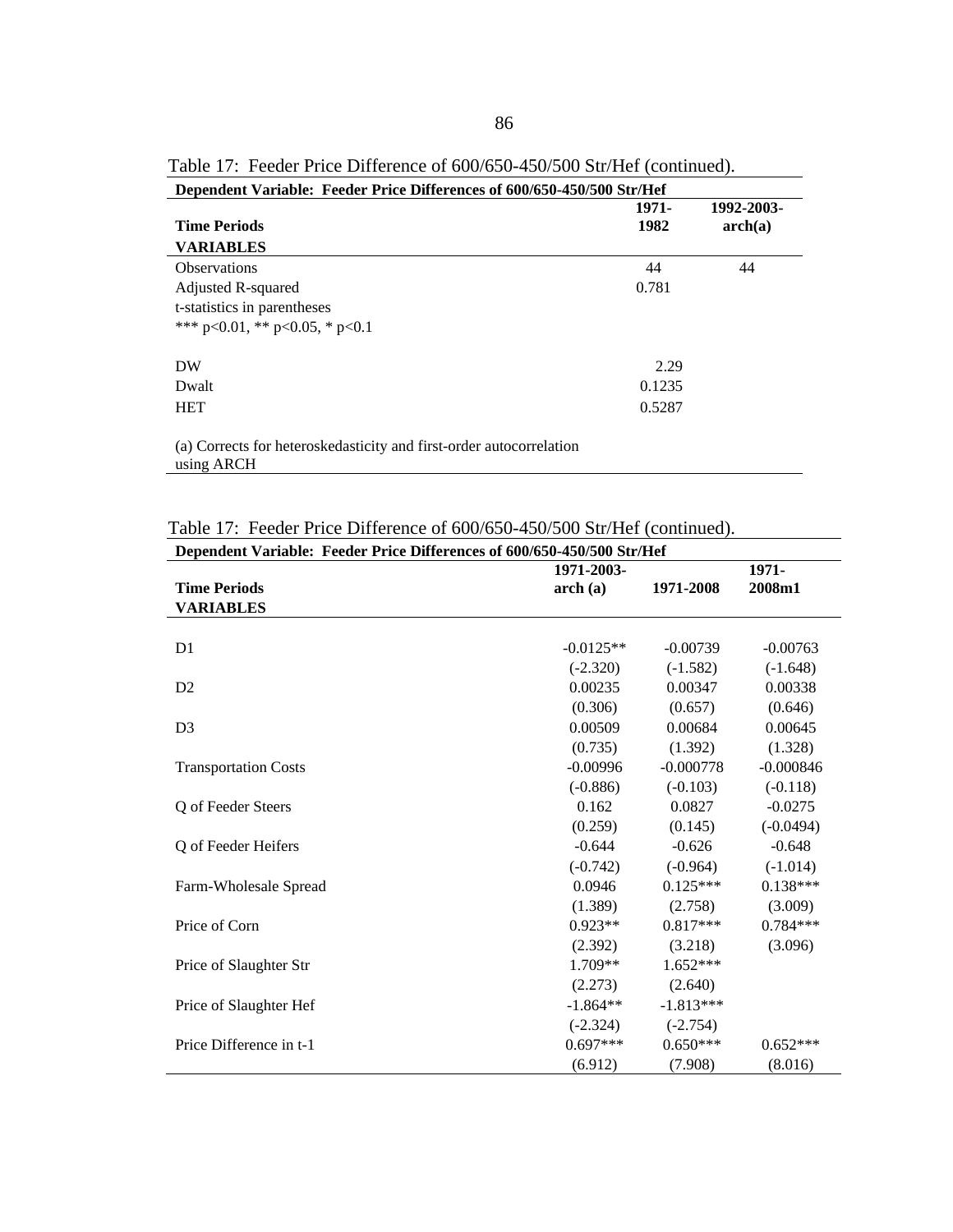| Dependent Variable: Feeder Price Differences of 600/650-450/500 Str/Hef           | 1971-2003-  |            | 1971-       |
|-----------------------------------------------------------------------------------|-------------|------------|-------------|
| <b>Time Periods</b>                                                               | arch(a)     | 1971-2008  | 2008m1      |
| <b>VARIABLES</b>                                                                  |             |            |             |
| Price Difference in t-2                                                           | $-0.256**$  | $-0.211**$ | $-0.205**$  |
|                                                                                   | $(-2.006)$  | $(-2.157)$ | $(-2.128)$  |
| Price Difference in t-3                                                           | $0.269**$   | $0.199**$  | $0.202**$   |
|                                                                                   | (2.210)     | (2.018)    | (2.059)     |
| Price Difference in t-4                                                           | $-0.212***$ | $-0.148*$  | $-0.145*$   |
|                                                                                   | $(-2.764)$  | $(-1.885)$ | $(-1.872)$  |
| mad04                                                                             |             | $-0.00458$ |             |
|                                                                                   |             | $(-0.480)$ |             |
| mad05                                                                             |             | $-0.00174$ |             |
|                                                                                   |             | $(-0.175)$ |             |
| mad06                                                                             |             | $-0.00912$ |             |
|                                                                                   |             | $(-0.888)$ |             |
| mad                                                                               |             |            | $-0.00646$  |
|                                                                                   |             |            | $(-1.129)$  |
| Price of Slaughter Str Total MAD                                                  |             |            | $1.537**$   |
|                                                                                   |             |            | (2.524)     |
| Price of Slaughter Hef Total MAD                                                  |             |            | $-1.693***$ |
|                                                                                   |             |            | $(-2.643)$  |
| Constant                                                                          | $0.0568**$  | $0.0489**$ | $0.0481**$  |
|                                                                                   | (2.061)     | (2.397)    | (2.428)     |
| Observations                                                                      | 128         | 148        | 148         |
| Adjusted R-squared                                                                |             | 0.804      | 0.807       |
| t-statistics in parentheses                                                       |             |            |             |
| *** p<0.01, ** p<0.05, * p<0.1                                                    |             |            |             |
| <b>DW</b>                                                                         |             | 1.96       | 1.97        |
| Dwalt                                                                             |             | 0.4814     | 0.4666      |
| <b>HET</b>                                                                        |             | 0.3202     | 0.384       |
| (a) Corrects for heteroskedasticity and first-order<br>autocorrelation using ARCH |             |            |             |

Table 17: Feeder Price Difference of 600/650-450/500 Str/Hef (continued).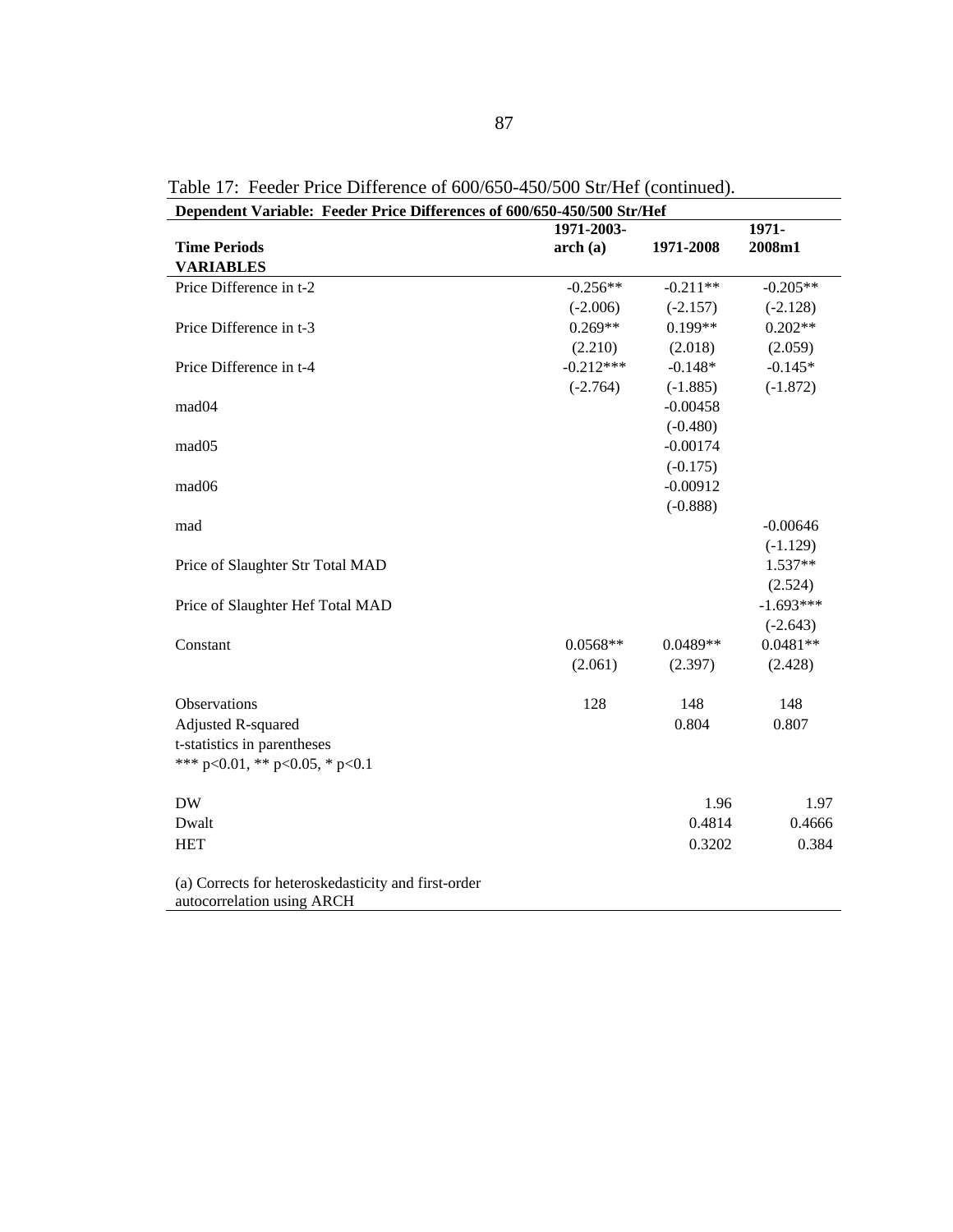| Dependent Variable: Feeder Price Differences of 750/800-700/750 Str/Hef |             |             |               |  |
|-------------------------------------------------------------------------|-------------|-------------|---------------|--|
|                                                                         | 1971-1982-  | 1992-2003-  | 1971-2003-    |  |
| <b>Time Periods</b>                                                     | prais(a)    | robust(b)   | robust(b)     |  |
| <b>VARIABLES</b>                                                        |             |             |               |  |
| D <sub>1</sub>                                                          | $-0.0142$   | 0.000920    | $-0.00850***$ |  |
|                                                                         | $(-1.474)$  | (0.261)     | $(-2.656)$    |  |
| D <sub>2</sub>                                                          | $-0.0133*$  | 0.00266     | $-0.00481$    |  |
|                                                                         | $(-1.818)$  | (0.846)     | $(-1.301)$    |  |
| D <sub>3</sub>                                                          | 0.00286     | $0.00800**$ | $0.0103***$   |  |
|                                                                         | (0.298)     | (2.275)     | (3.662)       |  |
| <b>Transportation Costs</b>                                             | $-0.00948$  | $-0.0311**$ | $-0.0105$     |  |
|                                                                         | $(-1.077)$  | $(-2.484)$  | $(-1.409)$    |  |
| Q of Feeder Steers                                                      | 0.567       | $-1.263$    | 0.0231        |  |
|                                                                         | (0.955)     | $(-0.803)$  | (0.0668)      |  |
| Q of Feeder Heifers                                                     | $-2.086*$   | 1.925       | $-0.109$      |  |
|                                                                         | $(-1.839)$  | (0.636)     | $(-0.288)$    |  |
| Farm-Wholesale Spread                                                   | $-0.0739$   | 0.0425      | 0.0799 ***    |  |
|                                                                         | $(-1.087)$  | (0.957)     | (2.906)       |  |
| Price of Corn                                                           | $0.511*$    | $0.466**$   | 0.393**       |  |
|                                                                         | (1.997)     | (2.257)     | (2.595)       |  |
| Price of Slaughter Str                                                  | $1.557***$  | $1.700**$   | $1.040***$    |  |
|                                                                         | (4.260)     | (2.265)     | (3.283)       |  |
| Price of Slaughter Hef                                                  | $-1.564***$ | $-1.661**$  | $-1.065***$   |  |
|                                                                         | $(-4.157)$  | $(-2.197)$  | $(-3.217)$    |  |
| Price Difference in t-1                                                 | $0.801***$  | 0.298**     | $0.386***$    |  |
|                                                                         | (5.675)     | (2.052)     | (3.579)       |  |
| Price Difference in t-2                                                 | $-0.477**$  | 0.00488     | $-0.0133$     |  |
|                                                                         | $(-2.637)$  | (0.0263)    | $(-0.131)$    |  |
| Price Difference in t-3                                                 | 0.224       | 0.0172      | 0.00398       |  |
|                                                                         | (1.261)     | (0.115)     | (0.0350)      |  |
| Price Difference in t-4                                                 | $-0.123$    | $0.350*$    | $-0.0446$     |  |
|                                                                         | $(-0.954)$  | (2.028)     | $(-0.480)$    |  |
| Constant                                                                | 0.0434      | 5.70e-05    | 0.0168        |  |
|                                                                         | (1.536)     | (0.00354)   | (1.156)       |  |
| Observations                                                            | 44          | 44          | 128           |  |
| Adjusted R-squared                                                      | 0.881       | 0.504       | 0.890         |  |
| t-statistics in parentheses                                             |             |             |               |  |
| *** p<0.01, ** p<0.05, * p<0.1                                          |             |             |               |  |
|                                                                         |             |             |               |  |
| <b>DW</b>                                                               | 2.19        |             |               |  |
| Dwalt                                                                   |             |             |               |  |
| <b>HET</b>                                                              |             |             |               |  |
|                                                                         |             |             |               |  |
| (a) Corrects for first-order autocorrelation                            |             |             |               |  |
| using PRAIS                                                             |             |             |               |  |
| (b) Corrects for heteroskedasticity using                               |             |             |               |  |
| robust se                                                               |             |             |               |  |

Table 18: Feeder Price Differences of 750/800-700/750 Str/Hef.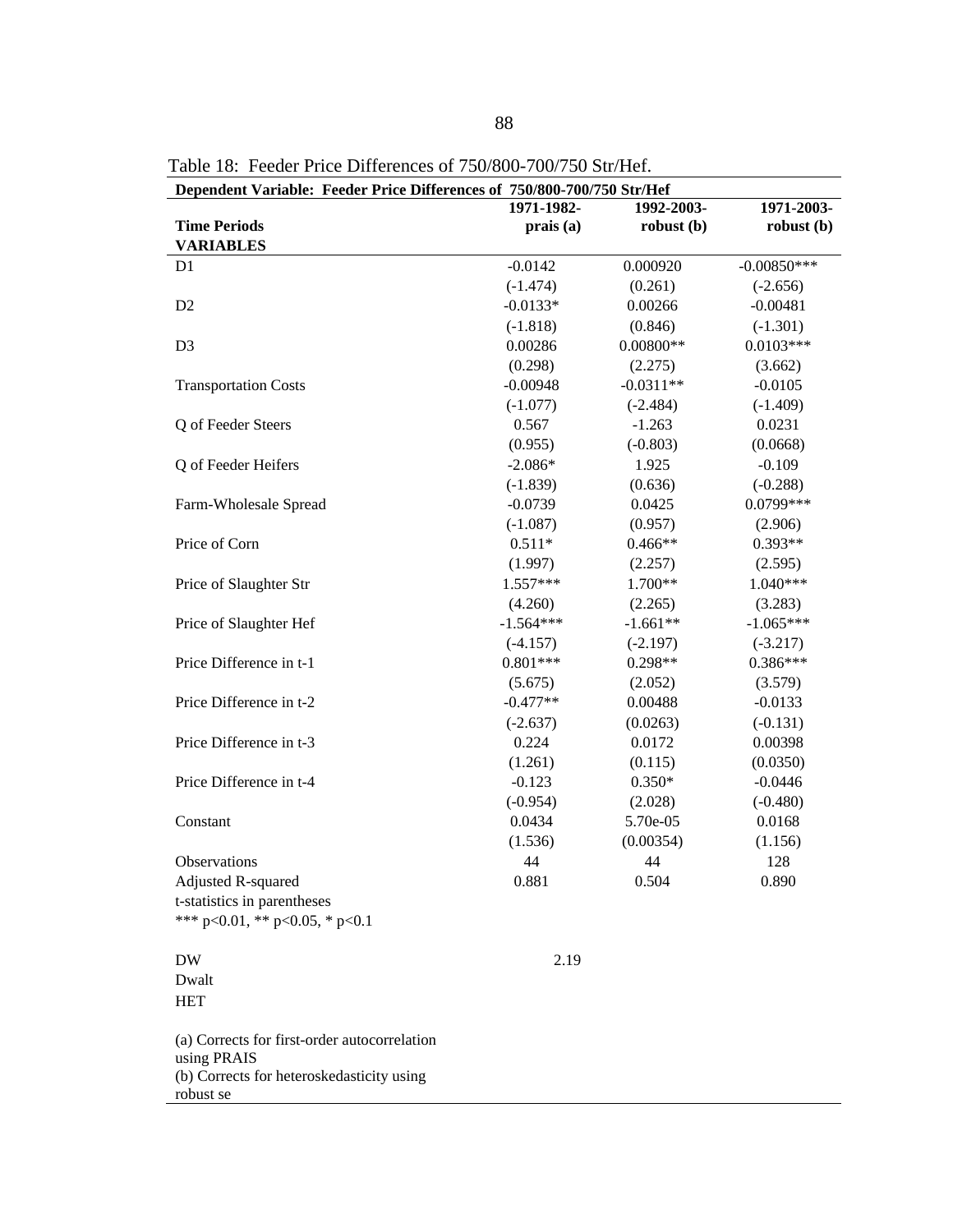| Dependent Variable: Feeder Price Differences of 750/800-700/750 Str/Hef |                  |                    |
|-------------------------------------------------------------------------|------------------|--------------------|
|                                                                         | 1971-2008-robust | 1971-2008m1-robust |
| <b>Time Periods</b>                                                     | (b)              | ( <b>b</b> )       |
| <b>VARIABLES</b>                                                        |                  |                    |
| D <sub>1</sub>                                                          | $-0.00652**$     | $-0.00656**$       |
|                                                                         | $(-2.290)$       | $(-2.339)$         |
| D <sub>2</sub>                                                          | $-0.00325$       | $-0.00316$         |
|                                                                         | $(-1.073)$       | $(-1.054)$         |
| D <sub>3</sub>                                                          | $0.0110***$      | $0.0110***$        |
|                                                                         | (4.755)          | (4.748)            |
| <b>Transportation Costs</b>                                             | $-0.00194$       | $-0.00109$         |
|                                                                         | $(-0.465)$       | $(-0.281)$         |
| Q of Feeder Steers                                                      | $-0.000640$      | $-0.0205$          |
|                                                                         | $(-0.00179)$     | $(-0.0577)$        |
| Q of Feeder Heifers                                                     | 0.0978           | 0.130              |
|                                                                         | (0.277)          | (0.370)            |
| Farm-Wholesale Spread                                                   | $0.0825***$      | $0.0867***$        |
|                                                                         | (3.609)          | (3.629)            |
| Price of Corn                                                           | $0.324**$        | $0.309**$          |
|                                                                         | (2.165)          | (2.062)            |
| Price of Slaughter Str                                                  | 1.139***         |                    |
|                                                                         | (3.256)          |                    |
| Price of Slaughter Hef                                                  | $-1.166***$      |                    |
|                                                                         | $(-3.221)$       |                    |
| Price Difference in t-1                                                 | $0.375***$       | $0.378***$         |
|                                                                         | (3.805)          | (3.831)            |
| Price Difference in t-2                                                 | $-0.0438$        | $-0.0432$          |
|                                                                         | $(-0.453)$       | $(-0.446)$         |
| Price Difference in t-3                                                 | $-0.0150$        | $-0.0163$          |
|                                                                         | $(-0.134)$       | $(-0.146)$         |
| Price Difference in t-4                                                 | $-0.0369$        | $-0.0366$          |
|                                                                         | $(-0.428)$       | $(-0.429)$         |
| mad <sub>04</sub>                                                       | 0.000653         |                    |
|                                                                         | (0.137)          |                    |
| mad05                                                                   | 0.00158          |                    |
|                                                                         | (0.395)          |                    |
| mad06                                                                   | 0.00136          |                    |
|                                                                         | (0.363)          |                    |
| mad                                                                     |                  | $-0.00134$         |
|                                                                         |                  | $(-0.540)$         |
| Price of Slaughter Str Total MAD                                        |                  | $1.101***$         |
|                                                                         |                  | (3.216)            |
| Price of Slaughter Hef Total MAD                                        |                  | $-1.128***$        |
|                                                                         |                  | $(-3.183)$         |
| Constant                                                                | 0.00932          | 0.00792            |
|                                                                         | (0.719)          | (0.637)            |

Table 18: Feeder Price Differences of 750/800-700/750 Str/Hef (continued).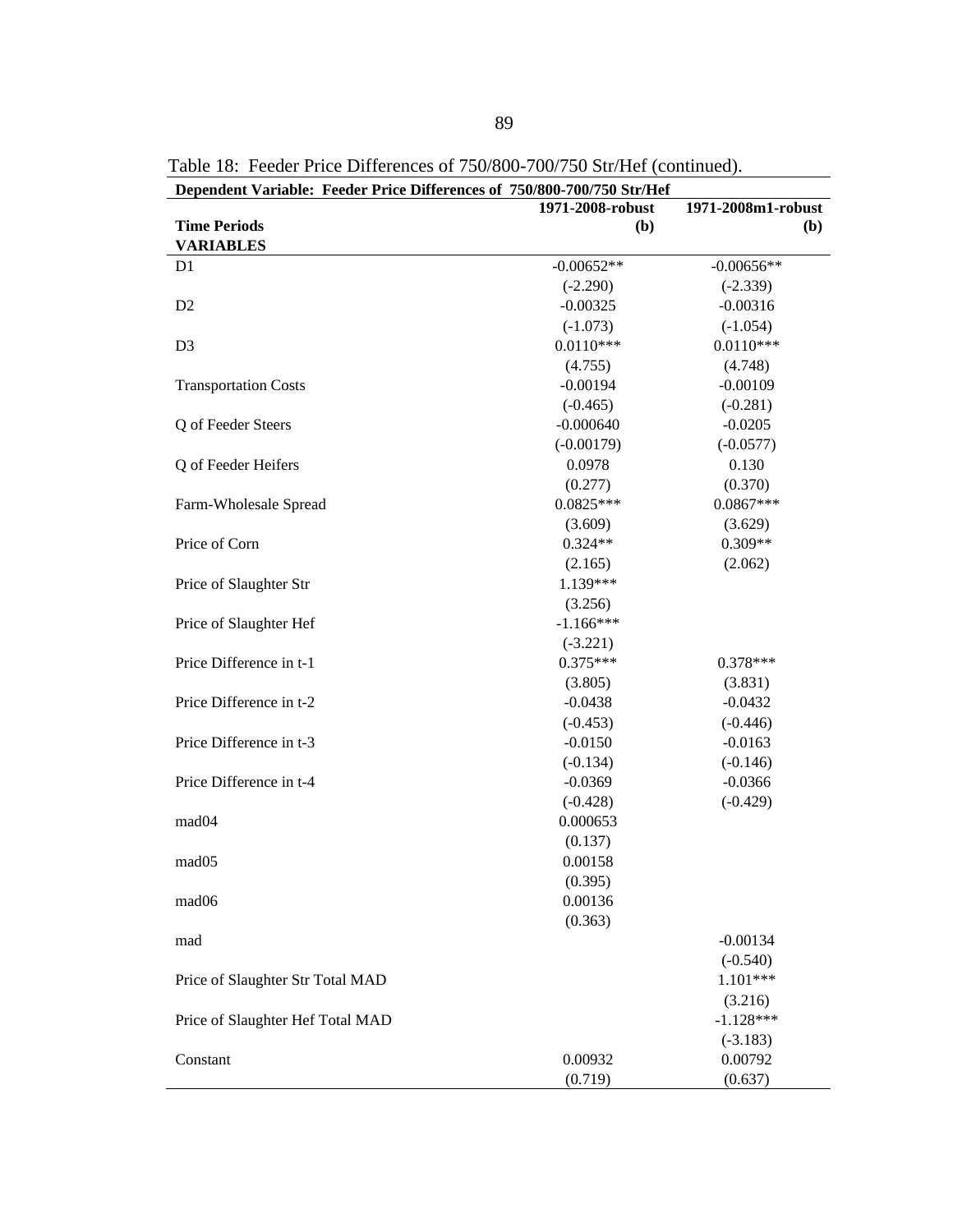| Dependent Variable: Feeder Price Differences of 750/800-700/750 Str/Hef |              |              |  |  |  |
|-------------------------------------------------------------------------|--------------|--------------|--|--|--|
| <b>Time Periods</b>                                                     | 1971-2008-   | 1971-2008m1- |  |  |  |
|                                                                         | robust $(b)$ | robust $(b)$ |  |  |  |
| <b>VARIABLES</b>                                                        |              |              |  |  |  |
| <b>Observations</b>                                                     | 148          | 148          |  |  |  |
| Adjusted R-squared                                                      | 0.887        | 0.888        |  |  |  |
| t-statistics in parentheses                                             |              |              |  |  |  |
| *** $p<0.01$ , ** $p<0.05$ , * $p<0.1$                                  |              |              |  |  |  |
|                                                                         |              |              |  |  |  |
| DW                                                                      |              |              |  |  |  |
| Dwalt                                                                   |              |              |  |  |  |
| <b>HET</b>                                                              |              |              |  |  |  |
|                                                                         |              |              |  |  |  |
| (a) Corrects for first-order autocorrelation using PRAIS                |              |              |  |  |  |
| .                                                                       |              |              |  |  |  |

Table 18: Feeder Price Differences of 750/800-700/750 Str/Hef (continued)

The estimated reduced form price difference model corrects for first-order autocorrelation and heteroskedasticity for the lighter price difference, and the estimated reduced form model corrects for heteroskedasticity for the heavier weight price difference for the period 1971-2003 (Table 17 and Table 18). The transportation costs coefficients are negative and not statistically significant. For both price differences, the quantity of steers on feed coefficient is positive and the quantity of heifers on feed coefficient is negative, but neither are statistically significant. The farm-to-wholesale price spread coefficients are positive for the lighter and heavier price difference, but significant only for the heavier weight difference. The price of corn coefficients are positive and statistically significant for both weight groups. The price of slaughter steers coefficient is positive, slaughter heifers coefficient is negative, and both are statistically significant. All quarter lagged dependent variable coefficients are statistically significant for the lighter weight, and only the one quarter lagged dependent variable coefficient is statistically significant for the heavier cattle.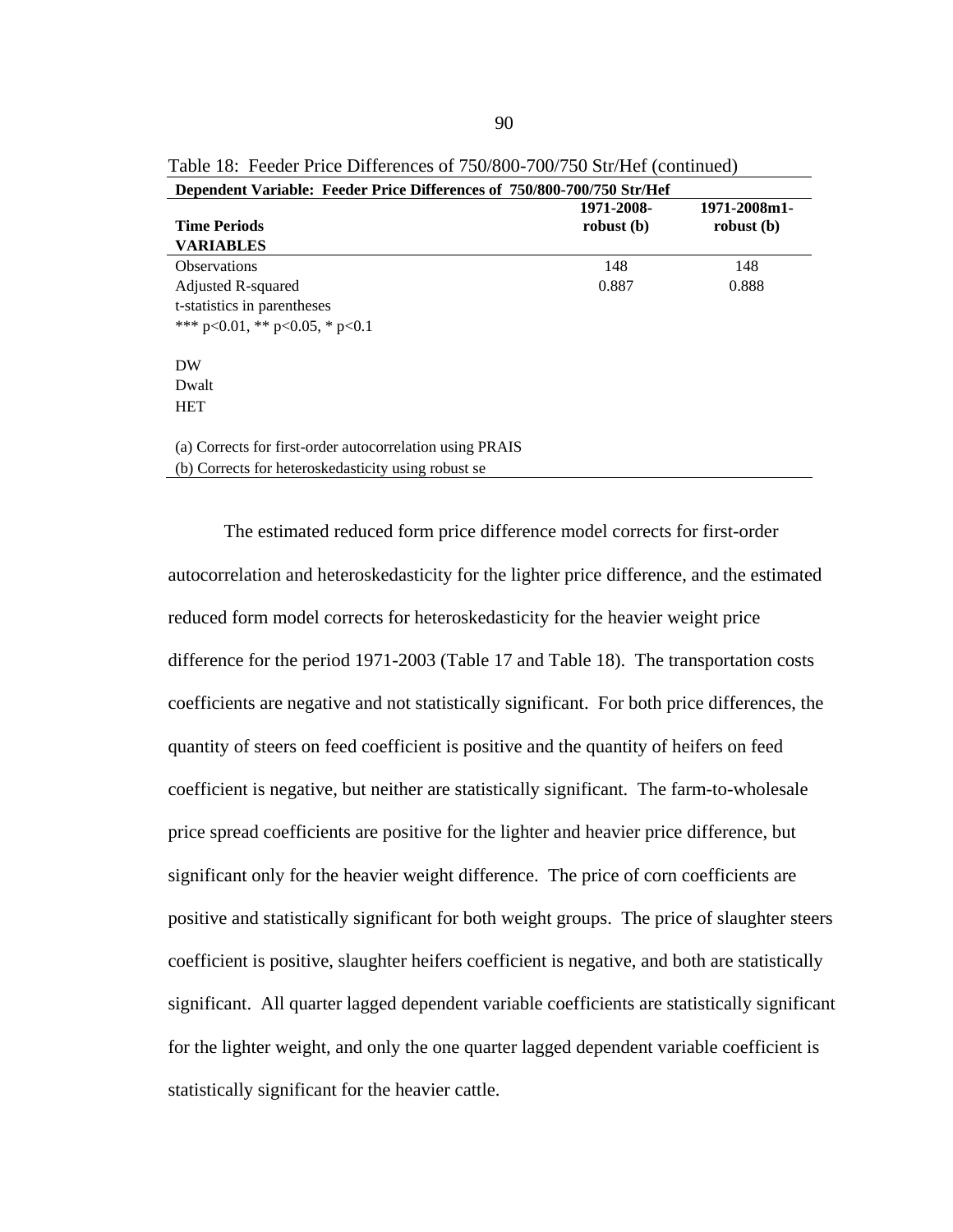For the period 1971-2008 with individual BSE dummy variables for the years of 2004, 2005, and 2006, the estimated reduced form model for the lighter price difference reports DW and heteroskedasticity test statistics that indicate an error correction model is not needed. However, the estimated reduced form model for the heavier price difference corrects for heteroskedasticity (Table 17 and Table 18). The transportation cost coefficients is negative and not statistically significant for either difference. For the lighter price difference the quantity of steers on feed coefficient is positive but not statistically significant, and the quantity of heifers on feed coefficient is negative but not statistically significant. For the heavier price difference the quantity of steers on feed coefficient is negative and the quantity of heifers on feed is positive, but both are not statistically significant. The farm-to-wholesale price spread coefficients and the price of corn coefficients are positive and statistically significant for both weight differences. The price of slaughter steers coefficient is positive and slaughter heifers coefficients is negative and both are statistically significant. The individual dummy BSE variables coefficients are negative for the lighter price difference, but not statistically significant. For the heavier price difference the coefficients for the BSE outbreak are positive and not significant.

For the period 1971-2008 with one BSE dummy variable for 2004-2006, the estimated reduced form model for the lighter price difference reports sufficient DW and heteroskedasticity test statistics, thus this is not an error correction model. However, the estimated reduced form model for the heavier price difference corrects for heteroskedasticity (Table 17 and Table 18). The transportation costs coefficient is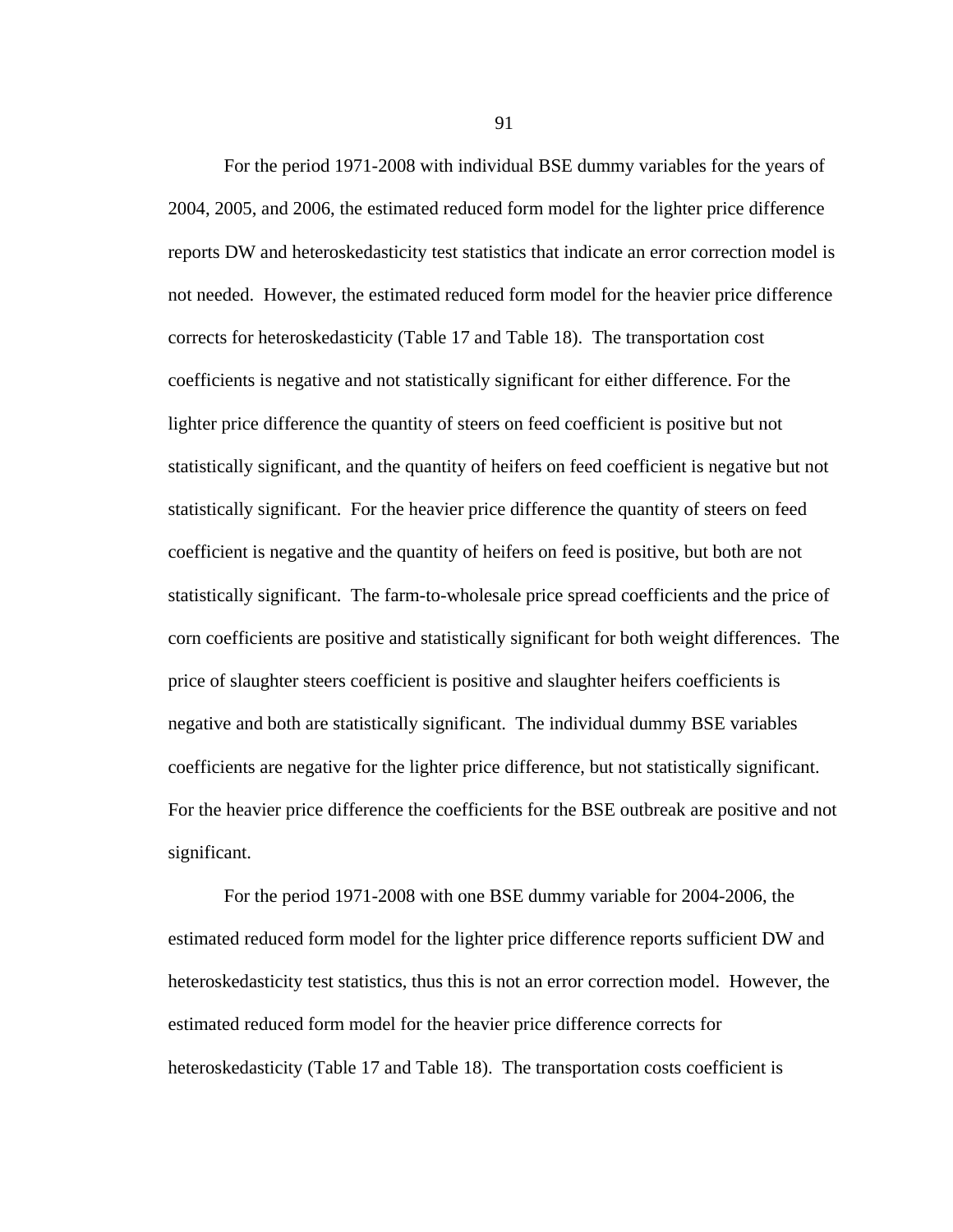negative and not statistically significant for both differences. For the lighter price difference the quantity of steers on feed coefficient is negative but not statistically significant, and the quantity of heifers on feed coefficient is negative but not statistically significant. For the heavier price difference the quantity of steers on feed coefficient is negative and the quantity of heifers on feed coefficient is positive, but neither are statistically significant. The farm-to-wholesale price spread coefficients and price of corn coefficients are positive and significant for either difference. The price of slaughter steers coefficient is positive and slaughter heifers coefficient is negative and both are statistically significant. The BSE dummy variable coefficient is negative but not statistically significant for either price difference.

F-statistics are calculated for the feeder price difference estimated models for the periods 1971-2003 and 1971-2008, testing for structural change during the BSE event. The resulting test statistics did not indicate rejection of the null hypothesis of BSE changes the market structure over the time periods of 1971-2003 to 1971-2008.

This feeder price model section examined feeder steer, feeder heifer, and feeder price differences. A key finding is each form of BSE variable constructed did not result in statistical significance, suggesting that the BSE outbreak did not have an effect on the feeder cattle price market. The estimated reduced form models with the additional variables explain the variation more sufficiently (higher  $R^2$ ) than the SM model. A majority of the variable's coefficients report the expected signs. Additional tests for structural change suggest no significant structural change from 1971-2008.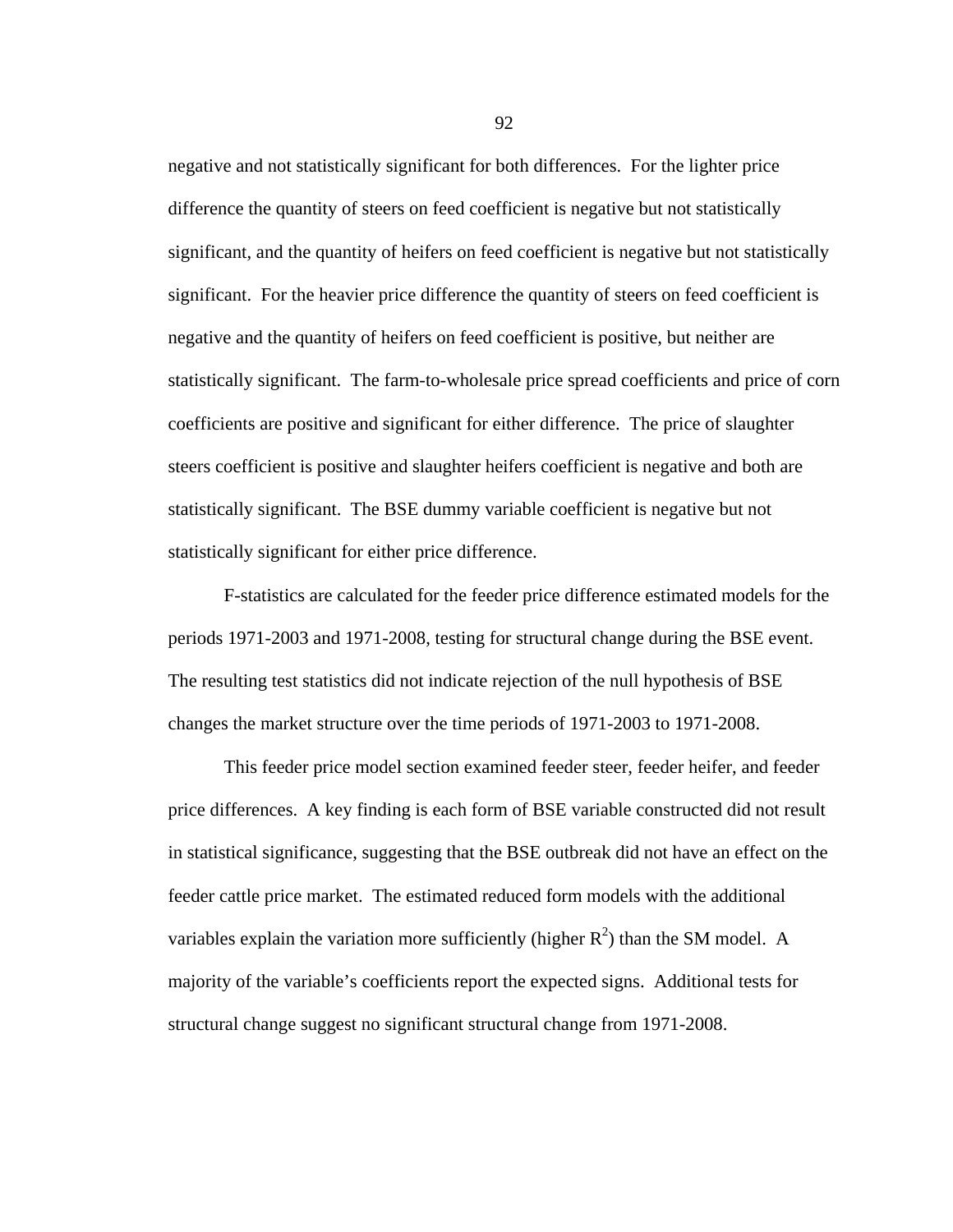# Additional Structural Change

 The final objective of this study is to test for structural change within each market sector. Two slope-intercept variables (Atkins diet and BSE dummy variables are multiplied by quantity variables) are added: one for the Atkins diet and one for the BSE dummy variable. The reduced form models are estimated with these two additional variables. On the boxed beef cutout value level, the Atkins diet coefficient is not statistically significant thus no structural change is indicated (Table 19). The BSE coefficient is statistically significant but positive. At the slaughter steer level coefficients are negative for the BSE event and positive for the Atkins diet, but are not statistically significant (Table 20). The slaughter heifer level, both coefficients are negative but not significant. The slaughter price difference coefficients are negative for BSE and positive for Atkins, but neither are significant. Each of the BSE coefficients on the feeder level, including the price differences, are negative except for the 400-450 lbs heifers, but not significant (Table 21). Each of the Atkins diet coefficients are positive, except for the price differences. Both of the steer weights, the heavier heifers, and the lighter price differences coefficients for Atkins diet are statistically significant. This suggests that when the Atkins diet becomes popular, it increases the price of feeder cattle. Testing for joint significance, the F-statistic fails to reject the null (of joint significance greater than 0 for all market levels except boxed beef cutout values). The Atkins diet and BSE outbreak lead to structural change in the boxed beef cutout values coefficient.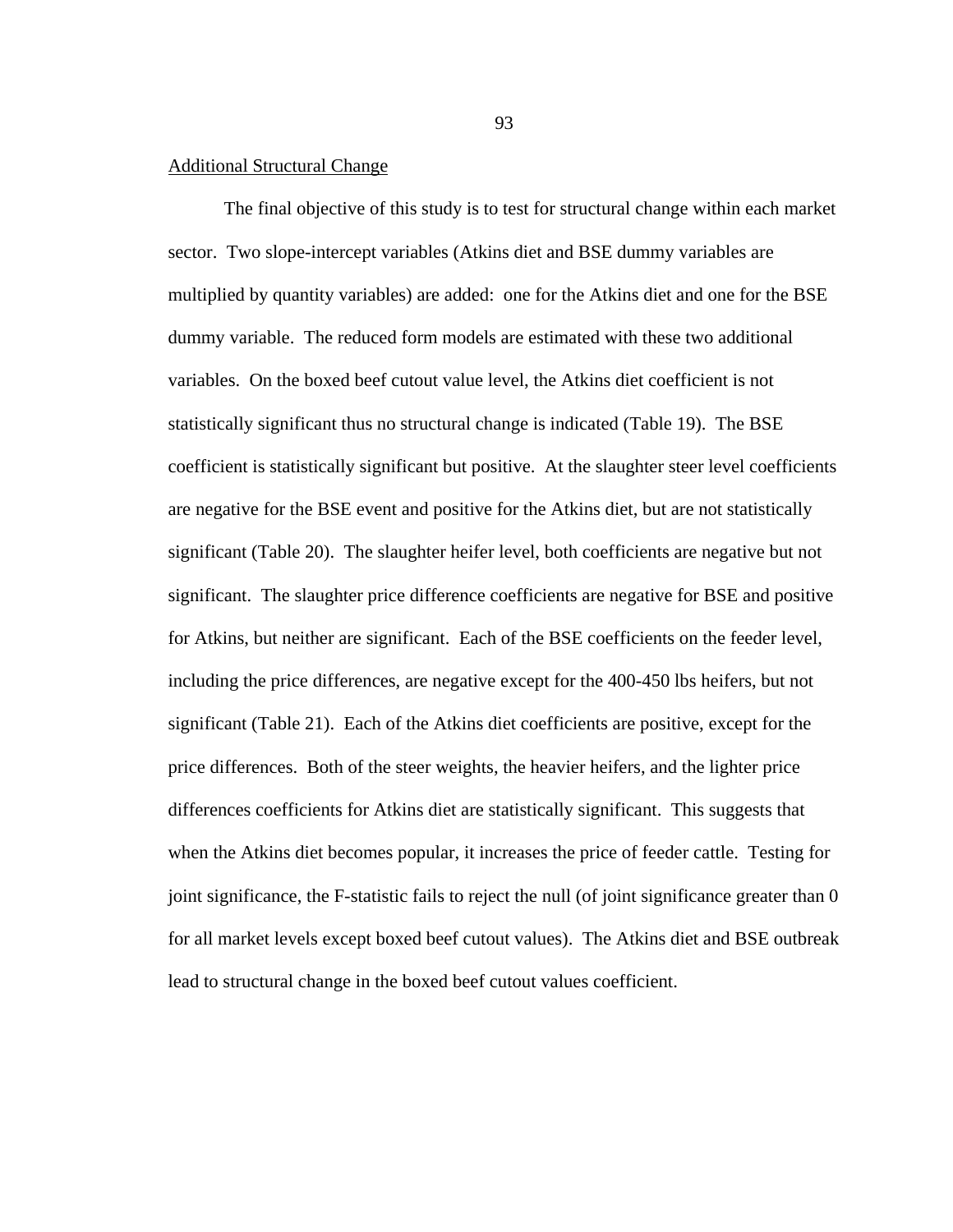| <b>Dependent Variable: Boxed Beef Cutout Values</b><br>1971-2008-<br><b>Time Periods</b><br>prais(a)<br><b>VARIABLES</b><br>$0.0327***$<br>D1<br>(2.640)<br>D2<br>$-0.0189*$<br>$(-1.807)$<br>$-0.0301**$<br>D <sub>3</sub><br>$(-2.349)$<br>$-15.65***$<br>Q of Str/Hef Slaughter<br>$(-4.317)$<br>17.09***<br>Lagged Q of Str/Hef Slaughter<br>(4.536)<br>Q of Pork/Poultry Prod.<br>0.000498<br>(0.341)<br>1.312***<br>By-product allowance<br>(5.334)<br>Lagged of by-product allowance<br>$-1.035***$<br>$(-4.297)$<br>Disposable Income<br>$-0.00131$<br>$(-0.455)$ |  |
|---------------------------------------------------------------------------------------------------------------------------------------------------------------------------------------------------------------------------------------------------------------------------------------------------------------------------------------------------------------------------------------------------------------------------------------------------------------------------------------------------------------------------------------------------------------------------|--|
|                                                                                                                                                                                                                                                                                                                                                                                                                                                                                                                                                                           |  |
|                                                                                                                                                                                                                                                                                                                                                                                                                                                                                                                                                                           |  |
|                                                                                                                                                                                                                                                                                                                                                                                                                                                                                                                                                                           |  |
|                                                                                                                                                                                                                                                                                                                                                                                                                                                                                                                                                                           |  |
|                                                                                                                                                                                                                                                                                                                                                                                                                                                                                                                                                                           |  |
|                                                                                                                                                                                                                                                                                                                                                                                                                                                                                                                                                                           |  |
|                                                                                                                                                                                                                                                                                                                                                                                                                                                                                                                                                                           |  |
|                                                                                                                                                                                                                                                                                                                                                                                                                                                                                                                                                                           |  |
|                                                                                                                                                                                                                                                                                                                                                                                                                                                                                                                                                                           |  |
|                                                                                                                                                                                                                                                                                                                                                                                                                                                                                                                                                                           |  |
|                                                                                                                                                                                                                                                                                                                                                                                                                                                                                                                                                                           |  |
|                                                                                                                                                                                                                                                                                                                                                                                                                                                                                                                                                                           |  |
|                                                                                                                                                                                                                                                                                                                                                                                                                                                                                                                                                                           |  |
|                                                                                                                                                                                                                                                                                                                                                                                                                                                                                                                                                                           |  |
|                                                                                                                                                                                                                                                                                                                                                                                                                                                                                                                                                                           |  |
|                                                                                                                                                                                                                                                                                                                                                                                                                                                                                                                                                                           |  |
|                                                                                                                                                                                                                                                                                                                                                                                                                                                                                                                                                                           |  |
|                                                                                                                                                                                                                                                                                                                                                                                                                                                                                                                                                                           |  |
|                                                                                                                                                                                                                                                                                                                                                                                                                                                                                                                                                                           |  |
|                                                                                                                                                                                                                                                                                                                                                                                                                                                                                                                                                                           |  |
|                                                                                                                                                                                                                                                                                                                                                                                                                                                                                                                                                                           |  |
| 0.00175<br>Lagged Disposable Income                                                                                                                                                                                                                                                                                                                                                                                                                                                                                                                                       |  |
| (0.607)                                                                                                                                                                                                                                                                                                                                                                                                                                                                                                                                                                   |  |
| $-0.328***$<br>Whole-to-Retail price spread                                                                                                                                                                                                                                                                                                                                                                                                                                                                                                                               |  |
| $(-6.371)$                                                                                                                                                                                                                                                                                                                                                                                                                                                                                                                                                                |  |
| $0.920***$<br>Lagged Boxed Beef Cutout                                                                                                                                                                                                                                                                                                                                                                                                                                                                                                                                    |  |
| (35.98)                                                                                                                                                                                                                                                                                                                                                                                                                                                                                                                                                                   |  |
| 2.003***<br>Q of Str/Hef Slaughter MAD                                                                                                                                                                                                                                                                                                                                                                                                                                                                                                                                    |  |
| (3.360)                                                                                                                                                                                                                                                                                                                                                                                                                                                                                                                                                                   |  |
| Q of Str/Hef Slaughter ADKINS<br>$-0.136$                                                                                                                                                                                                                                                                                                                                                                                                                                                                                                                                 |  |
| $(-0.343)$                                                                                                                                                                                                                                                                                                                                                                                                                                                                                                                                                                |  |
| 0.163<br>Constant                                                                                                                                                                                                                                                                                                                                                                                                                                                                                                                                                         |  |
| (1.285)                                                                                                                                                                                                                                                                                                                                                                                                                                                                                                                                                                   |  |
| Observations<br>151                                                                                                                                                                                                                                                                                                                                                                                                                                                                                                                                                       |  |
| Adjusted R-squared<br>0.986                                                                                                                                                                                                                                                                                                                                                                                                                                                                                                                                               |  |
| t-statistics in parentheses                                                                                                                                                                                                                                                                                                                                                                                                                                                                                                                                               |  |
| *** p<0.01, ** p<0.05, * p<0.1                                                                                                                                                                                                                                                                                                                                                                                                                                                                                                                                            |  |
|                                                                                                                                                                                                                                                                                                                                                                                                                                                                                                                                                                           |  |

Table 19: Boxed Beef Cutout Values-Structural.

(a) Corrects for first-order autocorrelation using PRAIS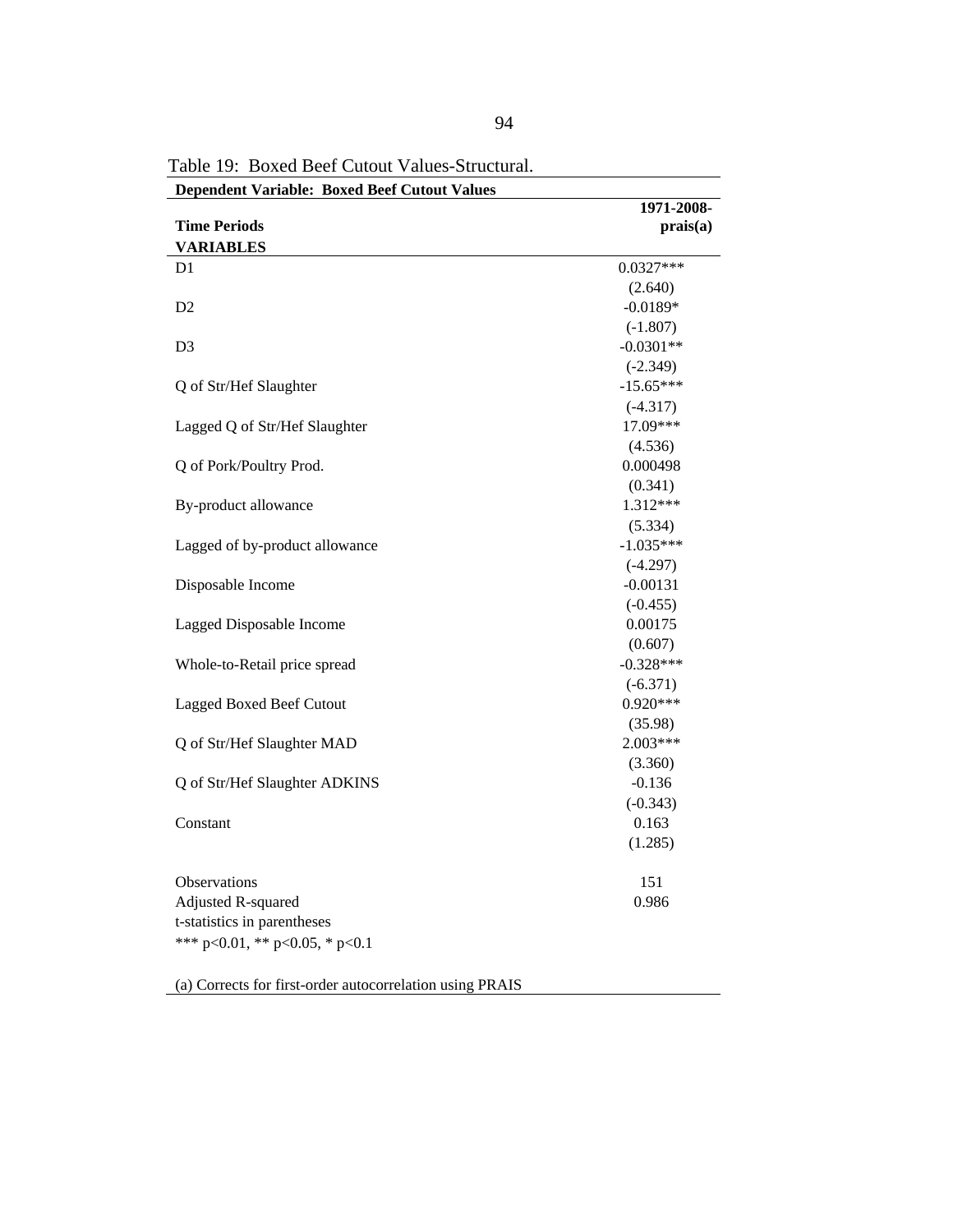|  | Table 20: Prices and Price Difference-Structural. |  |  |
|--|---------------------------------------------------|--|--|
|--|---------------------------------------------------|--|--|

| Dependent Variable: Slaughter Prices and Price Differences                                          |                      |                      |                    |  |
|-----------------------------------------------------------------------------------------------------|----------------------|----------------------|--------------------|--|
| <b>Time Periods</b>                                                                                 | 1971-2008-arch (a)   | 1971-2008-arch (a)   | 1971-2008-arch (a) |  |
| <b>VARIABLES</b>                                                                                    | <b>Slaughter Str</b> | <b>Slaughter Hef</b> | <b>Difference</b>  |  |
| D1                                                                                                  | $0.0177***$          | $0.0166***$          | 0.00102            |  |
|                                                                                                     | (2.632)              | (2.683)              | (0.600)            |  |
| D <sub>2</sub>                                                                                      | 0.0111               | 0.00805              | $0.00277*$         |  |
|                                                                                                     | (1.514)              | (1.200)              | (1.830)            |  |
| D <sub>3</sub>                                                                                      | $-0.0165**$          | $-0.0151**$          | $-0.00287$         |  |
|                                                                                                     | $(-2.200)$           | $(-2.389)$           | $(-1.440)$         |  |
| Q of Slaughter Str/Hef                                                                              | $-9.109***$          | $-8.974***$          | $-0.287$           |  |
|                                                                                                     | $(-7.503)$           | $(-7.829)$           | $(-1.028)$         |  |
| By-product allowance                                                                                | $0.897***$           | $0.867***$           | 0.0249             |  |
|                                                                                                     | (11.29)              | (11.57)              | (1.199)            |  |
| Q of Slaughter Str/Hef MAD                                                                          | $-0.355$             | $-0.286$             | $-0.0491$          |  |
|                                                                                                     | $(-0.740)$           | $(-0.670)$           | $(-0.331)$         |  |
| Q of Slaughter Str/Hef ADKINS                                                                       | 0.109                | $-0.0171$            | 0.0923             |  |
|                                                                                                     | (0.256)              | $(-0.0471)$          | (0.852)            |  |
| Q of Slaughter Cows                                                                                 | 8.818***             | 6.444***             | 1.822***           |  |
|                                                                                                     | (6.565)              | (4.821)              | (5.770)            |  |
| <b>Boxed Beef Cutout</b>                                                                            | $0.390***$           | $0.373***$           | $0.0123***$        |  |
|                                                                                                     | (14.61)              | (14.86)              | (3.359)            |  |
| <b>Transportation Costs</b>                                                                         | $-0.00262$           | $-0.0110$            | $0.00499*$         |  |
|                                                                                                     | $(-0.192)$           | $(-0.903)$           | (1.684)            |  |
| Price of Slaughter in t-1                                                                           | $-0.0653$            | $-0.0843*$           | $0.388***$         |  |
|                                                                                                     | $(-1.372)$           | $(-1.740)$           | (5.418)            |  |
| Price of Slaughter in t-2                                                                           | $0.0857*$            | $0.0971*$            | $-0.177**$         |  |
|                                                                                                     | (1.747)              | (1.851)              | $(-2.548)$         |  |
| Price of Slaughter in t-3                                                                           | $0.117***$           | $0.131***$           | $0.211***$         |  |
|                                                                                                     | (2.877)              | (3.133)              | (2.966)            |  |
| Price of Slaughter in t-4                                                                           | 0.0482               | 0.0450               | $-0.00258$         |  |
|                                                                                                     | (1.318)              | (1.215)              | $(-0.0391)$        |  |
| Constant                                                                                            | $0.160***$           | $0.193***$           | $-0.0198**$        |  |
|                                                                                                     | (4.943)              | (6.811)              | $(-1.968)$         |  |
| Observations<br>Adjusted R-squared<br>t-statistics in parentheses<br>*** p<0.01, ** p<0.05, * p<0.1 | 148                  | 148                  | 148                |  |

(a) Corrects for heteroskedasticity and first-order autocorrelation using ARCH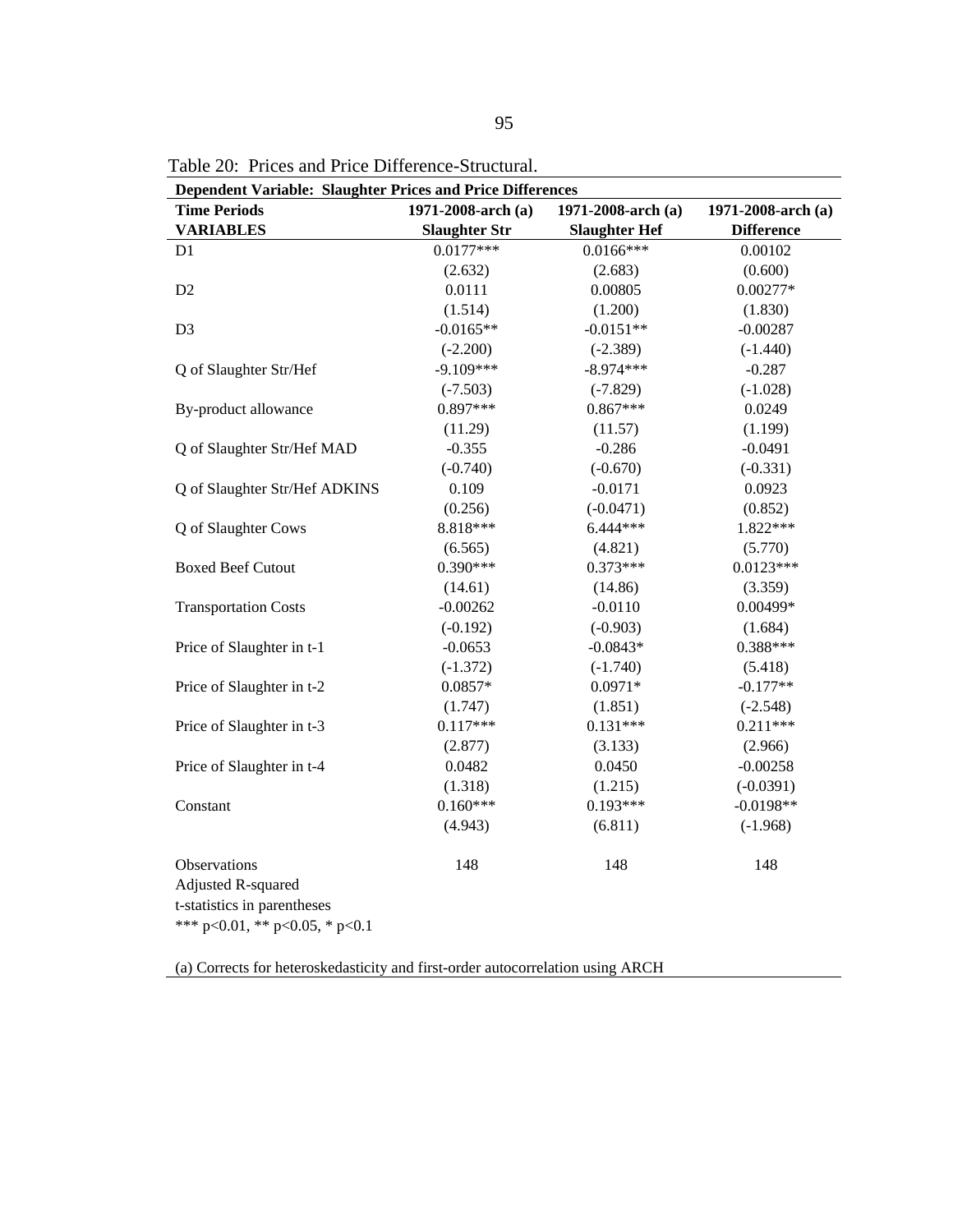| Dependent Variable: Price of Feeder Str/Hef and Price Differences |              |              |              |
|-------------------------------------------------------------------|--------------|--------------|--------------|
|                                                                   | 1971-2008-   | 1971-2008-   | 1971-2003-   |
| <b>Time Periods</b>                                               | robust $(a)$ | robust $(a)$ | $\arch(b)$   |
| <b>VARIABLES</b>                                                  | Str 600-650  | Str 750-800  | Hef 450-500  |
| D <sub>1</sub>                                                    | $-0.00899$   | $-0.00779$   | $-0.00646$   |
|                                                                   | $(-0.779)$   | $(-0.663)$   | $(-0.679)$   |
| D <sub>2</sub>                                                    | 0.00751      | $0.0285**$   | $-0.00886$   |
|                                                                   | (0.634)      | (2.325)      | $(-0.658)$   |
| D <sub>3</sub>                                                    | $-0.0158$    | 0.0125       | $-0.0336***$ |
|                                                                   | $(-1.495)$   | (1.105)      | $(-2.637)$   |
| <b>Transportation Costs</b>                                       | 0.0184       | $0.0286*$    | 0.0121       |
|                                                                   | (1.273)      | (1.958)      | (0.622)      |
| Q of Feeder Steers                                                | 2.855**      | 3.214**      | 1.948        |
|                                                                   | (2.160)      | (2.354)      | (1.506)      |
| Q of Feeder Heifers                                               | 2.245        | 1.394        | 2.254        |
|                                                                   | (1.441)      | (0.945)      | (1.187)      |
| Farm-Wholesale Spread                                             | $-0.199*$    | $-0.174$     | $-0.337***$  |
|                                                                   | $(-1.701)$   | $(-1.622)$   | $(-3.217)$   |
| Price of Corn                                                     | $-4.050***$  | $-4.222***$  | $-3.979***$  |
|                                                                   | $(-5.472)$   | $(-6.342)$   | $(-6.916)$   |
| Price of Slaughter Str                                            | $0.671***$   | $0.715***$   |              |
|                                                                   | (7.528)      | (8.028)      |              |
| Price of Slaughter Hef                                            |              |              | $0.684***$   |
|                                                                   |              |              | (8.899)      |
| Feeder Price in t-1                                               | $0.598***$   | $0.444***$   | $0.739***$   |
|                                                                   | (7.052)      | (5.455)      | (10.70)      |
| Feeder Price in t-2                                               | $-0.0217$    | 0.0427       | $-0.0838$    |
|                                                                   | $(-0.193)$   | (0.406)      | $(-0.860)$   |
| Feeder Price in t-3                                               | 0.113        | 0.139        | $0.179**$    |
|                                                                   | (0.723)      | (1.074)      | (2.123)      |
| Feeder Price in t-4                                               | $-0.183*$    | $-0.194**$   | $-0.242***$  |
|                                                                   | $(-1.832)$   | $(-2.264)$   | $(-4.586)$   |
| Q of Feeder Str MAD                                               | $-0.0712$    | $-0.257$     |              |
|                                                                   | $(-0.134)$   | $(-0.434)$   |              |
| Q of Feeder Str ADKINS                                            | 0.937**      | $0.814*$     |              |
|                                                                   | (2.086)      | (1.825)      |              |
| Q of Feeder Hef MAD                                               |              |              | 0.268        |
|                                                                   |              |              | (0.312)      |
| Q of Feeder Hef ADKINS                                            |              |              | 1.155        |
|                                                                   |              |              | (1.359)      |
| Constant                                                          | $-0.0595$    | $-0.0700$    | $-0.0609$    |
|                                                                   | $(-1.275)$   | $(-1.590)$   | $(-1.405)$   |
|                                                                   |              |              |              |
| Observations                                                      | 148          | 148          | 148          |
| Adjusted R-squared                                                | 0.954        | 0.952        |              |

Table 21: Price of Feeder Str/Hef and Price Differences-Structural.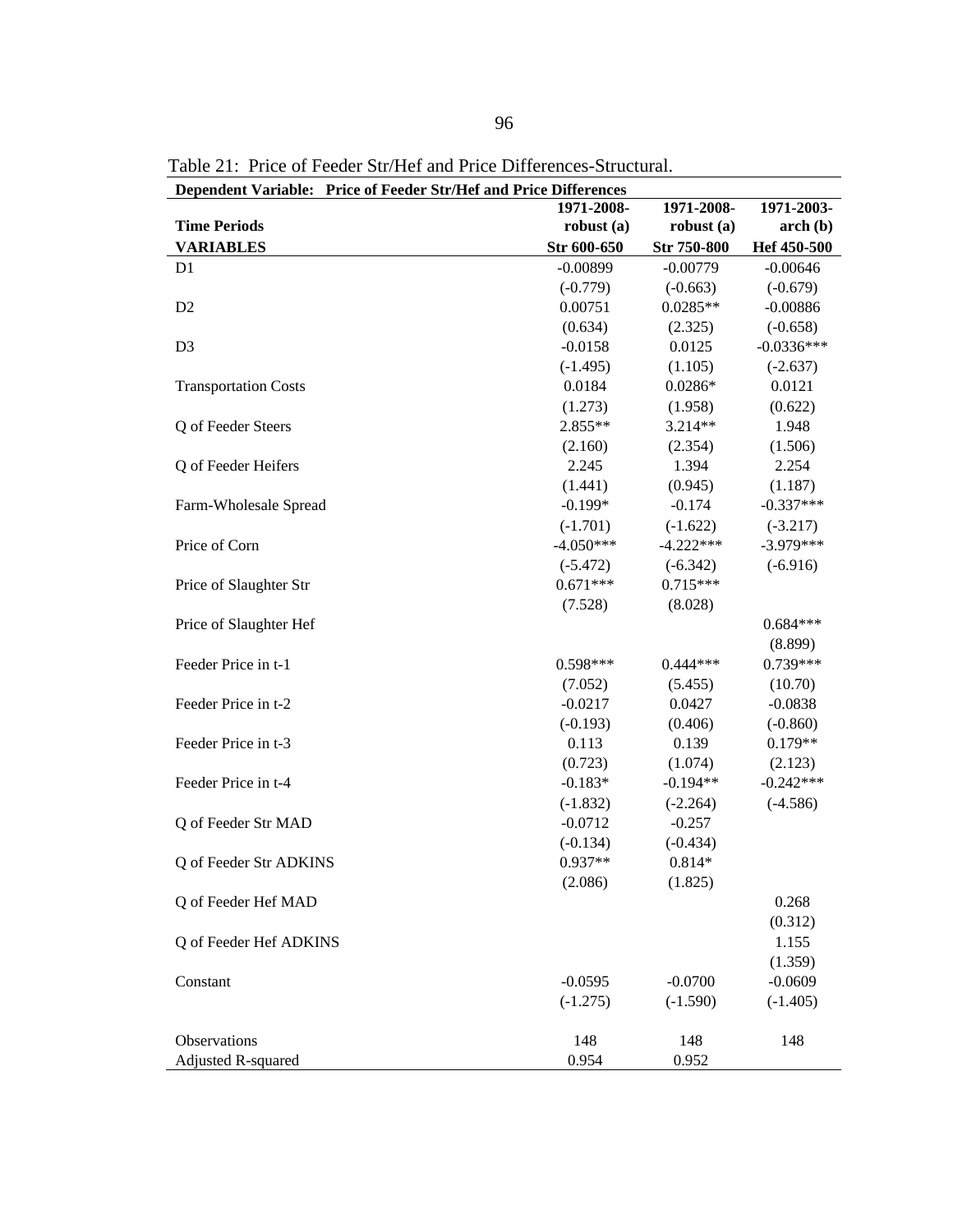Table 21: Price of Feeder Str/Hef and Price Differences-Structural (continued).

| <b>Dependent Variable: Price of Feeder Str/Hef and Price Differences</b> |              |                    |             |
|--------------------------------------------------------------------------|--------------|--------------------|-------------|
|                                                                          | 1971-2008-   | 1971-2008-         | 1971-2003-  |
| <b>Time Periods</b>                                                      | robust $(a)$ | robust $(a)$       | $\arch(b)$  |
| <b>VARIABLES</b>                                                         | Str 600-650  | <b>Str 750-800</b> | Hef 450-500 |
| t-statistics in parentheses                                              |              |                    |             |
| *** $p<0.01$ , ** $p<0.05$ , * $p<0.1$                                   |              |                    |             |
| (a) Corrects for heteroskedasticity using robust se                      |              |                    |             |
| (b) Corrects for heteroskedasticity and first-order                      |              |                    |             |
| autocorrelation using ARCH                                               |              |                    |             |

Table 21: Price of Feeder Str/Hef and Price Differences-Structural (continued).

| Dependent Variable: Price of Feeder Str/Hef and Price Differences |              |            |              |
|-------------------------------------------------------------------|--------------|------------|--------------|
|                                                                   | 1971-2008-   |            | 1971-2008-   |
| <b>Time Periods</b>                                               | robust $(a)$ | 1971-2008  | robust $(a)$ |
|                                                                   |              | 600/650-   | 750/800-     |
| <b>VARIABLES</b>                                                  | Hef 700-750  | 450/500    | 700/750      |
| D <sub>1</sub>                                                    | $-0.00366$   | $-0.00758$ | $-0.00655**$ |
|                                                                   | $(-0.337)$   | $(-1.634)$ | $(-2.316)$   |
| D2                                                                | $0.0283***$  | 0.00379    | $-0.00325$   |
|                                                                   | (2.652)      | (0.728)    | $(-1.085)$   |
| D <sub>3</sub>                                                    | $-0.00568$   | 0.00631    | $0.0112***$  |
|                                                                   | $(-0.526)$   | (1.296)    | (4.899)      |
| <b>Transportation Costs</b>                                       | $0.0256*$    | $-0.00447$ | $-0.00104$   |
|                                                                   | (1.938)      | $(-0.575)$ | $(-0.246)$   |
| Q of Feeder Steers                                                | $2.603**$    | $-0.0722$  | 0.0859       |
|                                                                   | (2.074)      | $(-0.125)$ | (0.251)      |
| Q of Feeder Heifers                                               | 0.978        | $-0.474$   | 0.0704       |
|                                                                   | (0.752)      | $(-0.718)$ | (0.200)      |
| Farm-Wholesale Spread                                             | $-0.216**$   | $0.164***$ | $0.0821***$  |
|                                                                   | $(-2.201)$   | (3.247)    | (3.253)      |
| Price of Corn                                                     | $-3.995***$  | $0.705***$ | $0.315**$    |
|                                                                   | $(-6.395)$   | (2.760)    | (2.029)      |
| Price of Slaughter Str                                            |              | $1.362**$  | 1.179***     |
|                                                                   |              | (2.172)    | (3.300)      |
| Price of Slaughter Hef                                            | $0.663***$   | $-1.521**$ | $-1.211***$  |
|                                                                   | (7.097)      | $(-2.303)$ | $(-3.276)$   |
| Feeder Price in t-1                                               | $0.555***$   | $0.657***$ | $0.368***$   |
|                                                                   | (5.830)      | (8.077)    | (3.709)      |
| Feeder Price in t-2                                               | $-0.0268$    | $-0.198**$ | $-0.0457$    |
|                                                                   | $(-0.226)$   | $(-2.042)$ | $(-0.474)$   |
| Feeder Price in t-3                                               | 0.207        | $0.206**$  | $-0.0260$    |
|                                                                   | (1.636)      | (2.098)    | $(-0.233)$   |
| Feeder Price in t-4                                               | $-0.251***$  | $-0.144*$  | $-0.0480$    |
|                                                                   | $(-3.036)$   | $(-1.838)$ | $(-0.554)$   |
| Q of Feeder Str MAD                                               |              | $-0.204$   | $-0.0201$    |
|                                                                   |              | $(-0.698)$ | $(-0.159)$   |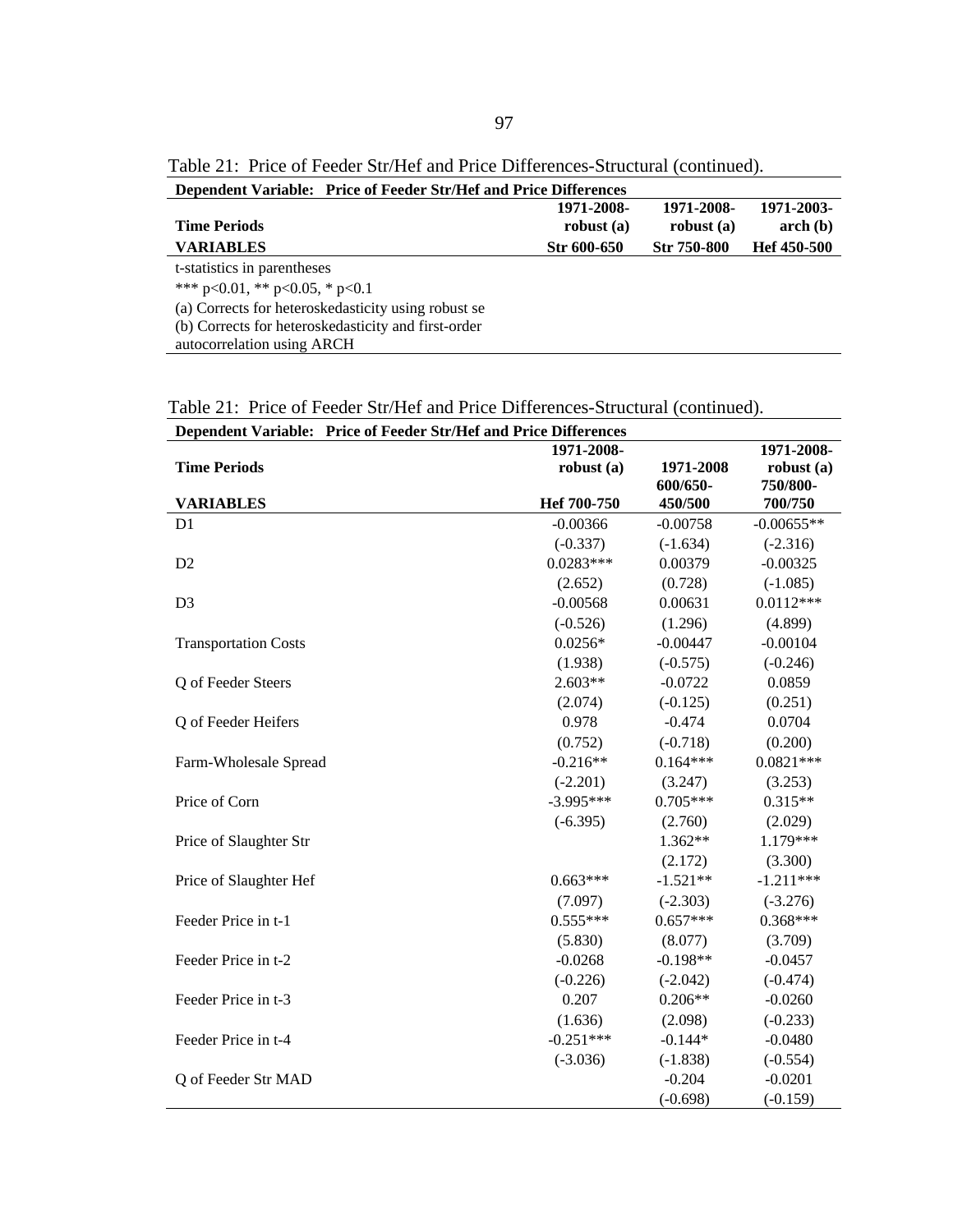| Dependent Variable: Price of Feeder Str/Hef and Price Differences |              |            |              |
|-------------------------------------------------------------------|--------------|------------|--------------|
|                                                                   | 1971-2008-   |            | 1971-2008-   |
| <b>Time Periods</b>                                               | robust $(a)$ | 1971-2008  | robust $(a)$ |
|                                                                   |              | 600/650-   | 750/800-     |
| <b>VARIABLES</b>                                                  | Hef 700-750  | 450/500    | 700/750      |
| Q of Feeder Str ADKINS                                            |              | $-0.488*$  | $-0.0687$    |
|                                                                   |              | $(-1.773)$ | $(-0.641)$   |
| Q of Feeder Hef MAD                                               | $-0.194$     |            |              |
|                                                                   | $(-0.352)$   |            |              |
| Q of Feeder Hef ADKINS                                            | $0.780*$     |            |              |
|                                                                   | (1.805)      |            |              |
| Constant                                                          | $-0.0555$    | $0.0514**$ | 0.0112       |
|                                                                   | $(-1.435)$   | (2.456)    | (0.852)      |
| <b>Observations</b>                                               | 148          | 148        | 148          |
| Adjusted R-squared                                                | 0.950        | 0.807      | 0.888        |
| t-statistics in parentheses                                       |              |            |              |
| *** $p<0.01$ , ** $p<0.05$ , * $p<0.1$                            |              |            |              |
| (a) Corrects for heteroskedasticity using robust se               |              |            |              |
| (b) Corrects for heteroskedasticity and first-order               |              |            |              |
| autocorrelation using ARCH                                        |              |            |              |
|                                                                   |              |            |              |

Table 21: Price of Feeder Str/Hef and Price Differences-Structural (continued).

# **Summary**

 This chapter discussed each market level: boxed beef, slaughter, and feeder, in detail. Each vertically related market level is estimated using the reduced form price determinant models presented in Chapter 3, as well as SM models. The estimated reduced form models are estimated for the time periods of 1971-1982, 1992-2003, 1971- 2003, and 1971-2008. F-tests are constructed to determine whether structural change has occurred. In addition, specific structural variables (BSE events, and Atkins diet slopeintercept dummy variables) are included test for structural change from 1971-2008. This chapter reports that BSE had a relatively small effect on each market level and did not result in drastic structural changes. Chapter 6 concludes this study.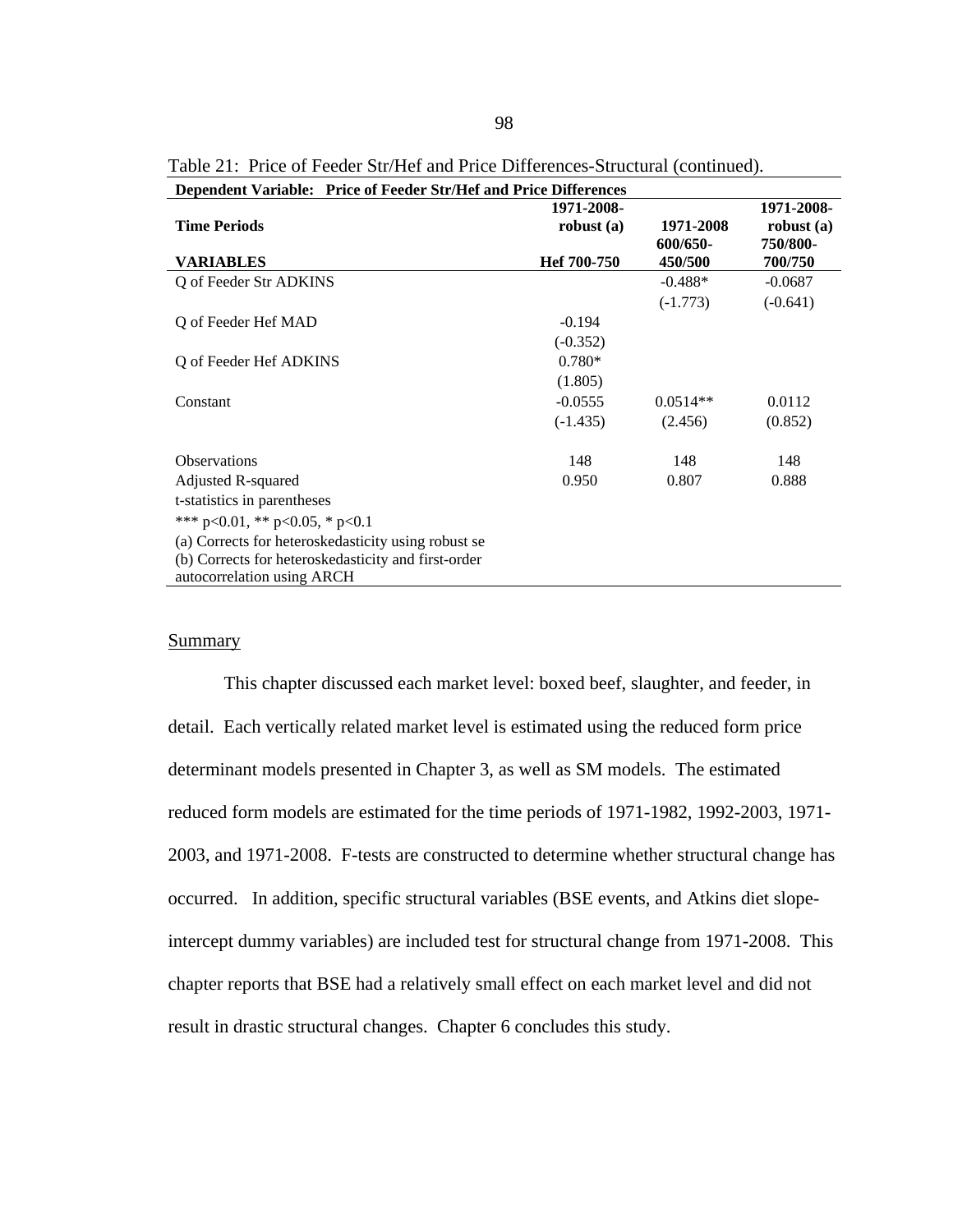# CHAPTER 6

### **CONCLUSIONS**

 This study has re-examined the price determinants of three vertically related price markets focusing on the boxed beef values market, the slaughter market, and the feeder market. No previous study has estimated all three market levels using national data since the 1985 Schultz and Marsh study who examined the price determinants for the period 1971-1982. This re-estimation was one objective of this study. Since 1982 structural changes may have occurred in the beef cattle markets. For example, shifts in tastes and preferences within retail demand, increases in the size of feedlots, and increases in geographic concentration of cattle on feed in smaller numbers of states. Further in 2003 dairy cows were discovered to suffer from BSE or "mad cow". All events may have caused structural changes in the determinants of prices for cattle. Thus, a second objective was to test for structural change. Therefore, this study estimates the price determinant models from 1971-2003, and the data period 1971-2008 was used to estimate models to test for structural change.

 Estimation models assume rational lags following Schultz and Marsh models. Initially, the estimation procedures by Schultz and Marsh are utilized in this study. The results for this study are different from the results reported by Schultz and Marsh. Some reasons for this difference may be: changes in data collection procedures, variables changing over time, and key variables being measured differently. In addition, for the period 1971-1982 diagnostic statistics for serial correlation and heteroskedasticity were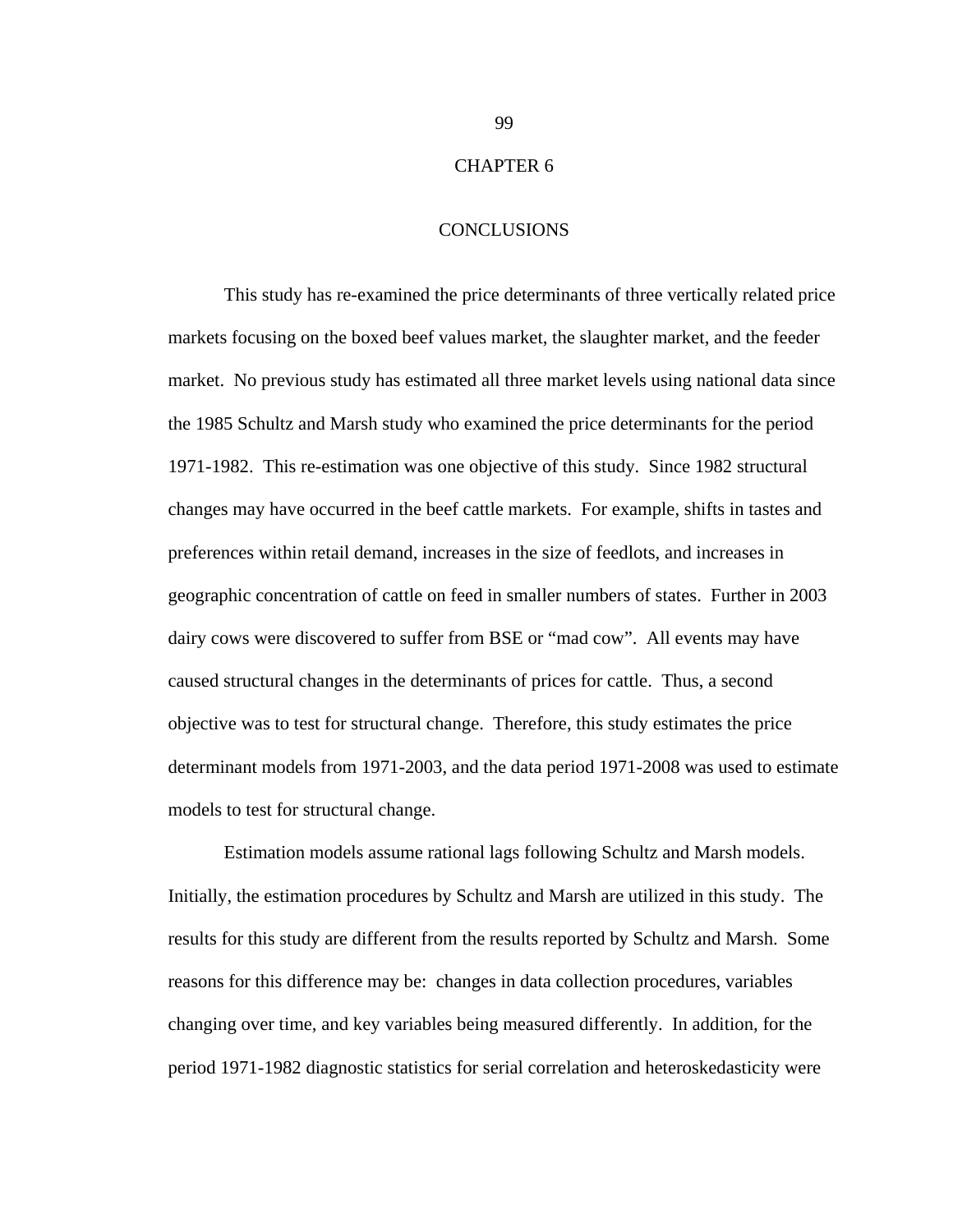estimated for each price model. These statistics resulted in the estimation procedures to account for serial correlation, and heteroskedasticity through Prais-Winsten correction for first-order serial correlation, robust standard errors for heteroskedasticity, or ARCH procedures for both first-order serial correlation and heteroskedasticity.

Due to the nature of these price determinant models incorporating three market levels, packers, feedlots, ranches, and consumers may be interested in this study. Packers, feedlots, and ranches may be have been concerned that the BSE events have had substantial effects on the cattle market and cattle prices. This study reports that the feedlots and packers acted as is after the outbreak. The analysis of boxed beef cutout values indicated that the BSE outbreak increased feeder and slaughter cattle price because negative supply shifts outweighed the decrease in demand for beef.

Red meat consumption has declined since 1971. Much of this decline is due to the demographic changes over the past 37 years. One factor is the changing racial composition of the U.S. population. Hispanics who on average consume less red meat have become a much larger proportion of the U.S. population, thus decreasing the overall demand for beef. A second factor in the decline of the demand for beef is the age structure of the Caucasian population. As the "baby-boomer" and other generation aged, they tended to eat less red meat. These factors are not accounted for within this study. Another factor is trade. In May 2003 a beef cow in Canada tested positive for BSE. This led the United States to stop importing Canadian cattle, which decreased the supply of cattle. In addition, the December 2003 BSE case in the United States led Japan and

100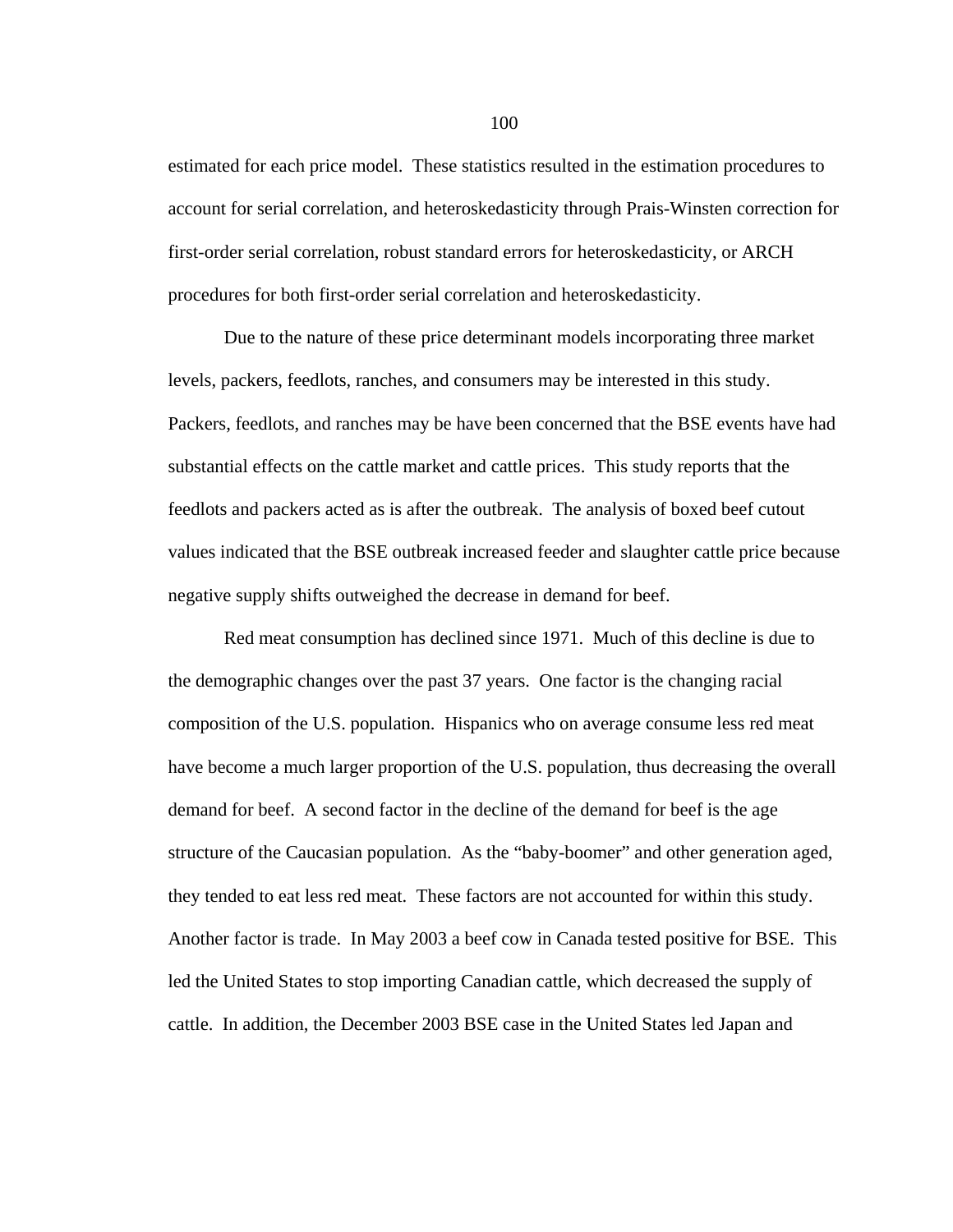South Korea to stop importing United States cattle. This decreased demand for beef. These imports and exports components are not explicitly considered in this study.

This study concludes the Schultz and Marsh re-estimated models were not used. The reduced form models were used in place due to the higher adjusted  $R^2$ , and the expected coefficient signs. Using the updated reduced form models, the results reported statistically significant price determinants for each market level. Whether or not BSE affected the cattle markets was tested. The models indicated that at each market level the intercept BSE coefficients were not significant, suggesting that BSE did not cause structural change. In addition, the Atkins diet and BSE slope-intercept variables were created. After testing for joint significance, structural change only occurred in the boxed beef cutout values market. This suggests there was not structural change in the slaughter and feeder markets, but Atkins and BSE occurrences changed consumer's tastes and preferences in the boxed beef cutout values market.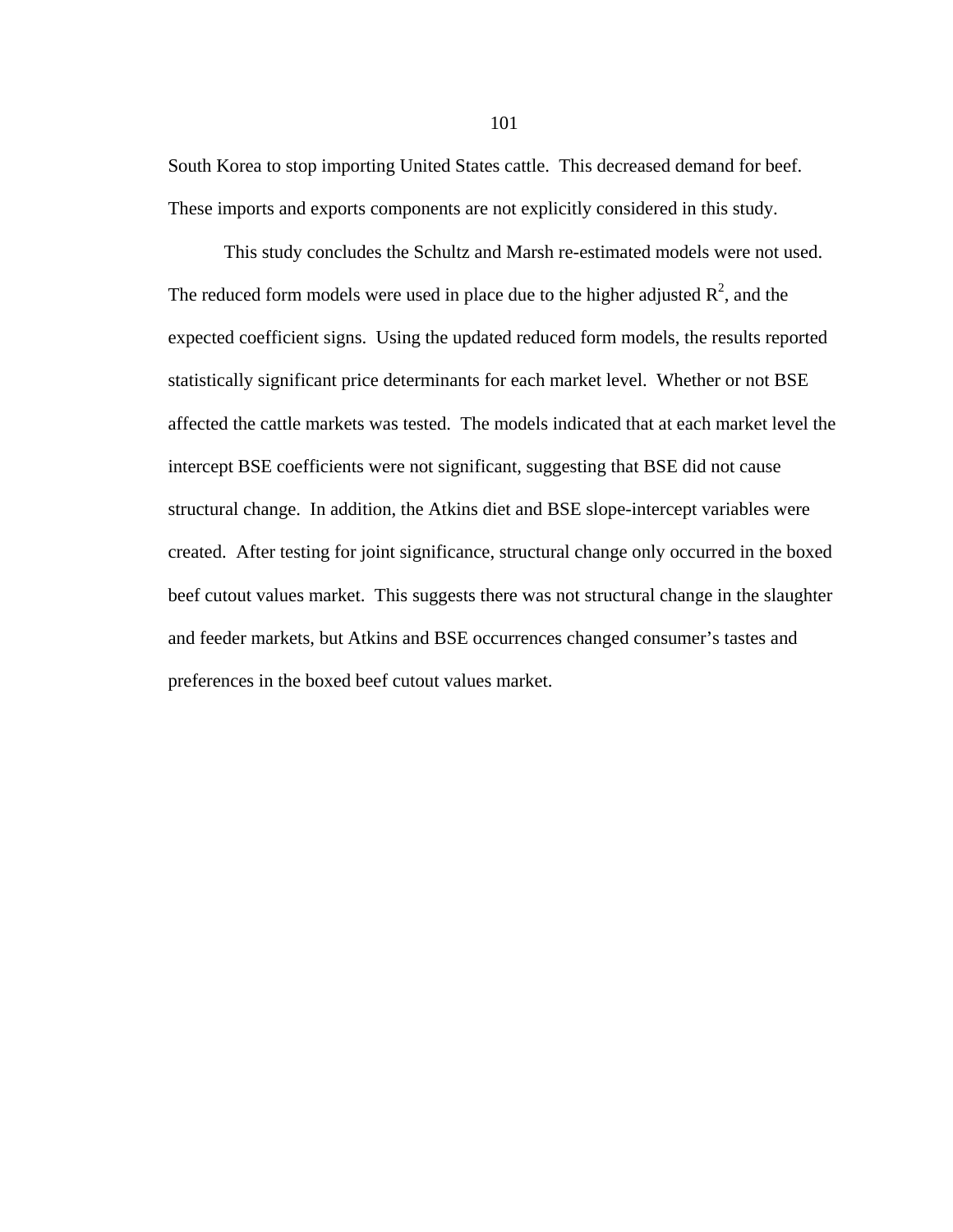## REFERENCES CITED

- Armah S. E., and Carl Nelson (2007) "An Empirical Analysis of Recent Changes in U.S. Beef Marketing Margins." Paper Presented at the American Economic Association Conference, July 2007.
- Buccola, Steven and David Jessee. "A U.S. Regional Model of Feeder Steer-Heifer Price Differentials." *Southern Journal of Agricultural Economics*, 11(July 1979): 61- 65.
- Buccola, Steven. "An Approach to the Analysis of Feeder Cattle Price Differentials." *American Journal of Agricultural Economics*, 62(August 1980): 574-80.
- Capps, Jr., O., P.J. Byrne, and G.W. Williams, "Analysis of Marketing Margins in the U.S. Lamb Industry," *Agricultural and Resource Economics Review*, 24, 2 (October 1995): 232-240.
- Davis, Joe, Barry Bobst, and Grady Steele. "Analysis of the Price Received for Feeder Cattle Marketed Through Special and Regular Auction Market Sales." Contributed paper, presented at Southern Agricultural Economics Association annual meeting, 1976.
- Doane Agricultural Service. *Profit Marketing*. Doane-Western, St. Louis, 1975.
- Durbin, J. and G. S. Watson. "Testing for Serial Correlation in Least-Squares Regression." *Biometrika*, 38(June 1951): 159-77.
- Faminow, Merle and Russell Gum. "Feeder Cattle Price Differentials in Arizona Auction Markets." *Western Journal of Agricultural Economics*, 11(December 1986): 156- 63.
- Folwell, R.J. and W.A. Rehberg. "The Pricing of Calves and Stocker-Feeders in Eastern Washington." College of Agricultural Research Control Technical Bulletin. No. 83, Washington State University, March. 1976.
- Freebairn, J.W. and G.C. Rausser. "Effects of Changes in the Level of U.S. Beef Imports." *American Journal of Agricultural Economics*, 57(November 1975): 678-88.
- Hayenga, Marvin and Duane Hacklander. "Monthly Supply-Demand Relationships for Fed Cattle and Hogs." *American Journal of Agricultural Economics*, 52(November1970): 535-44.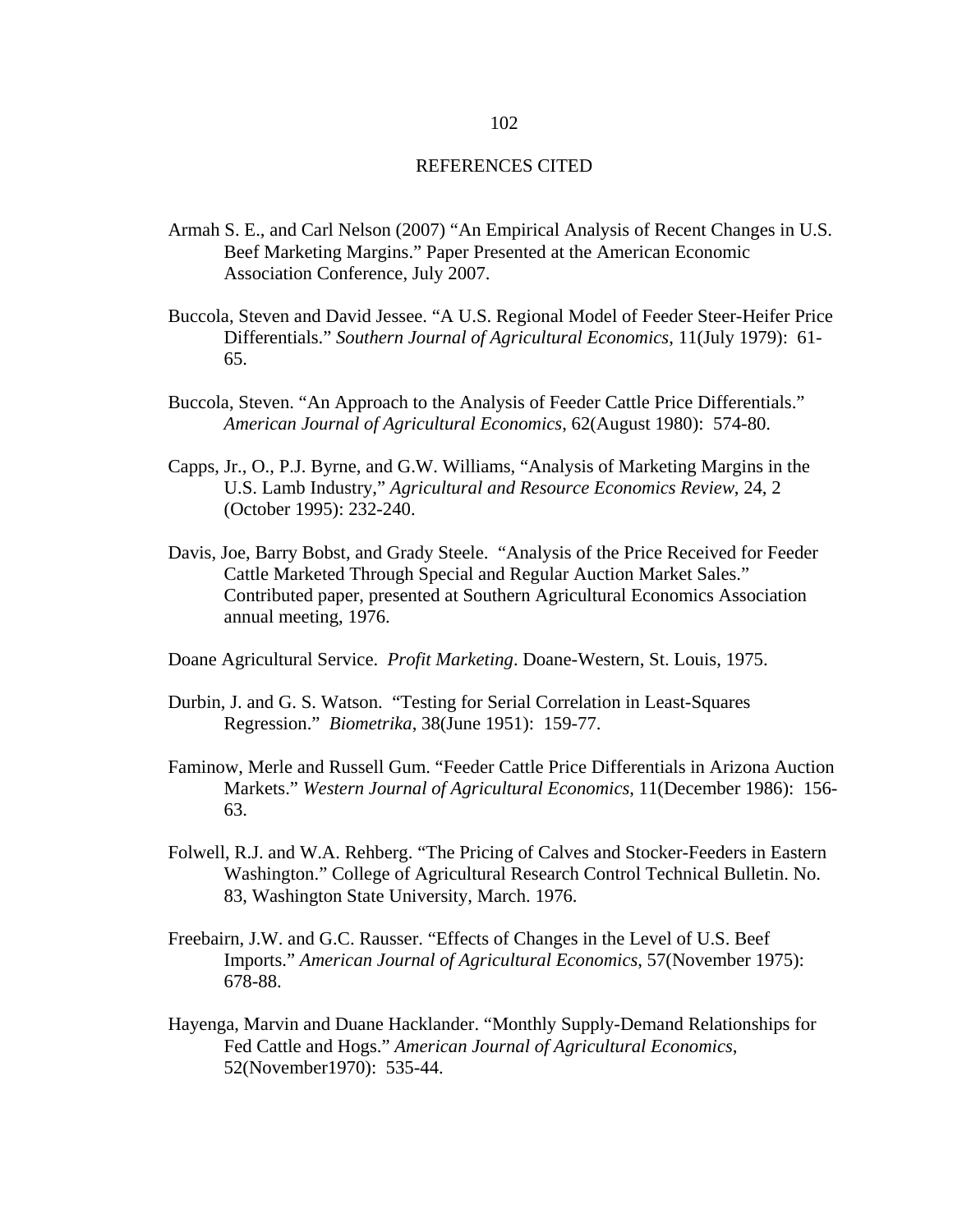- Jorgenson, Dale. "Rational Distributed Lag Functions." *Econometrica*, 32(January 1966): 135-49.
- Livestock Marketing Information Center. LMIC, Lakewood, CO March 2009. Online. Available at http://www.lmic.info/.

Madsen A. G. and Z.R. Liu. "Pricing Feeder Cattle at Colorado Auctions." Colorado State University Agricultural Experiment Station Technical Bulletin. No. 114, June 1971.

- Marsh, John M., and Gary W. Brester. "Wholesale-Retail Marketing Margin Behavior in the Beef and Pork Industries." *Journal of Agricultural and Resource Economics*. 29,1(April 2004): 45-64.
- Marsh, John. "A Rational Distributed Lag Model of Quarterly Live Cattle Prices." *American Journal of Agricultural Economics*, 65(August 1983): 539-47.
- Marsh, John. "Monthly Price Premiums and Discounts Between Steer Calves and Yearlings." *American Journal of Agricultural Economics*, 62(May 1985): 307- 14.
- Mathews, Kenneth, Jr. William Hahn, Kenneth Nelson, Lawrence Duewer, and Ronald Gustafson. "U.S. Beef Industry: Cattle Cycles, Price Spreads, and Packer Concentration." Economic Research Service, U.S. Department of Agriculture Technical Bulletin No. 1874. April 1999.
- Menzie, Elmer, Russell Gum, and C. Curtis Cable, Jr. "Major Determinants of Feeder Cattle Prices at Arizona Livestock Auctions." University of Arizona Agricultural Experiment Station Technical Bulletin, No. 197, Sept. 1972.
- Osprina, Enrique and R. C. Shumway. "Disaggregated Econometric Analysis of U.S. Beef Slaughter Supply." Techinical Monograph 9, Texas Agricultural Experiment Station, Texas A&M University, 1979.
- Prais, S. J. and C. B. Winsten. "Trend Estimators and Serial Correlation." *Cowles Commission Discussion Paper*, 1954, No. 383.
- Schroder, Ted, James Mintert, Frank Brazle, and Orlen Grunewald. "Factors Affecting Feeder Cattle Price Differentials." *Western Journal of Agricultural Economics*, 13(July 1988): 71-81.
- Schultz, Robert and John Marsh. "Steer and Heifer Price Differences in the Live and Carcass Markets." *Western Journal of Agricultural Economics*, 10(July 1985): 77-92.